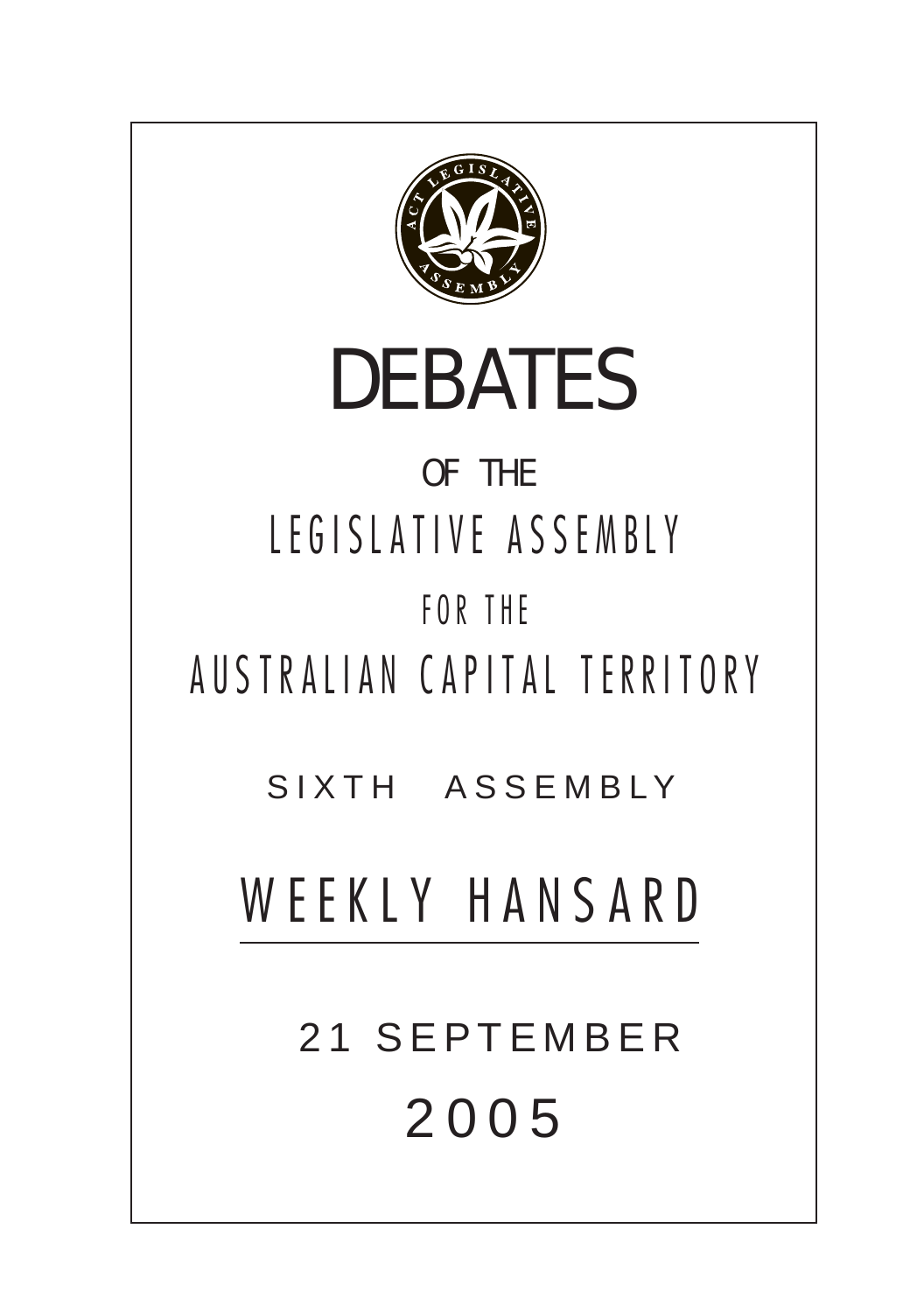# Wednesday, 21 September 2005

| Questions without notice:                          |  |
|----------------------------------------------------|--|
|                                                    |  |
|                                                    |  |
|                                                    |  |
|                                                    |  |
|                                                    |  |
|                                                    |  |
|                                                    |  |
|                                                    |  |
|                                                    |  |
|                                                    |  |
|                                                    |  |
| Supplementary answers to questions without notice: |  |
|                                                    |  |
| Answers to questions on notice:                    |  |
|                                                    |  |
|                                                    |  |
|                                                    |  |
|                                                    |  |
|                                                    |  |
| Adjournment:                                       |  |
|                                                    |  |
|                                                    |  |
|                                                    |  |
|                                                    |  |
|                                                    |  |
|                                                    |  |
|                                                    |  |
|                                                    |  |
|                                                    |  |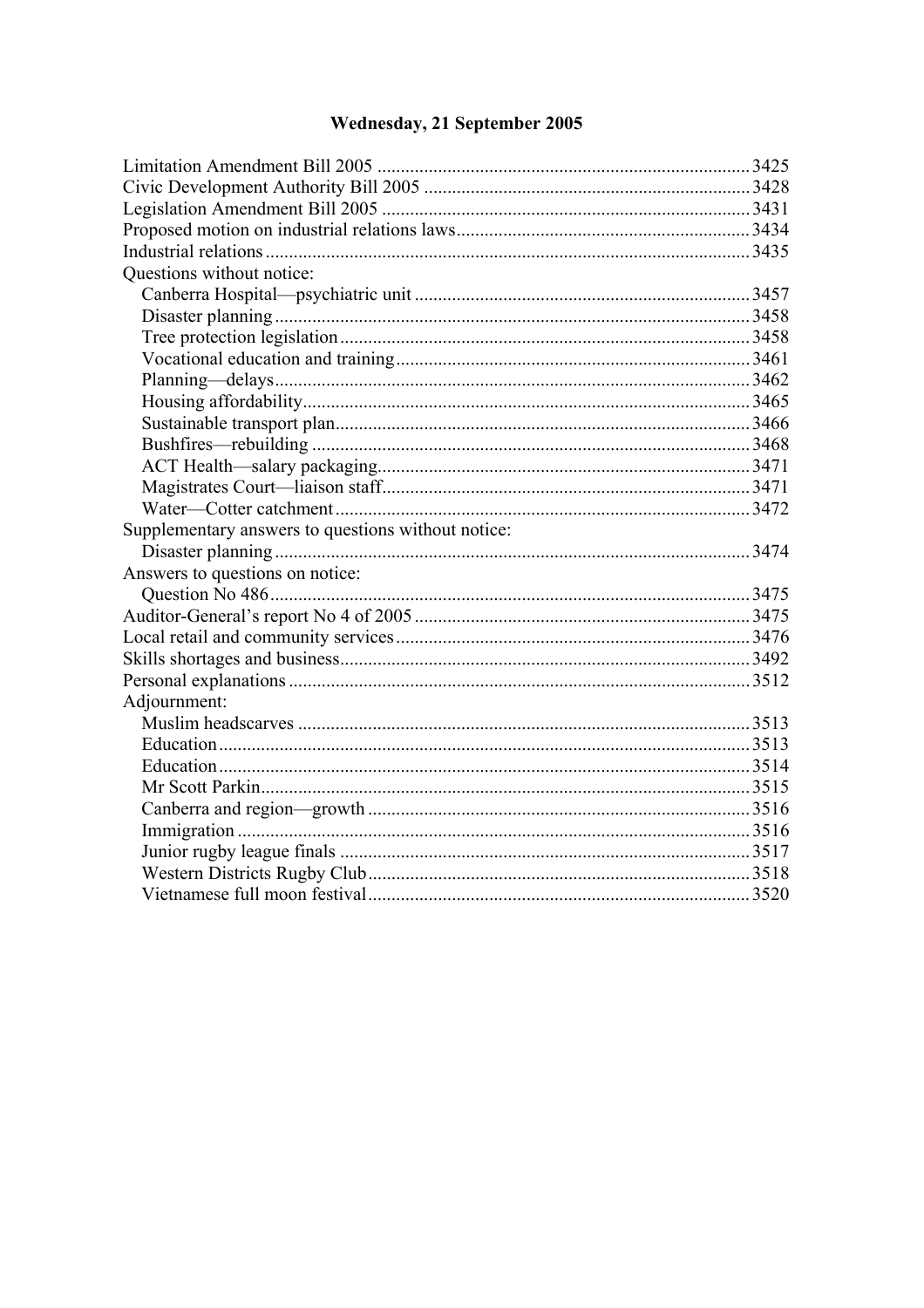# **Wednesday, 21 September 2005**

**MR SPEAKER** (Mr Berry) took the chair at 10.30 am and asked members to stand in silence and pray or reflect on their responsibilities to the people of the Australian Capital Territory.

# <span id="page-2-0"></span>**Limitation Amendment Bill 2005**

**Mr Stefaniak**, pursuant to notice, presented the bill and its explanatory statement.

Title read by Clerk.

**MR STEFANIAK** (Ginninderra) (10.31): I move:

That this bill be agreed to in principle.

Mr Speaker, contrary to what many in the community would like to believe, the terrible fire which came from New South Wales and crossed into the ACT in January 2003, engulfing suburban Canberra without warning, remains a live issue. It needs to be repeated again and again that this terrible fire affected, and continues to affect, many hundreds of people. The firefighters say that they cannot understand why 400 people, not four, died in the fire, such was the speed and intensity of the fire when it finally reached Weston Creek

It affects the people who were injured that day. Over 200 people were treated for various injuries suffered from the fire. Those who were badly burned continue to bear a daily burden of pain and disability. Some were horribly disfigured. It affects the almost 500 households whose homes were burnt to the ground that day: 491 homes were burnt to the ground. The first houses were burning in Eucumbene Drive before a state of emergency was declared.

One Duffy man described how he looked out his window and saw nothing untoward, but on walking out the front door he saw embers falling into his garden from the sky. As the residents of Canberra went about their business that Saturday, with the usual exodus to the coast for the weekend and others going shopping, looking at property or just relaxing at home, no-one had any idea of what was about to happen. In that case, the Duffy resident was at home without any car transport, as his son had borrowed his car to look at a house he was interested in.

This fellow was lucky because he was able to escape in a neighbour's car. Three elderly people and one mother of three were not so lucky. The people who escaped the flames that devoured their properties mostly did not have time to save a thing. The fire came upon the Weston animal hospital so rapidly that by the time staff became aware of it they had to vacate it without being able to release a single animal from its cage.

Not only was it traumatic for people to have to escape to save their lives, but also some were left with considerable financial losses because the costs of rebuilding escalated to \$1,800 a square metre when standard insurance for the period only covered them for \$1,000 a square metre. That left almost everyone underinsured. Those who were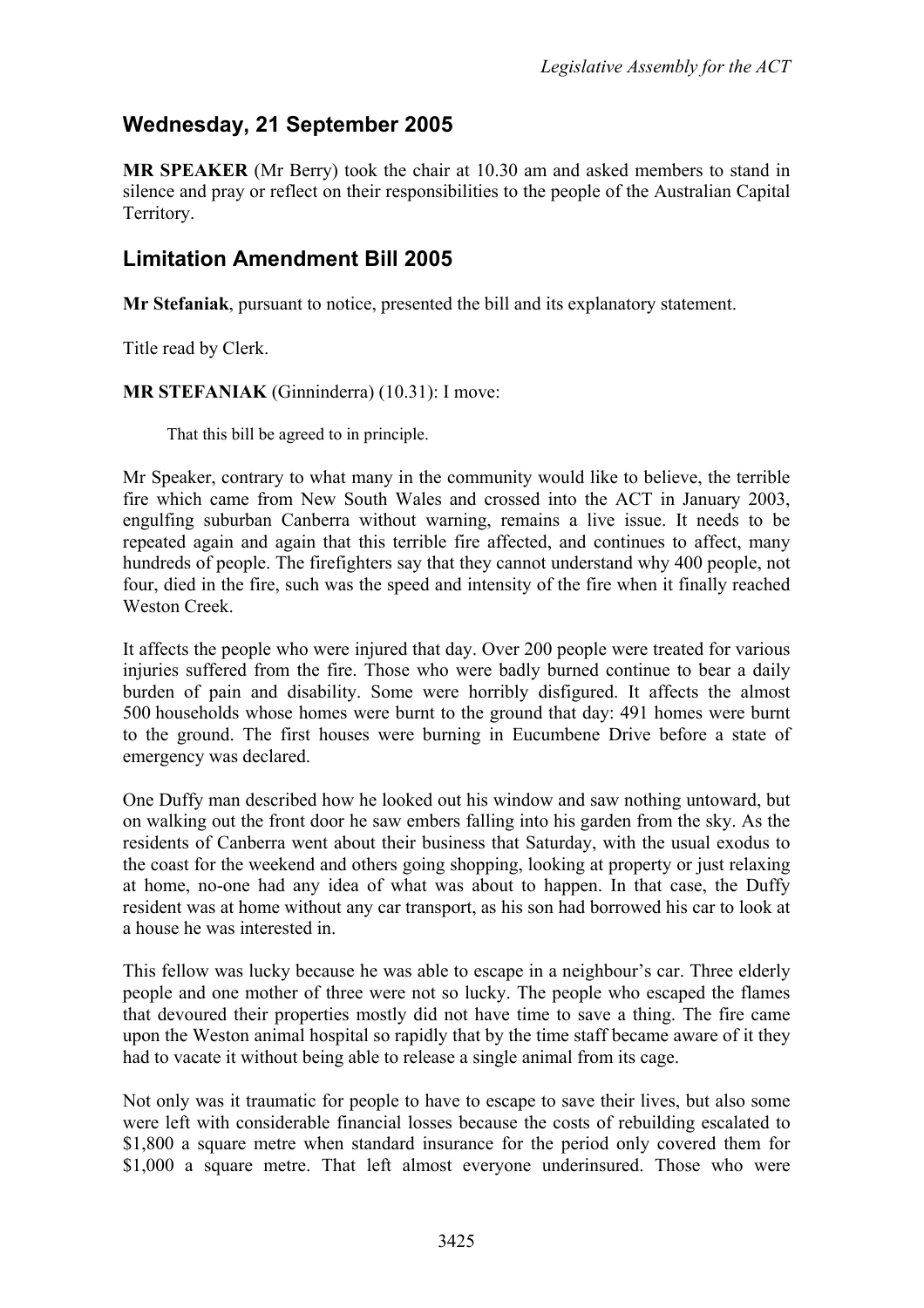supposedly overinsured found insurers were still unwilling to pay out. People lost every family photograph they possessed, which meant for many that they ended up without pictures of deceased relatives or of children when they were young. Here we are over 2½ years after the bushfires and the problems for the bushfire victims are ongoing.

**Mr Corbell**: This is a stunt.

**MR STEFANIAK**: It is not a stunt. Only 43 per cent have rebuilt. The bushfire victim advocacy groups say that this is because of a number of factors and that they have not received a huge amount of assistance. The result is that people have found themselves set adrift from old contacts and associations and the effect for many has been very traumatic. Ric Hingee, a bushfire victims' advocate, says that there is anecdotal evidence of psychological problems resulting from their moving to areas where they had no ties or support amongst people who had not been affected by the fires. Despite the sentiments of many who were not affected by the fires that it is time to move on, my point is that the people who had personal and financial losses are still suffering. Their suffering has been compounded by the fact that the coronial inquest into the fires is still not concluded.

The fact that this coronial process has been so long drawn out has made the victims of the Canberra bushfires angry that they are still waiting for answers. That has added to the suffering they have endured. But it has also had a practical and potentially ill effect. Whilst up to 100 people are expected eventually to take action against the government and other parties, not all have yet made a decision to sue.

Those people who have suffered losses from the fire have been waiting to see the findings of the coronial inquiry. Keith Baker, for example, told WIN news on 9 September this year, "The findings in the coronial report are going to be very important to the decision that we actually make." Another fire victim, Luciano Quadraccia, also told the WIN journalist, "I was hoping that I'd get information out of the coronial inquest, that I could settle down, read through it carefully and see if there is a case to answer." Mr Quadraccia said, very reasonably, "I don't know who's to blame for any of this. Maybe there is nobody to blame, in which case, let's see what the coroner says."

The problem that has arisen is that the coronial process may well not be completed by the time the statute of limitation for personal injury runs out. That, effectively, will occur on 1 July next year. The purpose of this bill today is to protect the rights of bushfire victims by ensuring that bushfire victims who have suffered personal injury are given extra time to consider legal action after that coronial process is finalised.

At present, the statute of limitation for personal injury claims expires, on my reading of the act, on 1 July 2006. That is because of the Civil Law (Wrongs) Act, which was amended, virtually everyone in this house agreeing to it, back in 2003. If you read that and the Limitation Act, effectively it is now three years and effectively claims run from 1 July 2003.

A number of bushfire victims who have lost their homes and who have suffered as a result of the fires have approached the opposition because they have received legal advice that they may be statute barred because of the current law. The Civil Law (Wrongs) Act was amended in the last Assembly and, as I said, the statute of limitation for personal injury claims was dropped from six years to three years. For property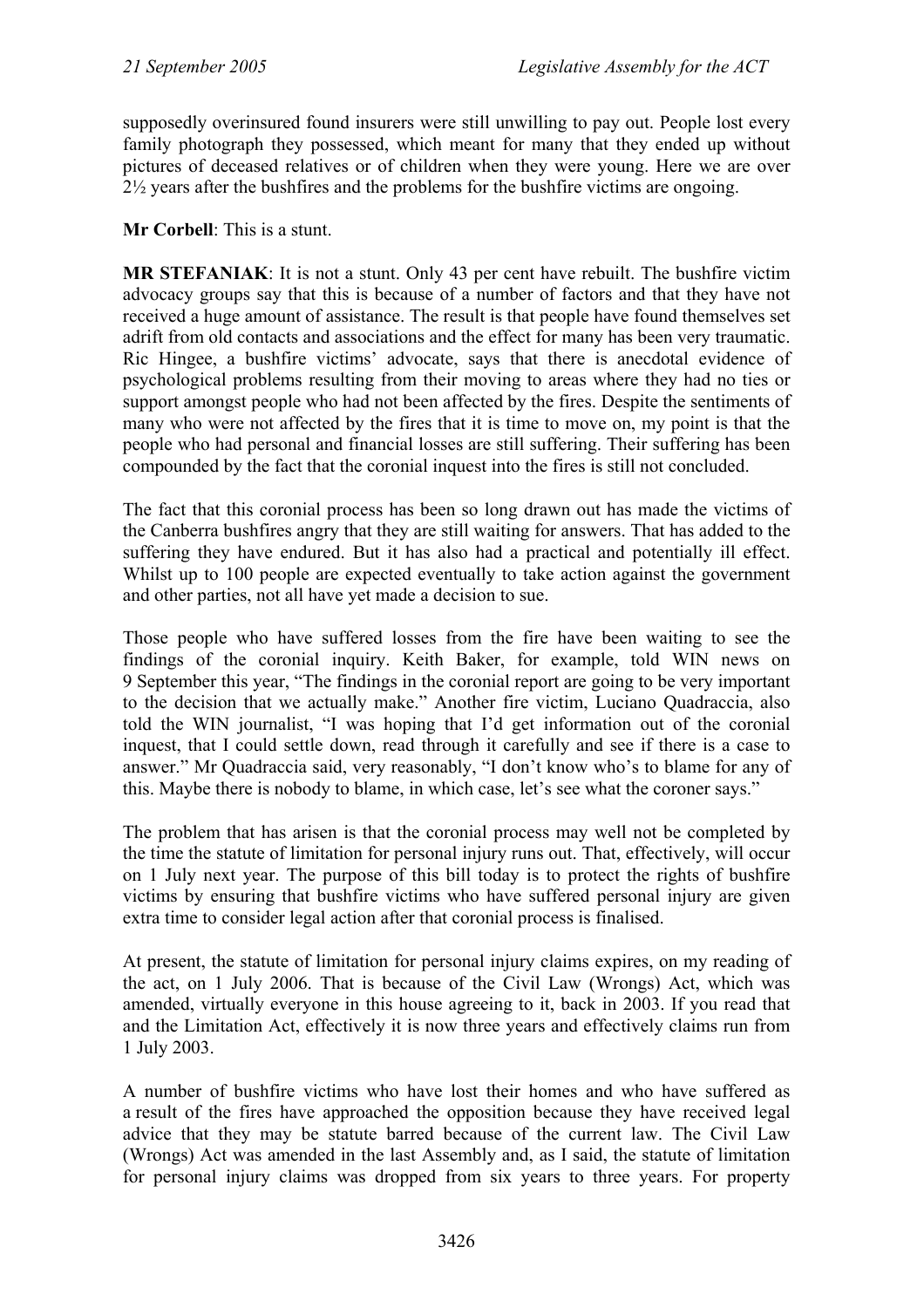damage claims, it remained at six. That was in response to the insurance crisis. The time limit for non-personal injury claims, such as property damage, remained at six years.

Unless the law dealing with the statute of limitation is changed, the victims of the bushfires might well be disadvantaged further by the long drawn out saga of the coronial inquiry, thanks mainly to the lengthy appeal processes, which have delayed it for probably a further 12 months. The government has ruled out any commitment to not pursuing unsuccessful plaintiffs for costs in relation to actions before the court. I can understand where the government is coming from there.

This means that people need to consider very seriously whether they will take legal action. As Keith Baker said in the same WIN interview on 9 September, "We are putting our own house at risk a second time, not from the flames this time, but from legal costs if we decide to go ahead and then lose the action." Bushfire victims, despite having suffered significant losses, are reluctant to take action when the coronial inquiry is still proceeding and face the possibility that they may lose their homes twice, once in the bushfires, for which at least most were insured, and again in the courts, for which there would be no insurance.

Whether or not they do decide to take legal action, it is only just that people who have suffered so much already should have their legal rights protected. It seems to the opposition that, as the full coronial process may still not be completed by the end of the statute of limitation period, which, as I said, on my reading will be 1 July 2006, bushfire victims should have time to consider taking legal action.

The coronial inquest has gone on much longer than I think anyone anticipated and my bill would enable people who suffered personal injuries from the bushfires—and "personal injuries" mean physical injuries and mental harm, ably catered for in the acts—to commence any action up to 28 January 2009. This would give time, one would hope, for the coronial process to be finished and for people to consider their position. This would bring people's ability to make personal injury claims into line with non-personal injury claims, such as property claims. The time limit for non-personal injury claims, which includes property damage, would remain at six years under this amendment.

My bill does not seek to make any changes to the definition of personal injuries. They are already well defined by law. It seeks to amend the Limitation Act by inserting a proposed new section 16C. For members' benefit, section 16 deals with compensation to relatives, which does not apply here. Section 16A deals with compensation claims for workers and would apply to anyone deemed to be a worker during the bushfires who suffered injuries. Section 16B would cover all other personal injuries and would cover all other persons who suffered injuries due to the bushfires.

Proposed new section 16C would, by virtue of subsection (1), extend the course of action under sections 16A and 16B from three years to six years. Subsection (2) states that in this section the stipulated period for the January 2003 bushfires and any relevant fires in the ACT as a result of that started on 18 January 2003 and ended on 28 January 2003. That is consistent with the definition in the Land (Planning and Environment) (Bushfire Emergency) Regulation 2003.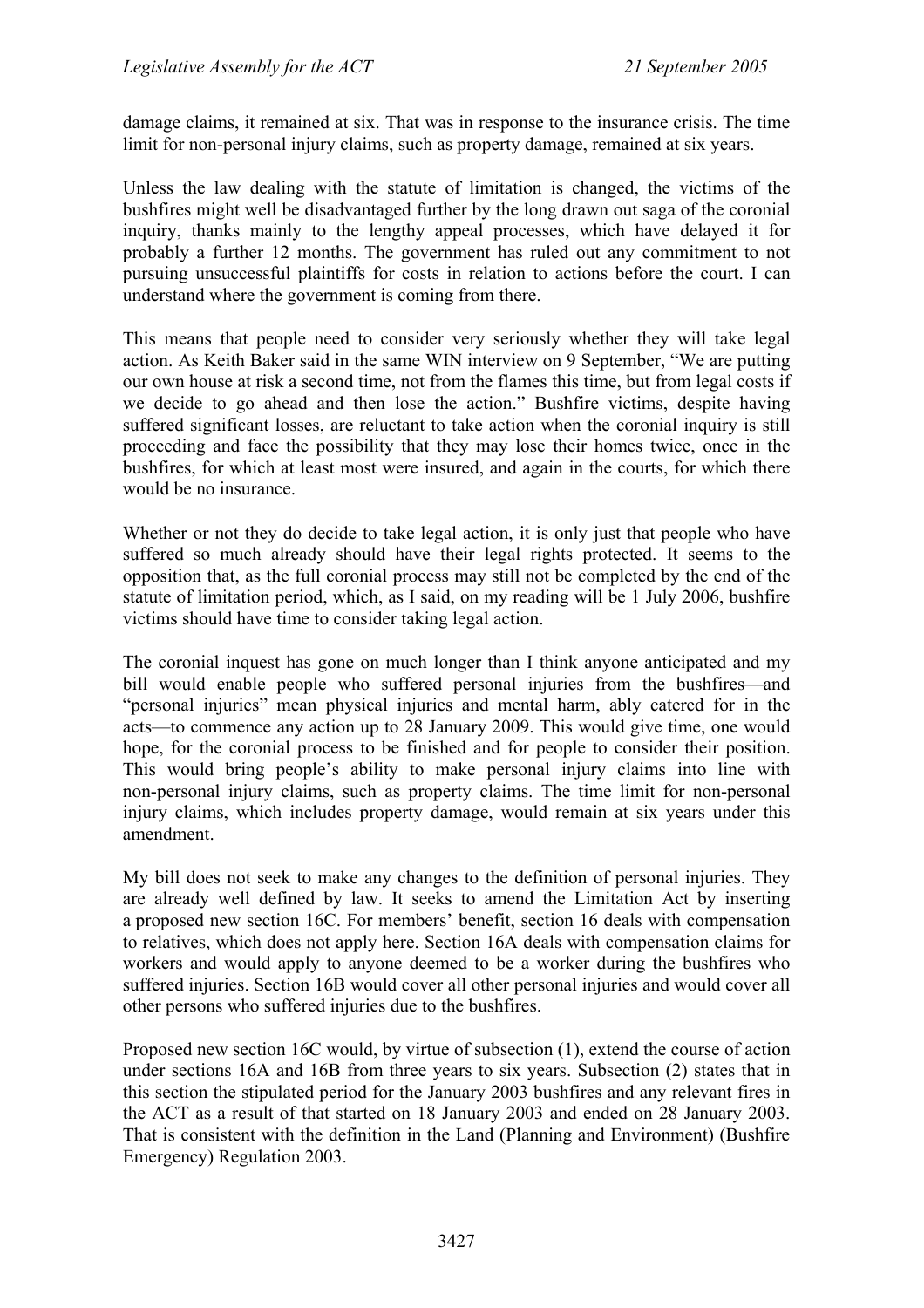A six-year limitation period would expire on 29 January 2009 and subsection (3) of my bill indicates that section 16C would expire on 29 January 2009 and then be deleted from the act. Subsection (4) makes clear that the effect of section 16C would not be affected by the repeal of the law in January 2010. If someone took an action in 2008, within this time frame, and some other person came along in 2011 and said that there was no such law on the statute book, the action would still be valid because proposed section 16C would still have effect because of that action having been taken in the proper period stipulated. Subsections (3) and (4) are points that the drafters thought important to put in. Subsection (3) effectively is a sunset clause for this bill. The last section is a drafting style currently used by parliamentary counsel to deal with laws when there are sunset clauses, as there is in this one.

Put simply, this bill would extend to bushfire victims the ability to have up to six years to make claims for personal injuries and property damage, noting that they already do have property damage. It would enable them to take any action they wished to take as a result of any matters arising from the bushfire coronial inquest and it would ensure that their rights to take any necessary action were protected. It is a fair deal. There are no guarantees that lots of people will avail themselves of the opportunity to take such action, given that already a number have taken action within the present three-year limitation period, but the bill does give people some options, something that bushfire victims are keen to see happen.

This bill does not affect any other class of victims. It simply applies to bushfire victims. It is the result of the lengthy process for the coronial inquiry, which is not finished and we have no idea when it really will finish. The rapidly approaching expiry of the time limit for personal injury claims demands that we protect the rights of bushfire victims by passing this bill. I think that it is the very least the government can do to see that the rights of all citizens affected by the bushfires are adequately protected by our laws and that their rights are fully recognised. I commend my bill to the Assembly.

Debate (on motion by **Mr Stanhope**) adjourned to the next sitting.

# <span id="page-5-0"></span>**Civic Development Authority Bill 2005**

**Mr Seselja**, pursuant to notice, presented the bill.

Title read by Clerk.

**MR SESELJA** (Molonglo) (10.44): I move:

That this bill be agreed to in principle.

Mr Speaker, in the last few months, future plans for the development of City Hill and the city as a whole have been the subject of significant discussion. There has been discussion about the need for population growth and revitalisation of the city. Canberra has often been accused of being boring. There has been criticism that it lacks soul, that nothing happens on weekends or that after 5 pm everyone goes home to the suburbs. It has been a longstanding joke amongst people interstate that they should take a book when visiting Canberra so as to have something to do.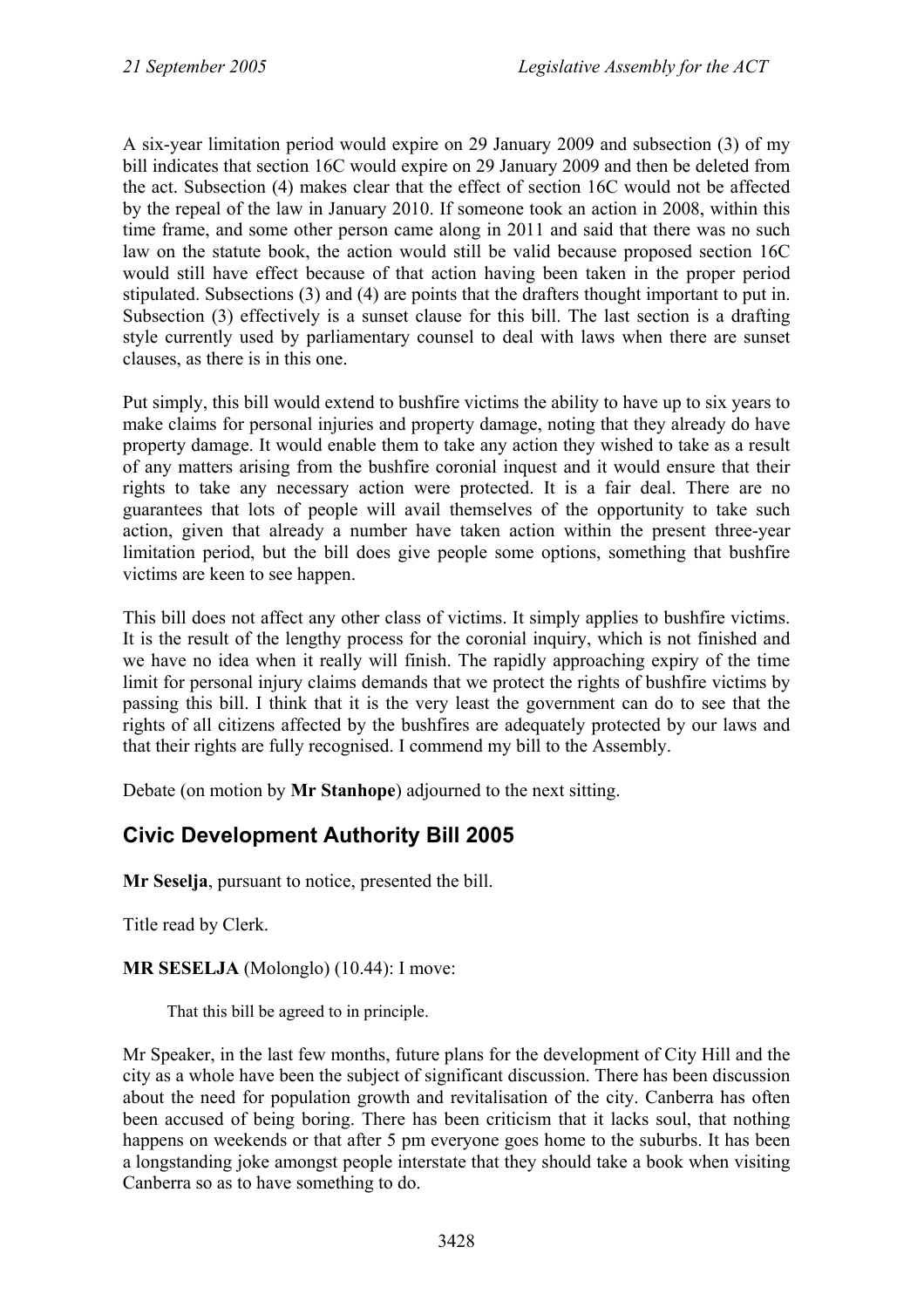I do not believe Canberra is boring. The criticism about lack of a city centre does have some merit. Whilst there is a somewhat defined city centre, it is split down the middle by Northbourne Avenue and does not encourage travel from one side of Northbourne Avenue to the other. It is at times as thought the eastern and western sides of the city are separate areas or even separate cities.

There is no doubt that there is a growing level of activity in Canberra night-life, of activity in Canberra after hours, through cafes and restaurants and the growing cafe culture of places such as Manuka, Kingston, Dickson and Lyneham. Canberra has a vibrant cultural life, but this is no doubt limited to some extent by the size of the city as well as its design.

Mr Speaker, the launch of the Griffin legacy by the National Capital Authority last year started a discussion about the future of our city centre, focusing initially on the documented plans that Burley Griffin created for the city on its foundation 80 years ago. The Griffin legacy spoke of the importance of City Hill, firstly as part of the national access and the parliamentary triangle. The original vision for City Hill was as a location for the city hall, a place from which the city would be governed, symbolically, at the high point of the city area and at a point where the avenues of Canberra were to meet. But City Hill has now become an island in the middle of the city, cut off by the traffic entering and exiting from north and south, and an empty place visited only sporadically by Canberrans.

Since the release of the Griffin legacy, we have seen three plans released for the future of City Hill: one produced by the ACT government, one by the living city team led by Terry Snow, and one by an international consortium. These ideas have led to a significant debate about what is the best outcome for the area. There appears to be broad agreement across a range of interests that the development of City Hill is an important part of the completion of Canberra. There is an acknowledgment of the need for Canberra to have an identifiable and attractive city centre.

This bill seeks to move the debate forward. This bill does not seek to advance one particular model for what should be constructed. The bill creates a framework through which this debate can be progressed and outcomes can be achieved and through which the ACT community at large can be involved in discussions and decisions about the future of their city.

The Civic Development Authority Bill proposes the formation of an independent authority tasked with the role of overseeing the development of a defined area of the Canberra CBD in the vicinity of City Hill, meeting Commonwealth Park and towards the lake foreshore. In the past, cities all over the world have used the model of an independent authority specifically set up to oversee the development of particular important areas. From the Rocks in Sydney to Southbank in Brisbane and Docklands in Melbourne, there is a long history in this country of this model being used.

The need for an independent authority is clear. Many of those involved in this sector on a daily basis have emphasised the need for a body to be created outside the current planning system, with a fresh approach and a focus on the City Hill area and the outcomes sought. I am aware of a number of voices on this issue that see that as a way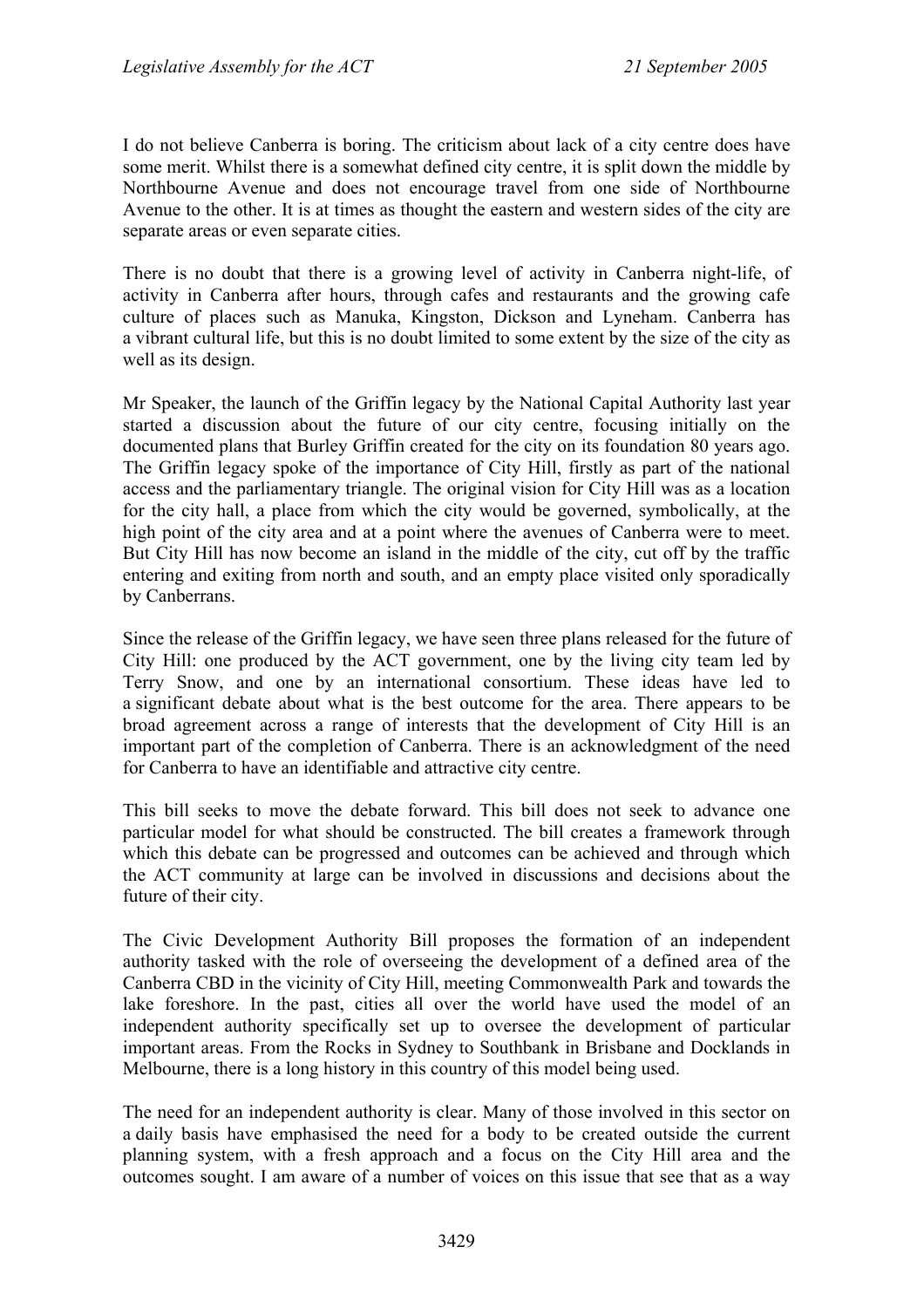forward. I note that the property council was reported by the ABC recently as saying that an independent body was needed. Similarly, the executive director wrote in *City News* on 11 August 2005:

A renewal corporation set up as an independent statutory authority is best suited to the planning and design outcome for the redevelopment of Civic and City Hill.

She went on to write:

It can't be distracted by the ongoing responsibilities for planning and land administration elsewhere in the territory.

Likewise, the living city proponents have stated that they think the best way to drive this issue is through an independent authority. The *Canberra Times* reported on 29 April 2005 that the living city proponents had called for the establishment of a statutory authority, similar to those set up to manage the Kingston foreshore and Parliament House developments, to oversee the project.

The Civic Development Authority would be administered by a board containing representatives of the National Capital Authority and the ACT Planning and Land Authority and persons skilled in the areas of town planning, engineering, architecture, land development and transport planning. Crucially, in addition to the roles of the business community in Canberra, the bill also prescribes the involvement of members from the ACT community, with at least two members of the board prescribed as community representatives. That would provide an opportunity for the community's views to be provided not only in consultation on the development but also as part of the ongoing and long-term progress of what would be a 15 to 20-year project for our city. It would provide the opportunity for the community to have ongoing participation, something that sadly has been lacking from some other recent community consultations.

Mr Speaker, the bill also proposes that a master plan be developed to prescribe and control development within the area. The master plan would provide a strategic framework for development of the area. It would be crucial in ensuring that a cohesive vision for the revitalisation of the area would be able to become a reality. This master planning process is used in other legislative regimes, such as the Commonwealth Airports Act. In this case, the master plan would be incorporated into the territory plan for the designated area.

It is important that, in addition to any commercial or residential development within the Civic development area, community space and cultural facilities be provided. The development of the master plan, which would prescribe genuine community consultation, would assist in identifying and meeting the need for such facilities in this area.

The bill sets out two mandatory periods of public consultation as part of the master planning process: the first by way of consultation and input to the authority board at the time of development of the master plan and the second prior to the provision of the master plan to the minister so that the community can also provide its input on the finalised concept prior to notification. These elements of consultation should go a long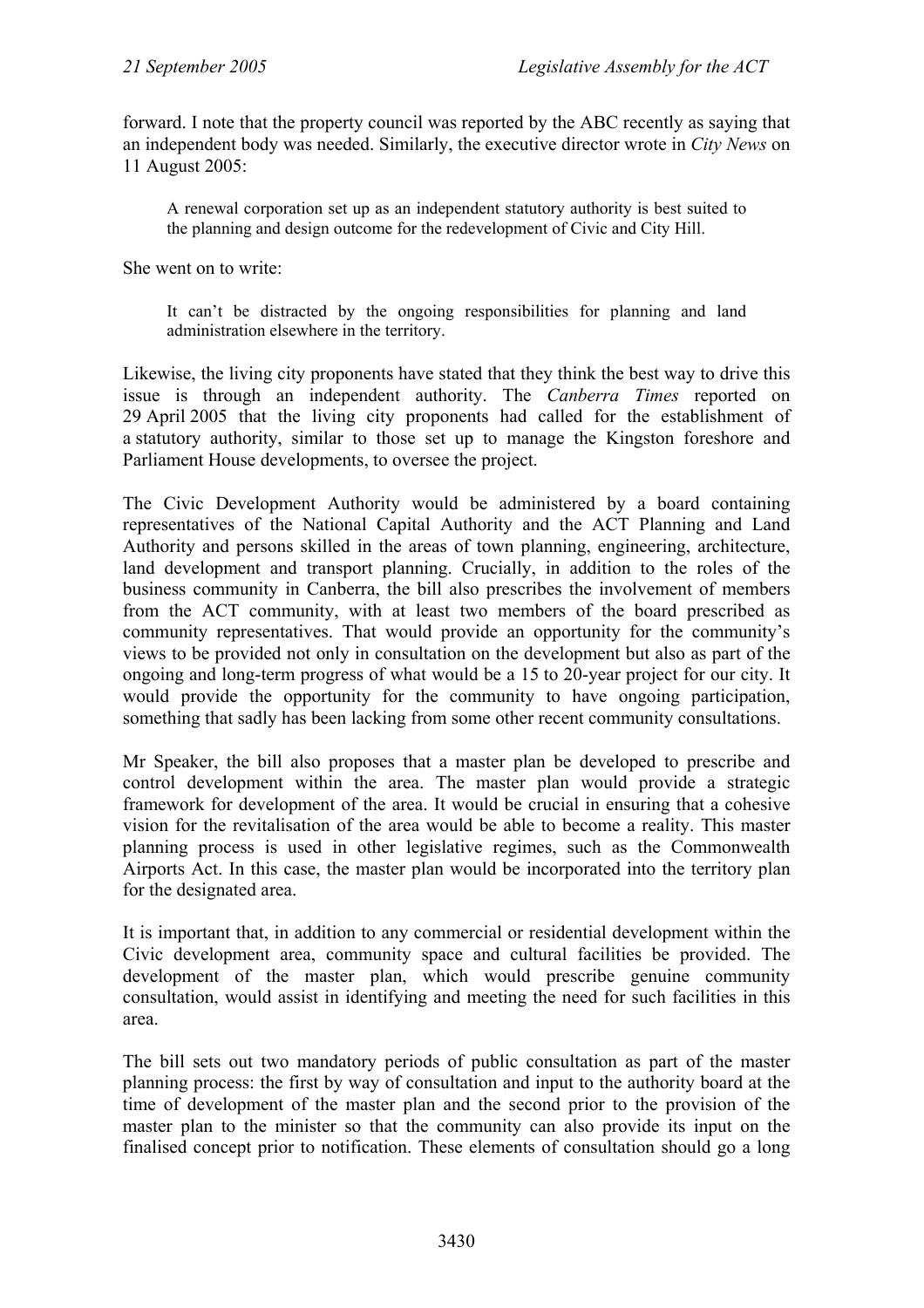way to addressing the concerns of residents and providing them with a voice in the process.

Mr Speaker, one of the benefits of this legislation is that it would set up a body free from the impact of changes of government over the next 15 years and beyond, allowing it to focus on the job of developing what could become Canberra's answer to precincts such as Docklands in Melbourne or the Brisbane city revitalisation. The bill has a 15-year sunset clause. This does not mean that the job would necessarily be completed by then, but it does make it clear that the authority is not intended to exist forever.

The bill prescribes a review by the minister seven years after its inception, to provide the opportunity for the authority and the community to achieve outcomes in terms of facilities and construction and to allow the opportunity for assessment of the needs of Canberrans in seven years, after some of these proposals have become a reality. A second review would take place after 14 years. The focus of it would likely be whether the authority had completed its job or whether the 15-year sunset clause should be amended and its life extended.

The bill provides the authority with the ability to facilitate the development of, rather than develop, the City Hill area. The authority would ensure that the master plan is created and then implemented, but it would not act as the developer. It would steer rather than row. The legislation incorporates modern governance principles to ensure transparency of process. Importantly, the authority would be able to undertake the project at no cost to government, as the proponents of one plan have demonstrated through their economic modelling. The opportunity for private sector development and the increased return from land sales would provide the territory with the funds to construct community facilities, with the revenue to construct buildings such as a new Legislative Assembly and with the funds potentially to construct a new convention centre.

One of the exciting aspects of this authority is that I believe it would have the opportunity to attract some of the best and brightest from Australia and overseas to be part of an exciting project in a way that existing government agencies cannot. I envisage that this authority would attract leaders, at the very least, in the fields of town planning and architecture, amongst others. The bill also strikes a balance between the independence of the authority and the need for community and Assembly involvement. The authority would, through this legislation, be provided with the framework and the ability to get the job done, to ensure that the City Hill development is more than a pipedream. It would provide sufficient independence to ensure that changes of government do not mean major changes in direction, and it would attract the best and brightest and provide the kind of focus that is needed for this kind of project to be a success. I commend the bill to the Assembly.

Debate (on motion by **Mr Corbell**) adjourned to the next sitting.

# <span id="page-8-0"></span>**Legislation Amendment Bill 2005**

**Dr Foskey**, pursuant to notice, presented the bill and its explanatory statement.

Title read by Clerk.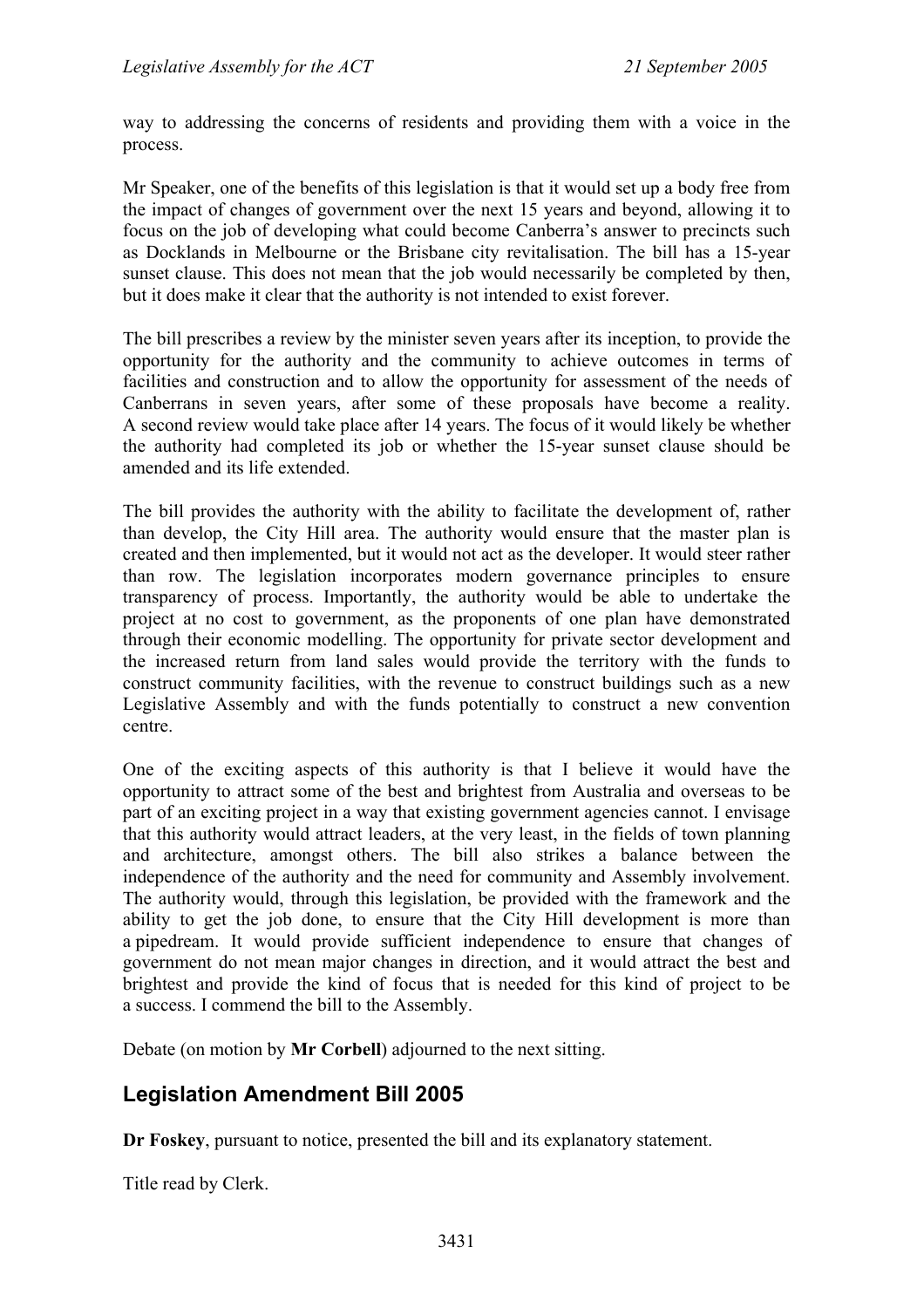## **DR FOSKEY** (Molonglo) (10.54): I move:

That this bill be agreed to in principle.

I am pleased to introduce the Legislation Amendment Bill 2005, which I will henceforth refer to as the consultation bill. This consultation bill has arisen out of ongoing concerns of the Greens and a number of community organisations about the manner in which legislation is being developed for the ACT Legislative Assembly. There is a perception, wrong or otherwise, that government and other members are not including a thorough consultation process in the development of legislation and are missing out on valuable expert advice and important community opinion. Thus, the outcome of the legislation can be inherently flawed and often fails to provide the optimum solution to the policy problems that it seeks to solve.

The Greens have found in their consultations with community sector organisations that often they have not been consulted, apart from through our office. Many of their suggestions have led to improvements in the legislation. For instance, we believe that the Residential Tenancies Act was improved as a result of suggestions from relevant community organisations. Just this week, we have found that the tree protection legislation has come to the Assembly without many people who have an interest in it knowing that it was due to come up.

**Mr Stanhope**: That is absolute nonsense.

**DR FOSKEY**: We have found that many natural scientists are concerned that they did not know the bill was coming before the Assembly and would have liked the opportunity to comment on it.

**Mr Mulcahy**: Is the bill nonsense or the consultation?

**Mr Stanhope**: That comment is absolute nonsense. It is false.

**DR FOSKEY**: I am reporting on my consultations, Mr Stanhope. I am sorry; I am just reporting what I know.

**MR SPEAKER**: Order, please!

**DR FOSKEY:** In addition, the scrutiny of bills, which is formally conducted by an Assembly committee, but also to an extent by interested organisations and community members, is often a difficult and complicated process. Hence, an explanatory statement is expected to be tabled with the bill and is included on the legislation register, where it provides some insight to the public for the rationale behind the legislation and, more formally, some guidance on the legal interpretation of the act being passed.

The statement should explain in clear, simple terms the purpose and operation of the legislation. Whilst some explanatory statements are well done and greatly assist the process of understanding and scrutinising a bill, others are not. In response to these ongoing problems, I have presented the consultation bill, which aims to provide a partial solution.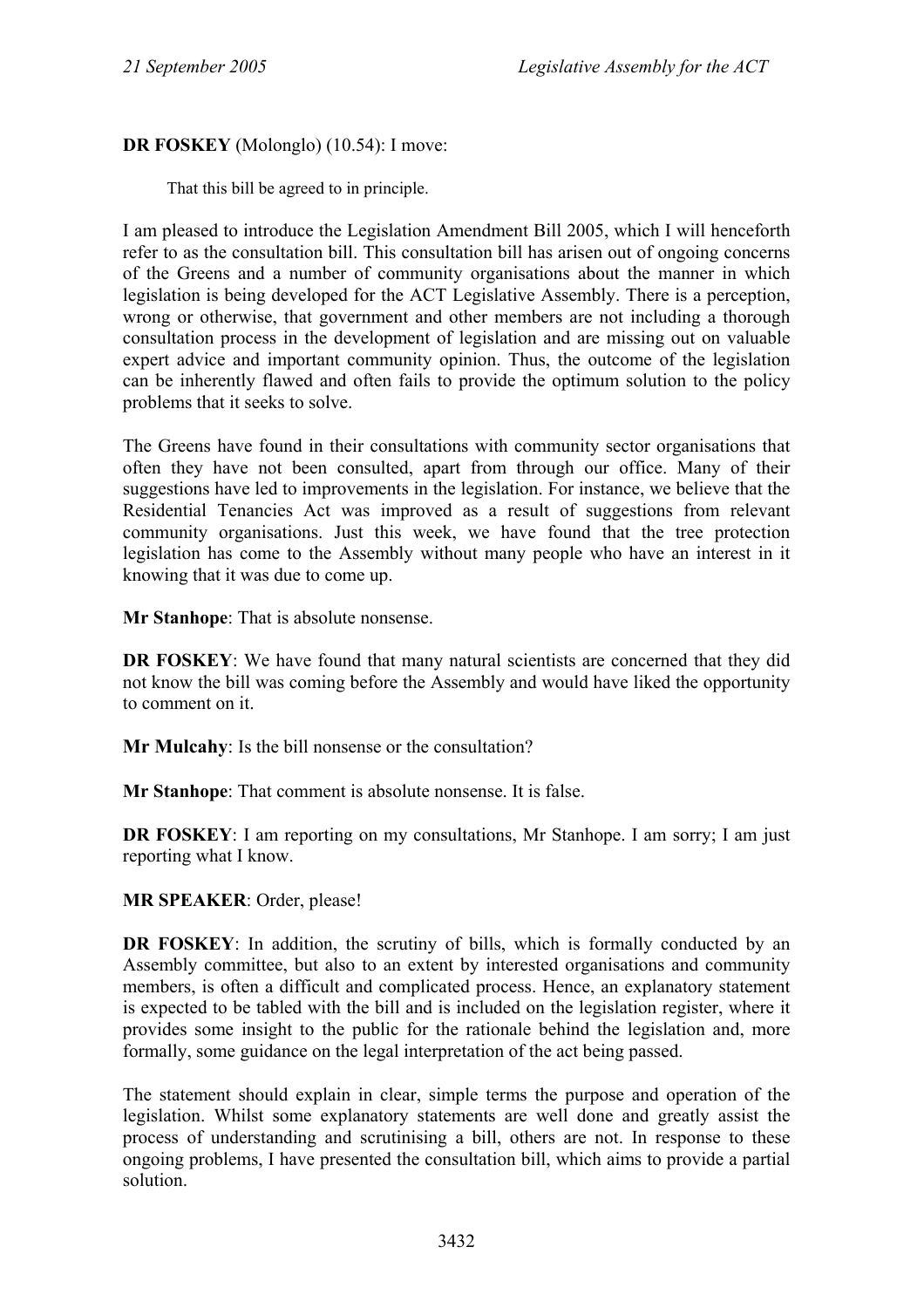Firstly, it proposes that an explanatory statement must accompany all bills, something, I must admit, that the government does, as is expected, that the Greens often do and that the opposition does less often. For instance, Mr Seselja's bill today, which was relatively long and complex, was unaccompanied by an explanatory statement and will require resort to *Hansard* by interested members and community organisations.

While it is possible to find some guidance to the legislative intentions in the tabling speech for a bill, the Greens take the view that, if we are asking the government and other members to lift their game, the same rules should apply to everyone, even though that would mean providing 65 copies to the chamber support section prior to tabling.

The heart of the changes I am proposing can be found in clause 4 of the bill. This clause proposes to insert a new chapter 5A, redefining the explanatory statement and its purpose. If the Assembly passes the consultation bill, explanatory statements will be required to include a report on consultation undertaken in the development of a bill. They will list community groups, individuals and government agencies and departments with whom the bill has been discussed.

Such a move would greatly assist the work involved in scrutinising a bill, as it would encourage policy makers to invite people or groups that have expert knowledge or are affected by a proposed instrument to have input prior to the finalisation of a bill. It would provide scrutineers with improved information about the community's inclusion in the bill's development and assist members and political and community groups in determining who else needs to be notified about a bill's presentation to the Assembly.

At the scrutiny of bills conference in March, which some members of this Assembly attended, one of the key speakers, Professor Steven Bottomley, noted:

We need to move away from what Edward Page, a UK political scientist, has called they world of secluded politics. There are two risks that need to be avoided here. One is where there has been no consultation at all where there should have been and the other is where there has been consultation but it has been targeted to known sectional interests, leaving other points of view out of the process—what the Administrative Review Council has called captured consultation.

The professor suggests:

… where an explanatory statement says that consultation has been carried out it specifies who is consulted; who was not consulted and why they were not consulted; how the consultation occurred, whether it was done by letters, notices in newspapers, face-to-face meetings and so forth; and what opinions were expressed by those who were consulted and whether those opinions were factored into the final instrument and in what way, and if not, why not. Alternatively, if no consultation has occurred … that in itself needs to be addressed and explained clearly in the explanatory statements.

Mr Speaker, I believe that a similar consultation report is required for cabinet submissions at a state and federal level but is not provided to the public. I have no idea if these consultation reports satisfy Professor Bottomley's criteria, since I am not privy to their contents. However, the ACT cabinet handbook does state that it is mandatory for all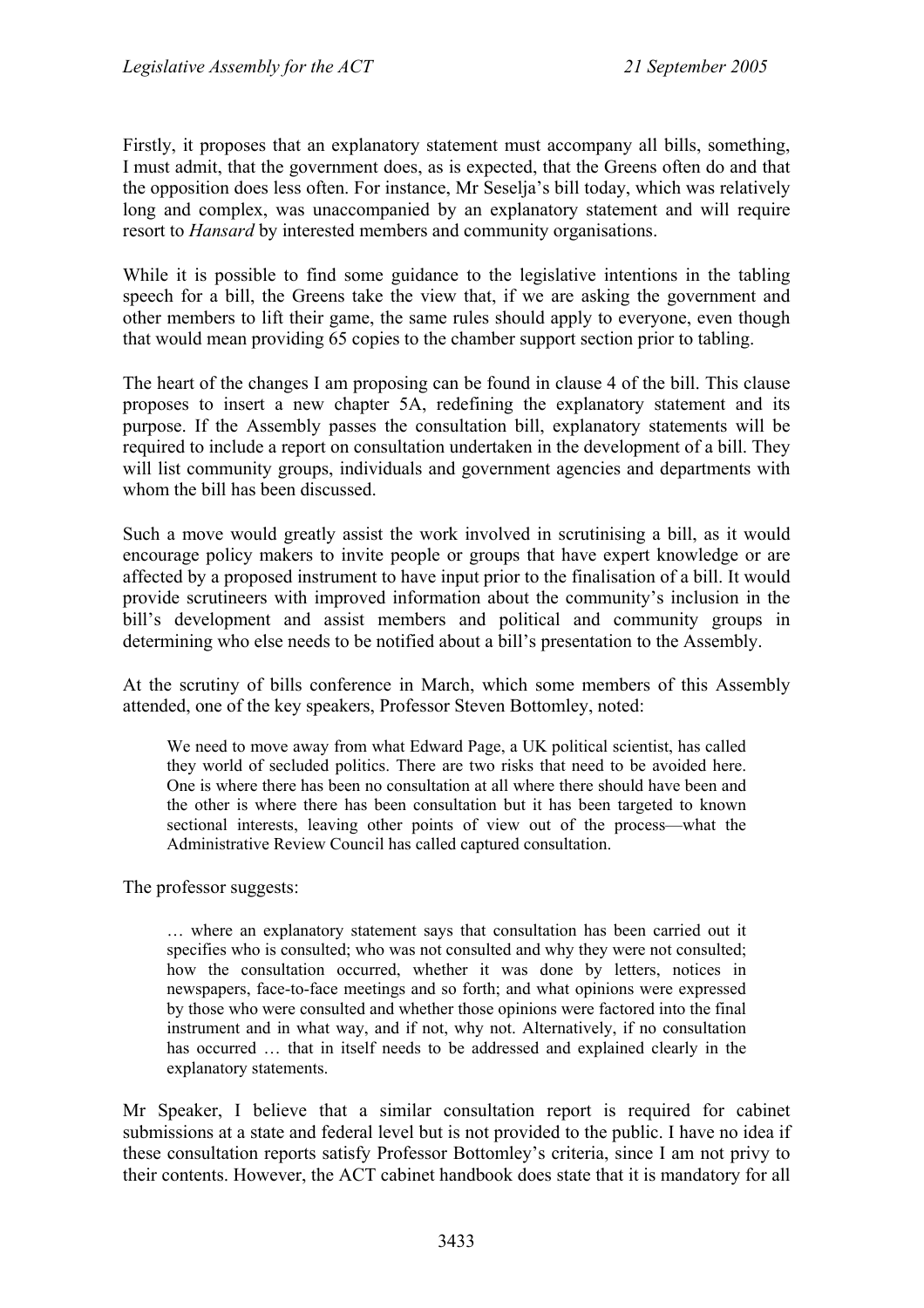cabinet submissions to report fully on the outcomes of external stakeholder consultations. The cabinet handbook states that consultation issues that should be reported on in a cabinet submission are: who is most affected by the policy proposal? What methods have been used to engage these people and over what time period? Have key stakeholders and representative groups been consulted? How has the broader community been made aware of the policy proposal, if appropriate? In addition, submissions should report on the issues raised during consultation and provide responses to those issues. These sound very similar to Professor Bottomley's proposal.

Making such information available to the public would greatly assist the third person's ability to scrutinise a bill and assess how it was developed. It would also help members in their own consultation with constituents on the bill. I am interested to know if members of the Assembly are ready or willing to take this large step and I look forward to debate on this consultation bill.

My hope is that, once this bill has been passed and put into practice, policy makers will improve their consultation practice and reporting and their comfort with making this reporting available, working towards the stronger measures put forward by Professor Bottomley and, apparently, practised by cabinet. You will see that in the explanatory statement attached to the consultation bill the ACT Greens have included a list of the organisations and individuals we have consulted in developing the bill.

A brief summary of the responses so far has shown support from community agencies, more enthusiasm for consultation reporting than for the mandatory explanatory statement from the opposition, and more enthusiasm for the mandatory explanatory statement than for a consultation report from government.

We will continue to do this with our bills whether or not this bill is successful. I do believe that in the interests of accountability and transparency we should all be doing it. Mr Speaker, this bill is a small step on the path to accountability and transparency and I commend it to the Assembly.

Debate (on motion by **Mr Hargreaves**) adjourned to the next sitting.

# <span id="page-11-0"></span>**Proposed motion on industrial relations laws**

**Mrs Dunne**: I take a point of order, Mr Speaker. I seek guidance as to whether the motion to be proposed by Mr Gentleman is in order in a couple of respects. One is that it relates to non-existent federal industrial relation laws; they have not yet been tabled. The other is that much of what it refers to has to do with the protection of family friendly working conditions and I am particularly interested in that as it relates to the select committee which has been established to look at working families in the Australian Capital Territory. That committee, as we know, has been formed. I understand that there have been advertisements for submissions. I am wondering whether there is some crossover between this debate and the inquiry of the select committee.

**Mr Corbell**: Mr Speaker, I wish to speak to the point of order. First of all, this motion in no way duplicates the terms of reference of the select committee that has been established. The terms of reference of the select committee are quite different. Whilst the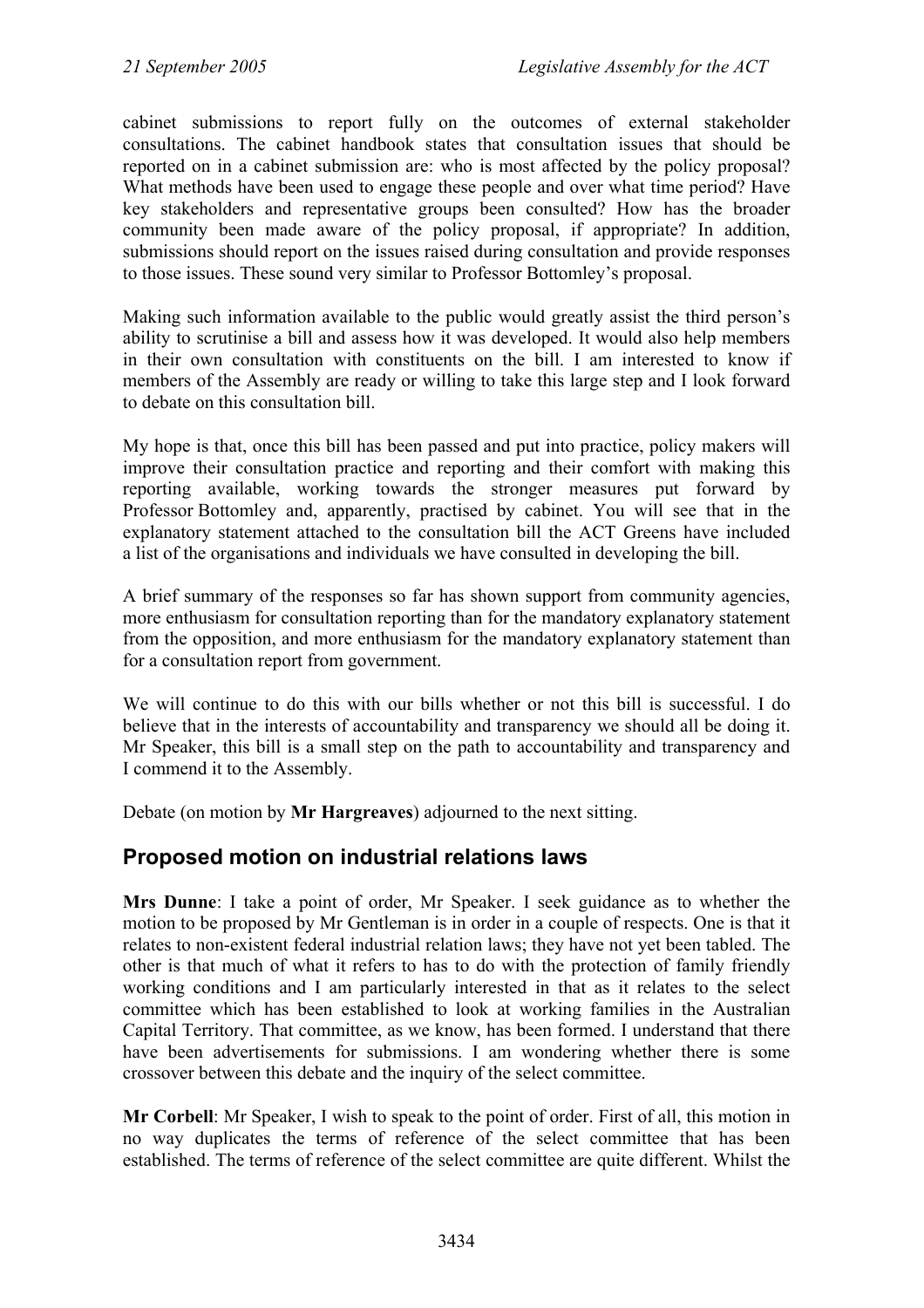motion is about a related subject matter, it does not purport to pre-empt or in any way presuppose the outcome of that committee investigation.

Further, Mr Speaker, it is worth noting that a substantial part of this motion also deals with issues that are current in the federal parliament at the moment, are matters of public debate, as you would know, and are reasonable to debate in this place. I do not believe that there is any pre-emption in terms of the matter referred to the select committee.

**MR SPEAKER**: May I just make a few observations. There may be some confusion about debate on these issues and standing order 117 (e) (ii), which relates to questions. It makes clear that questions in the Assembly cannot refer to proceedings in committee not reported to the Assembly. That standing order cannot be applied to general debate in the Assembly. It is not the intention of the standing orders, in my view, to stifle debate about particular matters because a committee is hearing a matter. For example, when the estimates committee is considering the budget, there is still much debate about budgetary issues. The consideration of health matters by the health committee does not shut down debate in this place about matters related to health.

I have just had a look at the motion and the issue of whether or not the federal government has introduced the legislation is not particularly relevant. I think, Mrs Dunne, that the member is entitled to introduced this sort of motion, but you have to be careful in the scheme of things that you are not trying to prod the committee to form a particular view about a particular matter under its consideration in the course of debate, that is, that you are not directing the committee to do certain things or attempting to direct the committee to do certain things. I think that the motion is in order.

## <span id="page-12-0"></span>**Industrial relations**

**MR GENTLEMAN** (Brindabella) (11.08): I move:

That this Assembly:

(1) notes:

- (a) the Federal Government's intention to introduce new industrial relations laws as soon as October 2005 into the Federal Parliament;
- (b) the complete failure of the Federal Government to consult with State and Territory Governments over the content of the proposed laws;
- (c) that the proposed laws once passed will have immediate impact on working people in the ACT; and
- (d) the considerable community concern over the impact of proposed laws particularly in relation to the:
	- (i) protection of family friendly working conditions;
	- (ii) protection from unfair dismissals;
	- (iii) protection of penalty rates, public holidays and leave entitlements; and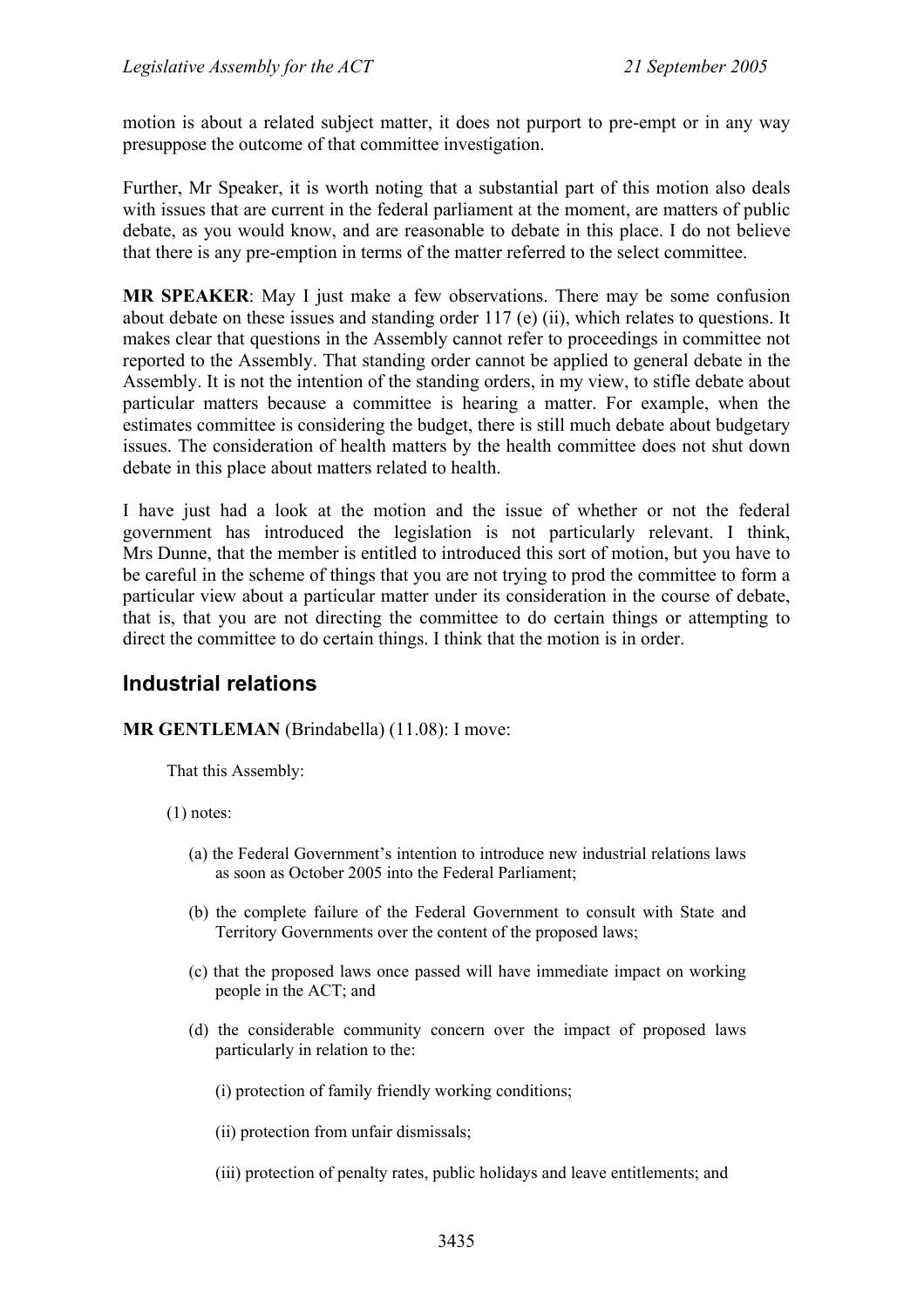- (iv) negative impact of secret individual contracts; and
- (2) calls on the Federal Government to consult immediately with the ACT Government on the proposed changes to industrial relations laws in order to ensure the protection of existing employment conditions for ACT workers.

On 16 August I raised with this Assembly the disgraceful attempt by the federal government to limit the rights of owner-drivers through its proposed independent contractors act. The right to representation, to collectively bargain and the right to fight unfair contracts and dismissals will be stripped away, forcing colleagues to compete in the race to the bottom. Those were my statements. There are those on the hill who are not content in scrapping the rights of owner-drivers across the nation. These bullies are determined to extend the culling of rights and entitlements to all working people. This motion seeks to bring to the attention of this Assembly the extent of damage the federal government hopes to inflict on workers in the ACT.

The new industrial relations laws could be upon us as soon as October this year. Rights like four weeks annual leave and the personal leave that were fought for by our parents, and theirs, could be negotiated away for a price, but at what price the federal government is unclear. So too is their confused definition of the term "negotiation". Can genuine negotiations take place in an environment where workers can be sacked without any reason or recourse? I think not. I am not alone in my concern over these changes and their potential impact.

On 5 August 2005 state and territory industrial relations ministers met with the federal Minister for Employment and Workplace Relations, Mr Kevin Andrews. At this meeting the state and territory ministers sought from Minister Andrews a commitment that no ACT worker would be worse off under his government's proposed industrial relations laws. An assurance was sought that no secret individual contract would offer less take-home pay than that available under the relevant award. Further sought was a commitment that fair minimum standards would be set by a truly independent umpire. The response from the federal government's IR lackey was that no guarantee would be given that ACT workers would not be worse off under their proposed industrial relations changes.

There is no guarantee that the take-home pay of ACT workers will not be reduced as a result of proposed IR changes. There is no guarantee that ACT workers will not have to supplement their pay through trading-off annual leave. There is no guarantee that young workers in our community will not be forced into working environments where they are too scared of dismissal to raise safety issues or request a pay increase. It would be wrong of me to state that the federal government has not consulted on these changes. Further, it would be wrong of me to state that the government even drafted these changes. The parallels between the policies of the Business Council of Australia and the proposed changes are astonishing, written by the same hands possibly; at very least the proverbial doors being left open.

This open door policy applies only to those organisations that annually grease the pockets of the Liberal Party. However, the ACT government, voted in to represent the working people in our society, have had the door closed in their faces. The federal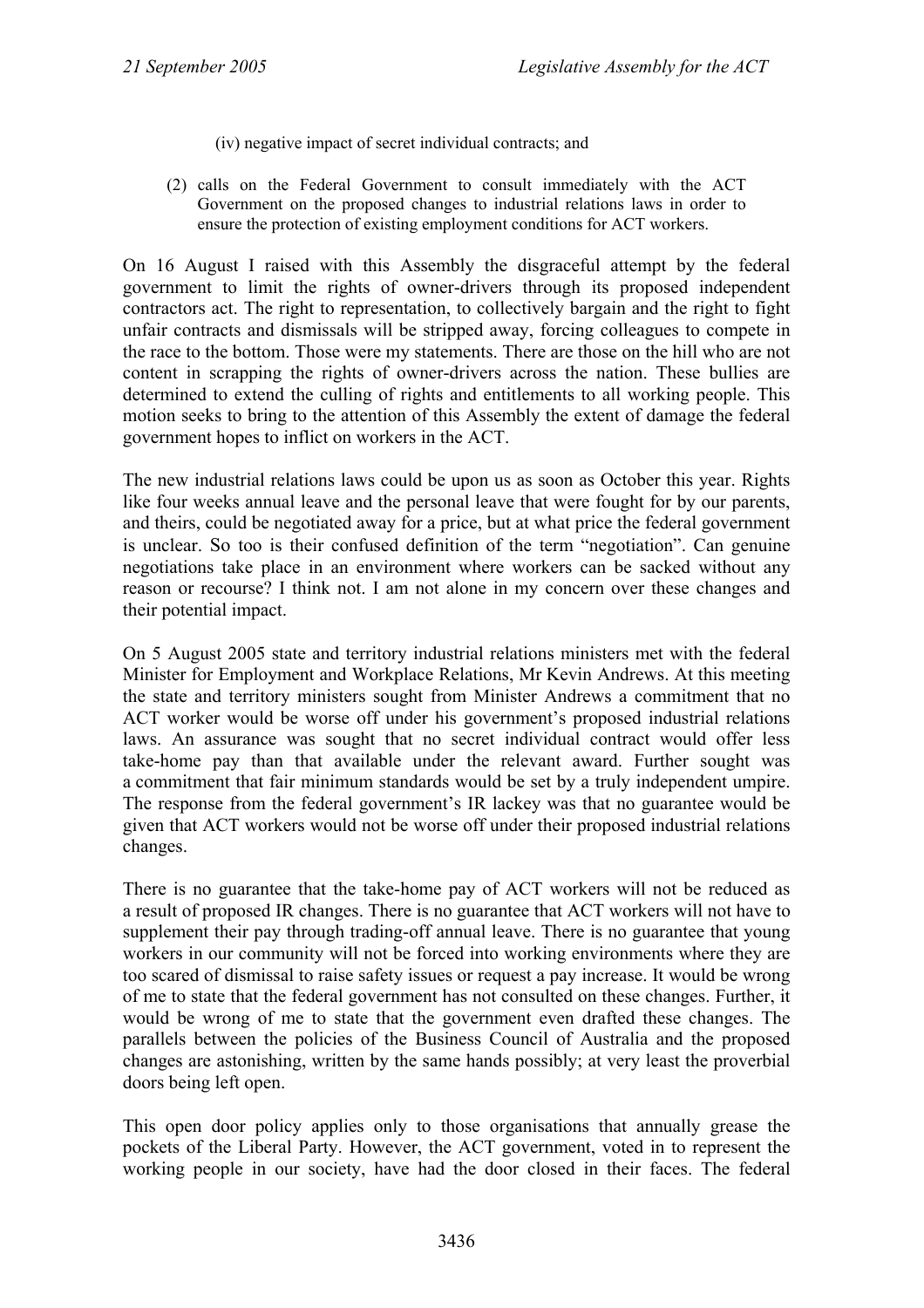government has failed to consult with the ACT government, as well as with the other state and territory governments, on these proposed laws. Why? Perhaps they feel that this lack of consultation with state and territory ministers, and with the community, is consistent with negotiations under the proposed changes.

It is shameful that the federal government has sought to ignore the feedback of the ACT government. It is disgraceful that they ignore the comments and concerns of ACT workers. Sixty per cent of those polled by AC Nielsen in July this year were opposed to the federal government's proposed industrial relations changes, with a further 19 per cent unsure. Working people are concerned that the results of over 100 years of worker struggle will be lost forever and, in its place, a system that pits worker against worker, scraps unfair dismissal protection and forces workers into contracts with reduced leave entitlements and penalty rates. Twenty-one per cent is not a mandate.

I bring to this Assembly's attention a number of recent media reports about what to expect under the future buy and sell system of negotiations. On 16 August it was reported that the Office of the Employment Advocate was endorsing individual contracts for customer relations workers who reduce sick leave to just five days per annum, and cancelled out any form of paid bereavement leave. When questioned by ABC radio over the drastic halving of personal leave entitlements, Minister Andrews stated that workers had decided to trade these entitlements for increased wages. He believes that families "want flexibility in relation to some of these things". Flexibility was again the theme driving creative means of wages payment endorsed by the Office of the Employment Advocate. The OEA website pays tribute to an Australian workplace agreement that supplements salary with "an allowance of one free video rental per week to the value of \$6"—not even a DVD.

It was in 1900 that the workers in this country fought for the right to be paid in money. Times are a changin' when what once was rum is now the latest in romantic comedy. Joan's story is another example of the flexibility we apparently strive for. Joan had worked as a cook for nearly 10 years, from early morning to lunchtime Wednesday to Saturday. Joan's employer handed her an individual contract to look at overnight and told her that, if she refused to sign it, she could look for another job. The contract provided no sick leave or annual leave, no public holiday penalties, and she would have to be available, on call, seven days a week until 10 pm. For refusing to sign, she was dismissed. Clearly these contracts are forced onto workers whose only choice is between a boss's contract and unemployment.

Under current legislation Joan has the right to pursue an unfair dismissal claim through the Australian Industrial Relations Commission. She also has the right to ask that her union represent her on matters relating to her claim. With the introduction of the proposed industrial relations laws the federal government will be legislating to exempt businesses that employ up to 100 employees from unfair dismissal laws. The federal government claims that there is protection for workers who are terminated on grounds such as race, colour, sex, union membership, pregnancy and so on. Are the instigators of such widespread change so naive as to believe that an employer will single out a reason for termination? I think not. This is clearly another example of the federal government's vision of flexibility.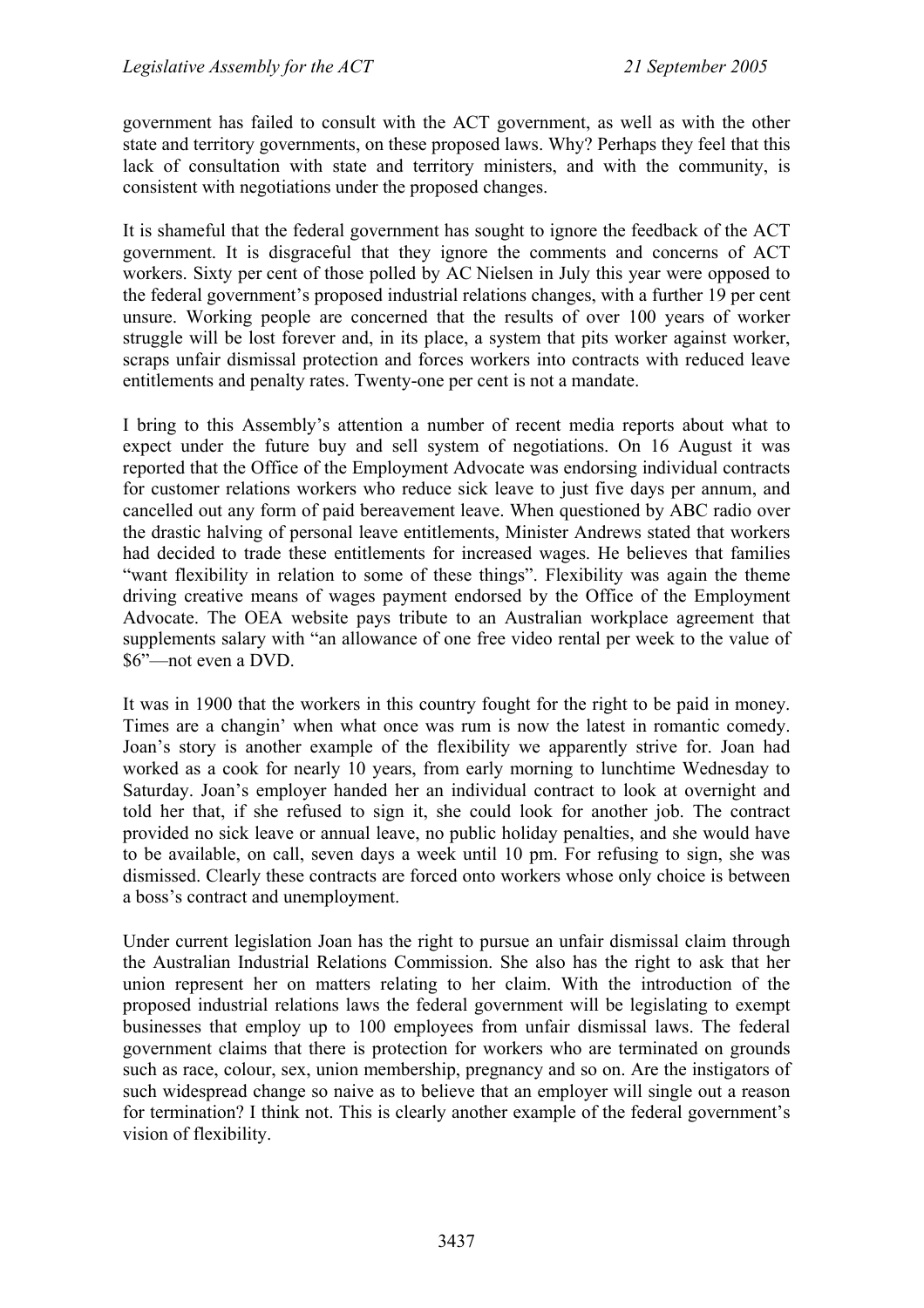Under the proposed industrial relations reforms standard work weeks are up for negotiation. It is the Howard interpretation of the word. It was in 1948 that the 40-hour work week was gained, striking a balance between work and family. From 1981 to the present day we have enjoyed a standard work week of 38 hours. Gone is the government endorsed right to eight hours work, eight hours recreation and eight hours rest. Gone is the right to be fairly compensated for working away from your family on weekends. Gone is the right to annual leave to spend with your children.

Under these individual contracts our most vulnerable—young people and workers in low skill jobs—are being exploited. I do not mind a donut, but I will think twice before consuming another of Krispy Kreme's donuts. It was recently reported that, while the Penrith Panthers were on their way to victory in the 2003 NRL grand final, Jasmin Smith was on her way to working a 16½ hour day in the Krispy Kreme Penrith outlet, without any overtime payment. Overtime rates were lost under the contract presented to Ms Smith in early 2003, a contract that also eliminated Saturday loading, uniform allowance and cut her base hourly rate. She was exploited because she was young.

It is not only young people in our society that face exploitation under AWAs. Figures from the ABS show that only some seven per cent of AWAs registered to date have provision for maternity leave and that women on AWAs earn an average of \$5.10 an hour less than men. Is this really the future that we want in the ACT?

I am not alone in my limited confidence that the federal government's changes will not decrease workers' rights and entitlements. Minister Andrews's own staff members here in the ACT in the Department of Employment and Workplace Relations are not convinced that the government can be trusted to act fairly towards its own employees. In the latest round of negotiations, DEWR has sought to scrap workers' rights to take an unresolved dispute to the Australian Industrial Relations Commission. Rather, staff could take their dispute to an independent arbitrator appointed by the department.

Staff are rightly concerned that the department intends to establish a kangaroo court where very little is resolved. Staff members are not convinced that they would be better off negotiating away their rights to fair dispute procedures. The federal government recognises that the Australian people do not support their industrial relations changes; however, this has not led to a changing of position. Rather, it has led to the federal government embarking upon a \$20 million advertising campaign to convince working people that changes to industrial relations legislation will equate to a stronger economy. The campaign falls silent on the issue of better working conditions for workers.

Is a stronger economy the real motivation behind these proposed changes? The Prime Minister's hatred for and loathing of the union movement spans his political career. The waterfront dispute, the Cole Royal Commission into the building industry and now the overhaul of the industrial relations laws are all notches on John Howard's belt of individualism. Let us not be fooled that the direction of the economy, and the economy alone, is the motivation for this government. It is important in any debate about these proposed changes to explore the concept that these changes will strengthen our community. On 11 July this year Prime Minister Howard addressed the Sydney Institute on workplace relations reforms. He said we needed to be more productive. He continued: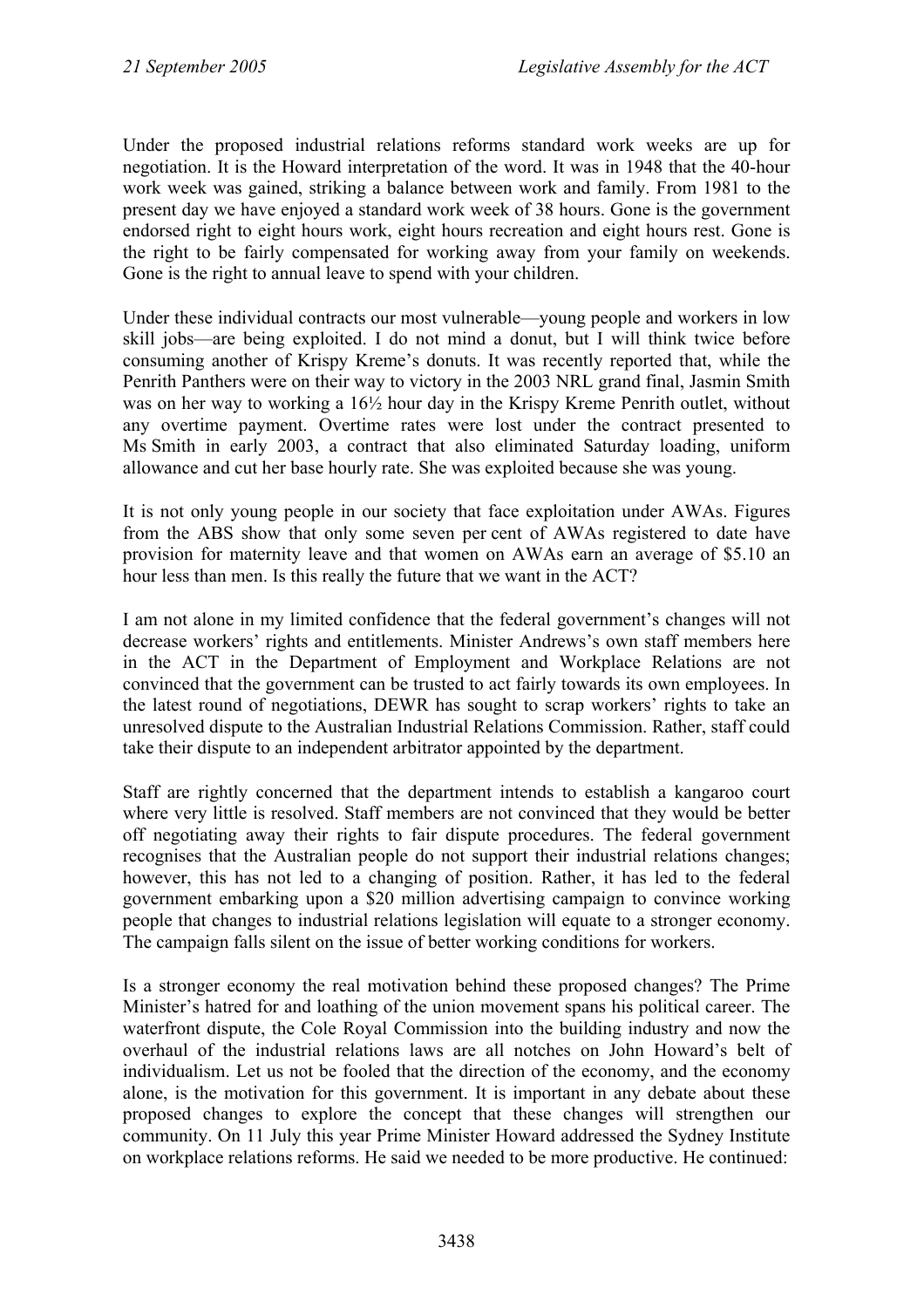In a global economy that increasingly values specialisation and flexibility, perseverance with workplace reform is essential if we are to narrow this productivity gap further and respond to challenges such as the rise of China and India as great economic powers.

As the PM himself later acknowledges in his address, Australian workers are by far more productive than Chinese workers. But then the federal government's real desire is not for increased productivity but rather to drive down real incomes in this country. He says, "It is true that, on average, a worker in Chinese manufacturing cost only \$730 annually between 1995 and 1999." To further complement this belief that it is about wages, the industry minister, Ian Macfarlane, late last month told Sydney radio, "We've got to ensure that industrial relations reform continues so that we have the labour prices of New Zealand<sup>"</sup>

There is evidence across the Pacific to suggest that these proposed changes will reduce real incomes. A New Zealand study found that, in the 17 years since the implementation of laws similar to those proposed by the federal government, New Zealand is experiencing higher unemployment and lower real wage incomes. Anecdotal evidence suggests that, within 18 months of the reforms being introduced, many New Zealand workers lost penalty rates and had their take-home pay reduced. Faced with such dire possibilities, it is little wonder that the working people of Australia seek guarantees from the federal government. It is little wonder why the government refuses to give them.

If the Howard government were sincere in its determination to increase productivity and specialisation, the focus of their workplace reforms would be centred on reversing the drastic skills shortages faced not only by the ACT but also in all states around the country. In the ACT we face shortages in hospitality, in community services and in building and construction.

There is one positive to the federal government's proposed IR laws; that is that the government has accidentally encouraged the formation of a social justice movement that extends beyond the unions. Churches of all denominations have come out against the proposed changes, primarily for fear that the rights of families will be forsaken in the name of flexibility. Not surprisingly, this line has been taken by new Senator for Victoria, Mr Steve Fielding, of the Family First Party. He used his maiden speech to attack the federal government's proposed changes.

Through the national advertising campaign that is presented by the federal government and the ACT trade unions, unions like the Transport Workers Union are spreading the message that the federal government's planned IR changes will see the disintegration of rights and entitlements to work. But what of the opposition members in the ACT? There is nothing but unbridled passion for stripping away the rights and entitlements of working families in the ACT.

In the chamber yesterday we heard Mr Mulcahy saying how outlandish it was for the ACTU to make a claim for an increase in the minimum wage. The best example of this is the opposition's position on the industrial manslaughter legislation that was introduced in the Assembly last year. Not only did the ACT Liberals vote against this in the chamber but they also made an election promise to repeal the legislation if they were elected. As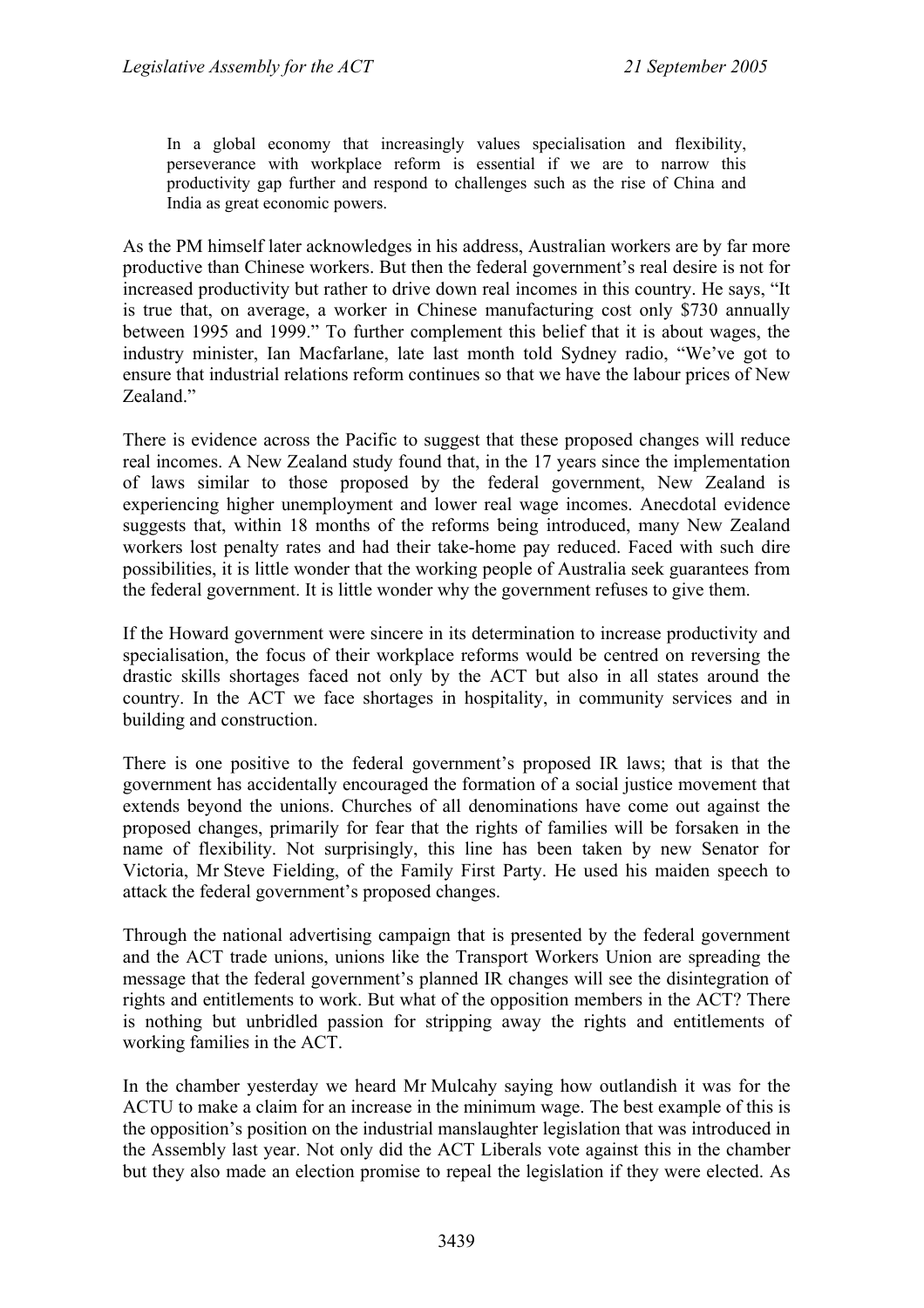you can see, the ACT working people agreed with the introduction of legislation not only by voting the ACT Labor Party back into power but also as a majority government for the first time in the history of self-government.

We in government have to care for the consequences. We have been elected to represent the people of the Australian Capital Territory, minimum wage earners included, Mr Mulcahy. I move that this Assembly calls on the federal government to remember its role as representative of the needs and wants of all workers and, in doing so, consult immediately with the ACT government on the proposed changes to industrial relations laws in order to ensure the protection of existing employment conditions for ACT workers.

**MR MULCAHY** (Molonglo) (11.22): That was a most extraordinary dissertation from Mr Gentleman in relation to the industrial relations regime but not one that either accords with my research or with the facts as they are known to me. Let me talk, first of all, about consultation with state and territory governments. As has been determined, in fact, Minister Andrews recently wrote to the ACT government—to Mr Hargreaves, I believe, when he was acting IR minister. He told him that the government remains "open to input on its reform plan, from state and territory governments".

At the last workplace relations ministerial council meeting the minister indeed agreed with state and territory ministers to continue consultations on its proposed new framework. Indeed, state and territory governments have an open invitation to contribute to this process. States and territories have been invited to refer their powers to enable them to have the benefits of a single IR system, as the ACT, NT and Victoria currently do. Consultation does continue. I have undertaken consultation—that will surprise members opposite—with the labour movement, which I continue to do on a regular basis. I would urge them to enter into dialogue, rather than take an entrenched position of opposition to much-needed reform, indeed reform which has been dismissed rather frivolously here this morning but which only this last week was urged on Australia by the International Monetary Fund as an essential step forward in improving our economic base.

Claims have been made that terms and conditions are to go out the door. That is not the case. The government is not eliminating or outlawing any terms and conditions that currently exist within the federal system. Even matters which will no longer be in awards can continue to exist in agreements. That will include penalty rates, long service leave and so forth. Employers and employees who wish to keep their current terms and conditions will be able to do so. Workers currently on awards can transfer those terms and conditions into agreements, which will now be able to run for up to five years instead of the current maximum of three years. It will provide longer-term security and certainty for the work force in our community. Employees will be able to keep their conditions until they agree to new arrangements with their employer.

There are also guaranteed protections coming under the new arrangements to be introduced federally. In contrast to recent union scaremongering—and I must commend them on the advertising, it is very effective; as I said to some of your colleagues recently, it is a pity it does not let the truth interfere with the reports—lunch breaks, public holidays and a minimum of four weeks annual leave will continue to be protected in the new legislation.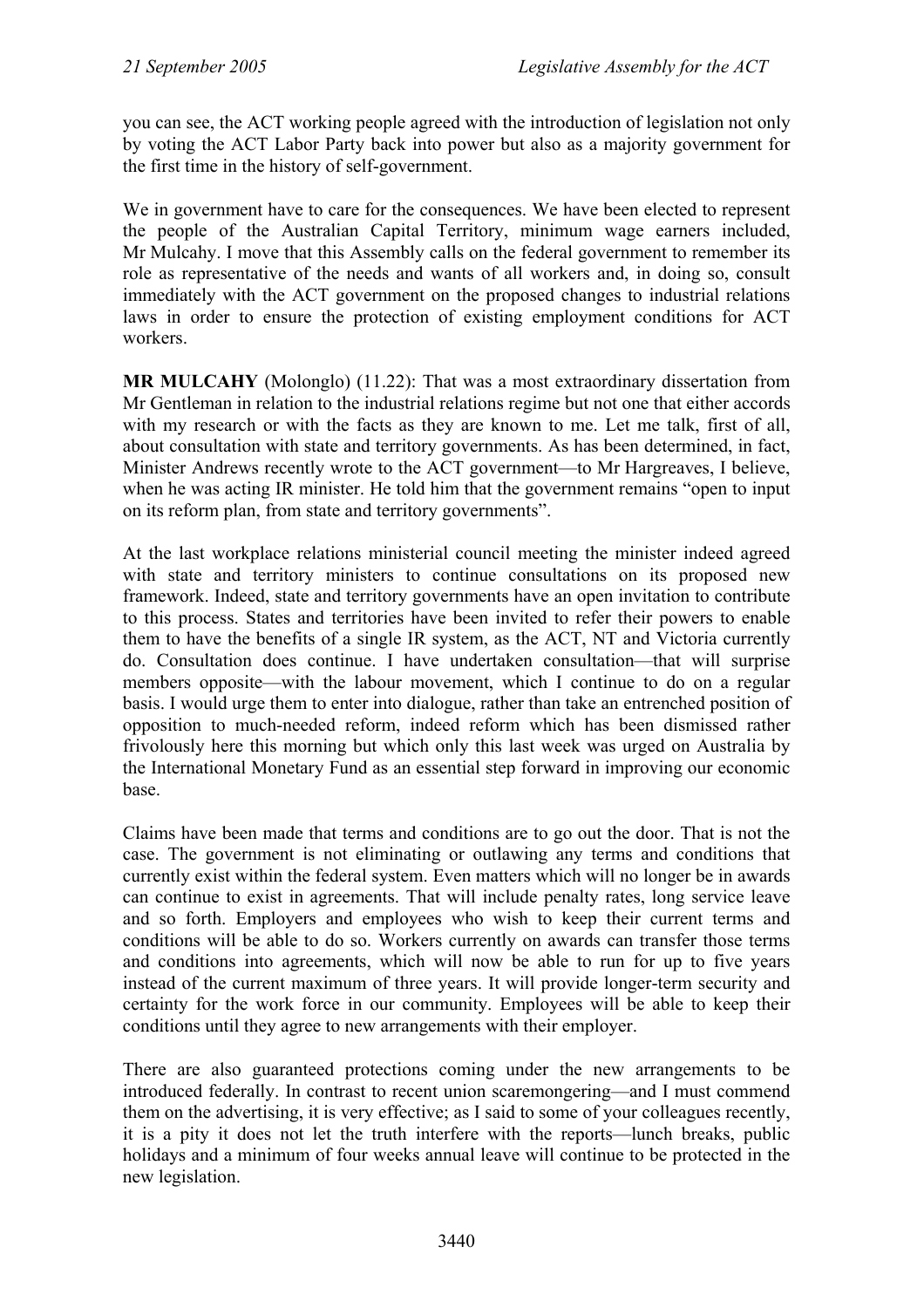In contrast to other misleading union claims, unions will still have the right to negotiate collective agreements. Union right of entry to workplaces will continue to exist; the industrial relations commission will continue to play a role in the resolution of industrial disputes in the determination of awards; and we will see simpler minimum standards. For the first time ever under the federal system, a common set of minimum terms and conditions will apply to all employees. Unlike the current system, which consists of thousands of different awards, all of which must be updated to reflect any safety net wage rise—a process which takes months and sometimes years—a single minimum wage system will cover all employees.

If anyone has worked in an industrial relations environment—and several of us in this chamber have—you would know the incapacity of ordinary employees and employers to fathom their way through the myriad rules that make up the award system. It is not a system with any modernity in it, it is not a system which people can cope well with. The improvements and the simplification of the industrial system will be welcomed by employees and employers alike and will lead to an improvement in our economic performance.

The other thing is simplicity and accessibility. In contrast to the old system, which was characterised by awards of several hundred pages, it will be possible to enter into rather straightforward agreements that do not require expert advice to understand. I know that is bad news for employer associations and employee organisations that have not really done their homework. But for those that are effective and efficient and look after their own members, there will be a future, as there will be for unions that take the task seriously. We will see simplification. This will make it easier to ensure compliance, enforcement and understanding by all parties concerned.

The awards will also be further simplified from the current 20 allowable matters to 16. The four matters being removed are already protected in other legislation, such as long service leave, superannuation, jury service and notice of termination. Conditions contained in current awards can also be included in agreements. As for the barb that this is at the behest of the Business Council of Australia, the Business Council of Australia had far more radical proposals on the table. I have certainly never benefited from their financial largesse, and I am very doubtful that anyone in the Liberal Party has.

The fact is that the business council are a lobby group with their own economic agenda. They write to me, and possibly other members, regularly. Their views were considered along with all the others. I would urge my colleagues opposite, instead of ignoring the system and standing outside the tent, to get involved in the process and make contributions to the minister, who is more than happy to listen to constructive suggestions. He invited Mr Hargreaves, when he was wearing the industrial relations hat, to take that up. If he had had the capacity to make that decision himself, he probably would have been able to do it.

AWAs have been subject to a great amount of debate. The secret individual contracts that the ALP disparage—and I use their term—have, in fact, been of huge benefit to workers. Workers on AWAs currently earn, on average, 13 per cent more than those on collective agreements and 100 per cent more than those on awards, the ALP's preferred alternative. Almost 750,000 AWAs have been entered into since 1997. This probably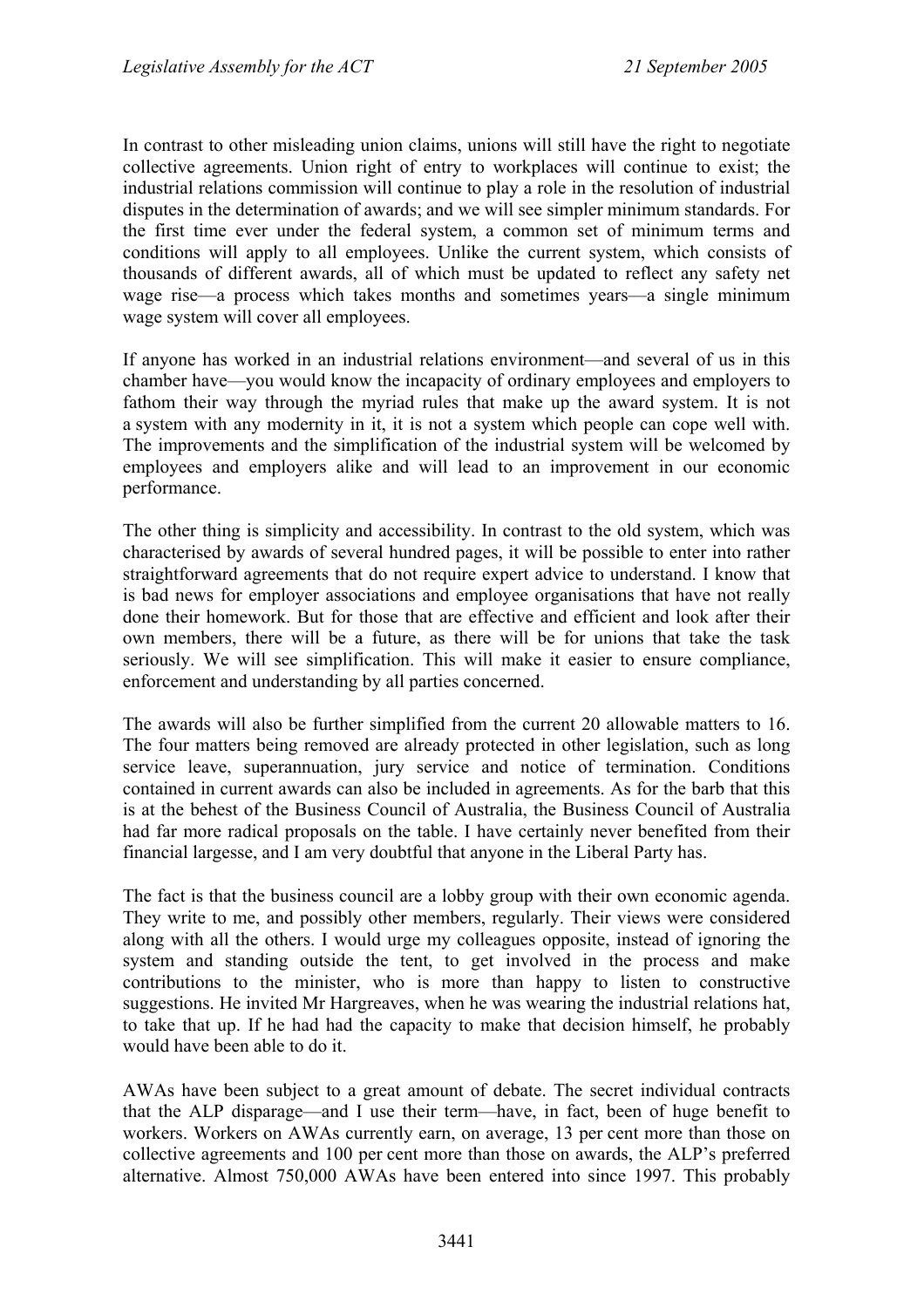reduces the role of some union officials because people have an arrangement that they are happy with and they do not have the secret knowledge of awards that is lost on the average worker or employer. But, in fact, we are seeing 13 per cent more earned by people on those arrangements. This is a great achievement. It is something that has benefited many households in Australia, which is why our country is at the level of prosperity that it is today.

Of course, the ALP's policy would abolish AWAs and force workers back into the anachronistic award system. It would reduce the take-home pay of thousands of workers. It is an ironclad guarantee that the ALP's policy would, in effect, cut the wages of workers currently on AWAs. It is an approach none of us can entertain, which certainly has no relevance in this era. Employees cannot be forced onto agreements. That is something that needs to be said on the record. In fact, it will continue to be unlawful to force employees into new agreements. If a worker does not like what is on offer, they can opt to stay on their current arrangements. A strong inspection service will exist to assist workers who believe they are not being paid their appropriate entitlements. So there is safety and assurance there that people will indeed have their rights protected, despite the mischievous and misleading campaign that the ACTU and, unfortunately, a few of my colleagues opposite have lent their support towards.

Let us look at some of the ALP's claims—ALP doom saying. Let us take a little trip down memory lane at some of their claims and predictions. Exactly the same predictions of doom and gloom that are currently being made by unions in the Labor Party were made by the same suspects in 1996 when the workplace system was last updated.

**Mr Seselja**: It has been terrible since then, hasn't it?

**MR MULCAHY**: Absolutely, Mr Seselja. Let us look at what happened. What did they predict? I will quote what the current shadow IR minister, Stephen Smith, claimed in 1995. He said:

The Howard model is quite simple. It is all about lower wages; it is about worse conditions; it is about a massive rise in industrial disputation; it is about the abolition of safety nets; and it is about pushing down or abolishing minimum standards.

He went on to say that:

As a worker, you have lots of doubts about these things you might have lost, but you can be absolutely sure of one thing: John Howard will reduce your living standards.

Then that other gentleman who is in the news at lot lately, Mr Beazley, in 1996 warned that:

The Workplace Relations and Other Legislation Amendment Bill strikes at the heart of the desire by all Australians for a fair as well as a productive society.

He went on to say:

If we pass this bill into law we will return the workplace to the battleground it used to be.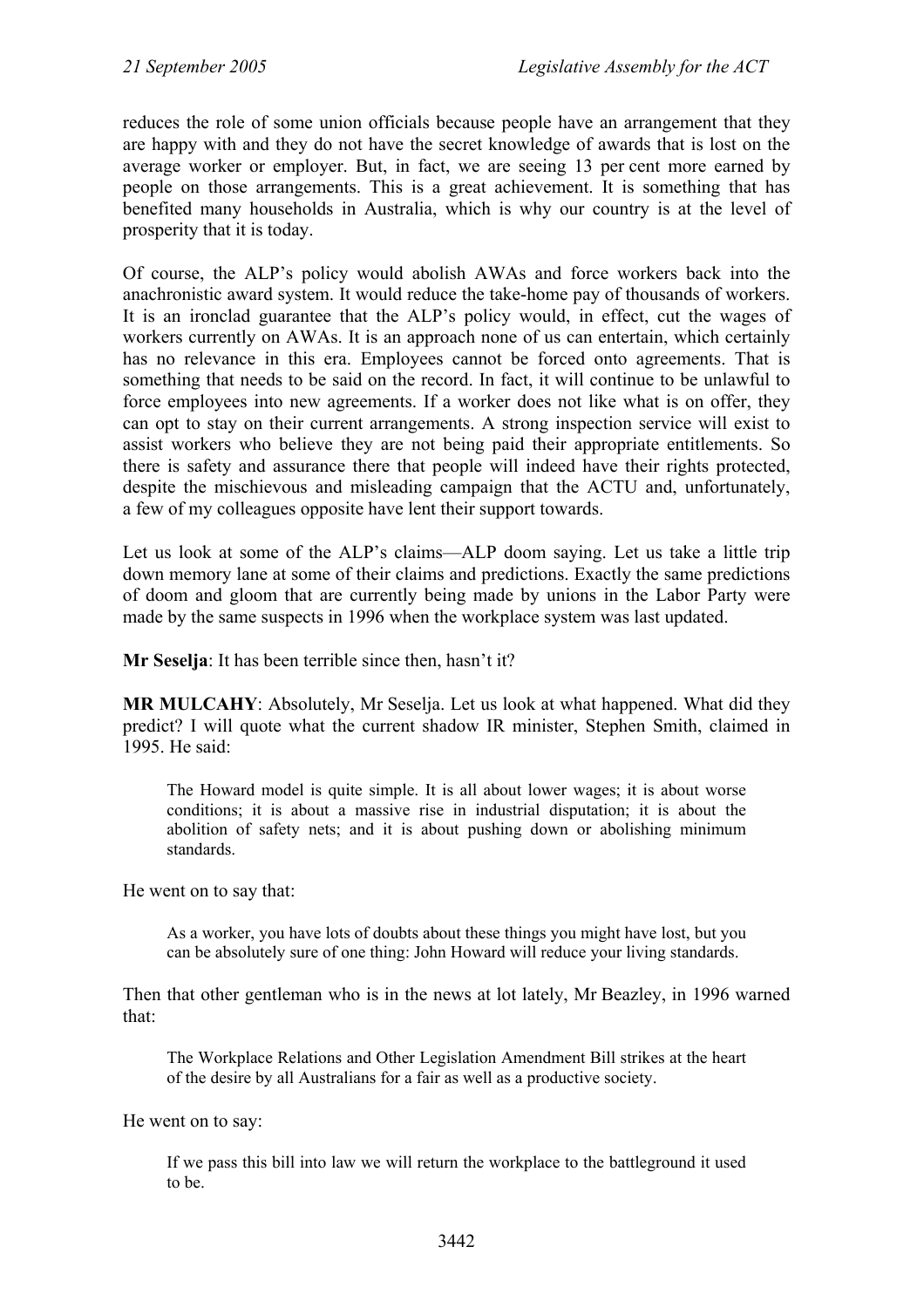It sounds familiar, doesn't it? We heard it this morning. Mr Beazley went on to say:

It seeks to neuter the award system. It seeks to limit the rights and capacity of working people to act collectively to protect their living standards. It proposes an even higher level of punishment for working people, who, as a result of all this, have no avenue left for protest or protection but the right to withdraw their labour.

What actually happened, in contrast to these doomsday predictions of 1996, is that the reforms came in. What have they delivered? Over 1.7 million more Australians in work than you people could deliver when you had your turn. An increase in average real wages of over 14 per cent—and let us hear it—compared to 1.2 per cent in 13 years of Labor between 1983 and 1996. Which party is looking after the workers? We have the lowest unemployment in three decades—currently five per cent—and, of course, in Canberra it is three per cent. You cannot even find people to work here, there is such a wonderful level of employment. And the other area where we were told we were going to have tyranny and chaos under the Liberals was industrial disputes. We have the lowest level of industrial disputes since records were first kept in 1913.

The record speaks for itself. There was the history of all the trouble that was going to flow after those predictions were made by Stephen Smith and Kim Beazley but, like everything else they say is going to happen, there are different stories and outcomes because of good economic management. The Labor policy would, of course, return Australia to the dark days of a rigid one-size-fits-all industrial relations system. It would discourage enterprise bargaining and effectively abolish individual Australian workplace agreements.

The ALP's current industrial relations platform imposes on the party a policy that would not only roll back the reforms of the Howard government since 1996 but would, in fact, also undo the enterprise bargaining forms implemented by the Keating government in 1993. I had many a meeting with Laurie Brereton, who was urging me on. He said, "Richard, get more of those agreements in your industry. Come on; move off this old award system!" But apparently that is no longer in vogue. Paul Keating's former economics adviser, John Edwards, described this platform as one that had the potential to "reverse Labor's own reforms of 1992 to 1994 and to reintroduce the worst aspects of the old award system".

This came from an economic adviser to one of the Labor heroes. Access Economics, the ALP's preferred economic consultants—although they are also mine, I have to admit concluded that, "Such policies are unlikely to deliver one of the four goals espoused by the ALP—high growth, high incomes, low unemployment, and a fairer Australia. The ALP workplace relations policy platform runs the risk of moving Australia further from these goals." These are economists that your organisation has used. Access Economics have warned about the hazards associated with the direction in which Labor is heading.

Kim Beazley's response to the need for further workplace reform has been to stick his head in the sand and deny that any further reform is necessary. He has had to do a lot of that lately—with his predecessor. I can understand, but I think that, on the industrial relations area, he needs to modernise his thinking. Indeed on 12 April Kim Beazley told the National Press Club that, "The industrial relations lemon has been squeezed dry."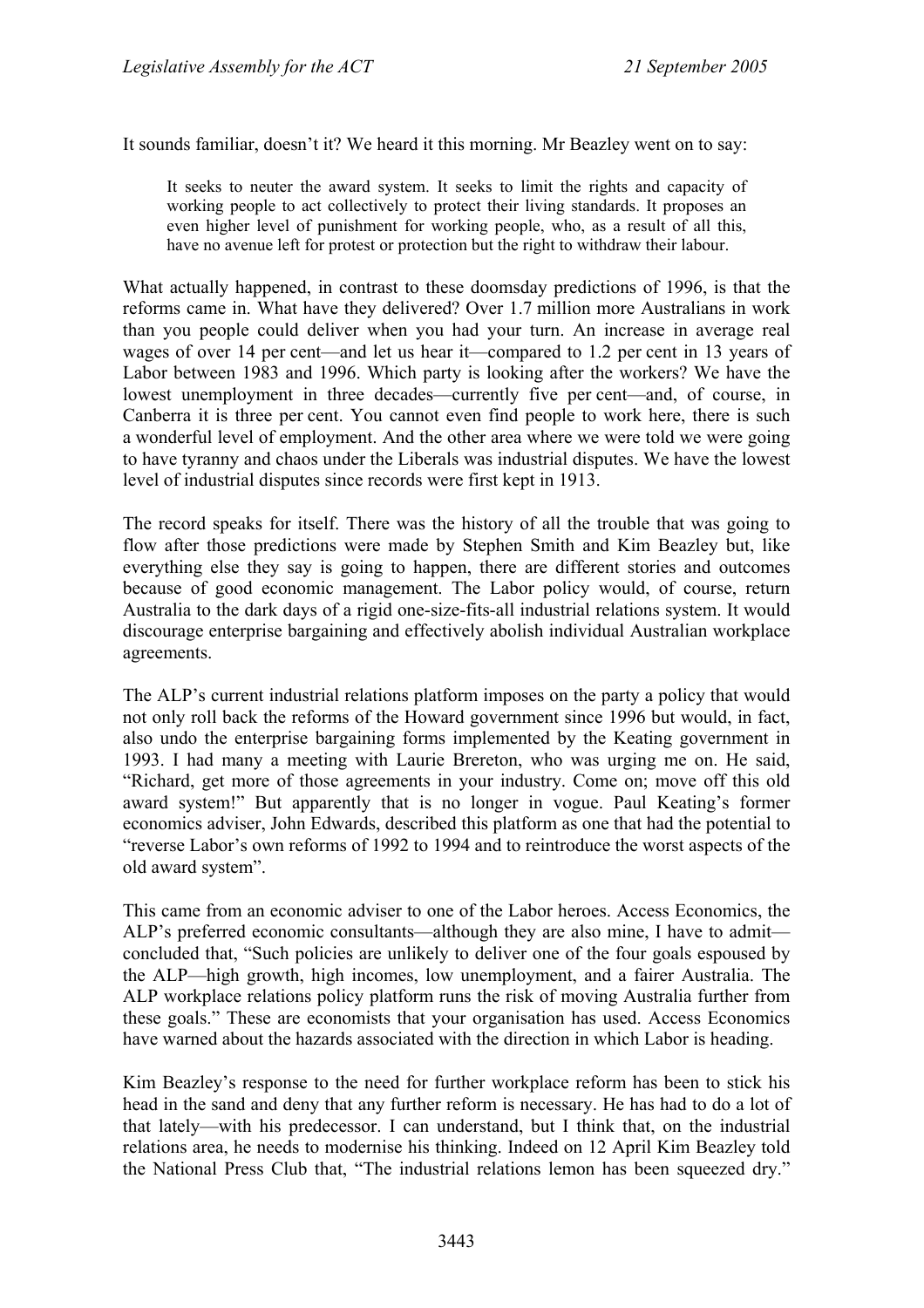That sounds a bit like Mr Quinlan, who likes to squeeze things dry too. In the industrial relations area he thinks we can go no further. Incidentally, that is not a view shared by the International Monetary Fund.

On 17 May he argued that, "Administrative arrangements in industrial relations can continue to be streamlined, but these changes simply are not going to provide a new wave of productivity growth. The major reforms in this field are now in place." That is another of his predictions that will not be validated over time. Then on 15 June Mr Beazley went on to claim that:

We reformed the industrial relations system ... As far as we're concerned, the reforms that needed to be there in industrial relations, the enterprise reforms and the flexibility that came with all of that, that's been done.

He has this view that, once you are there, you do not reform any further. You do not advance things, you ignore the international competitive pressures this country is facing. Mr Gentleman made a sound point earlier about China and India. We need to look at the situation, the impact on our industries. We have a motor vehicle industry that has had \$4 billion sunk into it in recent years and is now under pressure. These things do affect and impact even on the IT industries in Canberra. If we cannot create a greater flexibility in the work force we will lose in the economic race. We have been guided sensibly by the Australian government on a range of these economic matters, and the industrial reforms will continue to deliver those wins.

Unfortunately, the Labor Party is hopelessly beholden to the trade union movement. Trade unions have donated over \$47 million to the ALP since 1995-96. At a time when union membership barely comprises 17 per cent of the private sector work force, unions now have more control over the Labor Party then ever before. It is sad that the arrangement with the trade unions is not, in fact, a matter of looking after those who they purport to take care of. We have seen that over the past nine years. We have seen the plight of ordinary Australians improve dramatically under a Liberal government, in contrast to the nominal growth that occurred in incomes during the unfortunate reign of the Labor Party, but we now see the unions preoccupied with their own survival. If I were an official, I would be worried too because an increasing number of young Australians are saying, "They're not about looking after our interests; what is important to us is our standard of living." That is certainly what has been delivered by the Howard government. I think the reforms we are seeing will be proven to be very beneficial to the Australian economy.

**MR CORBELL** (Molonglo—Minister for Health and Minister for Planning, and Acting Minister for Children, Youth and Family Support, Acting Minister for Women and Acting Minister for Industrial Relations) (11.37): Mr Speaker, I rise to speak in support of the motion moved by Mr Gentleman today. There is no doubt that the proposed changes by the federal government in the industrial relations area are likely to have a negative impact on the ACT community. It is difficult to see how in this time of low inflation, low unemployment, booming corporate profits and huge surpluses that John Howard has somehow found an excuse to change a well-functioning industrial relations system.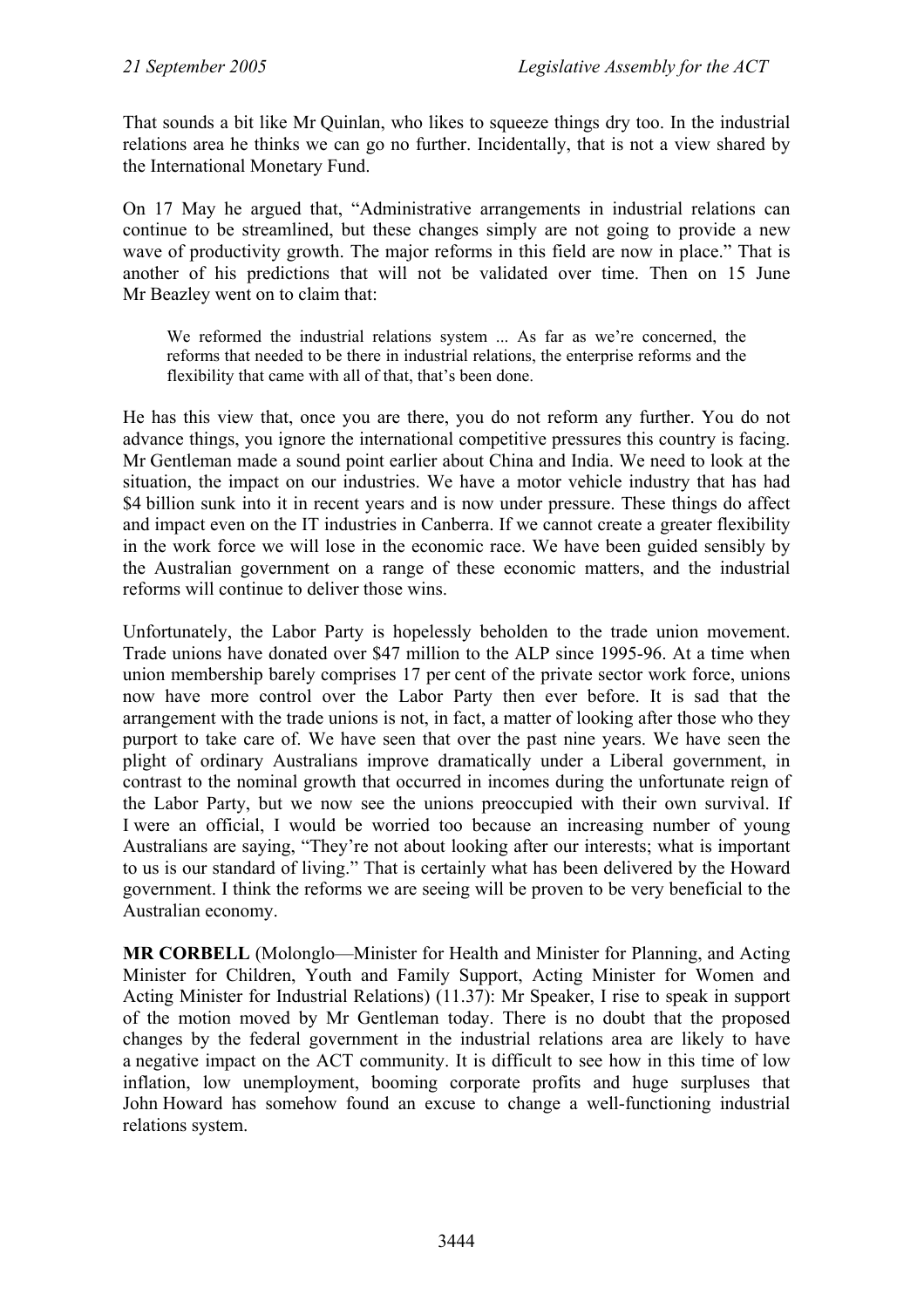Mr Gentleman's motion makes reference to the changes to unfair dismissal laws. These proposals will exempt 95 per cent of the ACT private sector work force from unfair dismissal laws. That means 100,000 workers—juniors, casuals, apprentices, shift workers and permanent workers—will no longer have access to a low cost, independent remedy should they be dismissed unlawfully.

The Howard government has used clever semantics on this issue. They claim that after their reforms, unlawful dismissal claims will still be possible. But unlawful and unfair dismissal are not the same. Unfair dismissal aims to achieve equality in the workplace and prevents employees being sacked harshly, unjustly or unreasonably. A successful unlawful dismissal claim, on the other hand, is possible only where there is a breach of a specific category prescribed in the act, and this is generally a termination of an employee based on discriminatory grounds or where an employer does not provide the relevant minimum period of notice of termination to an employee.

Further, unfair dismissal claims are generally heard in the affordable industrial relations commission. In comparison, unlawful dismissal claims are generally heard in the far more expensive Federal Court, in which an employee must hire a lawyer to have any chance of success. The cost-prohibitive nature of unlawful claims compared to unfair claims is demonstrated by the number of claims actually heard. Only 147 unlawful termination claims have been referred to the Federal Court since 1996—nationally less than 25 cases a year. Yet, over the same period the industrial relations commission has processed more than 50,000 unfair dismissal applications. Perhaps that is the real reason why the federal government wants to get rid of this option.

As the Senate inquiry into unfair dismissal and small business employment put it:

… removing access to unfair dismissal will inevitably result in an increase in the number of applications before the Federal Court and other common law courts by aggrieved employees seeking remedy for unlawful dismissal. There is no doubt that both federal and common law courts are significantly more time consuming and costly than other jurisdictions in which applications for unfair dismissal are currently being fought out. This is likely to have adverse consequences for both employers and employees.

Mr Gentleman's motion also makes reference to the negative impact on families that these changes will have. Mr Howard, as Prime Minister, suggests we are about to embark on a golden age, where flexible employers will grant enterprise workers their every wish under gold-laced AWAs. It is clearly his wish that these "secret contracts" replace enterprise agreements and awards as the norm in Australian workplaces.

But let us have a look at some of the research, some of the facts. Research already demonstrates that these agreements are anything but family friendly. Figures from the Australian Bureau of Statistics show that only some seven per cent of AWAs registered to date have provision for maternity leave. Further, woman on AWAs earn on average \$5.10 an hour less than men. Research also suggests that "secret contracts" offer less flexibility for work/family balance and provide less job satisfaction.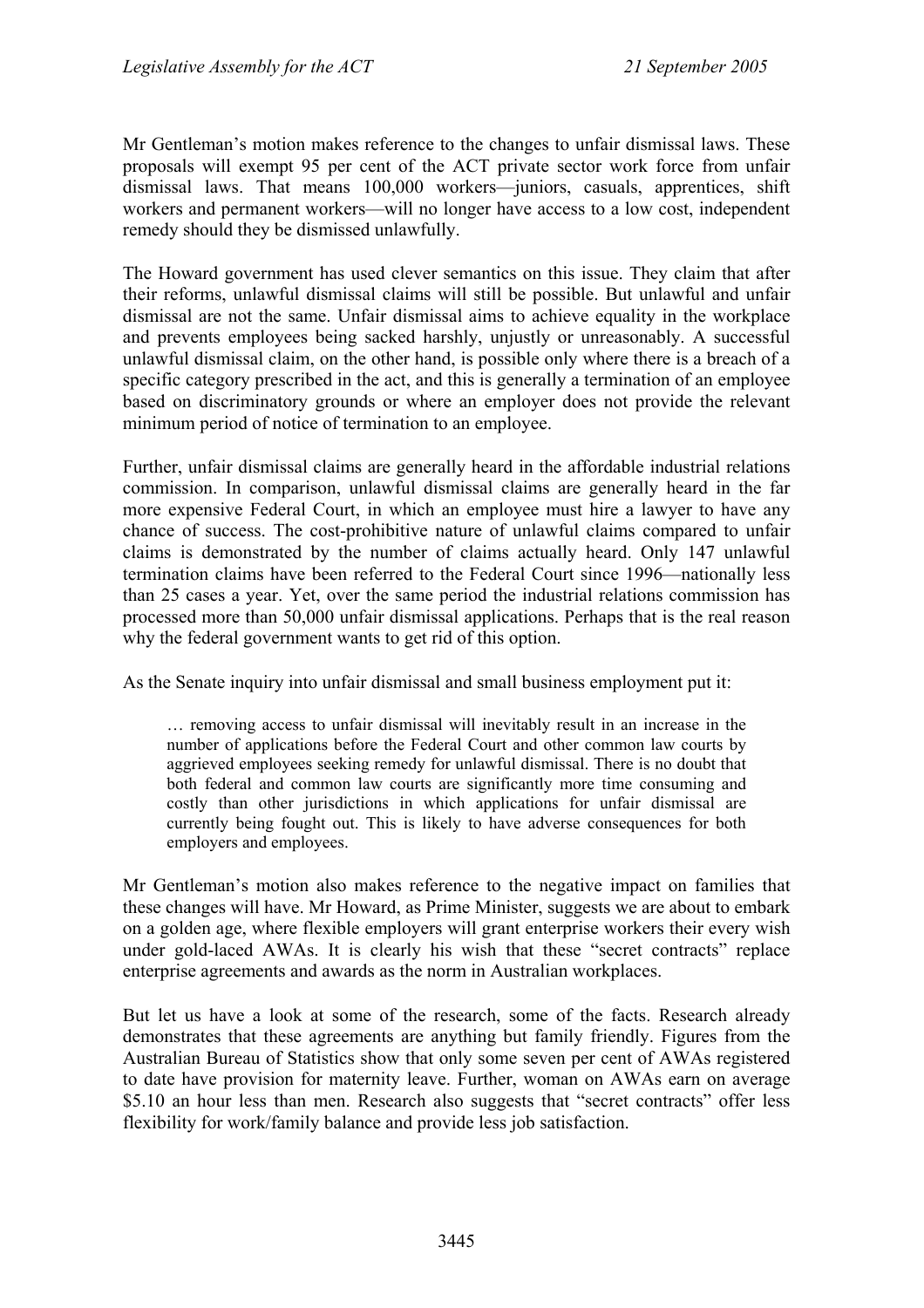The ACT government is fearful of the impact the increased use of AWAs will have here in the territory. ABS data suggests that the ACT has the highest percentage of female participation in the work force of any place in the country. Further, our percentage of women in the work force with children under four is 10 per cent above the national average.

These reforms clearly will have a significant impact in the ACT. It was therefore with great hope that the government welcomed the AIRC decision in the family test case, which the ACT helped argue. That decision means approximately 100,000 ACT private sector workers who have direct award coverage now enjoy real options for work/life/family balance. This was a great outcome for families in Canberra. But Mr Howard has already stated that the government will not guarantee this that decision will be protected in his coming reforms.

Given the semantics he and his ministers play on important issues like this, we have no doubt that is code for the federal government's intention to override this decision, resulting in families no longer having access to guaranteed consideration of maternity leave and parental leave. Mr Howard's decision to attack workers' rights will only lead to Australians working longer hours for less pay and less opportunities to spend time with their families. Mr Speaker, what an appalling outcome for our nation.

I would like to turn to the important issue of productivity and family life, and refer to one of the final effects these changes will have on the territory. Members of this government often stand up in this place and talk about workers' rights and entitlements, the difficulties faced by the more disadvantaged members of our community and the benefits of an ACT society which looks after its most vulnerable. As a result, those opposite accuse us of not being sufficiently focused on the economic arguments.

Mr Mulcahy, for example, suggests we should spend less time ensuring that the previously appalling pay of public servants, which was left to slip to such low levels during the Carnell-Humphries years, is addressed and we should spend more time forcing workers to achieve even greater productivity and performance. Of course, the difference between people such as Mr Mulcahy and members on this side of the house is that we recognise that fair working conditions, including ensuring workers are given sufficient work/life/family balance, and productivity are intrinsically linked.

That bible of economic rationalism and laissez faire economics, the *Australian Financial Review*, reported on 19 August that research shows there is a link between family harmony and productivity. Research conducted by IBM shows that divorce is having a direct impact on productivity, particularly for men. This productivity cost translates to about four hours less work per week for affected employees. These losses are in the form of more sick days and lack of concentration due to attitude problems. I say to Mr Mulcahy and those opposite—through you, Mr Speaker—that this means a business with 1,000 employees would incur an average cost of \$180,000 in leave expenses and over 11,000 hours of lost productivity each year due to relationship stress.

Mr Speaker, what does that have to do with these reforms? Let us look at what happened in New Zealand. When similar reforms to those proposed by the current federal government were introduced in New Zealand they had a disastrous effect on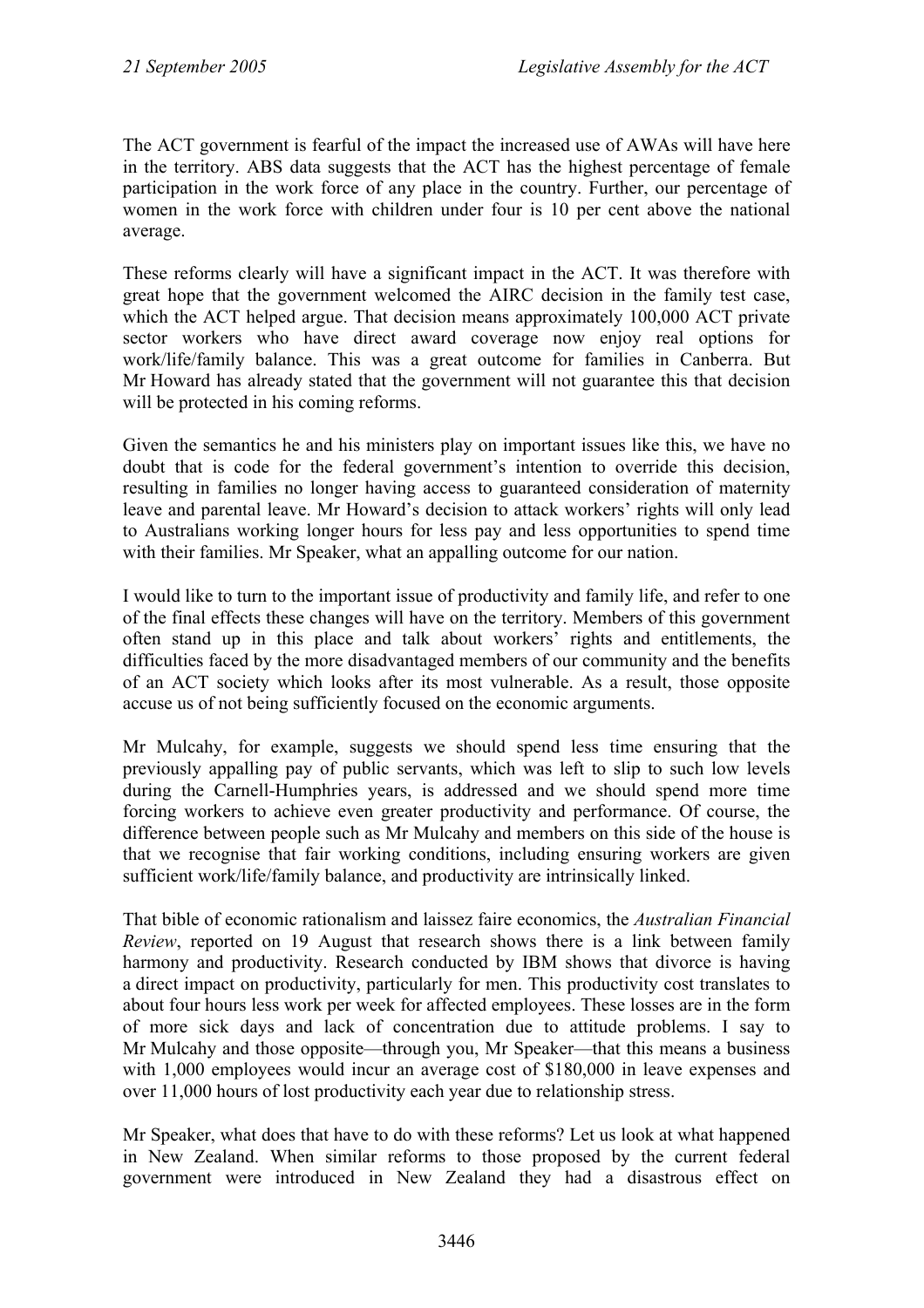productivity. David Peetz, Professor of Industrial Relations at Griffith University, examined the New Zealand economy from 1991 to 1996 when the country undertook a major reform of its employment landscape, including a strong push for individual contracts.

In the same period, the Australian Labor Party, through the then federal government, remained committed to collective enterprise bargaining. In comparing the two countries he found that during this period Australia had considerably higher productivity. The drop in New Zealand's productivity was due to employers switching from capital intensive methods of production to cheaper labour. This lead to a growing skills shortage as employers lost the incentive to invest in what was a largely disposable work force. Today, New Zealand's Treasury working papers openly question the economic benefits of a deregulated labour market.

Peetz went on to compare Australia's productivity alone, for the period of collective bargaining introduced by Labor to the current productivity cycle, beginning in 1999, which had seen an increased use of the AWA. Again, he found that productivity dropped from a peak of 3.2 per cent per annum during enterprise bargaining to just 2.3 per annum now. This number, 2.3 per cent, is actually below the annual growth rate that existed during the award period of the early 1980s.

Mr Speaker, the facts speak for themselves. These changes will have a detrimental impact on the working conditions, lives and social context of the territory. For this reason, the government supports Mr Gentleman's motion.

**DR FOSKEY** (Molonglo) (11.48): Mr Speaker, I support Mr Gentleman's motion. According to Bradon Ellem, who is the Associate Professor of Work and Organisational Studies in the School of Business at the University of Sydney, the federal government's industrial relations policy, alluringly subtitled *A plan for a modern workplace*, constitutes the most significant legislative change since the passing of the original Conciliation and Arbitration Act 101 years ago.

The Greens, at local, regional and national levels, have been campaigning for fair industrial relations laws since the party's inception. At a national level, the Green's industrial relations policies recognise that:

The last two decades of "workplace reform" have seen the systematic reduction in the safety-net of workers' rights and entitlements, the weakening of the national system of arbitration and awards, and the deliberate weakening of the role of unions. These changes have gravely disadvantaged the most vulnerable and the least affluent workers, many of whom are women and young people.

The Australian Greens believe that it is necessary to redress the lack of balance between workers and employers. We believe that all human beings, irrespective of race, creed or sex, have the right to pursue their well-being in conditions of freedom and dignity, economic security and equal opportunity.

More importantly, the policy goes on to say:

The objectives of profitability and efficiency should not override social and ecological objectives.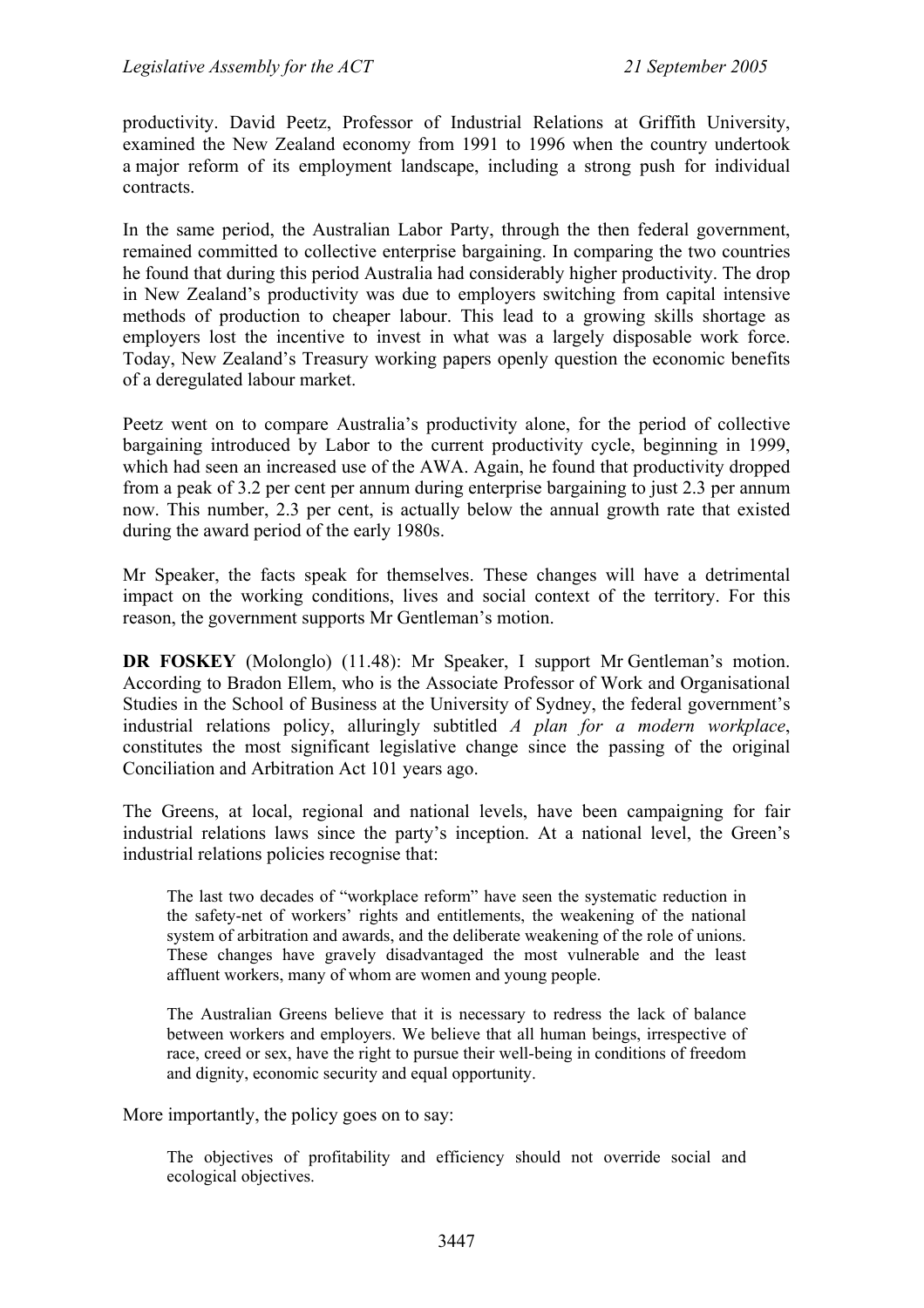I guess we can always get a little bit concerned when business is much more appreciative of policy changes about workers than workers are themselves. Mark Bethwaite of the group Australia Business Ltd has said:

Every leader who introduces courageous change is going to suffer a short-term reversal. In five years time, we will look back on the years prior to 2005 and wonder why we persevered with six different industrial relation systems which give rise to 4,200 award in 29,000 classifications. God looking down would not impose a system of that complexity and confusion on a country which is less than two per cent of global production.

That is the business word on our current industrial relations system, which I grant needs improvement but not the kind of change that has been proposed by the government.

The so-called industrial relations "reform agenda" will not contribute to the nation's collective wellbeing. Instead, it will further concentrate this nation's wealth in the hands of those already doing very well. In my opinion, these reforms are ideologically driven and are an attack on the human rights of Australians. The changes will hit hardest those least advantaged in our society—young people, women, those in low paid work, casuals and temporary workers.

Statistics show that since the initial breakdown of workers' rights in the late 70s, those worst affected have been the young and those on low incomes. These members of our community have experienced a real decrease in their wages over the last 20 years, while the real wages or salaries for those on high incomes has increased exponentially. Statistics prove that the income inequality has increased and the trickle-down effect often advocated by neo-liberal economists is just not working. This is neither fair nor just.

Mr Speaker, I am going to particularly focus on the impact of the proposed changes on women, who for some time have been identified as one of the more vulnerable groups in our economy. Even despite advances in wages and conditions, on the whole most women's jobs are still more lowly paid than many men's equivalent jobs. The National Foundation of Australian Women has recently initiated the study with NATSEM on the impact of "welfare to work"—remember that these changes are also in the wind combined with new industrial relations laws on women. The conjunction of those two very major reforms needs to be considered because that is where the most vulnerable people are.

Taken with the new "welfare to work" provisions, such as those that are pushing single mothers back into the workplace, we have a recipe for injustice. More than 60 women's groups have warned that women will suffer more than men under the government's workplace changes. The what-women-want project, involving 64 women's groups boasting 3½ million supporters, says women's income security and job stability will be eroded under the changes. Women are more likely to rely on minimum award wages and conditions and generally have less bargaining power in their workplaces than men. As a result, they will be disproportionably affected by the government's plan to strip back awards and encourage more Australian workers to sign individual contracts based on one-on-one negotiations with their boss.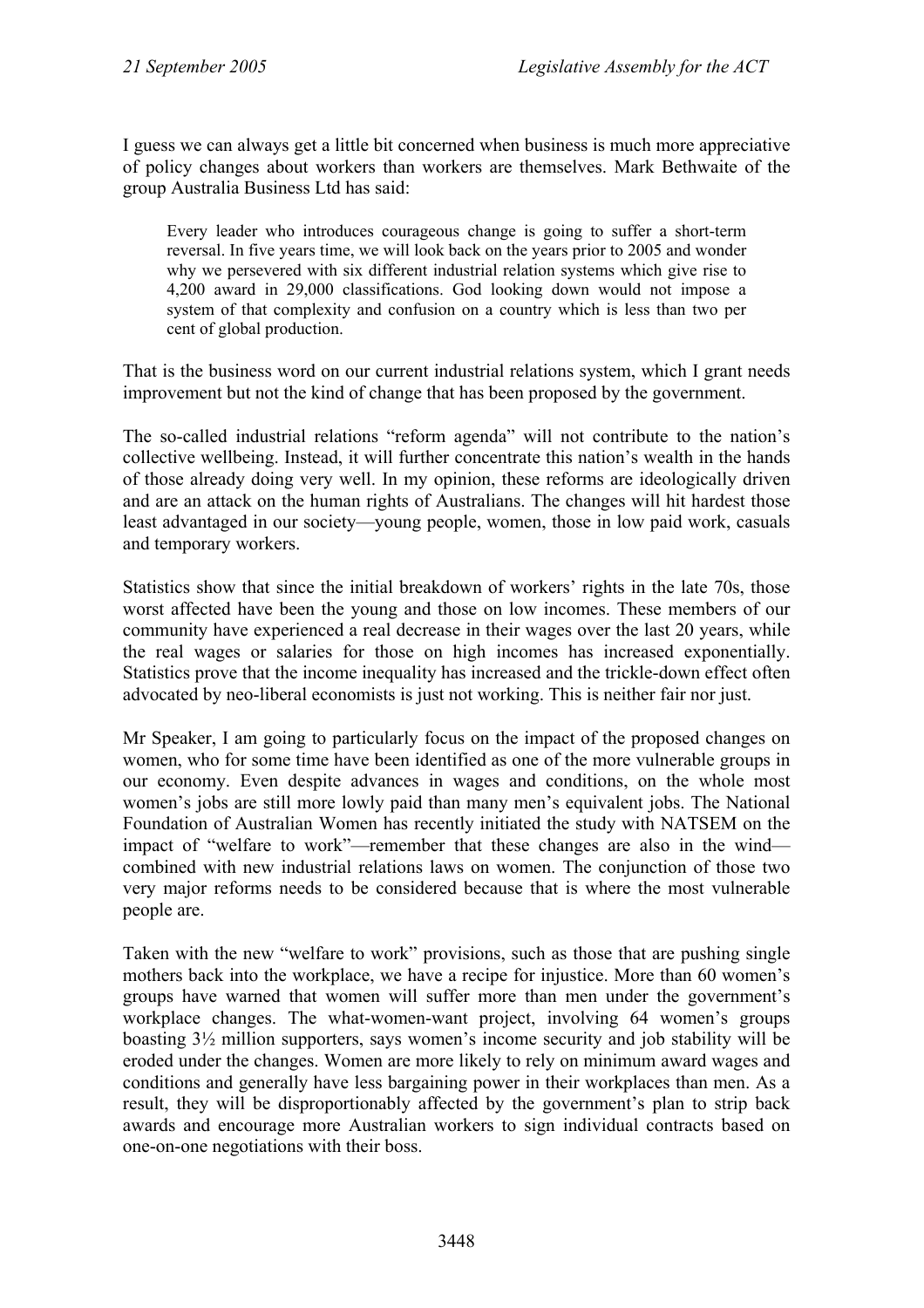One-on-one negotiations require the person who is negotiating with the boss—who is, after all, the one with the power—to be articulate, well informed and self-confident. This is not the case for many women returning to work after raising a family or women from a non-English speaking background, who are not backed by a strong union. A representative of the group says that the relationship between the "welfare to work" changes and those proposed through industrial relations should be acknowledged.

The government plans to introduce a single national industrial relations system, change the way that minimum wages are set, and scrap unfair dismissal laws for some businesses. The new so-called unfair dismissal laws may have a much stronger impact on women because they are less likely to be able to take their appeals to the Federal Court. Single parents, the disabled and the long-term unemployed will also be forced into jobs as part of the "welfare to work" regime. We are not sure that those jobs are there, mind you. I do not hear the government talking about skilling up people. In fact, the removal of the JET program to encourage single or sole parents to undertake study so that they can become qualified as nurses has been cut under the "welfare to work" reforms.

Working mothers are more likely to be taking part-time or casual positions and they are also more likely to need the sick and family leave provisions that are going to be stripped away. That means that children and whole families will be disadvantaged by these changes. The Greens believe that workplace laws should be fair and protect all workers from unjust treatment, and that is not what these laws will do.

In closing, Mr Speaker, I want to commend the ACT government. The government has a role to play, too, in respect of employment in the public service and also in the community sector. I want to commend the government on its setting up of the community taskforce process, which is currently negotiating portability of long service leave and working towards a template agreement for reasonable wages across the sector. Wage indexation is on the agenda for next year. Of course, we all know that people in the community sector are paid much less for equivalent work than people in the public sector; so this is not before time.

Over the years, governments have tended to cost services on the basis of a minimum number of staff positions at a reasonably low wage for award levels, so this is an area of some concern. Nonetheless, while recognising that this is not just about the federal government, I fully support today's motion about the proposed changes to the federal industrial relations laws.

**MR STANHOPE** (Ginninderra—Chief Minister, Attorney-General, Minister for the Environment and Minister for Arts, Heritage and Indigenous Affairs, and Acting Minister for Education and Training) (11.58): Mr Speaker, this is a particularly important motion for debate and discussion. I think, in fact, there is potentially almost no more important issue facing certainly workers and families in Australia than the federal government's assault on workers. We need to look at the context and some of the implications of what it is that the federal government is seeking to do through its socalled industrial relations reform.

We have to accept and we have to acknowledge—and all Australian should acknowledge it—that what the federal government has set out to do very calmly and very deliberately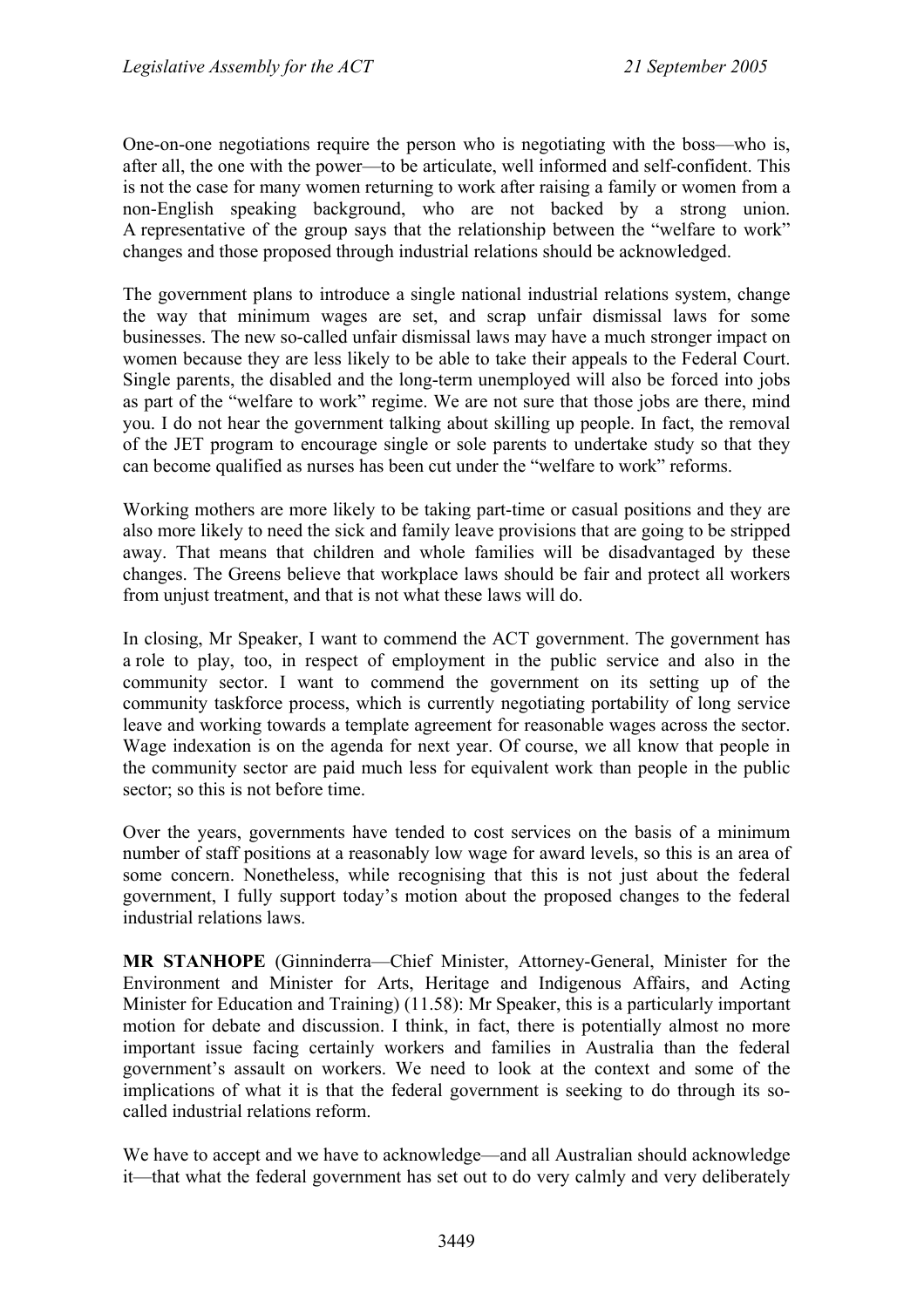is dismantle the work of generations upon generations of good union members. That is what it is set on doing. That is the task. It is to undo the work of at least 100 years or more of hard work, of sacrifice, by good union members—Australian families, the backbone of the nation. It is all about eroding the basic rights of working Australians to a fair wage to a fair workplace and to their fair share of the wealth of Australia, which is a wealthy country. That is what it is that John Howard and the commonwealth government have set out to do. I think we need to acknowledge that it is the most significant threat that Australian workers have faced for decades. There is no more serious threat to Australian workers and Australian families than that which they now face.

Just two weeks ago I attended a lunch as guest of the Master Builders Association and the conversation over lunch was quite interesting. I think there are not many here who would not agree that the Master Builders Association and its members are not necessarily rusted on Labor supporters, or indeed the sort of audience that one would have expected to perhaps have had much sympathy for the position that the Labor Party and the Labor movement have put in relation to the so-called industrial relations reforms that John Howard and the federal Liberals are about to crash through the federal parliament.

The overwhelming sentiment at the meeting in a discussion around industrial relations was that there is no pressing need for industrial reform. That was the sentiment, that was the view expressed by developers engaged in the busiest period in construction and building and development in the ACT, certainly since the construction or the building of the new Parliament House. The overwhelming sentiment that was expressed was that they do not see such a need in their relationship with their work force. We are talking here about building sites, we are talking essentially about relationships with the CFMEU and other unions involved in the construction industry. They were saying to me that they see no need for these reforms. This is their experience in respect of their workplaces. I am talking here about building sites. I am talking about a meeting I had with builders and developers who expressed the view that they see no need for these reforms, that they see no need for the confrontation.

**Mr Smyth** : I will check with the MBA then.

**MR STANHOPE**: You should check this with the MBA. You should ask them what their experience is. You should ask them. This is an important discussion and an important point because it goes to the heart of the debate: why has the federal Liberal government set itself on this track, on this route? What is it that it seeks to achieve in an environment of record low employment? A three per cent trend unemployment in the ACT was delivered by Labor governments. It certainly was not delivered as a consequence of industrial unrest or an industrial relations system that was not working.

And this is the issue, this is the conundrum: you have the Liberal's sitting there laughing and scoffing about trend unemployment of around three per cent and in the same breath demanding the most drastic and draconian industrial relations reform that goes to the heart of the working conditions and the working life of workers and families—workers and families that have delivered record profits, that have delivered three per cent unemployment in trend terms in the ACT, and that are involved in the busiest period of activity in building and construction and economic development and growth in the history of the ACT. There is more building and construction under way at the moment in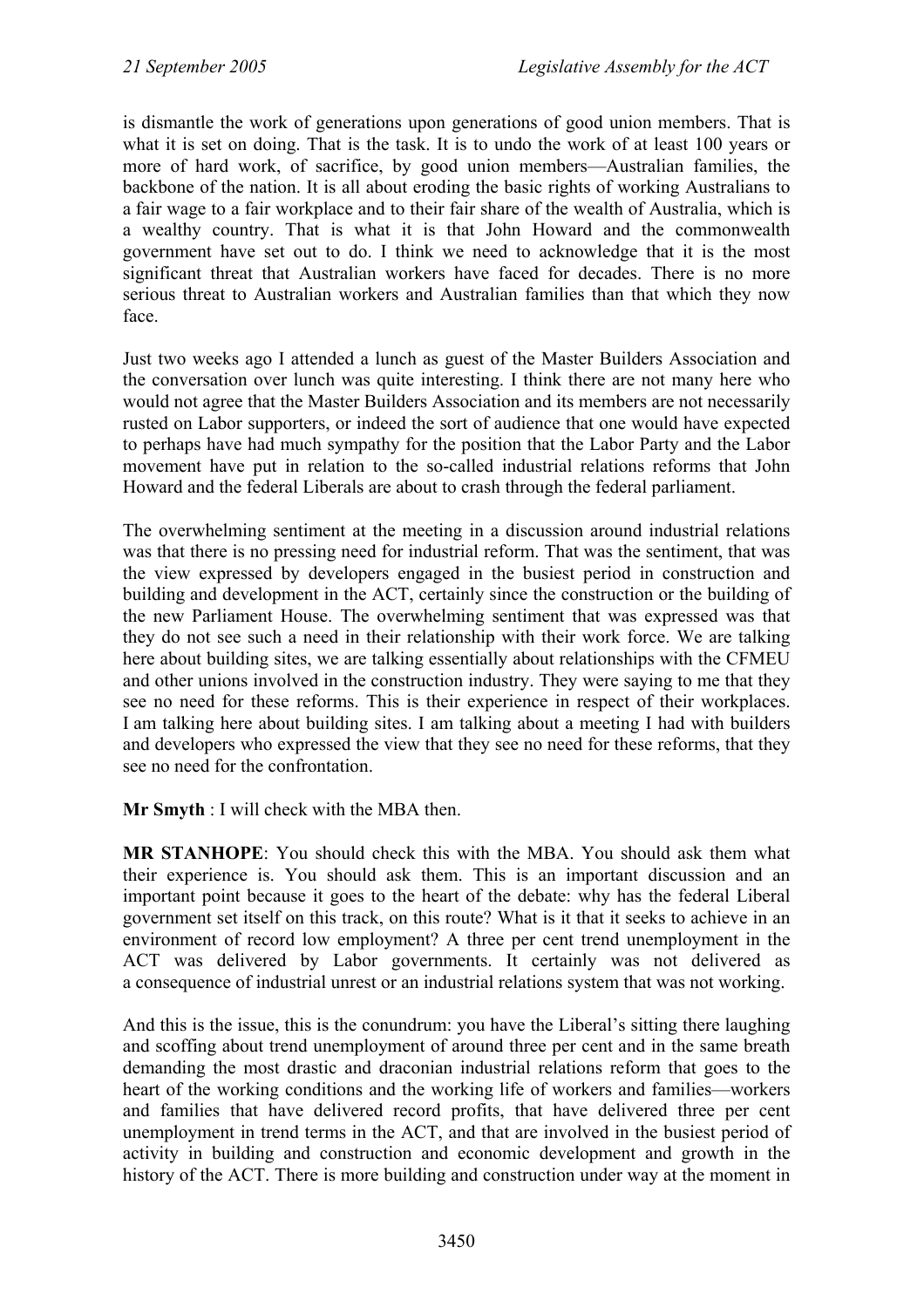the ACT than at any stage except a spike during the construction of the new Parliament House. This environment of nil industrial unrest, activation or dissention, with the lowest level of strikes or days away from the workplace imaginable, a period essentially of industrial peace unsurpassed, is, of course, being put at risk by these proposals.

What is the number one issue of concern? What is the issue that will potentially drive industrial unrest in Australia and lead to the very results that the people I had lunch with at the Master Builders Association do not want? They do not want confrontation, they do not want unrest, and they do not want and fear the consequences of this deliberate ideological assault on workers and families in Australia. And that is essentially the point that was made to me by the large employers. They do not want confrontation, they do not see the need for these reforms, and they do not really understand what it is about.

At the end of the day, they accept what we all accept—that this is pure ideology; that this is about punishing workers; that this is about eroding the power of unions; that this is about turning workplaces essentially into areas of competition, sporting arenas, where one worker is forced to compete against another worker for perhaps slightly more generous terms and conditions. But be under no misapprehension about this: this is about an ideological attack on unions. It is the last hurrah, the great hurrah, of a Prime Minister who for all of his political career has been bent on taking on the unions. I think he sees it as some great swan song on which he can sail out of the parliament and political life. But it will be his undoing.

One of the issues, of course, of continuing concern—just as it is in relation, for instance, to much of the legislation that is to be dropped on the table—is that there is no detail. The commonwealth, through both the Prime Minister and the Minister for Industrial Relations, has not been prepared to give any real indication of the content. We do not know that. In fact, I think we will be surprised if it is eventually dropped on the table in October. The Liberals have been stung by this and will continue to be stung by the reports which will come to pass of the legislating away of the right to holidays, the legislating away of provisions for sick leave, the legislating away of penalty rates, the legislating away of rights not to be forced to work on the weekend. These are the things that we will see and this is what has been expressed here today.

The other aspect of this, of course, is the impact that these changes will have, particularly on women, having regard to the casualisation of the work force and the particular vulnerability of women. I heard Mr Gentleman explain the treatment of paternity leave in the private sector through AWAs. One of the issues of great amusement to me is the beating of the breast by industry organisations and employer representatives in relation to the skills shortage and the lack of capacity to find people with appropriate skills. You only have to look at AWAs, particularly as they relate to issues like maternity leave.

I am sometimes staggered at the effrontery of industry representatives who would stand up and berate the skills shortage and the lack of people to fill positions, when you see the conditions they are offering. There is a rabid refusal to grant women, particularly in the private sector, anything approaching appropriately paid maternity leave. Seven per cent of all AWAs contain a provision for maternity leave equivalent to that offered by the public sector, and they whinge about a lack of skills, a lack of people to employ.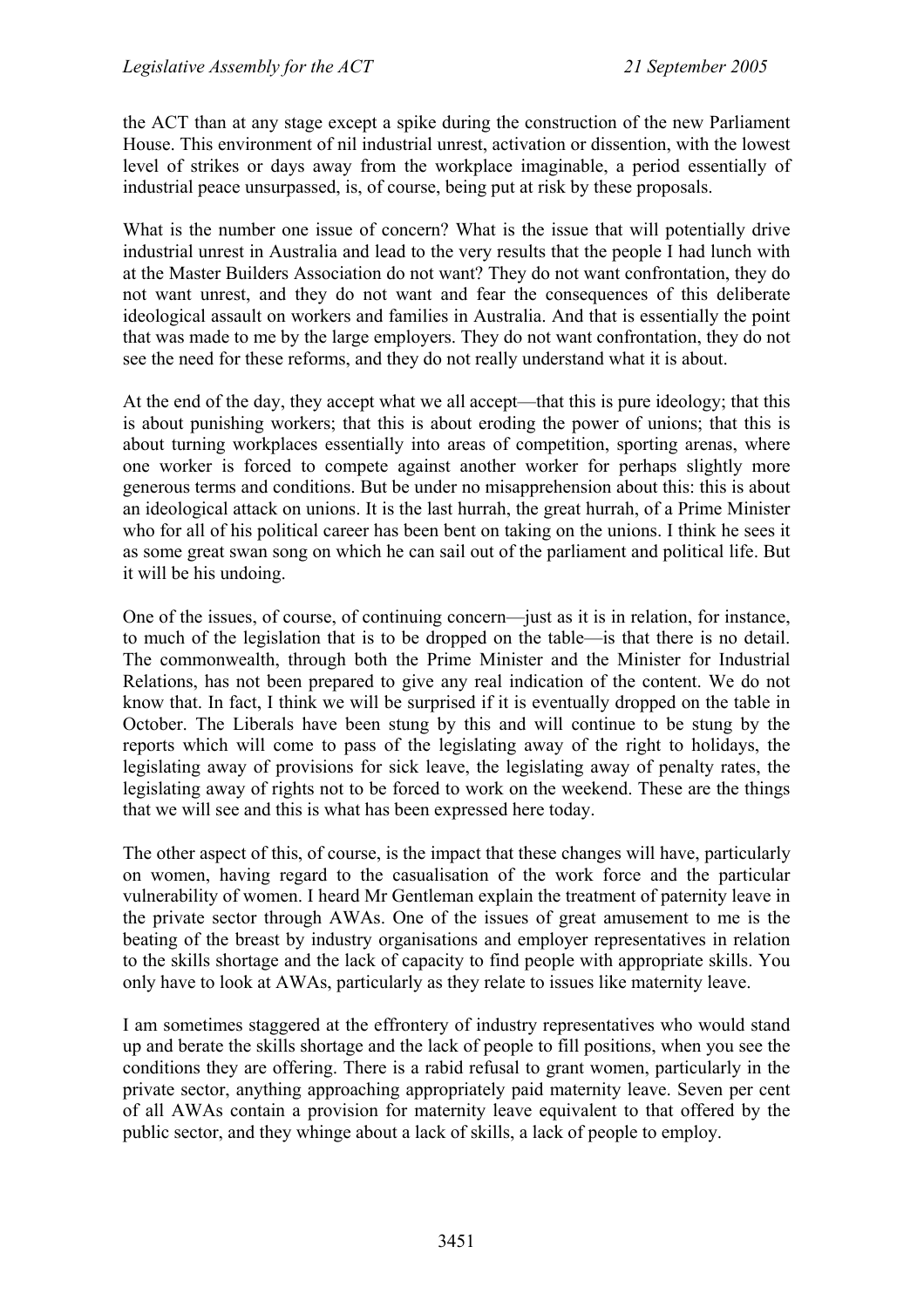**MR SMYTH** (Brindabella—Leader of the Opposition) (12.08): Mr Speaker, one should not miss the opportunity to rise and rebut the "sky is falling" philosophy of our leader here in the ACT. We have not seen this legislation and yet already it is bad; we have not got the written word but already it is condemned. It is condemned by those who belong to a regime that for 13 years saw the growth in real wages decline—it actually went down under the previous government. What we have seen in the last decade under the Howard government is in fact the greatest growth in real wages. The Chief Minister is leaving the chamber. He does not want to hear the truth, he does not want to hear the real story. Under the previous Labor government, of which the Chief Minister was a part, real wages grew by 1.2 per cent—1.2 per cent in 13 years. Under the Howard government, in the last nine years they have grown by over 14 per cent. So who is looking after the workers now? Who is making it better for workers and in fact who has created more jobs? In the last nine years there have been 1.7 million more jobs than there were in 1996.

Union membership—and here is the judgment of the work force, Mr Speaker—is the lowest that it has been for decades. It is the people who are rejecting the union movement and saying, "We have got a better deal and we are actually grateful for it." So grateful were they for it, they voted Liberal at the last election and gave John Howard not just a majority in the House of Representatives but a majority in the Senate.

It is interesting to note that not only have we had real growth in wages but we have actually seen the gap in income levels between the rich and poor in Australia diminishing. The *Hansard* of the Parliament on 9 August 2005 shows the Prime Minister as saying:

… the mantra that the rich are getting richer and the poor are getting poorer is wrong according to the Bureau of Statistics.

The figures that came out last Friday are a stunning repudiation of that mantra. They are also a very strong endorsement of the social justice approach which has underlaid the policies of this government for the last 9½ years.

What these figures disclose is that over the period 1995 to 2003-04, the average household income in Australia grew by 20.7 per cent in real terms.

Twenty per cent growth. Are we going to shun the reforms of 1996? I will not go back over the quotes that Mr Mulcahy read earlier but, according to the Labor Party, the world as we knew it was going to end. Well it did not and thank God it did not because Australian families in that time have had 20.7 per cent growth in real terms in average household income. We are proud of that and we should be proud of that. It puts the lie to what was said by the Labor Party in 1996. The Prime Minister went on to say:

What was really welcome about this finding was that the real incomes of low and middle income households increased by a proportionally greater amount—that is, 22 per cent—than the real incomes of the richest households, which increased by 19.3 per cent over the same period: low- and middle-income households up by 22 per cent; rich households up by 19 per cent.

He went on to say: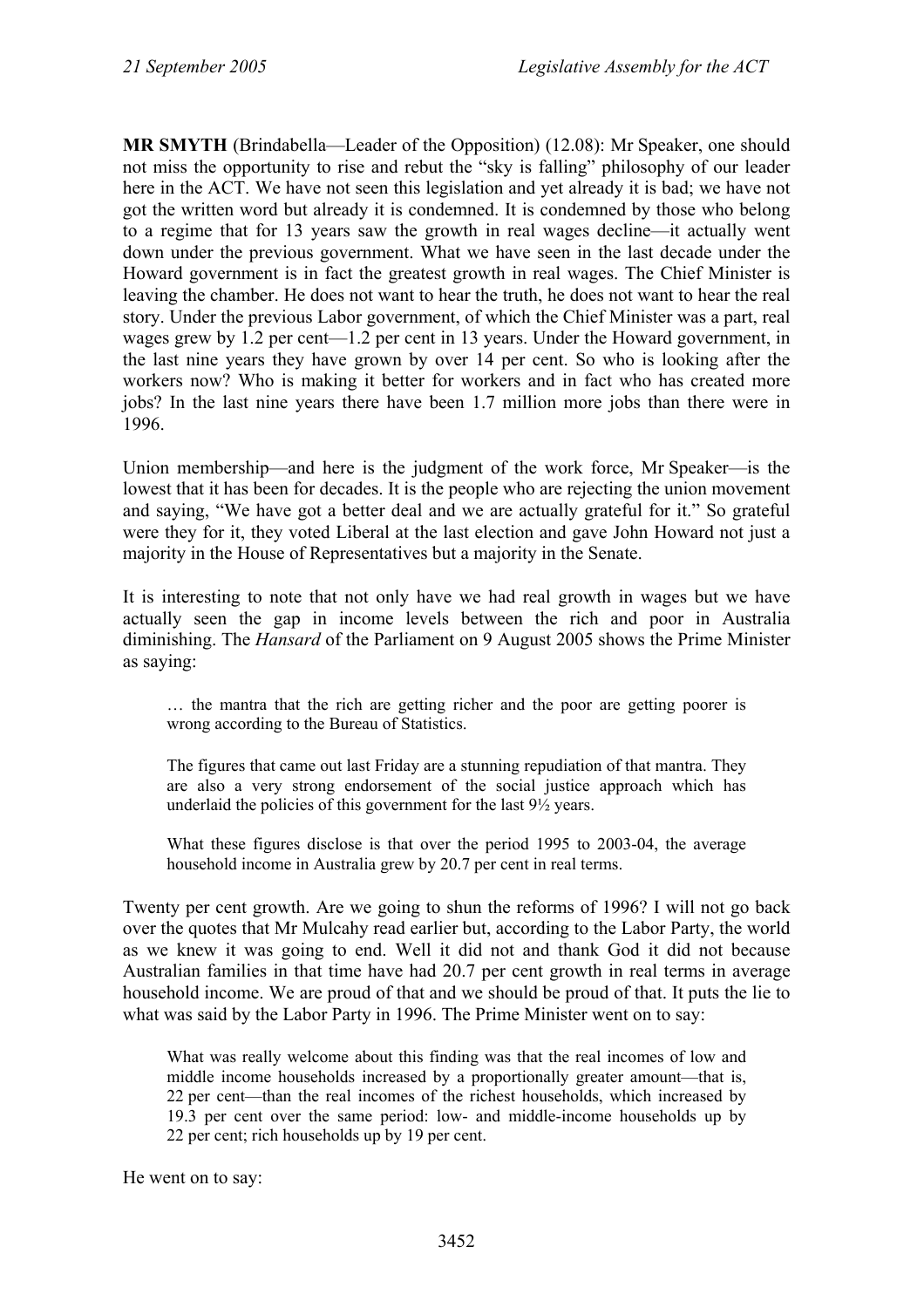Under us, real wages have risen by 14 per cent; under Labor they rose by a miserable two per cent.

Under us, the minimum wage—

And here is the important thing; this is a social justice agenda that is actually delivering—not the cant and the rhetoric and the "sky is falling" sort of words that we hear from those opposite—

has risen by 12 per cent in real terms; under Hawke and Keating—

under the Labor Party—

it fell by five per cent in real terms.

That is how the union movement and the Labor Party protect the workers. Real wages went down. The record and the facts are there. We are the friends of the Australian worker. We are not engaged in rhetoric for Australian workers: we actually deliver outcomes for their benefit.

It is extraordinary that when the ABS brings these statistics out that just destroy the case of those opposite we are told that the things that are about to occur will bring the world to an end as we know it. It is sheer foolishness to be having a debate about something we know nothing about because we have not seen it yet. It is a case of, "But that is okay. We will keep putting out these fallacies and the rumours. The scaremongering will continue and we will try to justify our own existence, we will try to justify the existence of the union movement about a subject upon which we have not seen the detail."

Mr Speaker, we have got a broad outline from the federal government and from the minister, Kevin Andrews. A document put out by the federal government rebutting the ACTU's misleading claims states:

The reforms will:

Retain federal minimum wages and conditions

Retain a role for the AIRC

Retain collective union and non union agreements

Ensure a stronger inspection service.

So they are all staying. The document goes on to state:

The reforms will:

Not cut award wages—

people will not be on less money—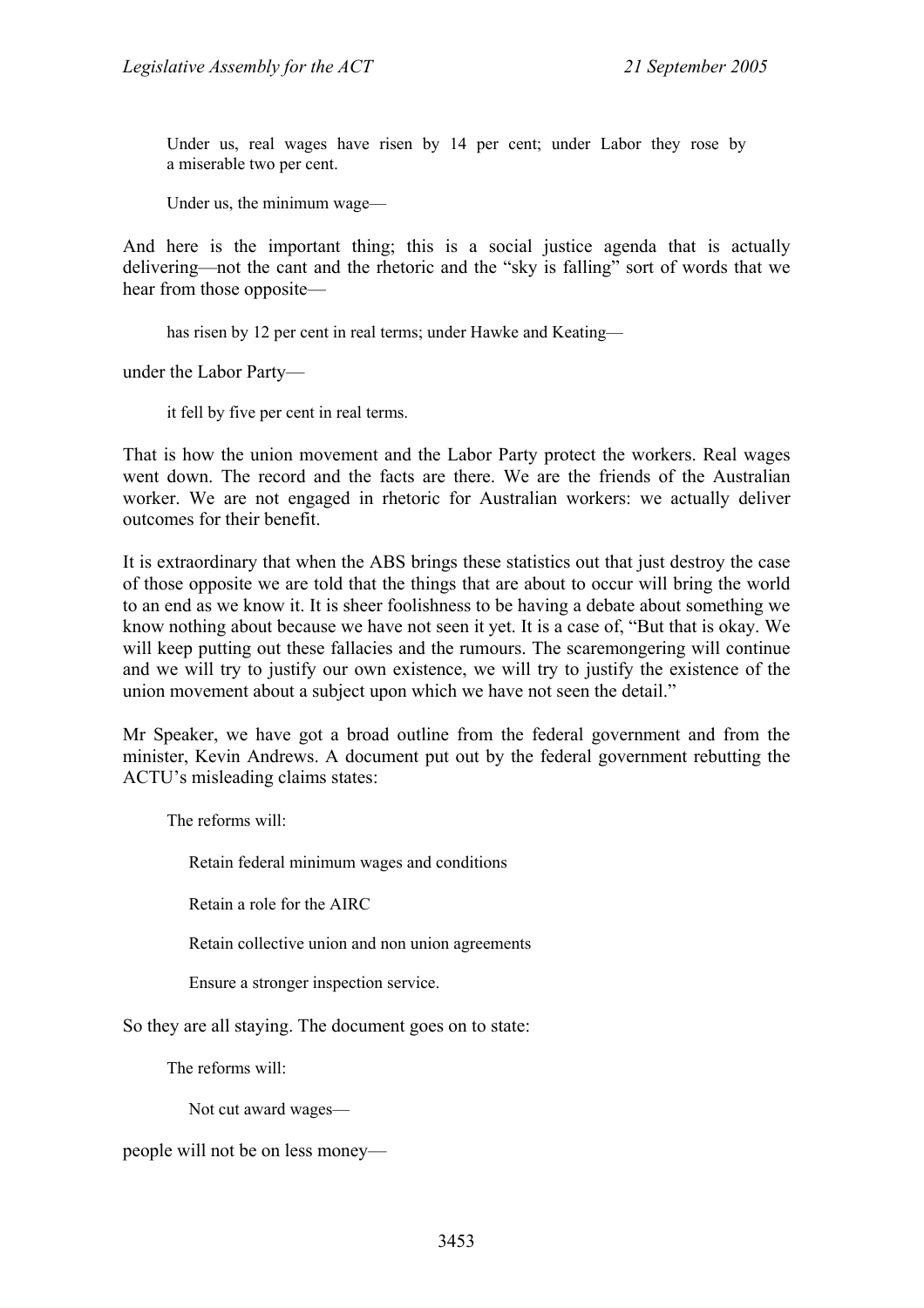Not abolish awards—

the awards will still exist—

Not remove the right to join a union—

so how can this be an attack on the union movement?—

Not take away the right to strike

Not outlaw union agreements

Mr Stanhope said that this will dismantle the hard work, the 100 years of hard work, of union members and workers. Well it simply will not. It will build on that and it will improve, it will make better, the lot of the ordinary worker in Australia.

Those opposite have to tell us: what is wrong with 1.7 million more jobs in the last nine years; what is wrong with 14 per cent real growth in wages against 1.2 per cent under Labor over 13 years; what is wrong with the lowest unemployment in 30 years; and what is wrong with the lowest level of industrial disputation in decades? Nothing. What is wrong with making it better? What will happen if we rest on our laurels and say it is okay now? It might be okay now but the rest of the world is looking at us and they are trying to catch up and improve their own lot so that they can surpass us.

If we wish to retain the lifestyle that we currently have and indeed—gee, let's be audacious here—make it better, then we need to have a reform agenda. The real conservatives in this place sit on the government benches. The real conservatives are now members of unions. The real conservatives—those that do not want to improve the lot of the ordinary workingman and woman in this country—sit there opposite us and they do not have an answer to these facts. We will get more rhetoric, more cant, more useless words from Mr Gentleman when he gets up to respond.

Let us attack the notion that this measure is going to be anti-family and that it is going to attack women unfairly. It is interesting to note that 83 per cent of federally certified agreements—these are agreements that people negotiate—now contain at least one family-friendly provision such as carer's leave, part-time work, or time-off in lieu. Eighty-three per cent of people are negotiating on their own rights, on their own needs, about the things that are important to them and their conditions so that they can be better off. What is wrong with that? What is wrong with a worker negotiating so that he can be better off?

The reforms of 1993—and I give credit to the Keating government because they started some of this—built on and increased by the reforms of 1996, have played a large part in the prosperity enjoyed by employer and employee alike in the last decade. I will quote from a speech made by Andrew Robb. He said:

<sup>…</sup> the reforms to date, for many parts of our economy, go only part of the way to the model of industrial relations described by Paul Keating.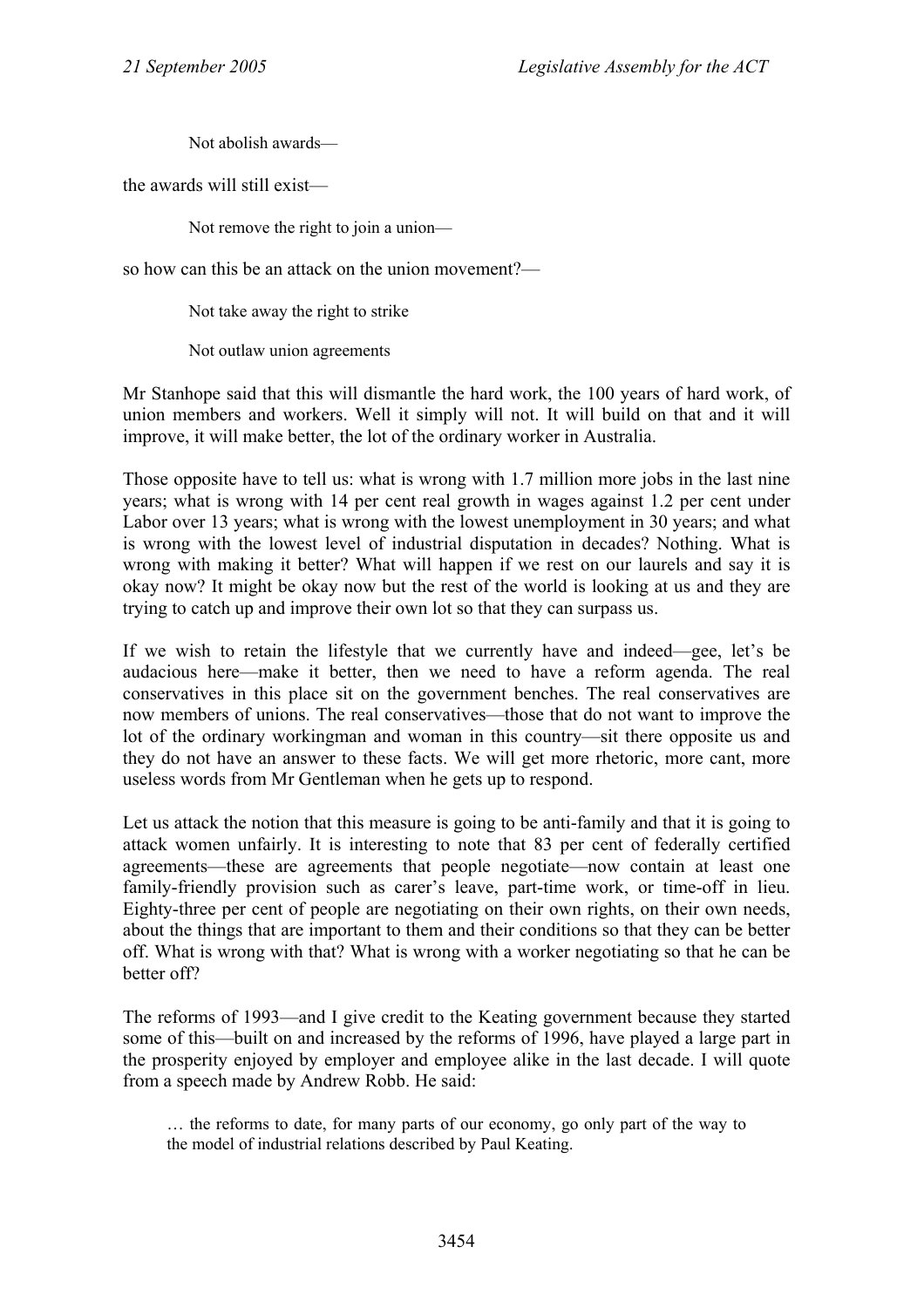This is something that the former Labor Prime Minister, the man that Jon Stanhope used to work for, saw and wanted to continue. I think what we should have is a unified approach to this—an approach where Liberal Party, Labor Party, Greens and whoever else work together to improve the lot of the ordinary working man. We have gone a long way to doing that. There has been 14 per cent real growth in the last nine years. We have seen real growth, stronger growth, for low and middle-income households. We have seen real growth in the minimum wage under the current federal government as opposed to the negative growth that occurred under the former Labor government, and we want to build on that.

Should we be ashamed of wanting to make it better? No. Instead of saying the sky is falling in we should all be working together to make the situation better. The Chicken Littles among those opposite, who do not even know what is in this legislation, have already said it is going to be bad; that it is going to be bad because John Howard proposes it. Well, 1.7 million new jobs is not bad; 14 per cent real growth is not bad; the lowest levels of unemployment in 30 years is not bad; the lowest industrial disputation is not bad. I can make a good guess that the industrial legislation, when we see it, will not be bad, despite the nay sayers, despite the Chicken Littles, despite the "sky is falling" school of thought. This is a government that has got an agenda that will take Australia forward and keep it going forward, and that is something we all should be working to achieve.

**MR GENTLEMAN** (Brindabella) (12.18), in reply: I would like to thank members for participating in this debate. I am pleased to see that Mr Mulcahy has so much intimate knowledge of the proposed changes. Perhaps he could share the details with the minister, or the workers in the ACT, because we cannot get the federal minister to do so.

Let me give you the facts. The federal government has failed to consult the ACT government on proposed IR changes. The federal government refuses to give a guarantee that no ACT worker will be worse off under the proposed changes. The changes outlined under the flag of flexibility are really about reducing worker choice. Worker-friendly provisions like annual leave, provisional leave and standard working hours will be up for negotiation, if negotiation really exists in a hostile working environment.

Mr Mulcahy talked about how great the AWAs, or secret contracts, are and how better off we are for their individuality. Well they certainly are not great for Sydney mum, Melanie Reardon, who queried an individual contract that denied her the one weekend in three she spent with her children. Her employer, Harvey Norman Liverpool, told her that if she did not sign the contract they would be unable to keep her employed. More distressing for Melanie was her employer's refusal to allow her time off when her brother unexpectedly passed away. Is this the type of workplace we want in our society, where a mother has to choose between time with her children and employment, where a sister is not allowed to grieve with her family? Well I am sickened that the federal government, instead of legislating to abolish such practices, is assisting employers to make Melanie's situation the norm.

Melanie's story is no longer unique. Recently the *Australian* newspaper reported on a story of an employer who is offering employees 24-hour contracts that are renewed daily. The same employer that ran the operation a year ago, reopened the New South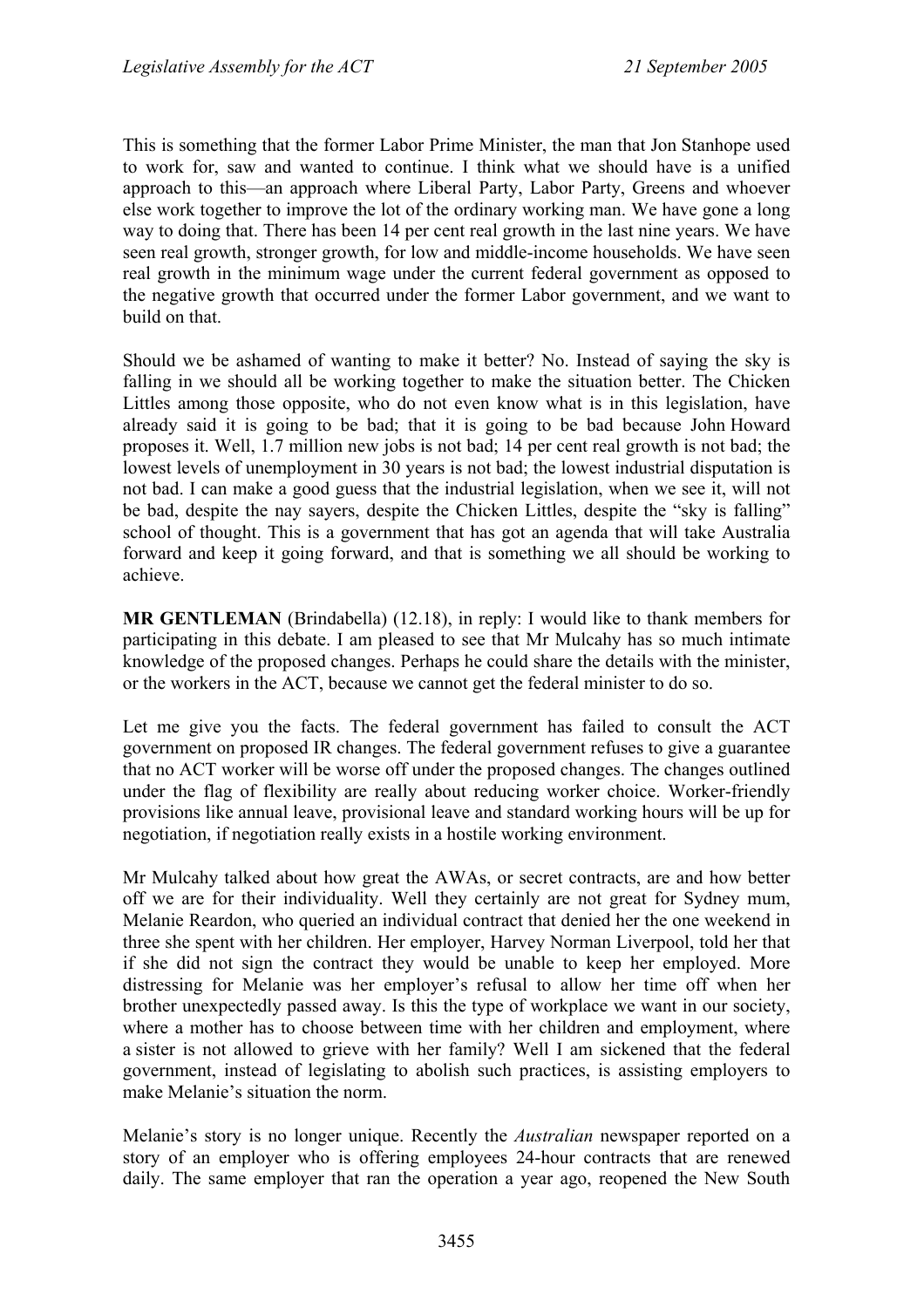Wales abattoir. The same 100 employees that were made redundant last year were all taken back on casual contracts. One such contract was offered to Bernie Boxsell who had worked at the same abattoir for 17 years until he was laid off last year due to drought. If given a choice, Mr Boxsell stated that he would choose a permanent position with the entitlements that he enjoyed for 17 years over the new contract. Mr Boxsell said:

I liked the old way when you got a certain wage every week and you got your holidays. There was stability, but it's not like that anymore.

Mr Boxsell has no choice. Like most workers faced with Australian workplace agreements, the option is to take it or leave it—take a 24-hour contract that tomorrow may not even exist, or go without employment.

Family-friendly provisions, permanent employment—these are not the only things lost under flexible arrangements. ABS statistics state that under collective agreements, non-managerial staff earned on average \$24.10 per hour compared with \$23.10 under AWAs. There is a growing coalition of opposition to the federal government's legislation.

ABS statistics state that 21.3 per cent of Canberrans are union members, with anecdotal evidence that the union movement is experiencing growth. That is in direct contrast to Mr Mulcahy's statement of union membership at 17 per cent. Perhaps Mr Mulcahy should concentrate on his electorate here in the ACT. Efforts of individual unions, like the Transport Workers Union with their recent convoy to Capital Hill, are activating their membership in new and creative ways. They are putting forward their members' views, as they should.

Mr Speaker, I put it to you that either the union membership quoted by Mr Mulcahy or the real figure for the ACT of some 33,800 far outweighs the registered vote for Mr Mulcahy. The new proposed leader of the Liberal Party had some 6,583 votes and the next deputy, Vicki Dunne, had some 3,367—not even 10 per cent of the union vote. I urge Mr Mulcahy to consider this when advocating that there be no minimum wage rise, as he did yesterday, or supporting the removal of workers' conditions, as he did here today.

Mr Speaker, we in the Assembly have an obligation to working families in the ACT. This motion calls on the federal government to meet its obligation and consult with the ACT government about the proposed changes to ensure that no worker will be worse off. I urge members to support this motion.

Question put:

That **Mr Gentleman's** motion be agreed to.

The Assembly voted—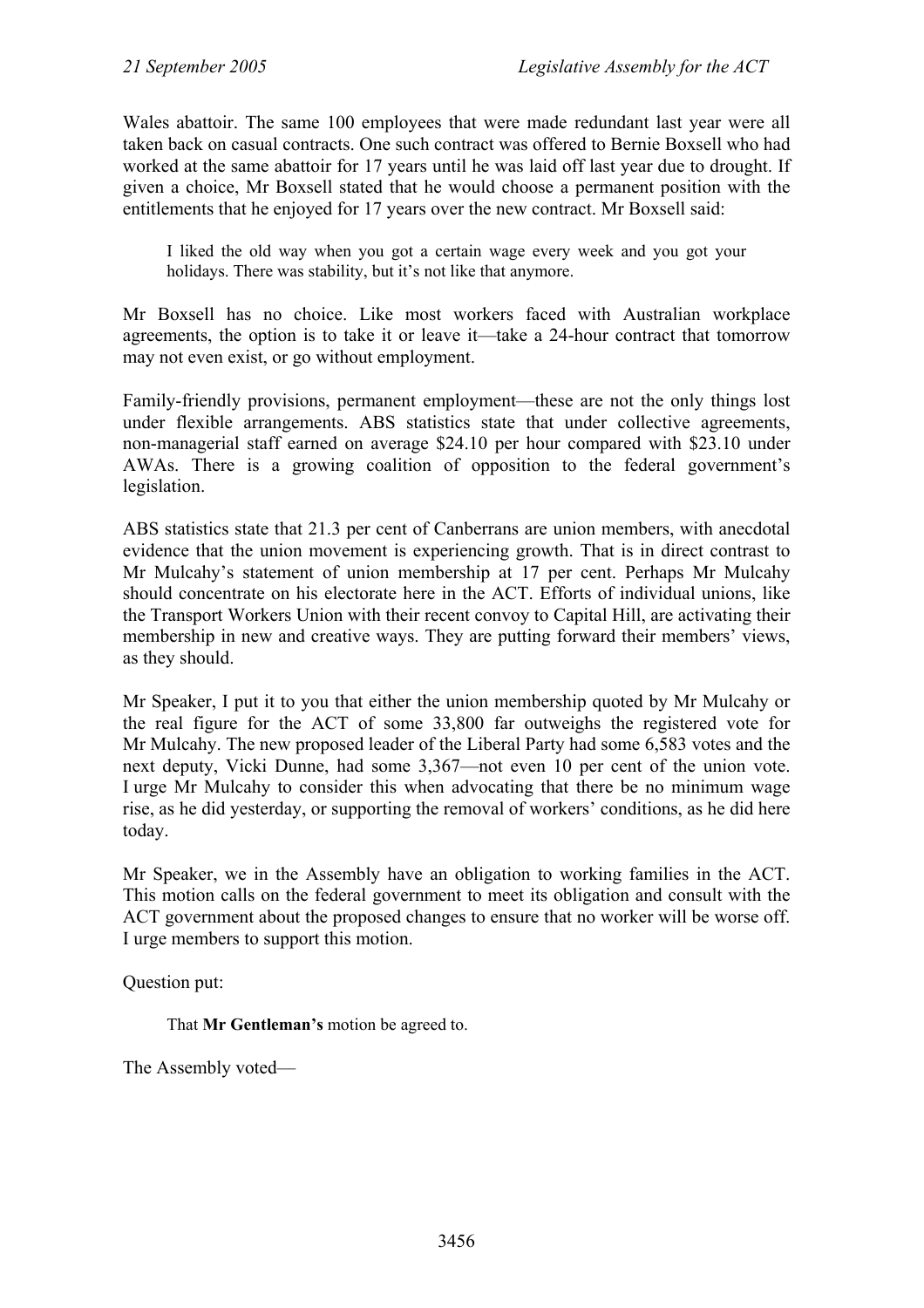Ayes 9 Noes 6

| Mr Berry      | Ms MacDonald | Mrs Burke  | Mr Stefaniak |
|---------------|--------------|------------|--------------|
| Mr Corbell    | Ms Porter    | Mr Mulcahy |              |
| Dr Foskey     | Mr Quinlan   | Mr Pratt   |              |
| Mr Gentleman  | Mr Stanhope  | Mr Seselja |              |
|               |              |            |              |
| Mr Hargreaves |              | Mr Smyth   |              |

Question so resolved in the affirmative.

Motion agreed to.

#### **Sitting suspended from 12.27 to 2.30 pm**

### <span id="page-34-0"></span>**Questions without notice Canberra Hospital—psychiatric unit**

**MR SMYTH**: My question is directed to the Minister for Health. In answer to a dixer yesterday about future mental health services, you told the Assembly that "the planning work we are undertaking" identifies 30 acute adult beds at the Canberra Hospital. Earlier this week I toured the refurbished psychiatric services unit at the Canberra Hospital. As you know, the psychiatric services unit has 30 acute-care adult beds. The staff there told me that they had been running at over 90 per cent occupancy for some time. The staff also told me that, if they had another 10 beds, they would be filled straight away.

Given the high occupancy rate at the psychiatric services unit and the staff's belief that extra beds would be utilised, why, in your recent announcement on future mental health services, is there no consideration for extra acute adult beds?

**MR CORBELL**: The point that needs to be made is that the planning work that I outlined in the Assembly and in the press yesterday focuses on the planning for capacity for increased beds for children and young people and for forensic care patients. At the moment, the psychiatric services unit is meeting demand for all of those categories of client. They are meeting demand for children and young people right now. Right now we do not have a choice: they go into the psychiatric services unit. At the same time, from time to time forensic-type patients are potentially also accommodated in the psychiatric services unit.

It is quite clear that the government's planning for additional capacity will free up pressure on the PSU, because specialised services will meet the needs, for example, of children and young people. That means that we are effectively creating additional bed capacity at the PSU. I would have thought that that was patently obvious to anyone who looked at the announcement yesterday.

**MR SMYTH**: Mr Speaker, I have a supplementary question. The staff told me that very few young people are admitted to the PSU. Will you table documents to support your claim that young people are admitted, and perhaps their numbers for the past 12 months?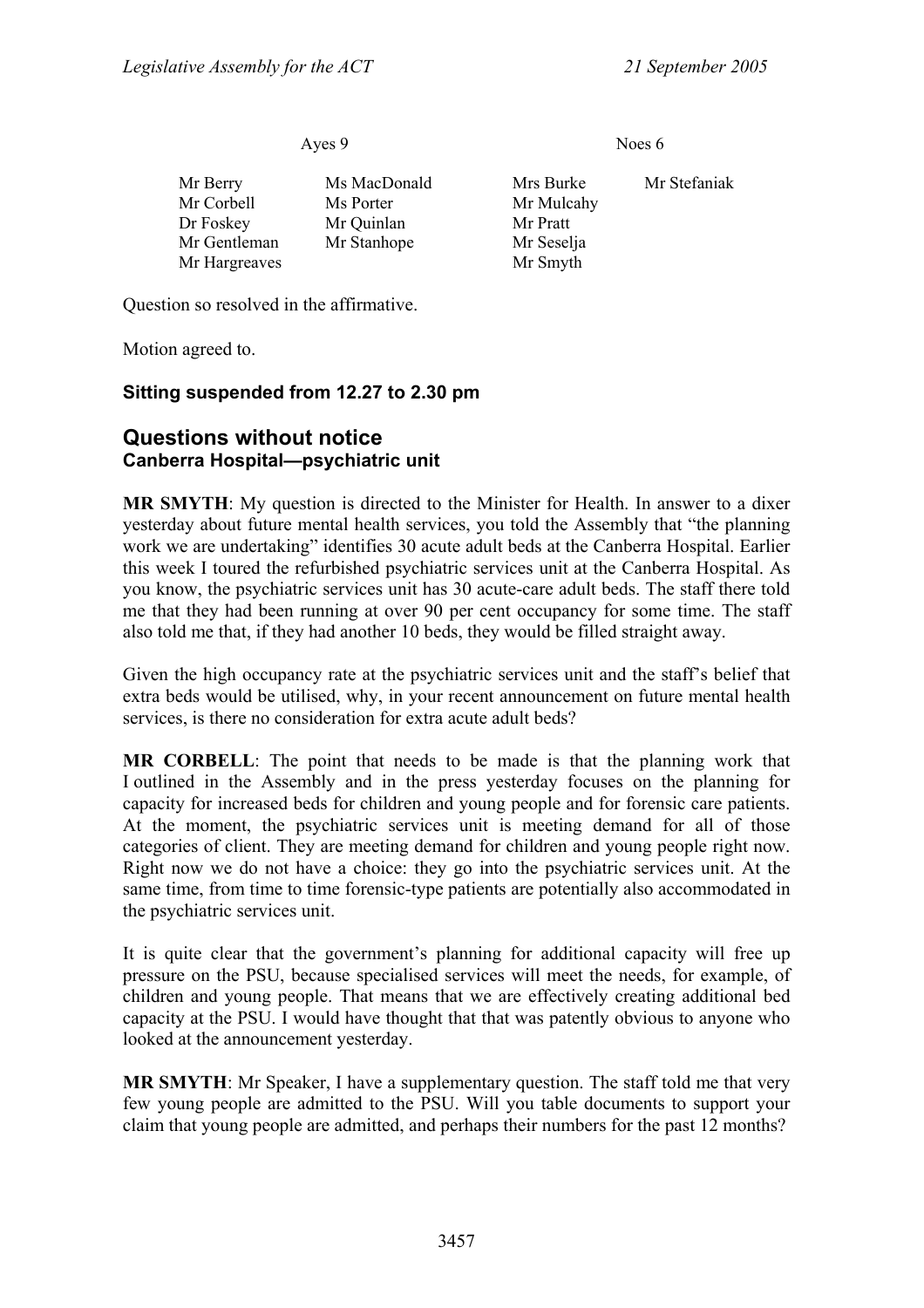**MR CORBELL**: I would always be very cautious about any assertion Mr Smyth made about what someone may or may not have said to him. I have every confidence in the capacity planning processes of ACT Health. I think the approach we have outlined is the one that will deliver the best possible services for the people of Canberra.

## <span id="page-35-0"></span>**Disaster planning**

**MR PRATT**: Mr Speaker, my question, through you, is to the minister for emergency services. I refer to the bomb scare incident on 7 September at Eclipse House. Why wasn't the manager of the Waldorf Hotel informed or notified that there was a potential bomb threat only metres from their building? Why did it take a member of staff of the Waldorf to go out and ask the police what was going on?

**MR HARGREAVES**: I thank Mr Pratt for the question. I have to say that I do not know the answer to his question at this point; neither do I know why, perhaps, the manager of the Holy Grail or the manager of the Canberra Centre was not told.

I have a lot of confidence in the way in which police officers deal with emergencies. With respect to the opposition's assertions yesterday that nobody in this Assembly knew, my information is that the police informed people here and that one of our attendants, quite appropriately, instructed evacuation of the east wing of this august body—to the extent where a couple of officers from the Chief Minister's Department—

#### *Opposition members interjecting—*

**MR HARGREAVES**: The people over there can rant and rave as much as they like; the fact is that they have been sprung. They were asserting yesterday, through innuendo, that nobody in this building knew; that there was nothing done about evacuating this building. That is what they were insinuating yesterday. There is no doubt about it. The truth, in fact, is out. The police had discussions with the proper authority in this building, which was a delegate of the Clerk, who is a delegate of your good self, Mr Speaker.

What happened? That officer went click, straight into the emergency evacuation procedures, took the advice of the police and arranged for the effective evacuation of this building. One member of this place was told directly by that staff member.

I can do nothing but applaud the actions of the police and applaud the actions of the attendant in this place who arranged that evacuation. When I hear these sorts of questions coming from the shadow minister for emergency services, following on the heels of such a manufactured and confected furphy yesterday, I intend to treat such questions with the contempt due to them.

### <span id="page-35-1"></span>**Tree protection legislation**

**MRS DUNNE**: My question is to the Minister for the Environment. This morning on ABC radio, an arboriculturalist, Mr Damien Smith, was speaking about the Tree Protection Bill, which is currently before the Assembly. In the course of the interview, Mr Smith claimed that arboriculturalists had not been consulted about the bill. Minister,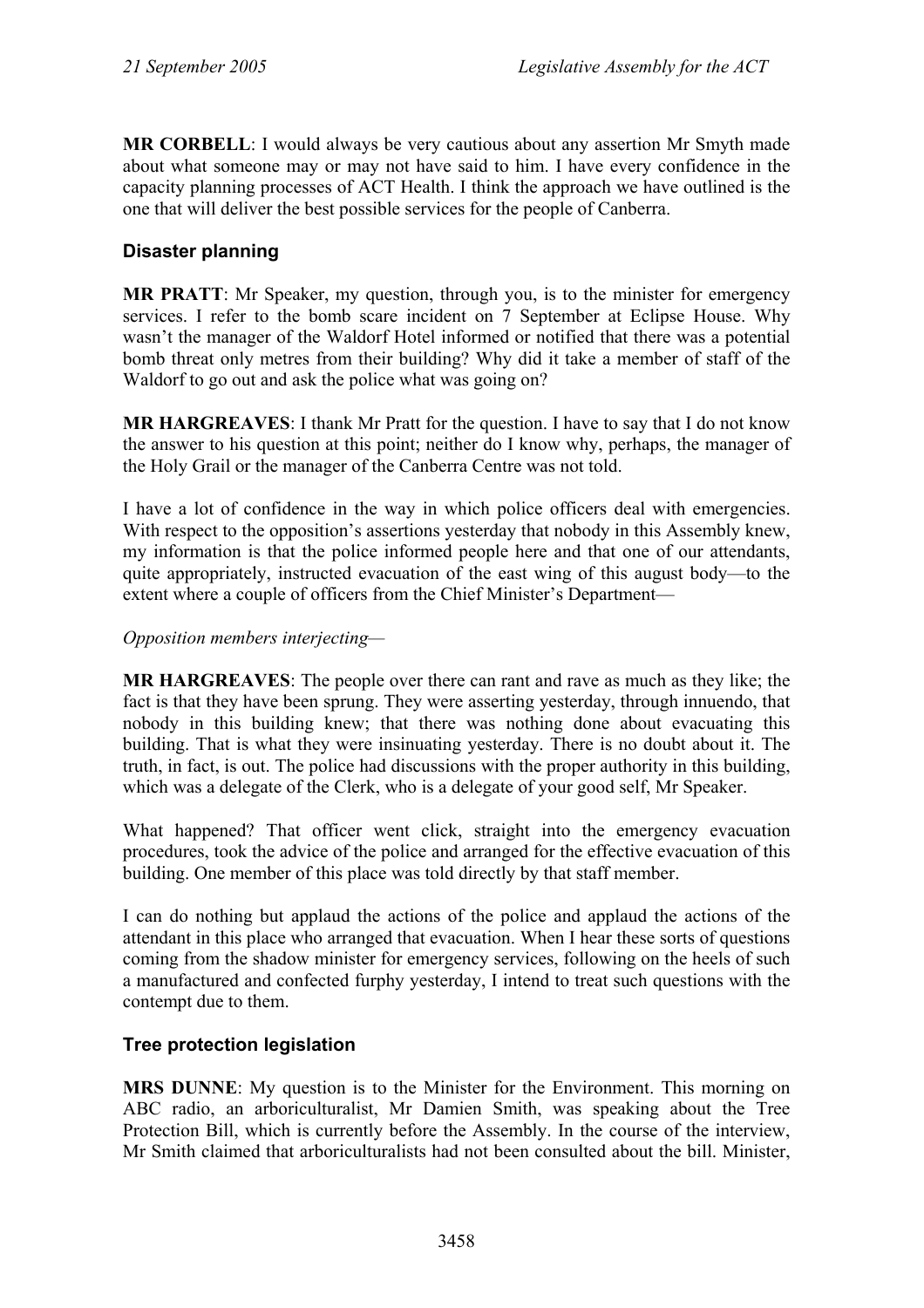were arboriculturalists consulted during the drafting of the Tree Protection Bill 2005 or have they been consulted since its introduction?

**MR STANHOPE**: I thank the member for the question, which does allow me to correct the record, a record that has been significantly distorted today. I did not hear the interview, but I understand that a person, an arborist, did claim on the ABC this morning that he was not aware of the legislation. I find that passing strange. I have been advised today, in relation to the specifics of the question and the individual that you ask about, that the firm for which he works was directly contacted and was provided with a discussion paper, an exposure draft of the government's plans. Whether or not that particular person's employer chose to share the detail of the government's proposed new tree legislation with Mr Smith, the employee of that firm, of course is a matter for that particular firm.

My advice, as of today, is that the very firm for which the ABC's guest this morning worked was directly contacted and directly and deliberately provided with the information by Environment ACT, as, of course, were a whole raft of organisations across the ACT. The discussion paper and all of the fine detail of the new tree legislation were developed in close consultation with a range of experts across the board, and I have a consultation list as long as your arm.

The tree legislation has been in the making for years. The discussion paper and the details of the legislation have been on the net for months. The consultation period, of itself, was months long. This legislation has been consulted to death. The employer of the person who was the guest of the ABC this morning was directly contacted and invited to make comment on the proposal. I understand that employer chose not to.

**MRS DUNNE**: I have a supplementary question. Minister, could you provide by the adjournment today a complete list of all groups and individuals who have been consulted or who have commented to your government on the bill, and when they did so?

**MR STANHOPE**: I will provide what information I have available. Suffice it to say that consultation on this particular matter was extensive and exhaustive. Environment ACT deserves to be congratulated for the lengths to which it went to engage the people of Canberra on this piece of legislation.

It is a piece of legislation that grew out of the flawed and draconian legislation that the Liberal Party introduced in their last term in government. It was interesting yesterday during the debate to see the extent to which the Mulcahy faction trashed the legislation. They spoke about it in the most belittling terms, knowing full well, of course, that it was their leader who introduced the legislation that the bill we are now debating builds on.

We are taking out of it those draconian aspects, those aspects of Mr Smyth's interim tree bill that really horrified the people of Canberra and would have made it very difficult for them to manage their own houses and the amenity of their own blocks. It is Brendan Smyth legislation that we are reforming. We are ameliorating the worst aspects of the existing system, an interim scheme that simply covers the board.

*Opposition members interjecting—*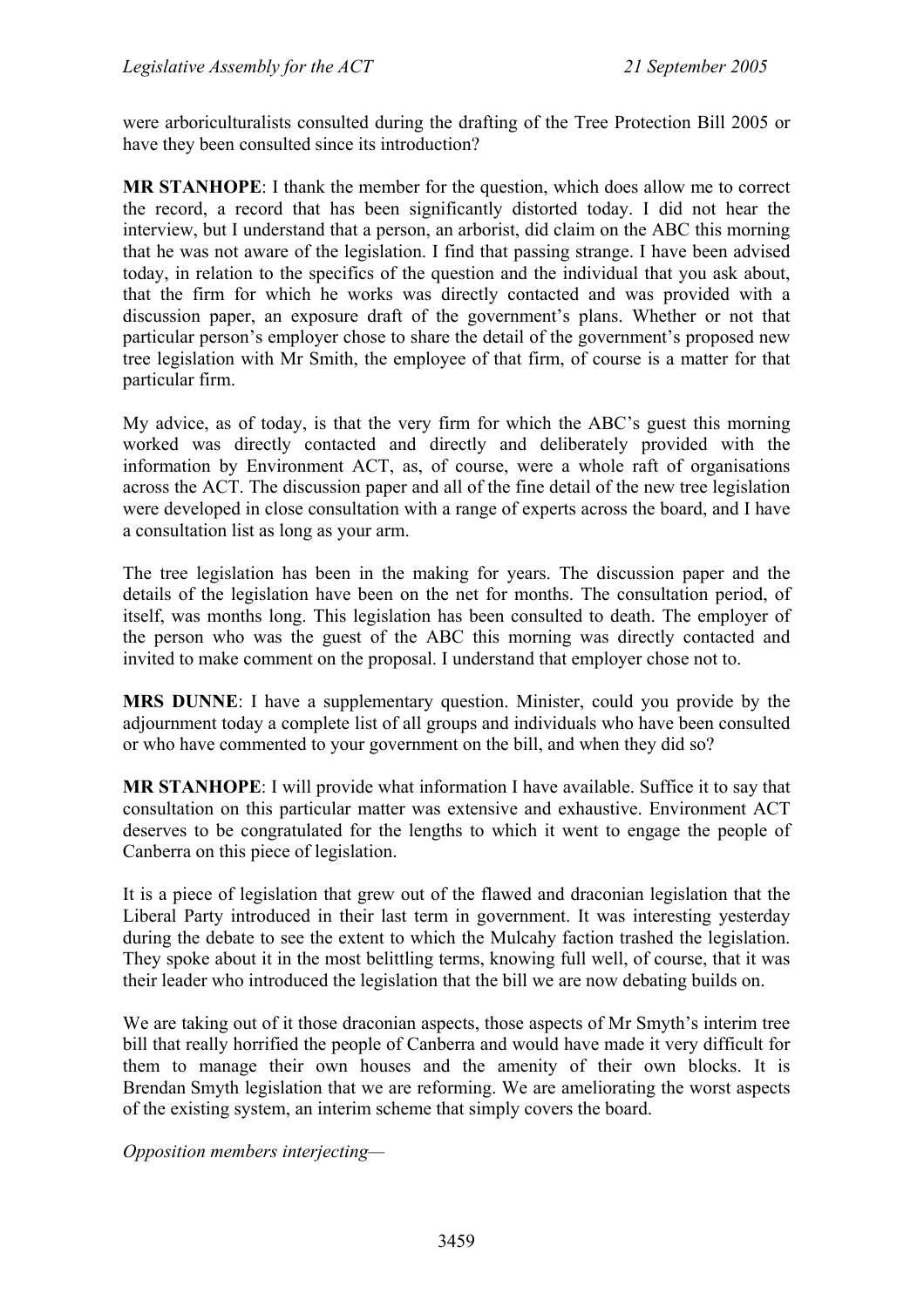**MR SPEAKER**: Order! Chief Minister, resume your seat. Members of the opposition will cease interjecting. Members of the government benches will also not participate in the affray.

**MR STANHOPE**: It does need to be stated for the record that the legislation that my government introduced has almost as its primary purpose to ameliorate the harsh, draconian, across-the-board aspects of Mr Smyth's legislation.

**Mr Smyth**: I raise a point of order. The Chief Minister misleads the house. The original legislation was amended by Kerrie Tucker and Simon Corbell. He must stop.

**MR SPEAKER**: Order! Withdraw the imputation.

**Mr Smyth**: I withdraw, Mr Speaker.

**MR SPEAKER**: Chief Minister, come to the subject matter of the question.

**MR STANHOPE**: I will. I will conclude on this point. There were many aspects of Mr Smyth's legislation that were admirable and which the Labor Party and this government support, in fact which we have retained and which form a significant part of the new scheme. I congratulate Mr Smyth for his initial support for tree protection in the territory.

What does confuse me is the fact that the Liberal Party have walked away from it. They oppose the new regime. They oppose a tree protection regime for the territory. They have walked away from Mr Smyth's commitment to trees, to the protection of exceptional trees within the territory, to the protection of our urban tree landscape. We commented on this in our caucus this morning. We commented on the extent to which Mr Smyth has been rolled on this.

It was interesting to reflect yesterday on those who rubbished this proposal in this place. They were Mrs Dunne, Mr Mulcahy and Mr Seselja, the faction in waiting, the dream team, the mob that are going to take over from "Brittle gum" Smyth. He does have a legacy in this area through his interim tree scheme. He did acknowledge the danger to some significant trees and the fact that some trees, when they bent or wilted or became fractured, when they represented a danger, might need to be removed as dangerous. Many of those are brittle gums.

The Liberal Party have acknowledged the danger of keeping Mr Smyth as leader of the Liberal Party and the Leader of the Opposition in this place. We consider that "brittle gum" Smyth will face the fate of many of those trees after which he is named.

**MR SPEAKER**: Order! It is inappropriate to refer to members by other than their proper title.

**Mr Stefaniak**: Also I raise a point of order under standing order 118 (a).

**MR SPEAKER**: I think the Chief Minister has concluded his remarks.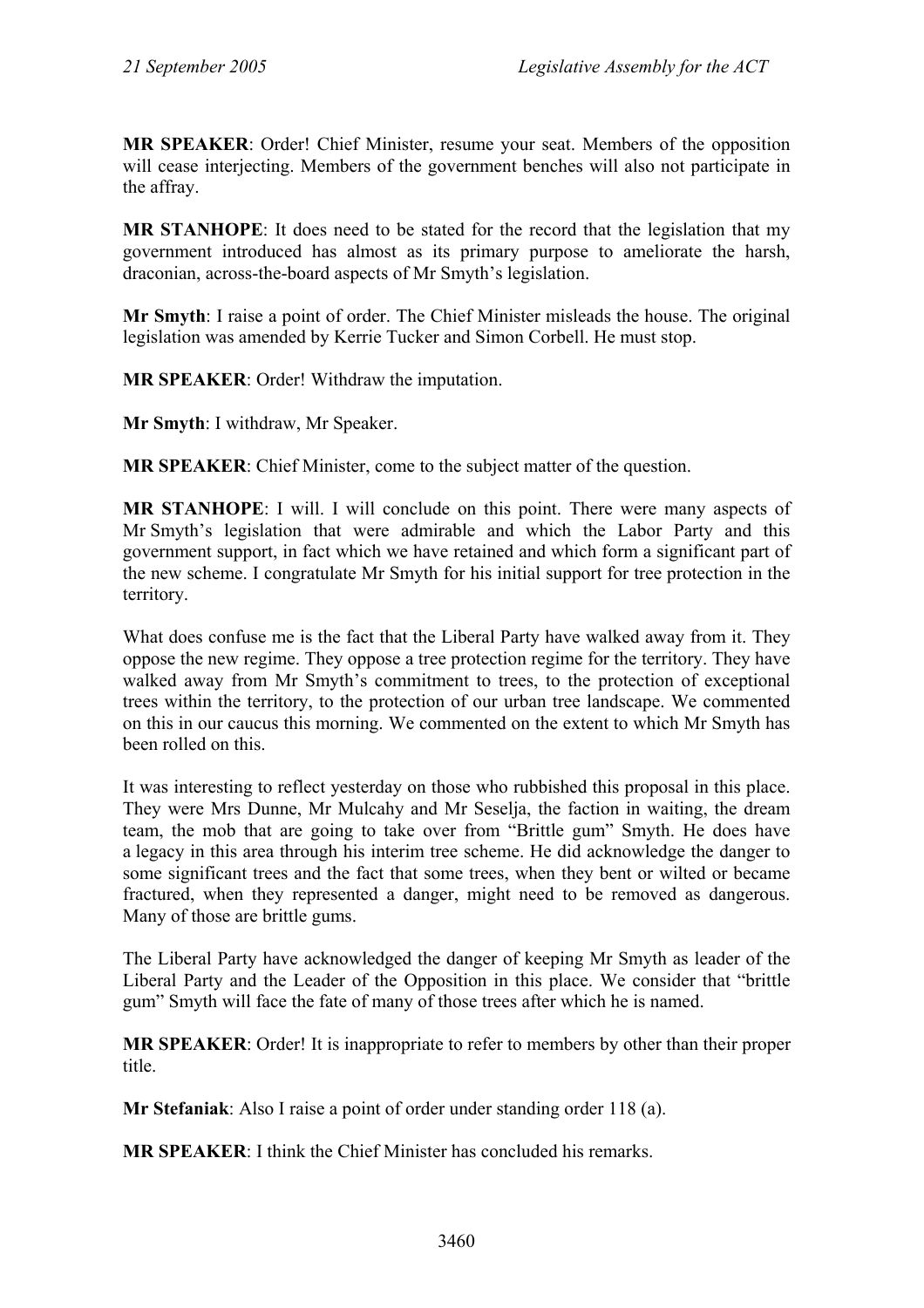#### **Vocational education and training**

**MS PORTER**: Mr Speaker, my question is to the Acting Minister for Education and Training. There has been some media coverage about the time it has taken to respond to the commonwealth government's funding offer for vocational education and training. Could the minister bring the Assembly up to date on the state of negotiations on the funding agreement associated with the commonwealth's Skilling Australia's Workforce Act that was enacted late last month.

**MR STANHOPE**: I thank Ms Porter for the question. It is a very important matter. I think that members would be aware that there has been continuing correspondence between the ACT Minister for Education and Training and the commonwealth Minister for Education, Science and Training about the ACT's role in the national vocational education and training system. It was simply not possible for the ACT to accept the first offer put forward by the commonwealth. Through the setting of artificial targets in the previous VET funding agreement, the commonwealth would have been able to short-change the ACT of half a million dollars. My government was not going to allow this to happen and so we have been negotiating with the Australian government on reasonable targets and conditions of the grant.

We have responded quickly to all Australian government correspondence. The most recent letter from Minister Nelson arrived late, I think after business, by fax last Friday, 16 September. I responded to that letter this morning. So there have been no delays on our part. These negotiations have been very successful and the ACT is getting the best deal it can on Australian government VET funding. Minister Gallagher has struck a very good deal with the Australian government on funding of vocational education and training. The commonwealth funding will extend the ACT's capacity to carry on mainstream vocational education and training and to make a positive contribution to the national VET system.

The new funding agreement has stringent performance requirements and specified targets, such as increasing the number of apprentices in traditional trades and in other skills shortage areas. The ACT has already met, and will continue to meet, the requirements outlined in the Australian government's skilling Australia's workforce legislation and in the associated multilateral funding agreement. For example, the ACT has led the way in adopting a fully competitive approach with new apprenticeships through user choice, and for the last six years all apprenticeships and traineeships have been available through user choice. We have already met all the Australian government's requirements in this regard, before the agreement even starts.

Minister Katy Gallagher has also negotiated a realistic baseline for training activity targets, in hours of training and in new apprenticeship commencements. Minister Nelson agreed to modify his original requirements and ultimately he agreed that the baseline for training activity is, more appropriately, 2004 planned activity rather than the remarkably high levels of actual activity achieved in 2004. This means that the ACT will be able to meet its targets and avoid the very bizarre circumstance where the ACT could be penalised for alleged underperformance because it had done so well in 2004 and 2005.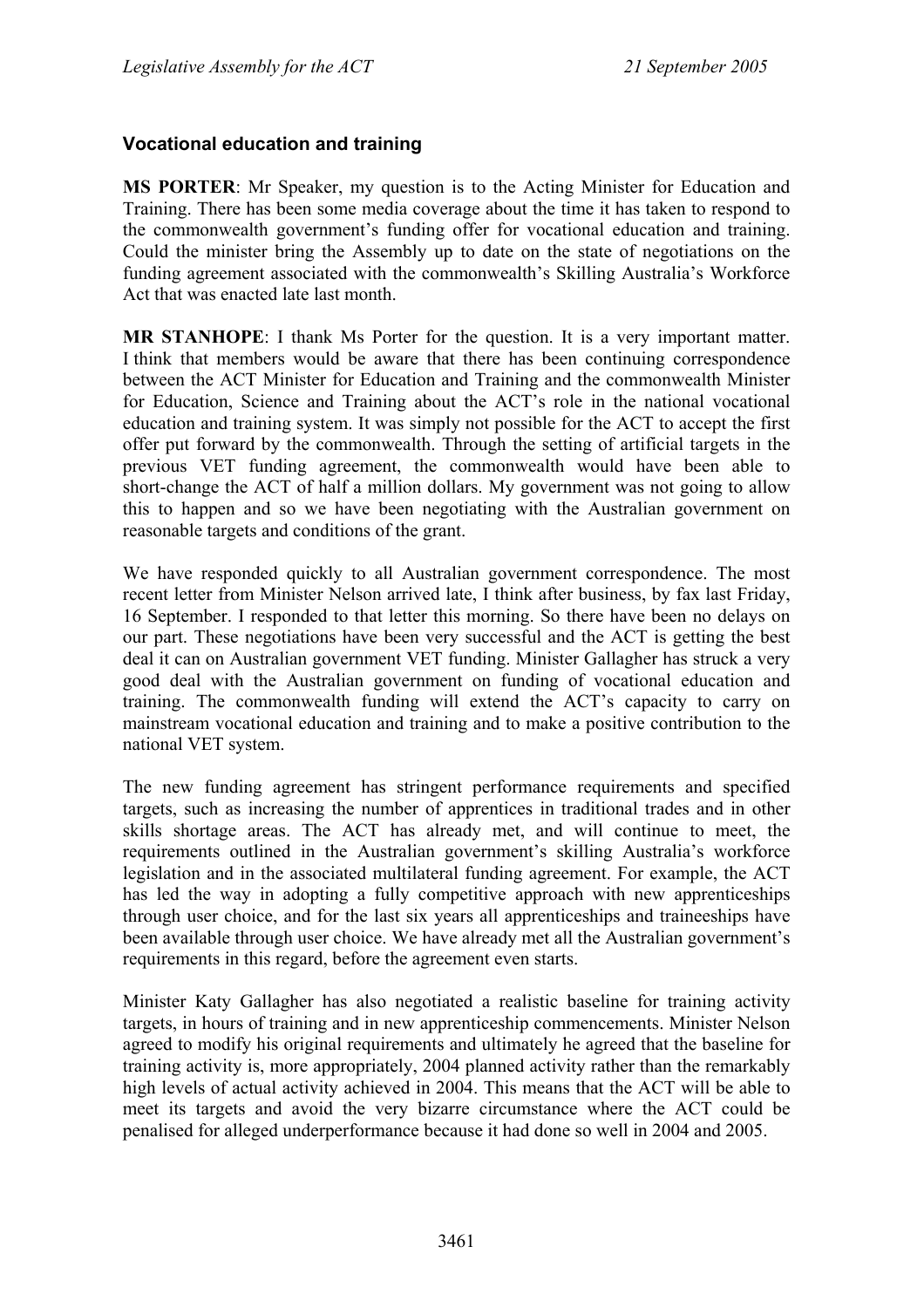We have augmented the training budget in 2004-05 by over \$3 million, an increase of about 25 per cent of user choice funds expended in that year. This increase in activity was in the core business area of traditional trades, as well as through broadening the scope of new apprenticeships in many more occupations. From 2003 to 2005 the ACT has increased the range of qualifications available through user choice by more than 25 per cent, as well as increasing the numbers of people taking up new apprenticeships by 50 per cent. The ACT is doing well with vocational education and training and will continue to do well into the future.

This is an example of the successful outcomes that can be achieved when the commonwealth elects to consult constructively with the ACT rather than seeking to impose conditions from the hill. The minister for education has worked hard to achieve a good deal for ACT in a spirit of positive consultation and negotiation with the federal government. I can only hope that Minister Nelson's colleagues might learn from the experience when considering policies relating to matters such as the new industrial relations laws, the number of houses at Pierces Creek and the number of members in this Assembly. Through good faith in negotiations we can achieve much in partnership with the federal government. However, this government's flexibility of course only goes so far. When the Howard government elects to act only on ideology, the result is poor outcomes for the ACT and the whole of Australia. Thankfully on this occasion, thanks to the hard work of the minister for education, Katy Gallagher, the ACT will enjoy more funding for our vocational education and training system on fair terms.

### **Planning—delays**

**MR SESELJA**: Mr Speaker, my question is to the Minister for Planning. The *Canberra Times* of 16 September reported that architects and developers were choosing to work interstate or with the NCA to avoid the tortuous development application process in the ACT. A spokesman for the architects said that they were extraordinarily frustrated in their dealings with ACTPLA. He cited the example of Amaroo school, where ACTPLA said trees closer than 25 metres had to be removed but Environment ACT said they had to stay there, and that this had resulted in the approval process taking four to five times longer than it should. Minister, why did you assert that these claims are baseless, when clearly they are factual?

**MR CORBELL**: These sorts of claims have been made time and again for as long as I have been in the Assembly. It is an unfortunate element of the planning debate that the assertion is made that planning controls force businesses over the border. It is the same sort of claim you hear about industrial manslaughter: everyone is going to go over the border. It is the same sort of claim you hear for other industrial relations provisions: everyone is going to flee the city. Mr Speaker, just walk outside this building, count the number of tower cranes in the skyline of Canberra today and look at the level of development.

**Mrs Dunne**: Mr Speaker, I wish to raise a point of order. Under standing order 118, the minister cannot debate; he has to answer the question. We are not interested in how many tower cranes there are in Civic; the question being asked is about Amaroo school.

**MR SPEAKER**: It is about planning controls.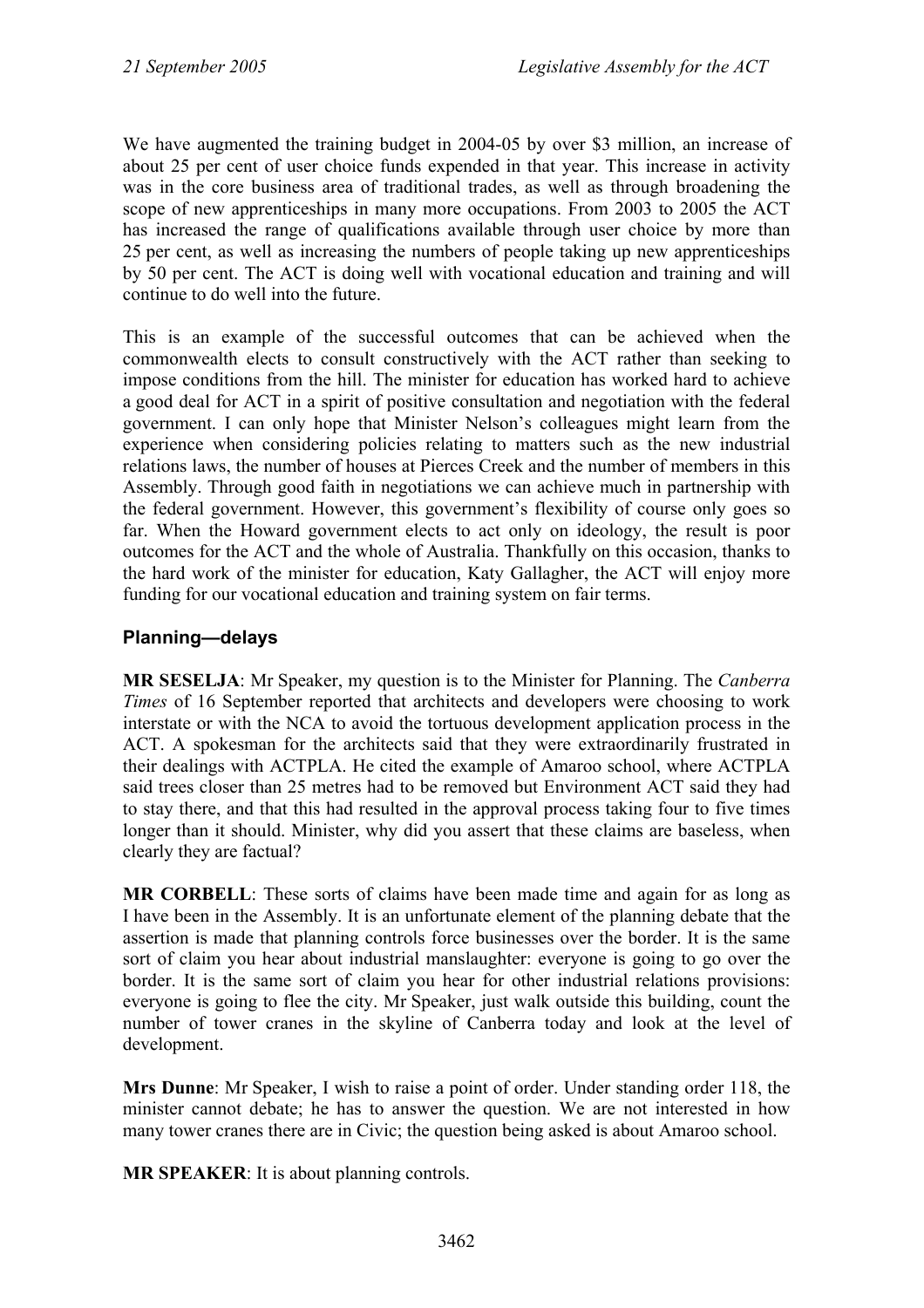**MR CORBELL**: Mr Seselja asked me how could I argue that the claims are baseless, and he said that planning controls are forcing development over the border. I am making the point: walk outside this building today, look at the tower cranes, Mrs Dunne; look at the level of development.

**Mrs Dunne**: On a point of order, Mr Speaker. We can all count the tower cranes. The point is that there is nothing in Mr Seselja's question about people moving over the border. It was about the approval times at Amaroo school being four to five times longer and the fact that the—

**MR SPEAKER**: You might tell us what your point of order is.

**Mrs Dunne**: I am sorry, Mr Speaker. Mr Corbell has said that those claims are baseless. That is what the question is about. It is not about moving people over the border.

**MR SPEAKER**: Order! This is not a time for a speech, Mrs Dunne. As I heard Mr Seselja's question, it related to planning controls.

**Mrs Dunne**: No, it did not.

**MR SPEAKER**: I would like Mr Seselja to repeat the question. It was clearly about planning controls. That was my understanding. I could be proven wrong.

**MR CORBELL**: Mr Seselja's question is about how planning controls are having an impact on development activity, and where people choose to do their business. He cited Amaroo as an example, but there is a broader question. My response to Mr Seselja, as was my response in the paper the other day, is that you only have to go outside this place and look at the level of investment that is happening in this city right now. There is over half a billion dollars worth of construction activity currently happening in Civic, half a billion dollars worth of development activity currently happening in Civic. It is the single largest level of development in the city centre since self-government. Last time I looked, Civic is actually in the ACT; Civic is under the control of the ACT Planning and Land Authority for the most part. It is governed by ACT legislation, and development activity is occurring.

*Opposition members interjecting—* 

**MR CORBELL**: But wait; there's more! Go down to Tuggeranong town centre, where there are massive levels of development either happening right now or in the pipeline. Go to Woden. There is major refurbishment of tower buildings in Woden and there are new buildings going up in Woden. There are significant multimillion-dollar developments occurring there. This is not an environment where people are fleeing the territory because they cannot do development in this town. Yes, our planning system needs to improve. The government has embarked on a process to do that, but claims that people are fleeing this town, fleeing the controls and choosing to do business elsewhere are not backed up by the facts. Go outside this door, look at the development in the city and then make some reasoned judgments about what is and what is not happening in Canberra right now.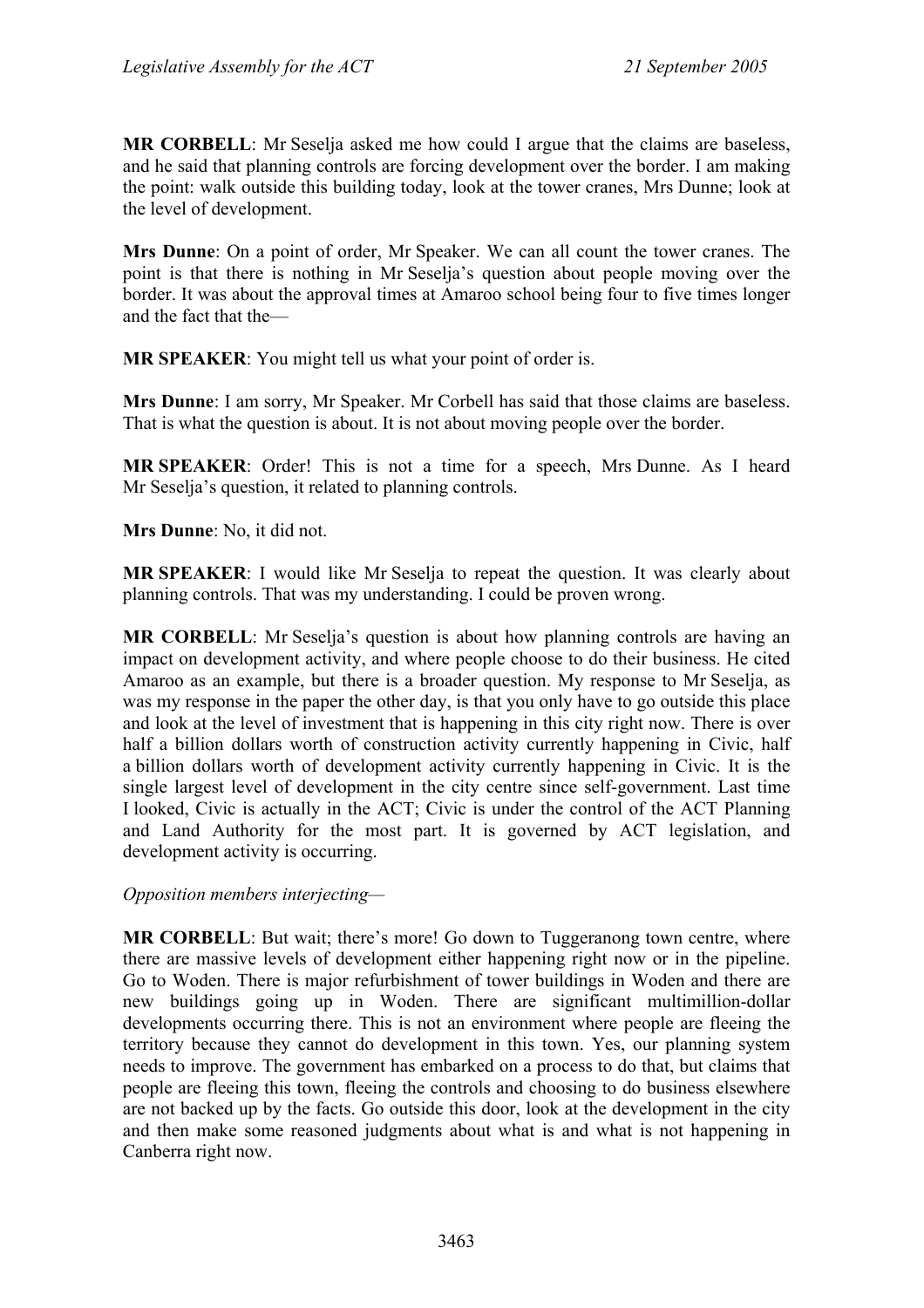**MR SESELJA**: Mr Speaker, I have a supplementary question. Minister, why are communications between ACTPLA and Environment ACT so poor that they have caused significant delays to this property in Amaroo?

**MR CORBELL**: Last time I looked, Amaroo high school was operating. It is an open building and it is happening. It is an extremely good school. In fact, it is a quality school—the same sort of quality school this government wants to put in place in other parts of the city that deserve it.

**Mrs Dunne**: I rise on a point of order. The standing orders, in standing order 118, clearly say that the minister cannot debate the question. He is required to keep roughly to the terms and subject matter of the question. It is about the relationship between ACTPLA and Environment ACT, which caused delays in the approval of Amaroo school.

**MR SESELJA**: It is a very specific question, Mr Speaker.

**MR SPEAKER**: It is an abuse, Mrs Dunne, to continually raise points of order that are really not points of order. Mr Corbell was referring to Amaroo school. Amaroo school was the subject of the question.

**MR CORBELL**: Of course, the issue Mr Seselja raises is the issue of referral agencies, where the Planning and Land Authority must seek the advice of other agencies within the government in the process of determining an application for development. I do not know where Mr Seselja has been for the past six months or so since the government outlined its directions for planning system reform. If he had had a bit of a look, if he had bothered to actually open the consultation documents or maybe even show up to a meeting of the planning and environment committee, which I know he does not exactly have a crystal clear record on, he would have seen that one of the requirements of planning system reform is to put in place timeframes and time limits for referral agencies to provide clear and absolute advice on their requirements. Whether it is trees, waste, roads or traffic you name it—those timeframes are being put in place as part of the reform process.

This government understands the issues. This government understood the issue well ahead of Mr Seselja stumbling upon it and has put proposals in place. I look forward to the Liberal Party's support for these measures when they come before the Assembly. But, when it comes to absolutely anything which is positive and proactive, we know what the response of the Liberal Party will be: it will be to oppose them, in the same way that they oppose new schools for West Belconnen—

*Mr Seselja interjecting—* 

**MR SPEAKER**: Mr Seselja, I warn you!

**MR CORBELL**: in the same way that they oppose better public transport and in the same way that they oppose tree protection. We have exactly the same approach from the Liberal Party. They will oppose for the sake of opposing because they are driven by a faction which is negative, which is reactionary, which is conservative and which has nothing to offer the people of Canberra.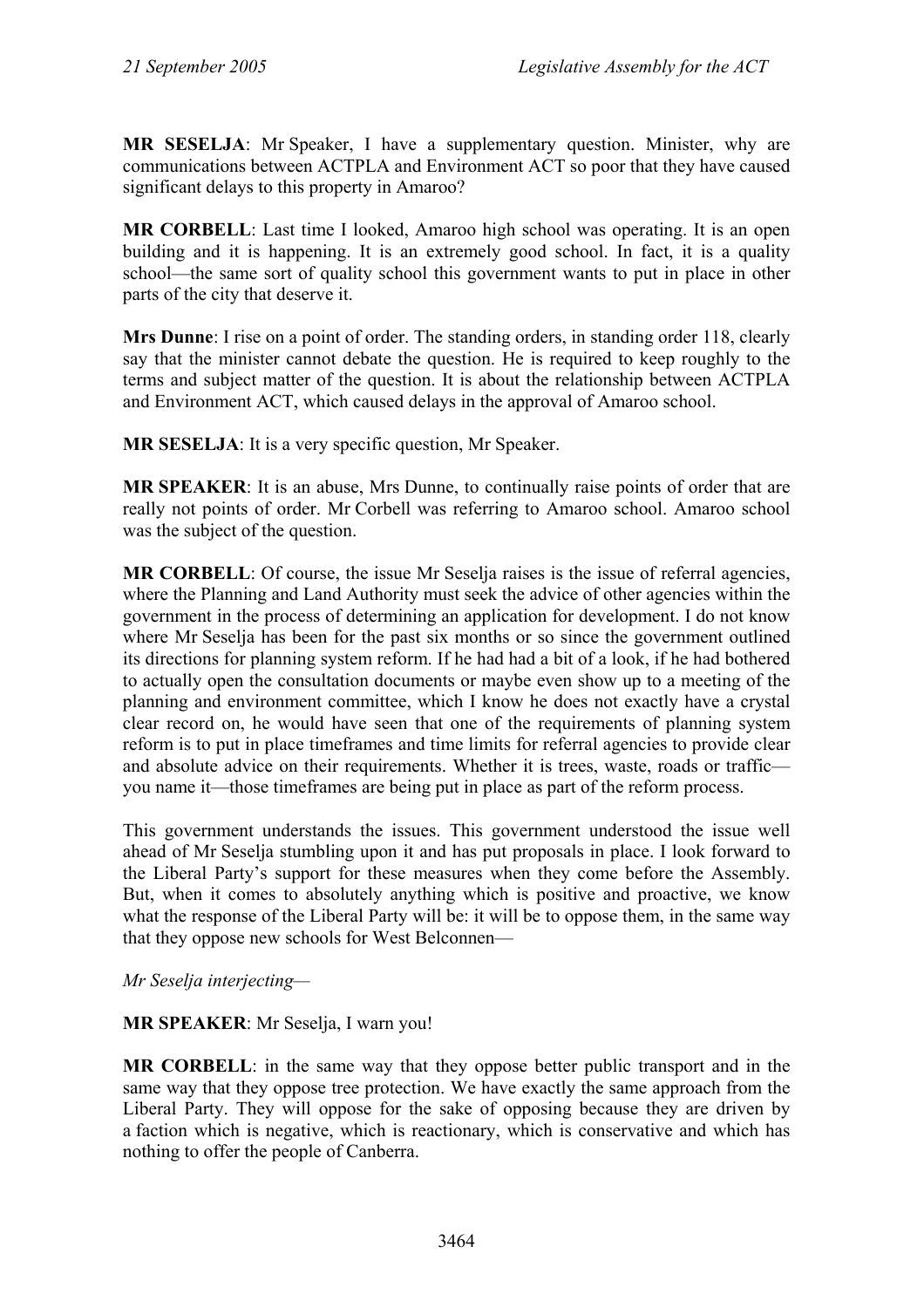#### **Housing affordability**

**DR FOSKEY:** My question is to the Minister for Disability, Housing and Community Services. Minister, you have claimed, including in the report entitled "Progress on affordable housing in the ACT" of 30 June, that a spike in the rental vacancy rate to 5.6 per cent in December 2004 indicated a softening in the private rental market that was likely to lead to greater affordability. Could you please explain why you have chosen to ignore more recent data regarding the vacancy rate which saw it drop to a record low of 2.3 per cent in the March quarter, with a marginal change to 2.5 per cent in the June quarter, which contradicts your prediction of any softening and any likelihood of improved affordability?

**MR HARGREAVES**: One of the big issues for us at the moment is the affordability of housing for people on low incomes, ones quite likely to be even lower with the imminent industrial relations reform. People with disabilities are going to be \$122 a week worse off, thanks very much to the federal government's IR reforms. They will be in a lesser position to be able to afford to rent in the private marketplace than they are at the moment.

I respond to Dr Foskey by saying that predictions are predictions, but there is a reality out there and the reality out there is that the market is one for the home owners, not one for the persons doing the renting. With a very low vacancy rate, rents can be higher than they would be with a higher vacancy rate. That is quite clear. It concerns me that the rents in this town are so high—such that people on low incomes just cannot afford to rent in the private marketplace and are coming onto the public housing list.

I can, through a variety of initiatives, influence the cost of public housing rentals, but the private sector also have to accept some responsibility in this regard. The private sector have to consider whether they actually have a social responsibility attached to them for the profits that they are reaping from those rental properties. I suggest to you, Mr Speaker, that they do.

**Mr Smyth**: They are paying off the loans.

**Mrs Burke**: Yes, looking after their own retirement. That would be terrible!

**MR HARGREAVES**: Mr Speaker, could you do something about the hum, please?

**MR SPEAKER**: Order! There are too many conversations going on.

**Mr Pratt**: He is not stimulating us.

**MR HARGREAVES**: Mr Speaker, I could soon fix that, but I shall resist the temptation.

**MR SPEAKER**: Just come to the subject matter of the question.

**MR HARGREAVES**: Mr Speaker, instead of having complaints from those opposite and occasionally from the crossbench, whilst acknowledging Dr Foskey's particular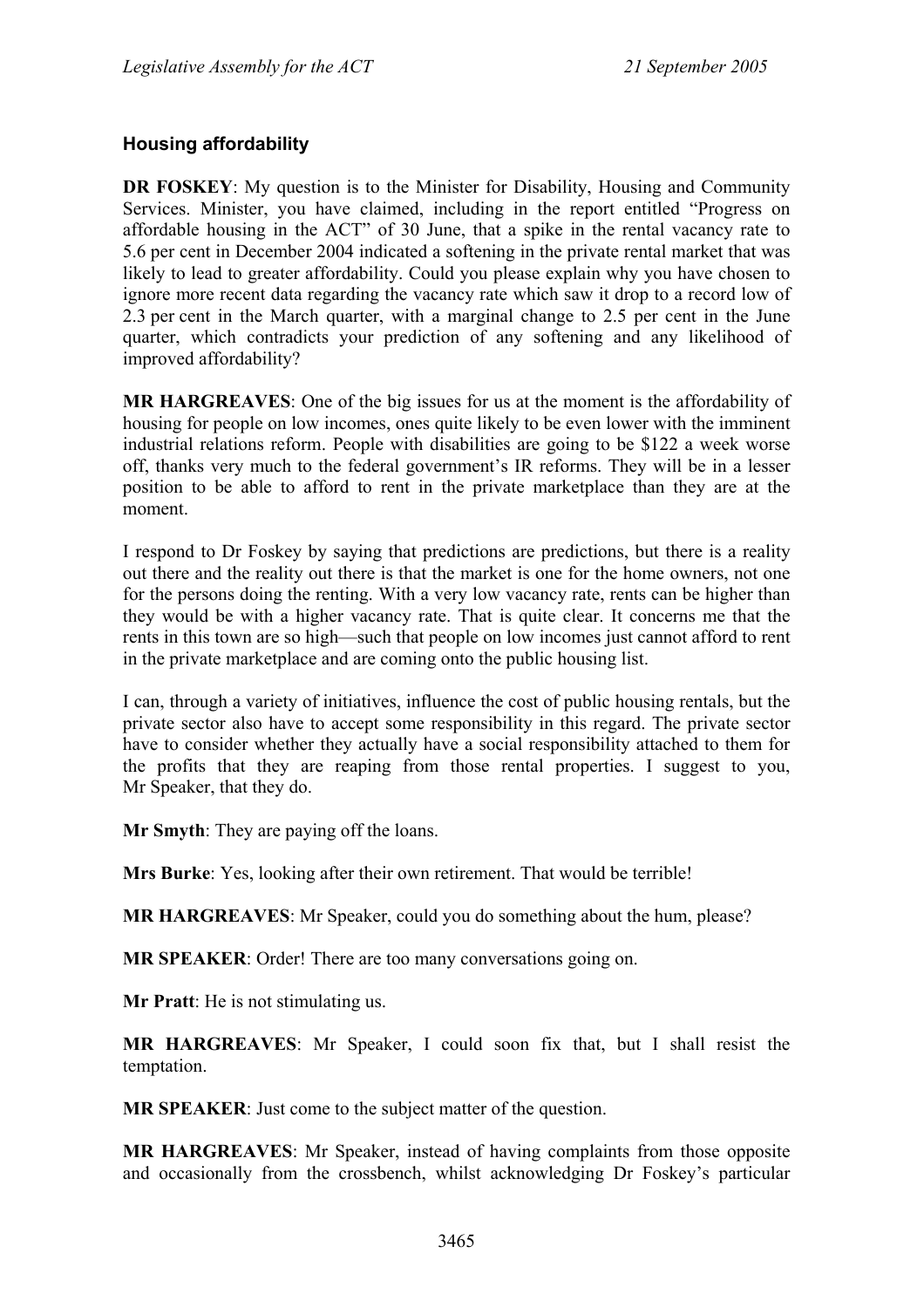commitment to those people who cannot afford to rent in the private marketplace, and I do that quite sincerely, what is required when we talk about affordable housing is that we talk about the extent to which the disposable income of low income people enables them to afford it. At the moment, the influences that we have over the private sector are somewhat limited. That is why I have been talking about bringing all of the stakeholders and players together in February to discuss this subject globally. I hope that Dr Foskey will express some interest in that.

I have been talking to the community as part of my consultation process, a consultation process that is foreign to those opposite. They do not know how to do it. They have the old consultation process of telling people how they are going to do things but not actually doing anything. They do not actually talk to people. They tell them how things are going to go. The Chief Minister has already articulated in this place stacks of times how their consultation process is one way.

We actually engage with the community as part of a social compact that this government has and, to that end, I have had a number of consultation activities about affordable housing, about rental levels and about the difficulties for tenants in the private and public sectors. I have had a number of those and they have been particularly well attended and I have had quite a number of discussions with groups such as ACT Shelter and the tenants union. But we need also to understand what we can do about this subject, notwithstanding, as the Minister for Planning just indicated for those who are interested. that if you go outside and look at the skyline all you will see is cranes. What do you think they are building, Mr Speaker? They are actually building apartment blocks. There is, in fact, a glut of units under construction.

**MR SPEAKER**: Order! The minister's time has expired.

**DR FOSKEY**: I have a supplementary question. Since the March quarter data certainly was available well before the report dated 30 June was tabled, could the minister please explain why his departmental officers did not access that data and what he will do to address that in the future?

**MR HARGREAVES**: The Department of Disability, Housing and Community Services has, in the context of the housing component of the department, the greatest bunch of officers committed to trying to address affordable housing in this town. They are professionals and I take offence at the slight.

#### **Sustainable transport plan**

**MR GENTLEMAN**: My question is to the Minister for Planning. I understand that yesterday the government reached a milestone of 21,845 adult patronage boardings on ACTION buses. Can the minister tell the Assembly about the recent initiatives the government has taken to demonstrate its commitment to the sustainable transport plan?

**MR CORBELL**: I thank Mr Gentleman for the question. Unlike those opposite, this government has a commitment to improve public transport choices for the people of Canberra. I am really pleased and excited by the level of patronage we are achieving.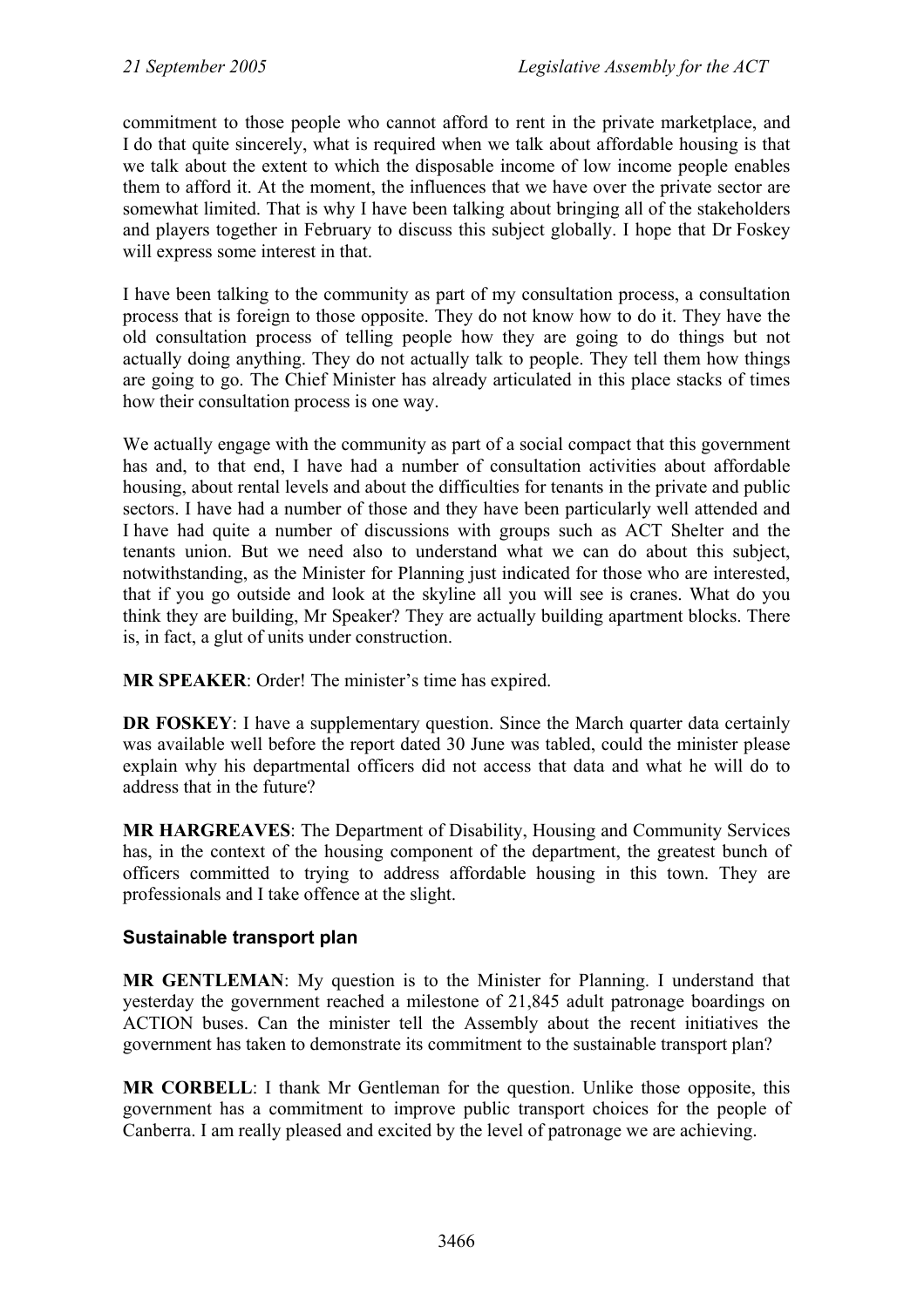Yesterday, a new record was set, again, for adult patronage on ACTION—over 21,840 boardings—in a single day. That is a significant increase on what we had seen in previous years and certainly a significant increase compared to the case under previous governments. ACTION's adult patronage continues to grow. Over the past month ACTION has seen growth of 13 per cent compared to last year. Obviously, there are very strong levels of interest in public transport.

It would be remiss of me not to bring to the attention of the Assembly that, obviously, the increase in petrol prices over the past six months has had an impact. But I would like to stress also that we have seen sustained increases in public transport usage for the past two years. That is down to a strong commitment by the government to continue to build the public transport infrastructure in this city.

The one fare, anywhere scheme was introduced. That significantly lowered fares for people and saw an immediate increase in public transport usage. More importantly, and more recently, we have also increased the number of express commuter services, the Xpresso services—peak-hour, direct services for adults. Those have proved to be extremely successful and the main reason why we are seeing growth in patronage. Given the ongoing increases in petrol prices, we have the opportunity to continue to send home the message that not only does ACTION provide a very safe and comfortable service but it also provides a very reliable and frequent service, especially during the peak hour period.

ACTION has this week commenced a new advertising campaign of 15-second ads on commercial television in Canberra. That campaign will reinforce to people the availability of the Xpresso services. That commenced on Sunday, 18 September. It will run for a five-week period. Again, the advertisement is designed to emphasise that public transport is cheaper than paying for petrol and paying for parking; it is efficient; it is timely; and it will get you to and from work during peak times very well. We will continue to run these advertisements and to promote public transport in the same way as we will continue to invest in public transport to the extent that we have previously and to meet our commitments in terms of the projects we committed to in the most recent budget.

It is probably worth highlighting also that ACTION has recently won two very significant awards for its ongoing marketing activity. The International Association of Public Transport's golden angel award for marketing 2004-05 was awarded to ACTION for the most effective passenger transit market campaign of the year, its flexibus campaign, which ran earlier this year. The Public Relations Institute of Australia also provided an award for excellence for the marketing communications campaign for ACTION's flexibus service.

ACTION is starting to lead the way in providing quality public transport in Canberra; it is lifting its image; it is growing more patronage; it is getting more people to use public transport. That is good. That is good for a more sustainable city. That is good for reducing car and energy use in our city and for reducing greenhouse gases in our city.

I am very pleased to report to the Assembly on the most recent milestone of 21,845 boardings in a single day, the highest ever for ACTION buses.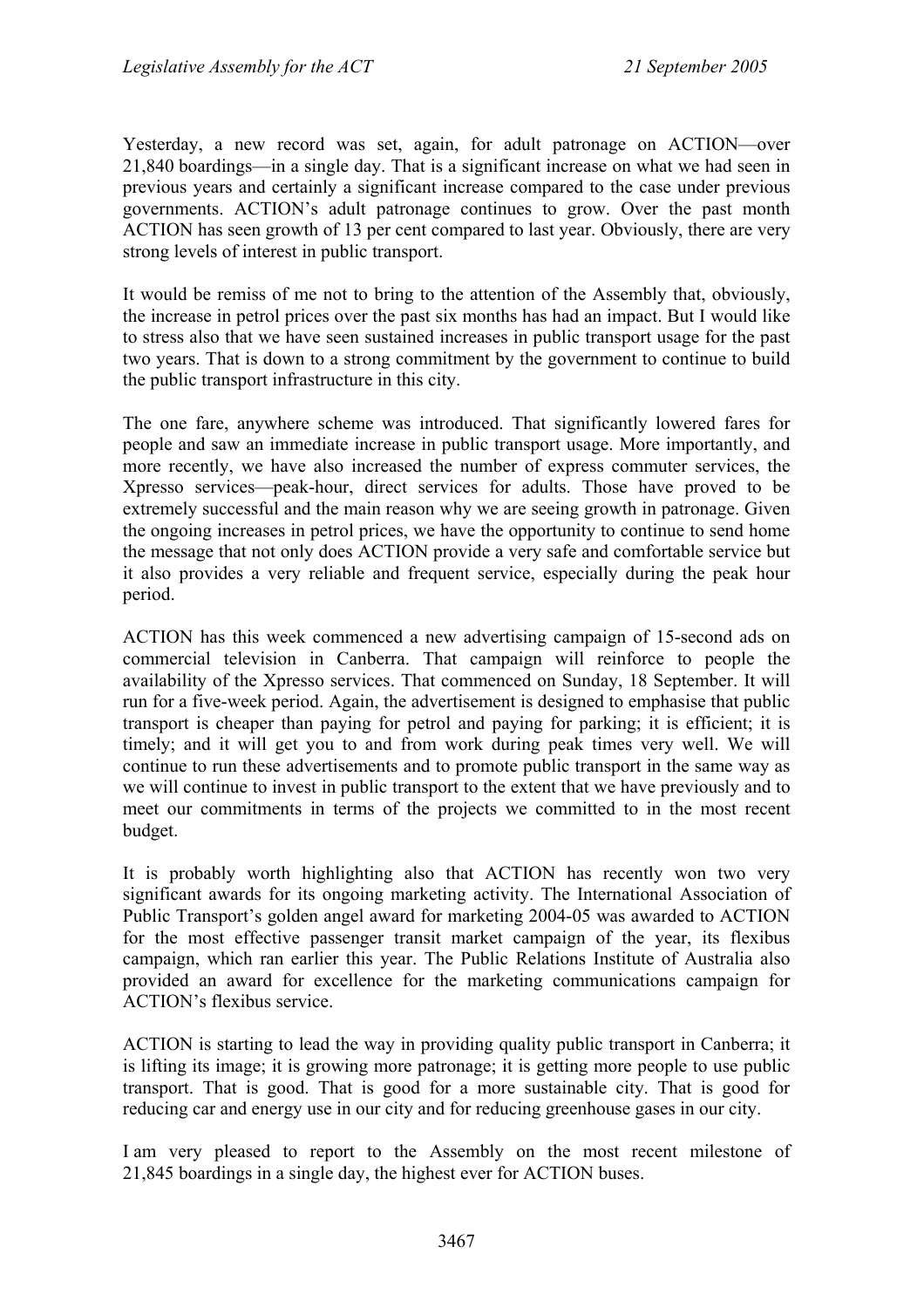#### **Bushfires—rebuilding**

**MRS BURKE**: My question is directed to the Chief Minister. There are no commonwealth government impediments, including from the NCA, affecting the rebuilding of the public housing properties burnt down at Pierces Creek as a result of the 2003 bushfires. What are the impediments at the territory government level?

**MR STANHOPE**: As I think all members are aware, the ACT government has been vigorously pursuing the possibility of rebuilding all three of the rural villages so severely impacted by the 2003 fire. Immediately post the fire, I commissioned a study of the ACT's non-urban areas and of all the infrastructure destroyed outside the urban area, including specific studies in relation to the three villages of Stromlo, Uriarra and Pierces Creek. We were determined to do all that we reasonably could to ensure that we could replace the homes destroyed and seek to recreate the communities so severely affected at Stromlo, Uriarra and Pierces Creek.

Members are aware of the detailed work—which I can paraphrase as "sustainability studies"—undertaken by the shaping our territory group in relation to each of the villages. Quite rightly and appropriately, the issues looked at went to the sustainability the future, the creation—of genuine communities, in the real sense of the word, in each of those places, a fundamental recommendation relating to all aspects of sustainability, not just sustainability in an environmental sense, not just cost benefit, but sustainability in the sense of creating sustainable communities; communities that would endure, and have a heart and a future.

The upshot of that was a recommendation that at Stromlo we should restore a village of 40 houses, at least; that at Uriarra we should seek to create a village of a minimum of 100 houses; and at Pierces Creek we should seek to create a village of 50 houses, to meet all of the sustainability criteria that were a feature of that detailed work across a range of disciplines undertaken in relation to each of those places.

After some fairly rugged negotiation, the commonwealth, through the NCA, agreed to the ACT government's position in relation to Stromlo. I am thankful and grateful for the support of the NCA in relation to that. We are in the process of creating a village of 40 homes at Stromlo. We are continuing to negotiate with the commonwealth about issues of land ownership and the boundary of land. We have gone to second-stage tender in relation to the Stromlo village. I am hopeful of work commencing there in the near, rather than in the medium or distant, future.

Similarly, in relation to Uriarra, as a result of detailed negotiation and consultation with the commonwealth—at the heart of which were the sustainability studies that the ACT government had received from the shaping our territory group—sustainability studies recommended the establishment of a village of 100. On the basis and the strength of the representations made, supported by the detailed sustainability work undertaken, the commonwealth, through the NCA, has agreed to the development of a village of 100 homes at Uriarra—an increase from 24 to 100.

Yet, in relation to Pierces Creek—a village of 13 homes, a village in relation to which issues around the territory plan, the status of the land and our capacity to rebuild, the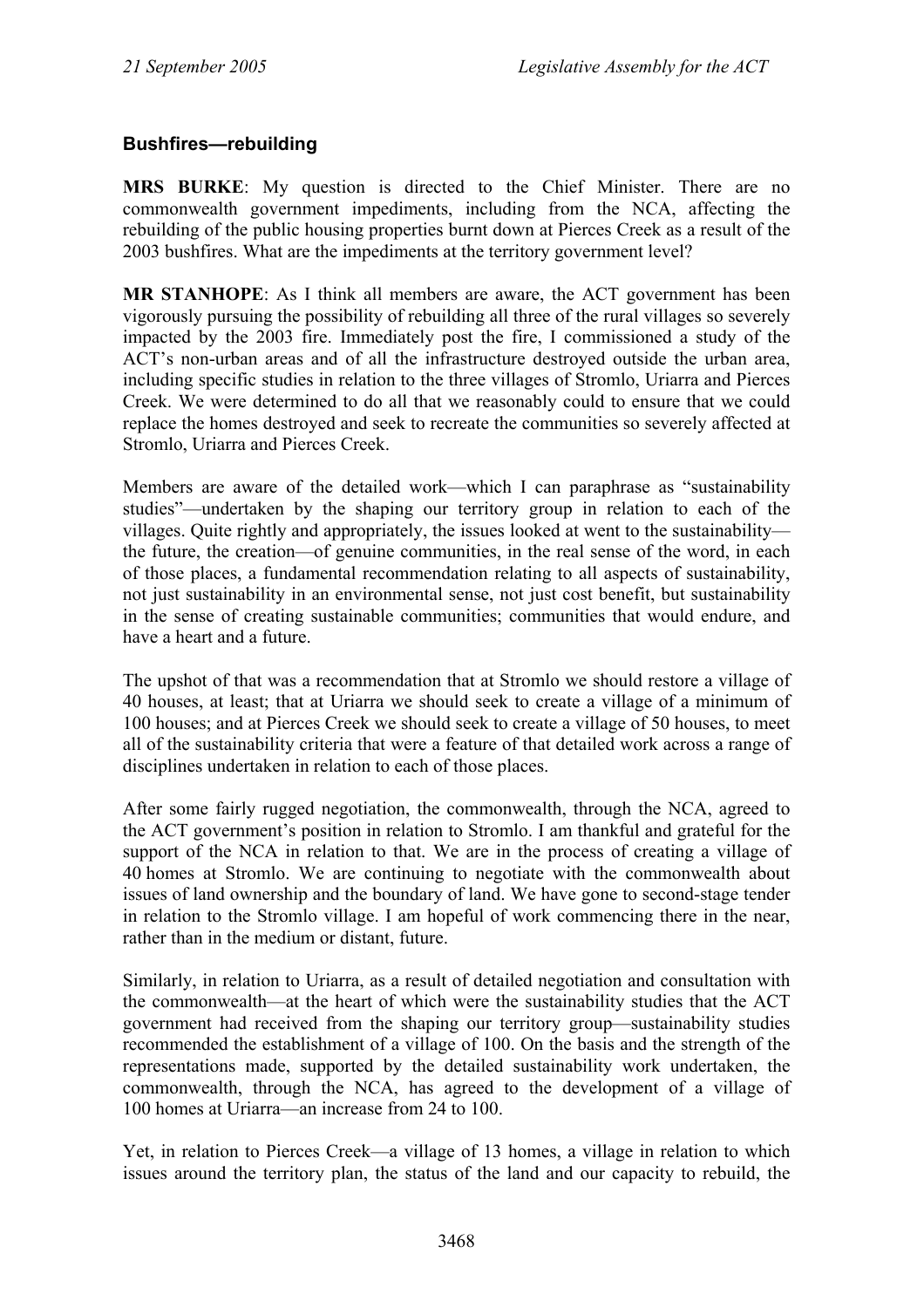commonwealth has maintained an intransigent position of no addition—the commonwealth, without any explanation, has simply ignored and refuses to engage in the ACT government's commitment to the redevelopment, in a sustainable way, of a living community.

As a result of the intransigence and the deadlock, there was a joint standing committee inquiry of the federal parliament. That committee essentially recommended—not to put too fine a point on it—that the two governments come together, sit down, negotiate, deal, compromise and meet the needs of both governments and the residents of Pierces Creek. We were simply asking for 50 houses. Immediately that report was tabled—

**Mrs Burke**: Mr Speaker, I rise on a point of order. Standing order 118A relates to relevance. With respect, Chief Minister, I asked you: what are the impediments at the territory government level? You have not answered the question at all yet.

**MR SPEAKER**: Mrs Burke, you also made some comment about the commonwealth. You cannot expect the Chief Minister to ignore the comments you made in the lead up to your question.

**Mrs Burke**: I've got 25 seconds. If the Chief Minister could answer the question—

**MR SPEAKER**: It was your point of order Mrs Burke.

**MR STANHOPE**: In relation to Pierces Creek, I compromised immediately. I moved immediately from an optimal position of 50 houses to 25. The commonwealth government refuses to budge an inch. Out of sheer stubbornness, it will not move an inch. It has not negotiated; it will not deal; it will not explain—it simply says "no".

**MR SPEAKER**: The minister's time has expired.

**MRS BURKE**: Mr Speaker, I have a supplementary question. Chief Minister, when will the territory government stop using the tragedy to place profit over people in this matter and formally advise the commonwealth and, more importantly, the former residents of Pierces Creek, that it intends to rebuild the lost public housing properties?

**MR STANHOPE**: This is the same sort of whining nastiness that has become a hallmark of Mrs Burke in this place. The sneering nastiness that underlines every statement or question made is a hallmark of yours, Mrs Burke.

**Mr Quinlan**: It lowers this place.

**MR STANHOPE**: It certainly lowers the tone and the standard.

**Mr Stefaniak**: Mr Speaker, I rise on a point of order. I think "nastiness"—and he has said it about three times—is a reflection on a member.

**MR SPEAKER**: I think he was reflecting on the question.

**MR STANHOPE**: I was, but I have risen above it. But you do demean yourself, Mrs Burke. As I said, at every step, the ACT government has sought to achieve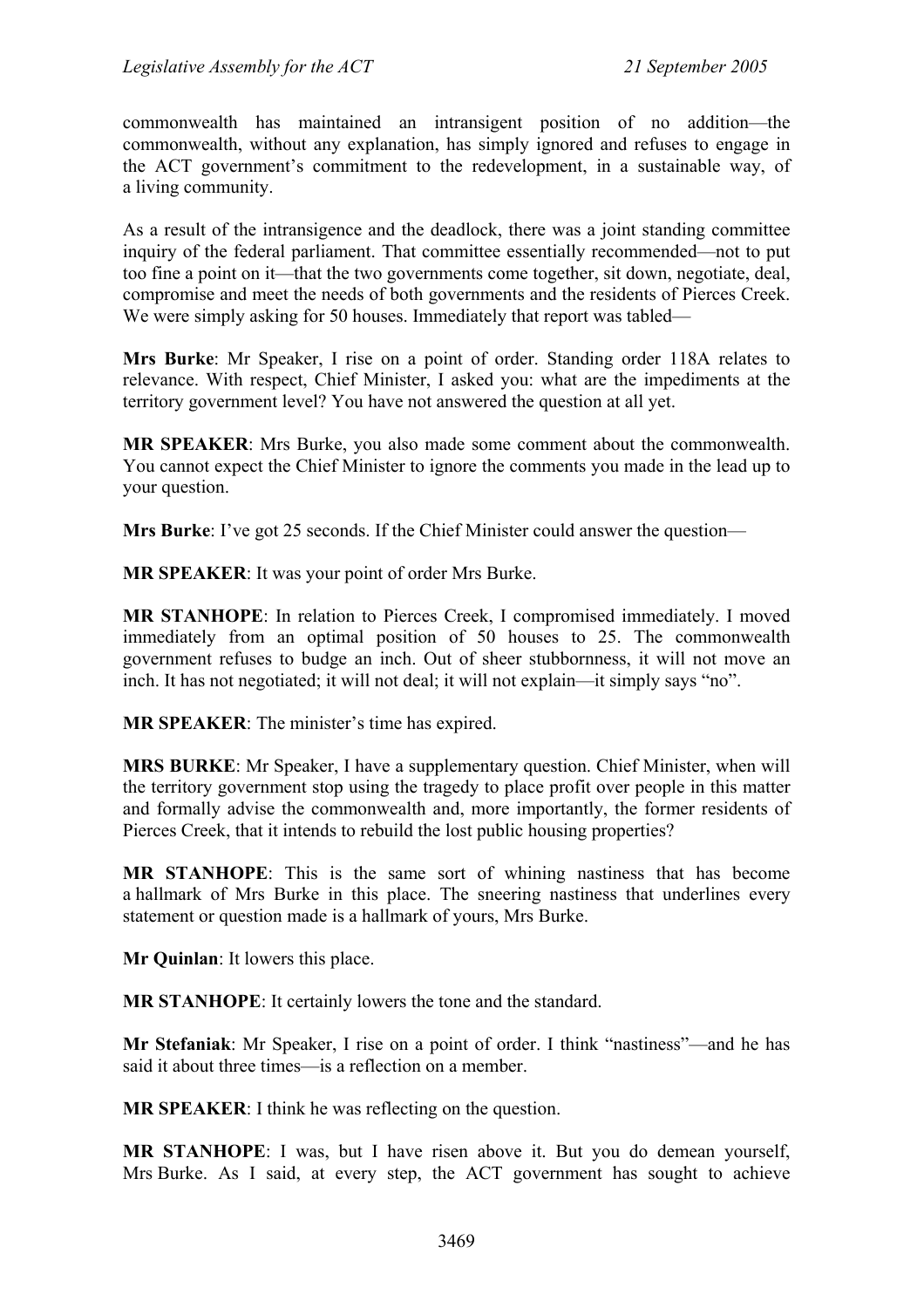reasonable and sustainable outcomes in relation to each of the villages. That, of course, is our hope and our continuing hope in relation to Pierces Creek.

However, as I explained yesterday, the commonwealth might stand and bluntly state without explanation and without the provision of the advice or even the detail of the advice—that there is no legal impediment, and Mrs Burke takes this as a given. Mind you, it is a half-page report that took 13 months to deliver: two pages of background, two-thirds of a page of a report and a response. This took 13 months to write—one month per line. One month per line, it took the commonwealth to prepare this report. One month per line of response. The commonwealth says, "There is no legal impediment", and Mrs Burke accepts it as a given. Well I do not. There is no explanation of the legal advice—the detail of it, its content—and it will not provide the legal advice itself.

As I have explained time and again, I just happen to have a contrary opinion. I have a view, an opinion, supported by my officials, on the basis of the territory plan as it stands and the categorisation of the land at Pierces Creek. It simply is not a case of ACT Housing and ACTPLA rolling up at the site of Pierces Creek and finding a place to plonk the houses, because the land is designated as land for forestry purposes. We do not have a need at Pierces Creek for a forest settlement.

**Mrs Burke**: Now we're getting to the truth.

**MR SPEAKER**: Order! Mrs Burke.

**MR STANHOPE**: The land is designated for forestry purposes. We do not have a forestry purpose at Pierces Creek any longer. It is an historical position. The village was constructed for the purposes of forest operations. There is no longer a forest. There is no longer a need for a settlement or a depot. It was a settlement built around a forestry depot. We no longer have a forestry depot at Pierces Creek. We no longer have a forest at Pierces Creek. We no longer have forestry purposes at Pierces Creek.

My advice is that, in the absence of legitimate, designated forestry purposes, ACTPLA would not find itself able to agree to a development application to build forestry houses on land designated for forestry purposes when it is a simple fiction. That is my advice, and that is one of the difficulties.

But it is not the only difficulty in relation to this. The ACT government has a position endorsed through cabinet—and I am not changing that position without returning to cabinet. I am not changing that position without detailed advice from my officials around all the implications, for instance, of building a 13-house village at Pierces Creek. I need to know all of the implications of returning 13 public houses to Pierces Creek.

I will not just say, "Let's just forget about the detail. Let's forget about all of the issues, the implications, including issues around sustainability, a genuine village, cost, infrastructure, bushfire hazard, preparedness and capacity to protect the village in the future." These are serious, genuine issues. I need to look again at our capacity to provide the relevant infrastructure and protections for a village of 13 houses in an exposed and isolated place in an area devastated by bushfires three years ago.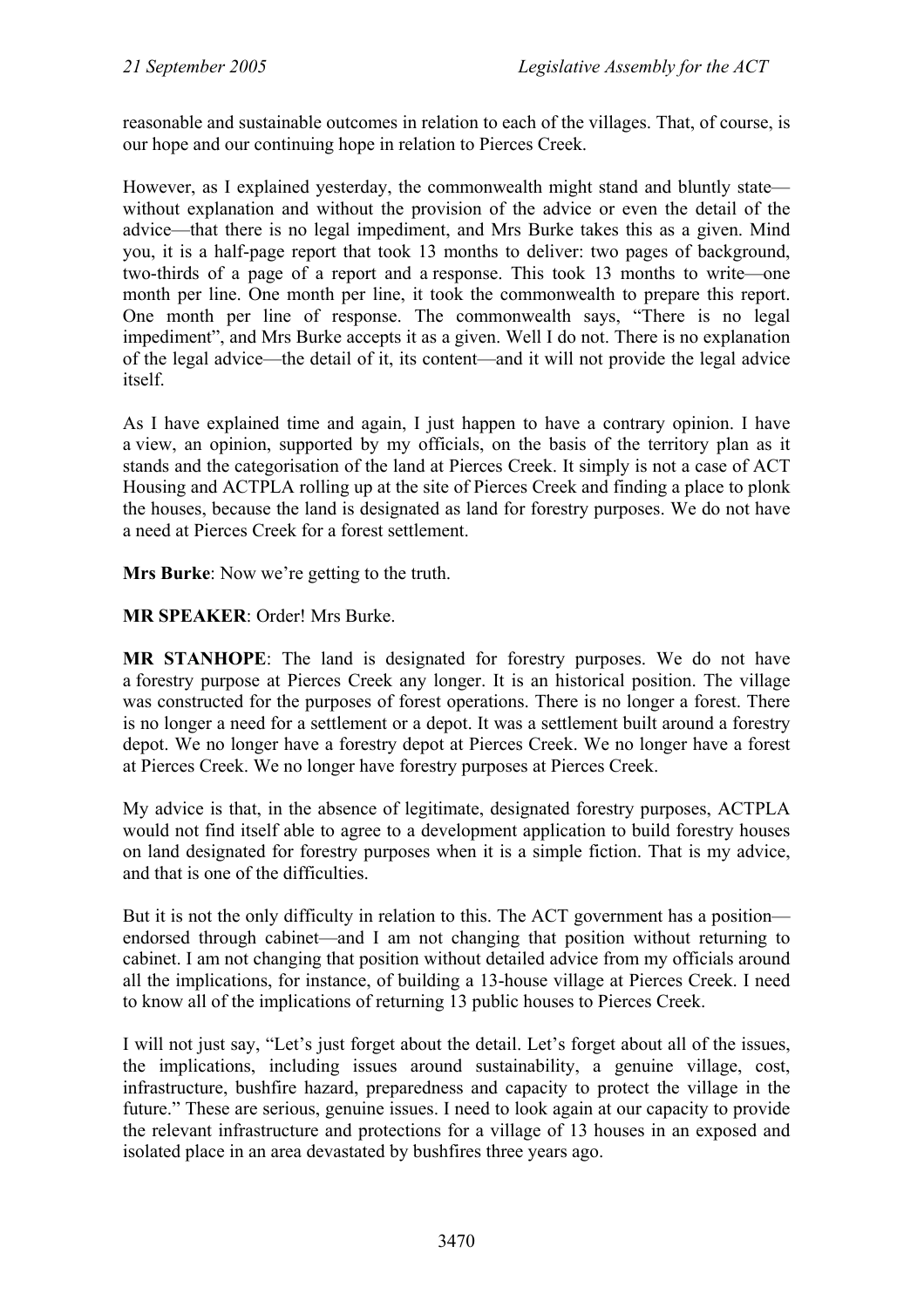I am not rushing in and rebuilding 13 houses in the light of the full range of issues that need to be taken account of, and nor would you if you were in government.

#### **ACT Health—salary packaging**

**MR MULCAHY**: My question is to the Minister for Health. I refer to your statement on 30 June in which you informed the Legislative Assembly that the government would go to the Australian Tax Office to see if they would give a ruling in relation to the fringe benefits taxation implications and the legitimacy of the salary packing arrangements applying in ACT Health. Would you advise the outcome of your approach to the ATO?

**MR CORBELL**: I will take the question on notice.

**MR MULCAHY**: Are you able to indicate if you have had to make any subsequent changes to salary packing arrangements based on this or any other advice?

**MR CORBELL**: I will take the question on notice.

#### **Magistrates Court—liaison staff**

**MR STEFANIAK**: My question is to the Attorney-General and minister for corrective services. Several magistrates, including the Chief Magistrate, have spoken out against the decision to move corrective services court liaison staff out of the Magistrates Court, saying that it has delayed hearings, added to legal aid costs and could lead to people being held in custody for additional periods.

Minister, why was this decision taken? Have any additional written reports been ordered by magistrates since the move of the court liaison staff from the Magistrates Court? Have there been any additional delays to court procedures caused by this decision?

**MR STANHOPE**: I thank the shadow attorney for the question. Certainly I am aware of reports of expressions of concern in relation to changed arrangements for corrective services liaison officers within the court.

It is very simple. The ACT government did not impose on the courts, as it did on almost every other department and agency in the ACT, a five per cent efficiency dividend through the last budget. A number of agencies were excluded from the five per cent efficiency dividend. To the extent that we excluded some agencies, such as the court, other agencies of course picked up a disproportionate burden in relation to the government's fiscal needs in the cut that they were asked to bear. Corrective services was one such organisation. Corrective services as an organisation did not benefit from my largesse to exclude it from the five per cent efficiency dividend.

In order to meet its efficiency dividend, ACT Corrective Services had to take some hard decisions. One of the hard decisions was to remove from the courts the liaison officer position. I am aware of comments that the Chief Magistrate and others have made in relation to this. Their comments have not, of course, been accompanied by an offer to fund the positions for corrective services. I think we need to bear that in mind.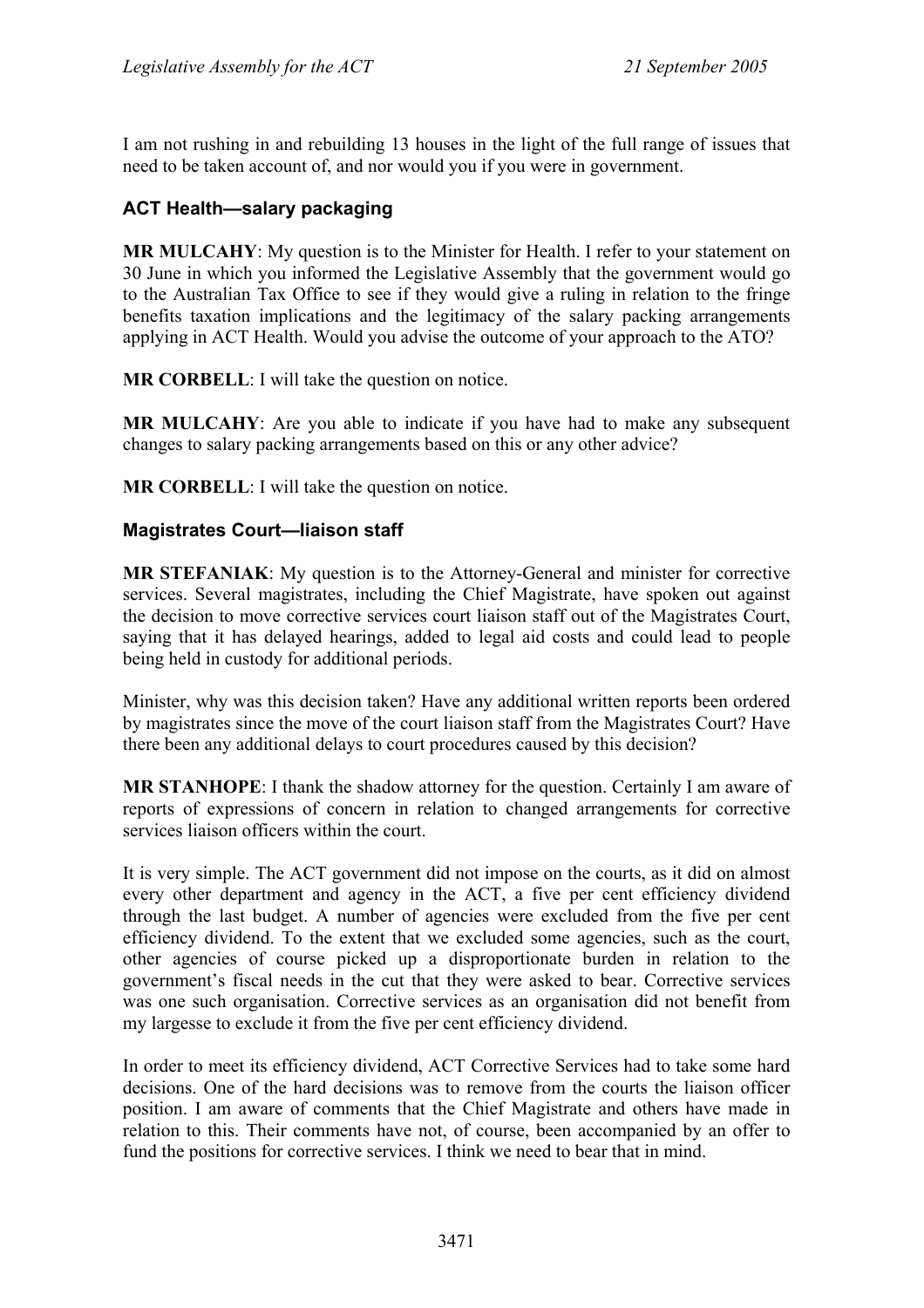Everybody would like more money. I get a request a week, if not a day, for more money from across the board. Questions that you ask every day in this place go to, "Why don't you spend more money on this or that?" Of course, these are the hard decisions of government. There is a need to prioritise the provision of services. Always remember that we did not take a cent off the courts through the last budget round, but we took five per cent off corrective services.

The Chief Magistrate and the magistrates and the Chief Justice, along with others, bid regularly, through our formal processes, for additional funds for different projects and to meet their genuine and obvious costs. Every other organisation and agency with the ACT government does the same. At the end of the day, Mr Stefaniak, as a minister in a former ACT government, you know that tough, uncompromising decisions need to be made when resources are limited. In this case, corrective services has responded to a direction to reduce its expenditure by five per cent.

**Mr Stefaniak**: It's moved them to another building.

**MR STANHOPE**: Yes. It has done that to save costs. Corrective services has met the request made of it to find five per cent. It is an across-the-board cut. It is a brutal business, but for the sake of good government and the government's commitment to the bottom line and our determination to take the hard decisions when good government demands it of us, we have made those expenditure decisions, and we stand by them. There will be some pain along the way. I find it ironic that an organisation that was not asked to suffer any of the pain is criticising decisions taken by organisations that did.

**MR STEFANIAK:** I ask a supplementary question. Attorney, how much has this move reduced the efficiency of corrective services court liaison staff?

**MR STANHOPE**: It has certainly had an impact. I do not think it is quantifiable. I do not think I can measure the effect or the impact. To the extent that you can equate efficiency with a loss of productivity or, say, a cost, this is a question you could ask me in respect of every ACT agency that has been required to make cuts. You cannot always do that.

One of the very positive aspects of demands that governments make from time for efficiency is precisely that, that the process and the operations become more efficient. It is not just a question of a five per cent cut equating to a five per cent reduction in service. At the end of the day that is not necessarily what we seek to achieve. We talk about an efficiency dividend. It is about seeking more and better with the same or less. So I am not prepared to concede at all that there has been any reduction in efficiency of operations. It is just a new and different way of providing the same service. It is a new and different way that has not met with the immediate applause of the Chief Magistrate, but that is not to suggest that the system is any less efficient.

#### **Water—Cotter catchment**

**MS MacDONALD**: My question is to the Chief Minister, Mr Stanhope. Could the Chief Minister advise the Assembly about progress on the project to transfer water from the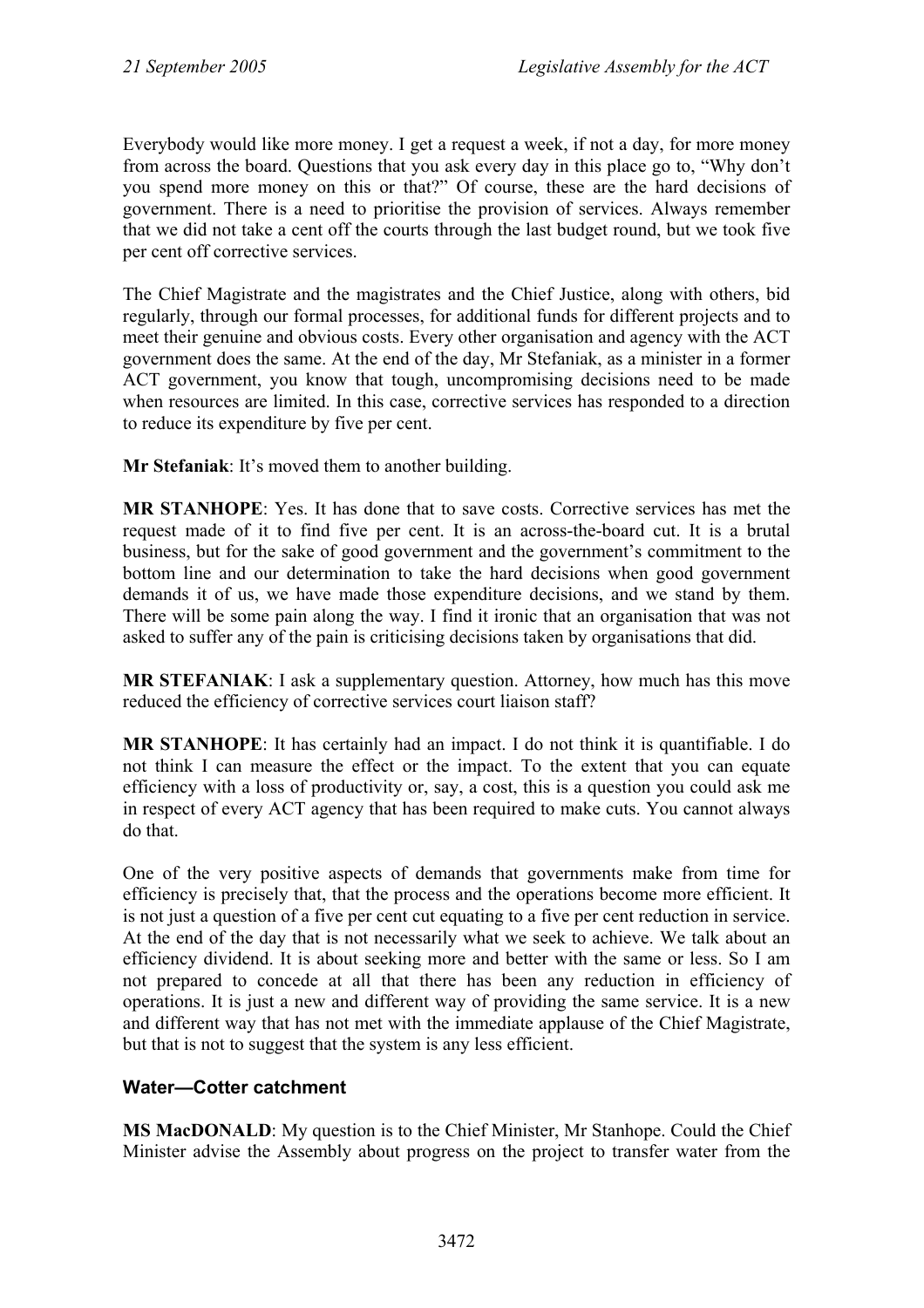Cotter catchment to the Googong reservoir? How will this increase the security of Canberra's water supply?

**MR STANHOPE**: I am grateful to Ms Macdonald for the question. I am grateful, in fact, for any question that causes the opposition in general and particularly Mrs Dunne to squirm in continuing embarrassment, as any discussion around dams and water storage does—the Tennent dam advocate. I will never forget the last election campaign and the claim made by the Leader of the Opposition then: "If elected, we will commence construction of the Tennent dam the day after the election. We don't care whether or not the hydrology would justify the construction of a dam at Tennent, we don't care whether climate change would affect the capacity to fill the dam; we will build the dam." I thank Ms MacDonald for the question. Any opportunity to enjoy Mrs Dunne's very apparent discomfiture at the enormous mistake of judgment inherent in her attitude to water and water storage gives me a gratuitous but perhaps not particularly spiritual sort of glee.

As has been previously discussed—and I am very happy to give an update on the progress—progress in relation to the completion of the water transfer system from the Cotter catchment to the Googong catchment is extremely good; it is exceeding our expectations. It is a major piece of work. The distance over which the tonnage of rock has to be removed from the Googong water treatment facility into the Googong dam is only short. But it is quite deep, and it is solid rock.

It has been a major engineering feat, as has been the lateral thinking involved in the decision to transfer water through this system. The reticulation model that has been developed by Actew in this particular instance is a great piece of engineering in progress. To the extent that the project underscores the capacity of engineers, in particular, employed by Actew, and Actew staff broadly, it is a wonderful commendation for all of them.

This simple expedient of simply reversing a couple of pumps, providing the capacity, through the size of the pipes, to transfer up to 150 megalitres a day when the project is completed some time in the next weeks is a major piece of engineering. It is a fantastic piece of lateral thinking; and it provides very much the sort of result the government was looking for through its commitment in think water, act water—our water strategy of putting off for as long as we possibly can, for the whole range of reasons why you would put off this decision, the construction of another dam. If we can put it off forever, what a fantastic achievement by the ACT government that would be.

Through just this one expedient, an expedient that has been delivered in a number of months, at a cost of no more than about \$20 million, the capacity to deliver 150 megalitres of water a day that is currently flowing out of the territory, down the Murrumbidgee—consistent, nevertheless, with our environmental flows—is an absolutely fantastic achievement. That 150 megalitres a day is 40 megalitres more than our winter daily consumption; it is consistent with our autumn and spring consumption; and it is only 50 megalitres less than our summer consumption. That is what we are talking about. We are talking about the capacity to transfer from a catchment, which is producing excess water, into a giant tank, essentially, in the Googong catchment almost our average daily water needs. We will be able to do that for all those months in which we have that excess supply in the Cotter catchment. It is a fantastic achievement by Actew.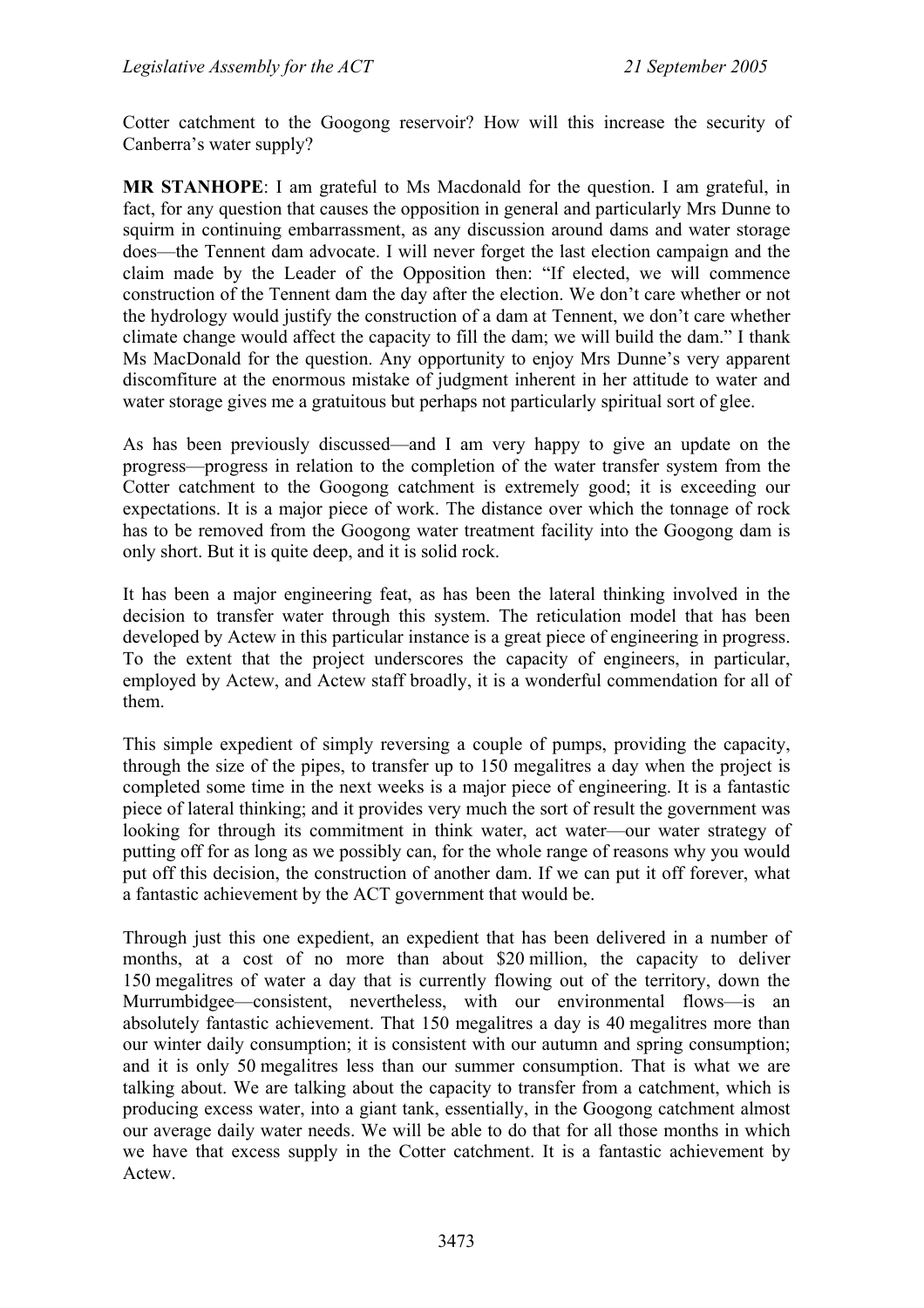I should not take gratuitously and with glee Mrs Dunne's discomfiture in relation to this, but I just cannot help myself. I do. It highlights again and again the absurdity of the position the Liberal Party took to the last election, and that Mrs Dunne has sought, against all odds, all logic and all commonsense, to maintain—a sense that we are going to build that dam no matter what; whether or not we need it, we are going to build it because we said we would and it is too embarrassing to have to admit we made a most enormous mistake in the position that we took on this issue.

**MR SPEAKER**: The minister's time has expired.

**Mr Stanhope**: I ask that all further questions be placed on the notice paper.

### **Supplementary answers to questions without notice Disaster planning**

**MR HARGREAVES**: Yesterday, in answer to a question relating to the bomb scare across the road, I said that I would seek additional information. I have additional information that I would like to advise the Assembly of in order to enhance the question from Mr Pratt today.

At 2.30 pm on Wednesday, 7 September 2005, police received a report of a threatening phone call made to the office of the ACT Chief Minister. The caller requested the address of the ACT Legislative Assembly so that he could deliver a bomb. He did not know where we were. At 5.38 pm on the same day, police communications received a report of an unattended backpack located outside the ACT government shopfront on London Circuit in the city. This area is within 60 metres of the ACT Legislative Assembly. Police responded to the report of a suspicious backpack, with the knowledge in mind of the earlier threat relating to the ACT Legislative Assembly.

In accordance with AFP/ACT Policing policy, procedures and practice, the area was isolated, cordoned off and contained to reduce the risk to members of the public. A general duties patrol from city station attended, followed by the AFP/ACT Policing specialist response and security bomb response team which was called in to assess the backpack.

Retail trading in the vicinity had ceased for the day and owners and operators of businesses were in the processes of securing their premises. In the interest of public safety, responding police advised ACTION bus services and Aerial Taxi Cabs Coop to avoid the area. Responding police also spoke to the occupiers of office blocks on the northern aspect of London Circuit adjoining the ACT government shopfront and advised them of the incident. Based on this advice, self-evacuation procedures were implemented.

Police observed occupants of the ACT Legislative Assembly building watching events from the ground floor of the building, behind large panels of glass. As a precautionary measure, police attended the Legislative Assembly and spoke to security personnel located in the main foyer. Security personnel were then asked to ensure that the ground floor on the northern aspect was clear of occupants and offered to assist in this process.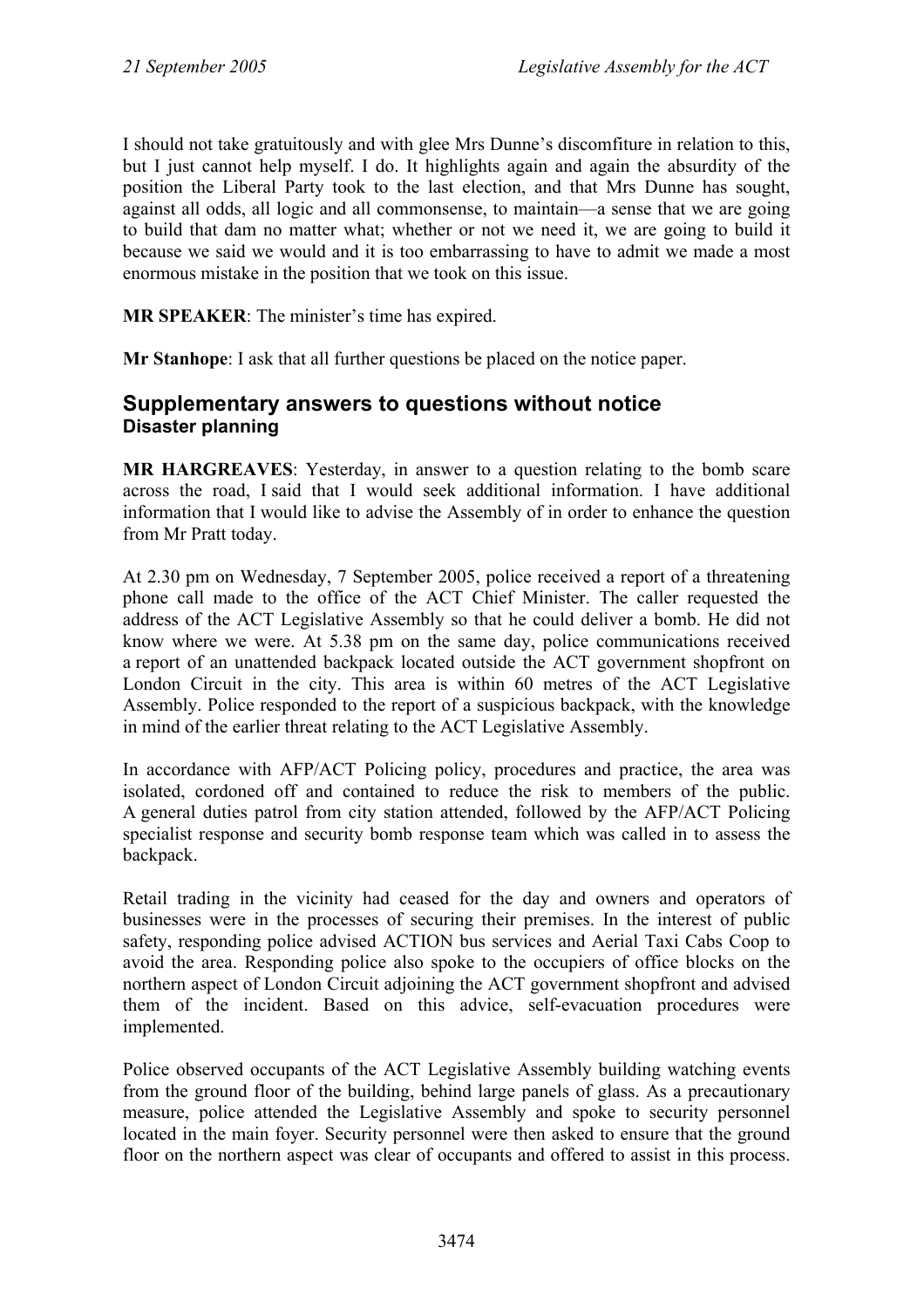This offer was declined, and the ACT Legislative Assembly security personnel attended the area and ensured that the area was clear.

Police managing the incident were satisfied that this request was effectively carried out as the area was cleared within a short period of time and was not reoccupied. Police did not advise personnel in the remainder of the Legislative Assembly building to either self-evacuate or make a determination directing evacuation to be required.

Personnel from the specialist response and security bomb response team are subject-matter authorities on the management of suspicious packages and conducted a series of tests that identified that the backpack presented no risk. Another set of inquiries was also conducted that identified the owner of the backpack and, as such, no criminal offences were disclosed.

The establishment of perimeters in response to a suspected improvised explosive devise is an objective decision based on a number of variables. Predominant considerations include the size of the articles being managed, the rationale being that the size of the article could equate to the amount of explosive material potentially contained within. Different types of explosives do, however, have varying ignition methods and explosive power velocity or capacity.

Another consideration is the environment where the incident is being managed. For example, a blast would travel over a greater distance in a rural context as there are fewer physical obstructions to absorb the force. In relation to an urban context, brick and concrete structures can provide safety. However, glass and similar materials present an increased risk of injury or death as a result of fragmentation.

The setting of perimeters is based on assessment of these variables and available intelligence information. I repeat that: the setting of perimeters is based on the assessment of these variables and available intelligence information. An investigation into the initial threatening phone call made to the Chief Minister's office is continuing. This is the information conveyed to me by the Chief Police Officer of the ACT, and I have every confidence that the police have handled the matter appropriately.

### **Answers to questions on notice Question No 486**

**MRS DUNNE**: Under standing order 118A, I seek an explanation from the acting minister for education in relation to question on notice No 486 which became overdue on 17 September.

**MR STANHOPE**: I do not have available to me an explanation. It is quite possible that the matter is awaiting the return of the minister for education who is currently occupied by matters of a personal nature.

# **Auditor-General's report No 4 of 2005**

**Mr Speaker** presented the following paper: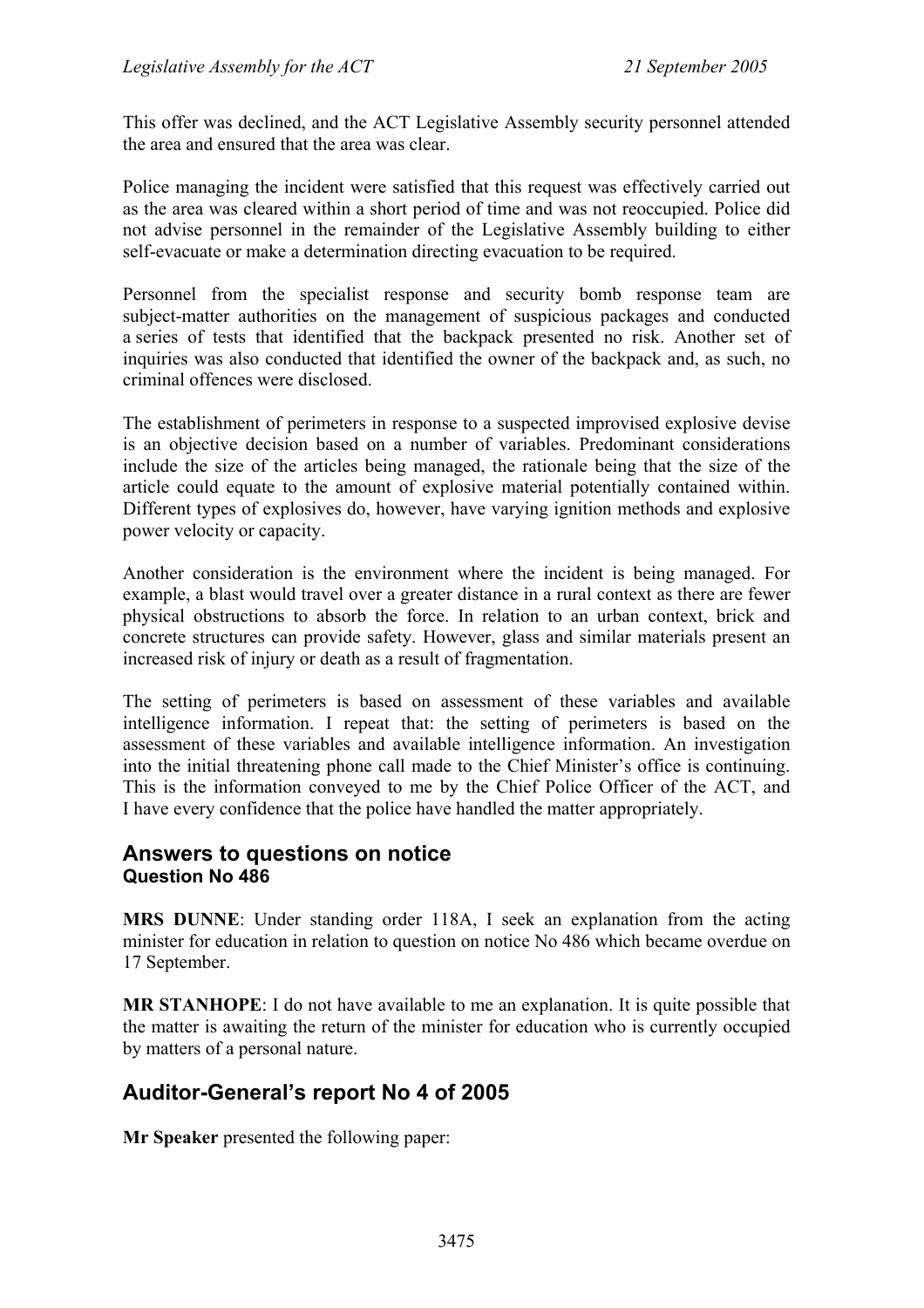Auditor-General Act—Auditor-General's Report No 4 2005—Courts Administration, dated 20 September 2005.

**MR CORBELL** (Molonglo—Minister for Health and Minister for Planning, and Acting Minister for Children, Youth and Family Support, Acting Minister for Women and Acting Minister for Industrial Relations) (3.37): I ask for leave to move a motion to authorise publication of Auditor-General's report No 4 of 2005.

Leave granted.

#### **MR CORBELL**: I move:

That the Assembly authorises the publication of the Auditor-General's Report No 4 2005.

Question resolved in the affirmative.

# **Local retail and community services**

**DR FOSKEY** (Molonglo) (3.38): I move:

That this Assembly:

- (1) recognises the vital importance of retail and community services to the social fabric of our suburbs;
- (2) supports a planning regime which strengthens the viability of local shops and schools;
- (3) rejects intense residential development of core areas in suburbs that lack shops, schools and community facilities; and
- (4) calls on the ACT government to:
	- (a) commit to building and supporting the viability of local centres; and
	- (b) make that commitment one of the terms of reference for its review of Variation No 200 to the Territory Plan.

I would like to start by quoting from an article in the *Sydney Morning Herald* on the weekend of 23-24 July. In reporting on a report released by the Department of Infrastructure, Planning and Natural Resources in that state, called *Which Sydney suburbs* w*ork*, the author of the article says that the report says:

 … ditch almost every planning principle that has been in vogue in Sydney for the past 15 years. Tomorrow's neighbourhoods, say the planners who are plotting hundreds of new suburbs for 160,000 people, will draw on features from some of our oldest towns and villages in an effort to bring back life and safety. And they will aim to replace what has become an insular, fortress mentality of many residents.

It is a back-to-the-future policy that aims to re-create village squares amid a mix of developments. Schools will be near shops, and walking encouraged over driving.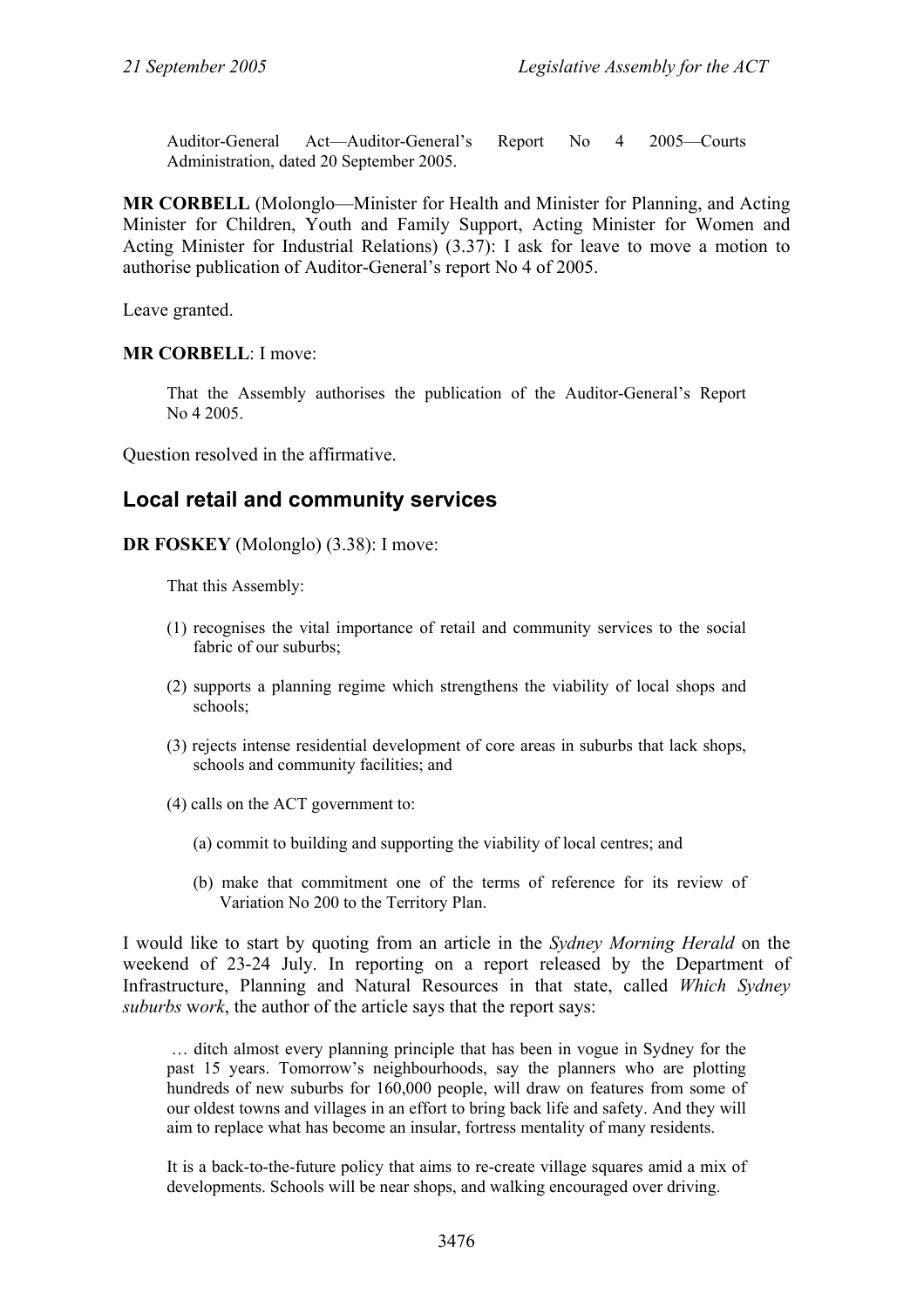When the ACT Greens supported the passage of the garden city variation to the territory plan, variation 200, we did so having made a number of agreements with the ACT government. Those conditions were: the ruling out of unit titling for dual occupancy in the suburban areas; an improved neighbourhood planning process, incorporating recognition of heritage interest; the implementation of a sustainable-design pilot project using one of the greenfields suburbs; better support for high-quality, sustainable design, with a focus on best practice, innovation and performance indicators for sustainability; and an evaluation of effectiveness of draft variation—now variation—200 in two years.

This is not the debate to examine how well the government has kept its side of the agreement. I can only say that majority government certainly makes the notion of calling the government to account over these matters particularly exhausting. But it is worth recapping a little on the intentions behind variation 200. The key rationale for separating core areas around local, group and town centres is to promote ecologically sustainable development, where transport links can encourage public transport; socially sustainable development, through ensuring the viability of neighbourhood shops and facilities; and promoting a more walkable living environment, with services accessible to all people.

Along with that model for development in our suburbs came a commitment to neighbourhood planning. It was always clear that the suburbs under most development pressure at the time, in 2002, namely, the inner north and then the inner south, would be the first to be taken through a neighbourhood planning process to finetune the suburban zoning. But the very clear implication at the time was that such a process would be rolled out across Canberra.

It was quite soon after the passage of the variation, in mid-2003, that the ACT government began its abandonment of neighbourhood planning and, it appears, formal community involvement in planning altogether. Aranda is a particular victim of that betrayal. Any neighbourhood planning process of integrity would have resolved that Aranda, with no local centre left, to speak of, therefore, had no site for core development.

My motion today is, of course, inspired by the recent developments, or the mooted developments, at Giralang. But there are many other locations around Canberra that may face similar problems. Macgregor, Aranda, Latham and Scullin in Belconnen spring to mind; Hackett in the inner north; perhaps Downer; and perhaps in the south we might be talking about suburbs like Rivett and Lyons, though I do not want to send businesses packing from there. But those are shopping centres that are perhaps experiencing shaky viability.

What happens is that, as shops close and there is less and less activity in shopping centres, vandalism and other damages follow. Disused and underused centres become no-go areas, instead of the friendly, safe places that they should be. But redeveloping them for residential purposes, while it might overcome these problems of a deserted space, sets up another less visible and more insidious range of problems. The challenge really is about maintaining viable community facilities and shops around which more intensive residential development can grow. And that faces a particular challenge if the shops and facilities are not well maintained and if they can be sold off for residential development.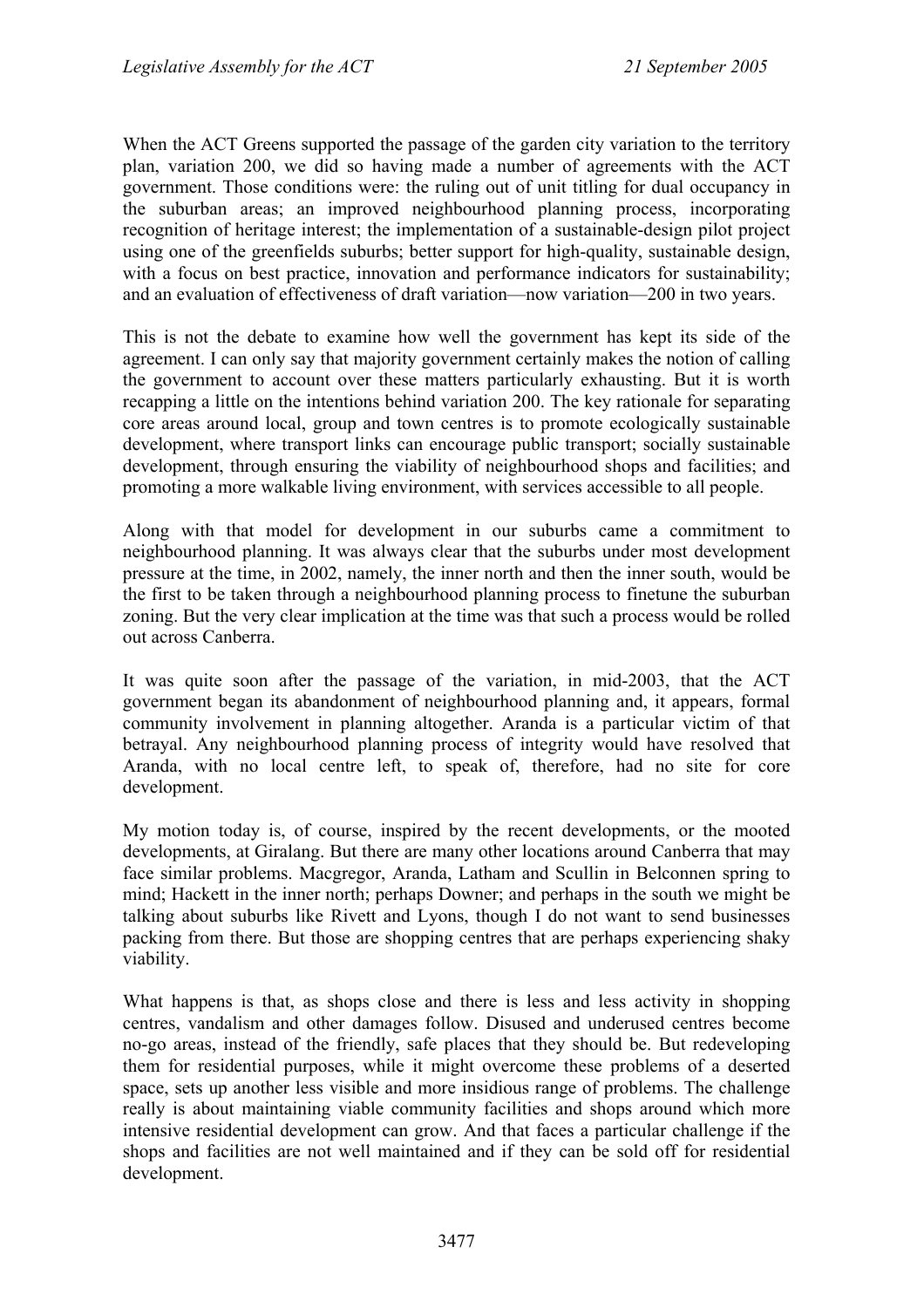Giralang is an interesting case in point. It has valuable health care facilities, a lively school, an extraordinarily busy service station and, until recently, a viable and valuable family tavern. Anyone who has visited that centre would immediately notice that the shops had not been maintained, let alone upgraded, for quite a long time. Clearly, for the owner, who also ran the supermarket for some time, the opportunity to get out of running a shopping centre and capitalise on the appreciated land value that comes with poor area zoning was hard to resist.

When this first blew up in the media, the planning minister made the point that how we live our lives has changed and that the design of suburbs, with local schools and shops and the presumption of mothers at home with the kids, is really a thing of the past. There is a point in that, but such an analysis, if it ends there, is superficial. There are still mothers at home and fathers, part time perhaps, running business from home on occasion, or studying. And there are, of course, their children. There is also a growing population of ageing people who would like to stay independent or semi-independent for a longer time and people who are ill or live with disabilities and for whom neither full-time care nor full employment is possible or desirable.

If we allow the core of our suburbs to be transformed into apartment complexes with secure parking, then those people who live in our suburbs, rather than sleep in them, will become isolated. It ignores the interaction between people and place. We know that some suburbs have revived and achieved lively centres. Attracting the right businesses that are prepared to respond to the needs of local communities or set up niche businesses that bring people from elsewhere has proved to be the secret to success.

Isolation and disadvantage are real problems in affluent and mobile communities like ours, and one of the responsibilities of planners is to be alert to those dangers and to build a stronger dimension of social and cultural planning into their processes. It is not a matter of social engineering; it is a question of community care.

I also question the notion that localities are not important to young people. There is growing affirmation that, even in times of a supposedly international understanding of the world, most people are still defined by their place. While parents may drive their children continually from one location to another to link up with friends from across town or to engage in a range of classes and organised activities, that is not the most desirable or the most sustainable way for people to live; nor is it inevitable.

Last week I was host to a forum here at the Assembly about the unhealthy impact of our reliance on cars. It was a presentation by Sarah Hind from the National Centre for Epidemiology and Population Health at the ANU. One of the many telling pieces of research that she referred to was the greater health benefit to children of free play over structured sports and physical activities and the decided benefits for children from such structured activity if they walked to the event rather than were driven to it. In the context of burgeoning obesity, just that one piece of research alone is a pointer to the importance of ensuring our suburbs are able to offer a way of living which is sociable and offers physically opportunities.

I would also like to consider the role of neighbourhood schools. Narrabundah primary school is a small school that fulfils an extraordinarily important role for its community.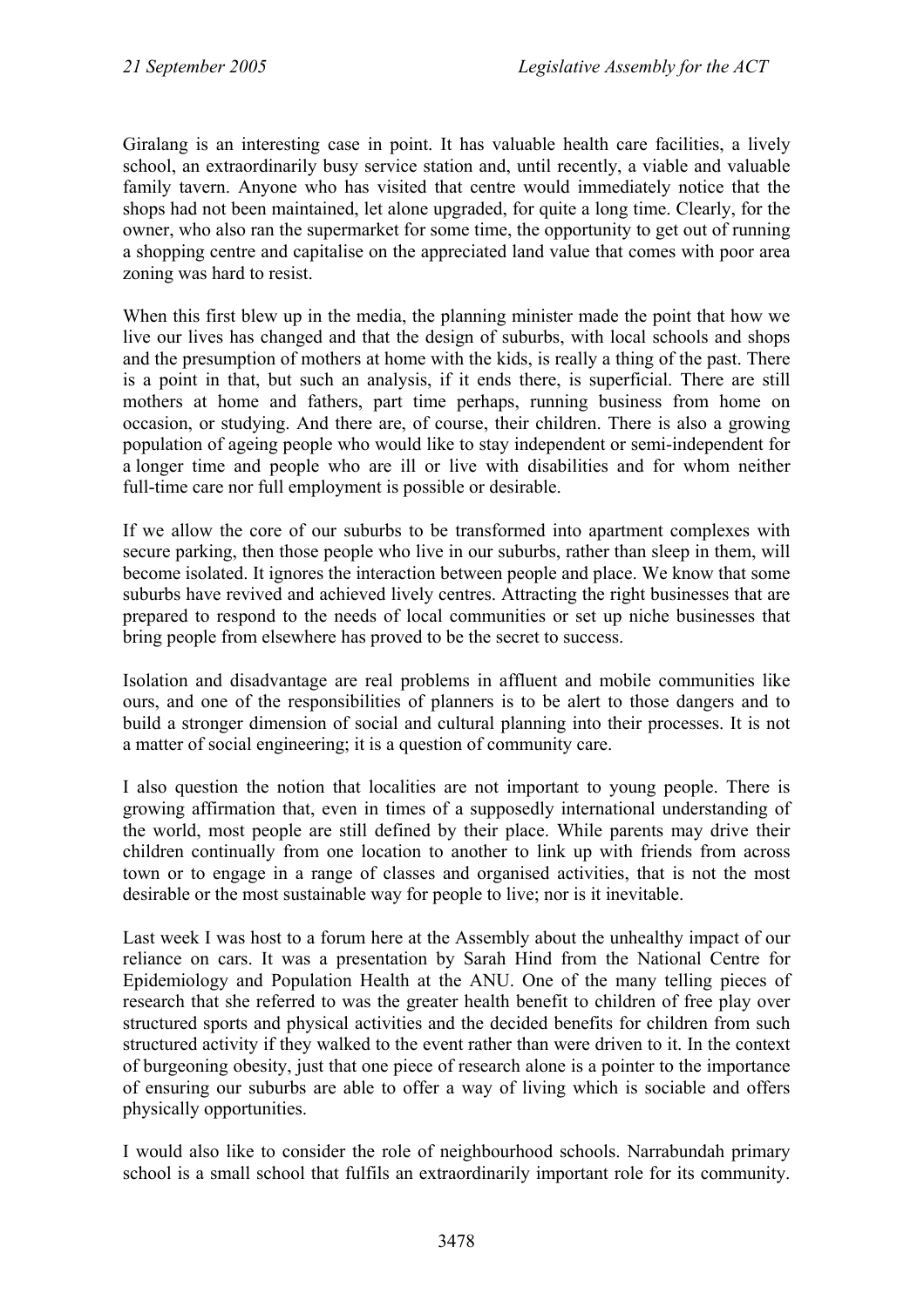Lyons primary school, a small school threatened with closure more than once, was all over the front page of the *Canberra Times* recently for its bilingual English/Italian education program. That school has a wide mix of students from across the socio-economic spectrum. It has managed to deliver extraordinary educational outcomes to those students, due to an ethic of care, in part due to its size as well as the quality and commitment of the school staff and community and, it should be said, the support of the Italian government for its bilingual program. If the ACT government ensured a reasonable supply of mixed public and private housing on the site of the old Burnie Court, there could easily be more children moving into the area to become a part of that community.

There is a way that communities and government services can work together for mutual benefit, and the mechanisms of planning and of community involvement in that planning have an important part to play. In this context, I must say that the government's planning system reform project is a concern because it is moving much faster than people in the community on whom it will impact are aware. There are many questions about the shift away from lease-purpose controls to broad-brush zoning, for example, that might well result in market-driven changes that are socially destructive and see us lose community involvement and control over our infrastructure and the location of our services. I have been working with the Greens and a range of community partners to explore these issues further over the next few months and perhaps open up a wider range in the exploration of the presumptions underpinning it.

This motion asks only for the government to make a commitment to support the viability of local shops and facilities and to ensure that such a concern is part of the brief for the review of variation 200 that is presently under way. I notice that the Minister for Planning's amendment sidesteps the inclusion of these issues in the review of variation 200. That is disappointing.

When we think of a lively city, we need to realise that it is not just Civic that we are talking about. We see too much focus there, while we seem to be prepared to let our suburbs die. This reduces the quality of life for those people who are not so loud and noisy and their complaints are not heard. They are not the people who can get out or even want to get out and enjoy the city centre's fleshpots, bars and cafes. There is more to life than this anyway. There is the casual encounter at the local supermarket where the proprietor addresses you by name. For some people, that could be the only human contact they have in a day. Take away that supermarket and their social interaction may be reduced to zero.

It is interesting that, while we in this city are talking about concerns about areas like west Belconnen and proposing a particular kind of school, we need to look at the broader issues related to that because this is also one area where local centres are under threat. Perhaps more than ever, those places need that concern. I note that Charnwood has a revived shopping centre and that it also has a much-revived primary school. We can see the community spirit there.

It is very hard to say which comes first. Does the community spirit come from having a viable suburban centre or does the community spirit create it? I think it is a cyclic process. I do not think we should say, "This is the trend that is happening; therefore, this is the way that planning must go." Let us look at the work that has been done in New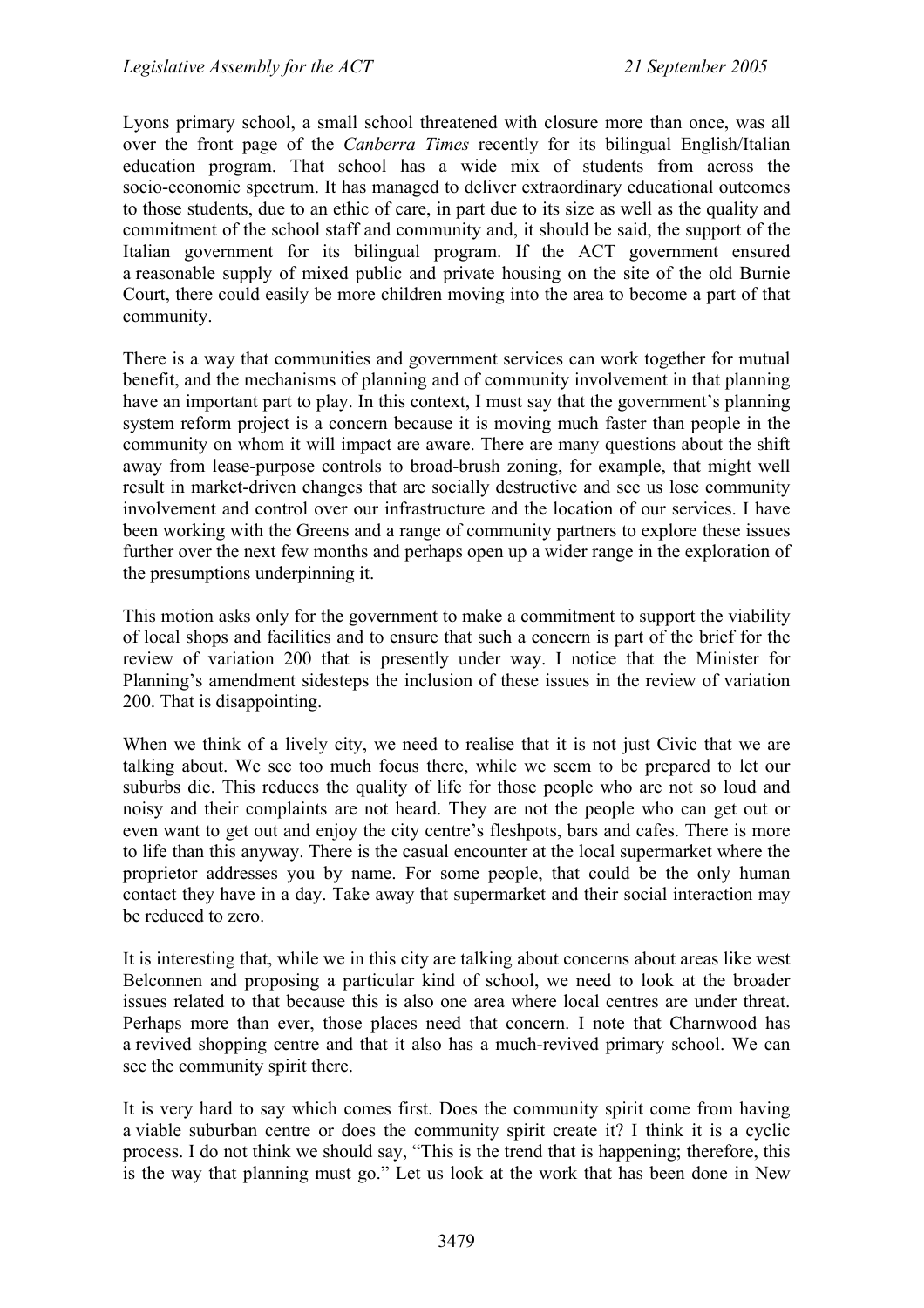South Wales—after all, we are just a hole in the middle of it—and realise that we should think about this too: that some of the old ways of planning suburbs did work; that it is important that we have ways that people can come together, especially when we have a demographic trend which is going to see more and more people living on their own and becoming isolated, whether they like it or not.

I commend my motion. I am sorry that the government has seen fit to seek to amend it, because I believe that we should always be self-critical in these things, whether we are in government or not. This is a motion that I believe is not too difficult for the government to agree to.

**MR CORBELL** (Molonglo—Minister for Health and Minister for Planning, and Acting Minister for Children, Youth and Family Support, Acting Minister for Women and Acting Minister for Industrial Relations) (3.53): I thank Dr Foskey for moving this motion today. She raises a number of very important issues around the provision of local shops, of small-scale retail activities in suburban areas. The government recognises that these are services, these are land uses, which help bind our communities together. They provide that opportunity for casual, local interaction, for recognition at a local level and help build a sense of community. And the government remains committed to ensuring that these facilities are provided.

The government, though, also recognises that the way services and local centres were provided and planned for in the 1950s, 1960s and 1970s was in a very different context from the times that we face now. So the challenge for us, as a community, is to maintain local services, local retail activity, whilst also ensuring that that type of activity remains viable and an attractive option for people to invest in and to provide. Whilst we, as a whole, view our local shops as a community service, they are also a business; they are also a commercial proposition that has to stack up commercially if they are going to remain available to us to use and to get direct and indirect benefits from.

Dr Foskey makes one important mistake in her speech where she suggests that the provisions of variation 200 to the territory plan have enabled redevelopment to occur at these local centres. That is simply incorrect. The local centres are not governed by residential land use policies, which is what variation 200 deals with. Local centres, group centres and town centres are dealt with by different provisions of the territory plan that deal with local centres, group centres and town centres.

The local centre policy, which is in place now and permits residential alongside retail uses, is a provision of the territory plan that was agreed to way back in 1996 or 1997. It was a unanimous position of this Assembly. In fact, all members, including crossbench and independent members, agreed with that approach. What that approach said was that local centres should remain as areas that provide retail activity but that they should also have the capacity for some residential activity within that retail context. Essentially the proposal was a mixed-use development.

A mixed-use development can provide the best of both worlds. It can provide the retail activity. It can also provide some residential activity as well as retail activity that allow the owner or owners of the centre to get the capital they need to refurbish the retail activity. It also allows for greater levels of physical activity and activity from people throughout the week, including and especially at night. That was the policy objective that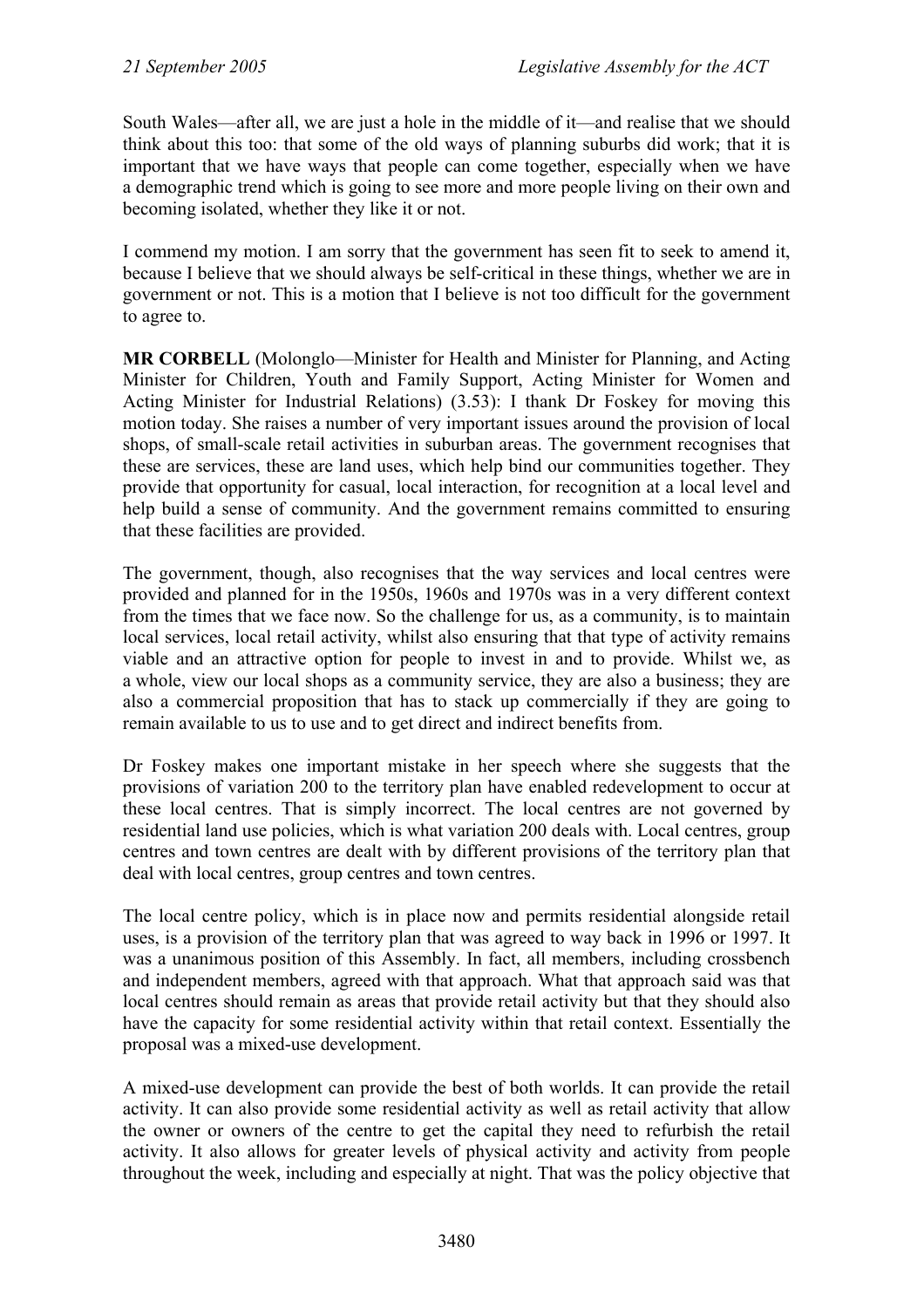the Assembly agreed to back in 1996 and that governs the future renewal of retail centres such as the local shops to this day.

The government wants to see strong, vibrant local centres maintained. Where we have issues with centres such as at Giralang or Aranda, the government's view is that the provisions of the territory plan are appropriate; that some level of residential activity alongside retail activity can work and can deliver really good outcomes. I have seen plenty of examples nationally and internationally that mixed-use development can work and can work really well. Local communities can still have the retail facilities they expect, the convenience shopping they expect and a lively centre with residential uses.

The challenge is to make that policy work in practice. For example, in relation to Giralang, the government has said very clearly to the proposed developers there, "Do not expect to just deliver a little corner store and that is all you are going to need to do. Expect to be required to deliver a comprehensive range of retailing or opportunities for retailing as well as residential, if that is the path you want to go down." That is what communities expect. I think we have to lift the bar, from the experience of Latham, which is just a corner store; we have to expect more. That is the message that I have communicated and the government has communicated both to the residents who have concerns about Giralang and to the potential proponents.

The reason that I have foreshadowed that the government will amend this motion is to take account of some of the issues that Dr Foskey raises which, again, are incorrect. For example, she makes the assertion in her motion at point 3:

rejects intense residential development of core areas in suburbs that lack shops, schools and community facilities;

First of all, development in core areas is not intense. Development in core areas is dual occupancy or triple occupancy; it is two storeys; and it may or may not involve block consolidation. That is not intense development. Yes, it is a higher level of density, but it is not high density. I think it is quite misleading to suggest that it is in any way intense.

Secondly, and just as importantly, when you look at where core areas were put in place through variation 200, they were not put into suburbs that did not have a local shop and were not in proximity to a larger shopping centre. For example, Aranda has core areas. It has core areas predominantly because of its proximity to the Jamison group centre. Stirling does not have a local shopping centre—it never has had one—but it also has core areas because of the proximity of parts of Stirling to the Weston group centre. Dr Foskey's assertion is simply incorrect on that point, and that is why I have foreshadowed an amendment that deals with that issue.

In terms of the evaluation of the effectiveness of the garden city provisions, the government is meeting its commitment that we made to Kerrie Tucker, as a representative of the Greens in this place, to do that after a set period of time. This evaluation is not meant to be a revisitation of the whole policy; it does not say that the policy is no longer needed or that the policy is not appropriate: we believe that the policy setting is appropriate. But it is about evaluating it, finetuning it and improving its operation.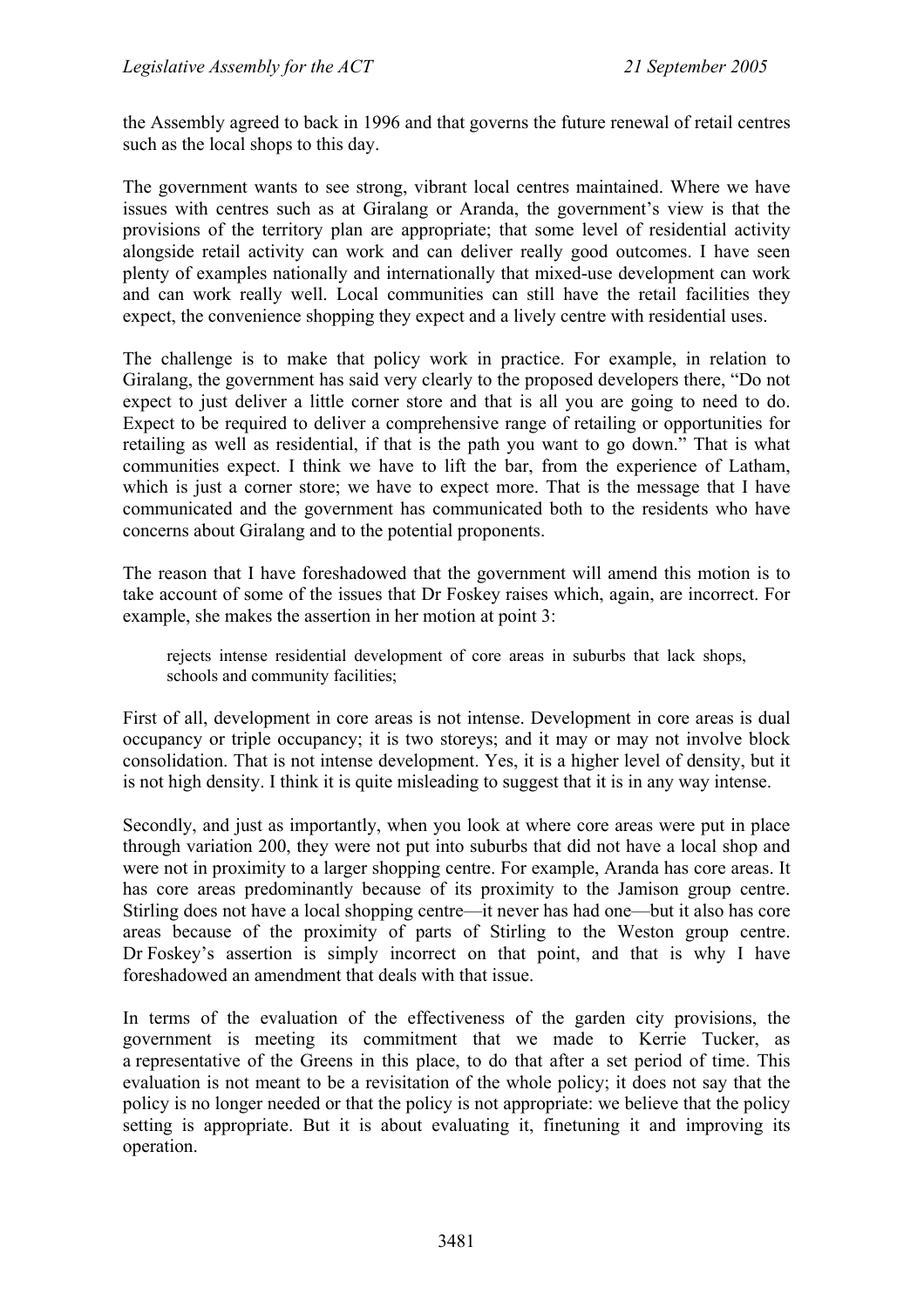I would like to go through the extent of some of that evaluation process. The objectives of the evaluation process include determining which provisions provide benefit to the community and those that have generated, or may generate, adverse development outcomes; testing the adverse provisions and working out solutions to them; developing a draft evaluation paper, which will be used for discussion with industry groups, community councils, the Planning and Land Council and the broader public; and a final evaluation report, which will be provided to the Assembly.

The scope of this process includes a review of comments raised by the public in regard to development applications and neighbourhood planning issues; summarising findings and advice given by the Planning and Land Council, the AAT, ACTPLA itself and the Supreme Court in relation to any matters that have been dealt with as they relate to the garden city provisions; a review of multiunit development applications before and after the application of variation 200, including numbers, locations, quality of applications, objection numbers, proportion of dual occupancies to other multiunit development and so on; the consideration of how development responds to narrow frontage blocks; termini of cul de sacs; relationships to main roads—all issues that have been raised by the Planning and Land Council; testing these garden city provisions to determine problems; and taking into account comments received during the public consultation process as part of the evaluation.

As you can see, Mr Speaker, there is already a very broad exercise that is going to be put into place and is being put into place right now. I have agreed to that scope and the terms of reference. And that process will do the work that we said would be done to evaluate the effectiveness of the garden city provisions. For that reason, the government does not believe that we need to take the approaches outlined by Dr Foskey in her motion. And it is for that reason that I am foreshadowing an amendment to the motion.

It is worth highlighting and dwelling a little on how local centres are performing now compared to some years ago. Over time, as Dr Foskey rightly acknowledges, there have been significant changes in consumer spending patterns, and these have particularly impacted on the local centre level of our retail hierarchy. The proportion of retail expenditure at local centres has fallen from around 20 per cent of all retail expenditure in the early 1970s to less than 10 per cent today. In effect, the total level of expenditure at local centres has been almost halved since most local centres were built. And that clearly has an impact on their viability and clearly has an impact on their role.

This is being driven by a range of social and economic changes, including an ageing population; a decrease in the average household size—fewer families with children, for example; an increase in female workforce participation, which is particularly marked here in the ACT. There are also longer trading hours for some of the larger supermarkets in our group centres, town centres and Civic. Also, there is an increasing consumer preference for variety and convenience of one-stop shopping at larger competing supermarkets.

There are changes in consumer preferences and retail patterns, including an increased dominance of fresh food retailing and pre-prepared foods, the incorporation of uses such as butchers and bakeries into larger supermarkets. There is also an ongoing rationalisation of smaller services such as banks and post offices that previously were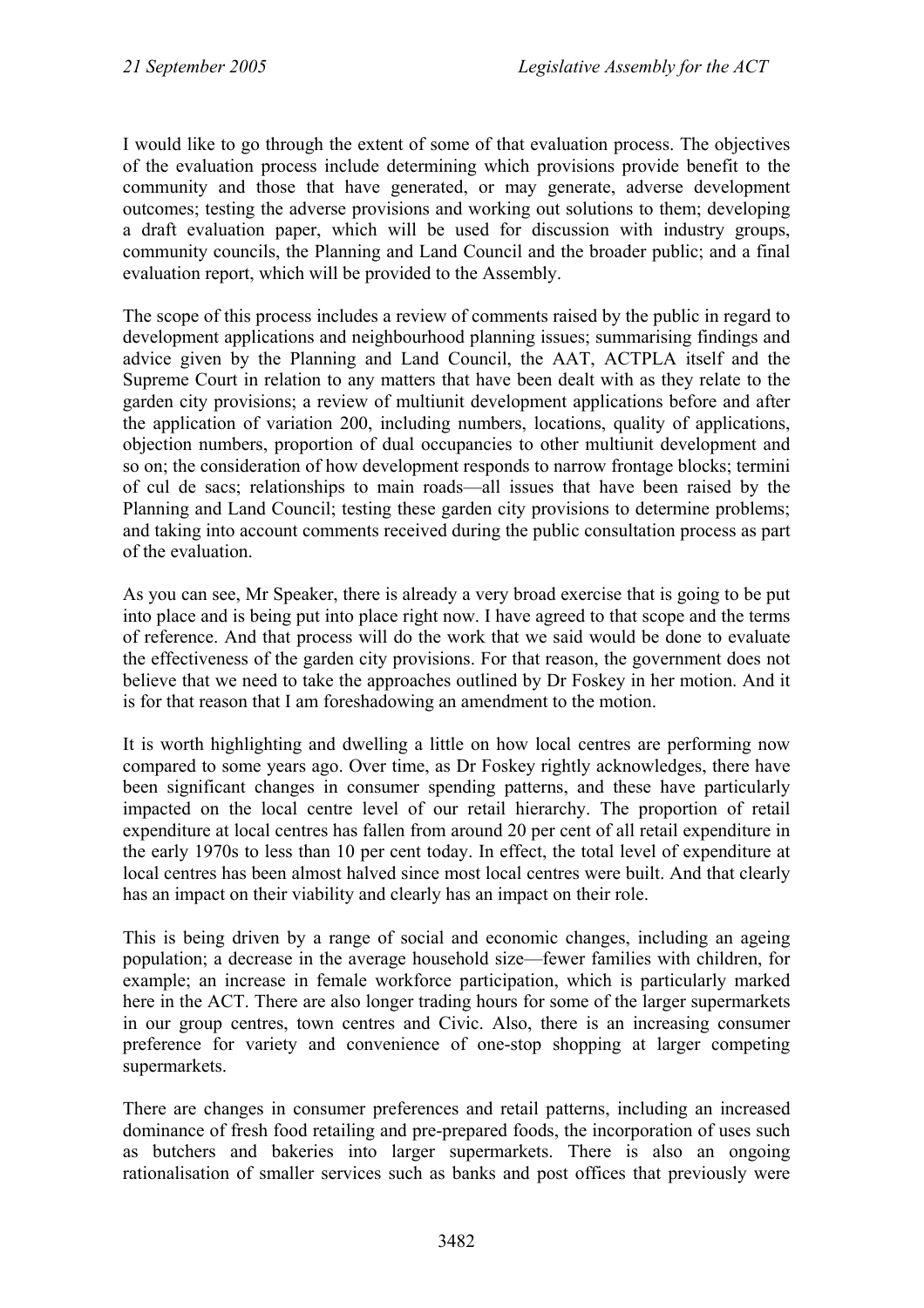also key tenants in many small local centres. Increased co-ownership—and there has been an increase in co-ownership since the 1970s—has also driven changes in retail spending habits.

All of these issues highlight that our local centres have to adapt. The important thing is that we have a planning framework that allows that adaptation whilst also recognising that they continue to serve a fundamental role in providing a social focus for a suburb as well as convenience retailing for a suburb.

I believe the policy setting is pretty much right. I believe, and the government believes, that the renewal policies in place in the territory plan provide the right balance. We have to make sure we apply them rigorously; we have to make sure that proponents who come in proposing redevelopment of centres maintain a strong level of retailing activity as well as any residential development proposed to take place.

The issues Dr Foskey raises are important. The government is conscious of these, and we believe that there is a comprehensive range of policy responses in place. It is not something that the government has complete control over as well. There is a level of commercial and market response involved. The challenge at the heart of planning policies is to be cognisant of the commercial and market issues that are at play, as well as the community expectations and community rights to convenient shopping in their suburb, in delivering the best possible outcome.

With that in mind, I now move the amendment circulated in my name to Dr Foskey's motion. I move:

Omit paragraphs (3) and (4), substitute:

- "(3) notes that the identification of core areas in general supports the viability of local centres, group centres and other community infrastructure;
- (4) notes that where A10 areas were identified in suburbs without shops, the areas were close to Group centres located in adjacent suburbs and in other areas, such as Turner, no core areas were identified;
- (5) notes the Government's commitment to building and supporting the viability of local and group centres; and
- (6) notes that the ACT Planning and Land Authority has commenced an evaluation of the effectiveness of the Garden City Variation in achieving the outcomes specified in the Government's policies on urban consolidation.".

**MR SESELJA** (Molonglo) (4.07): I will speak mainly to the original motion. I do not have the amendment in front of me, but I have no doubt I know the thrust of what it says.

**Mrs Dunne**: It will be a self-congratulatory diatribe, as usual.

**MR SESELJA**: I am sure it is self-congratulatory, but I will focus more on Dr Foskey's original motion. Most of the motion is pretty straightforward. Paragraph (1) states: "recognises the vital importance of retail and community services". That might be slightly overstating it, but I think the general intention behind that is fine. Paragraph (4)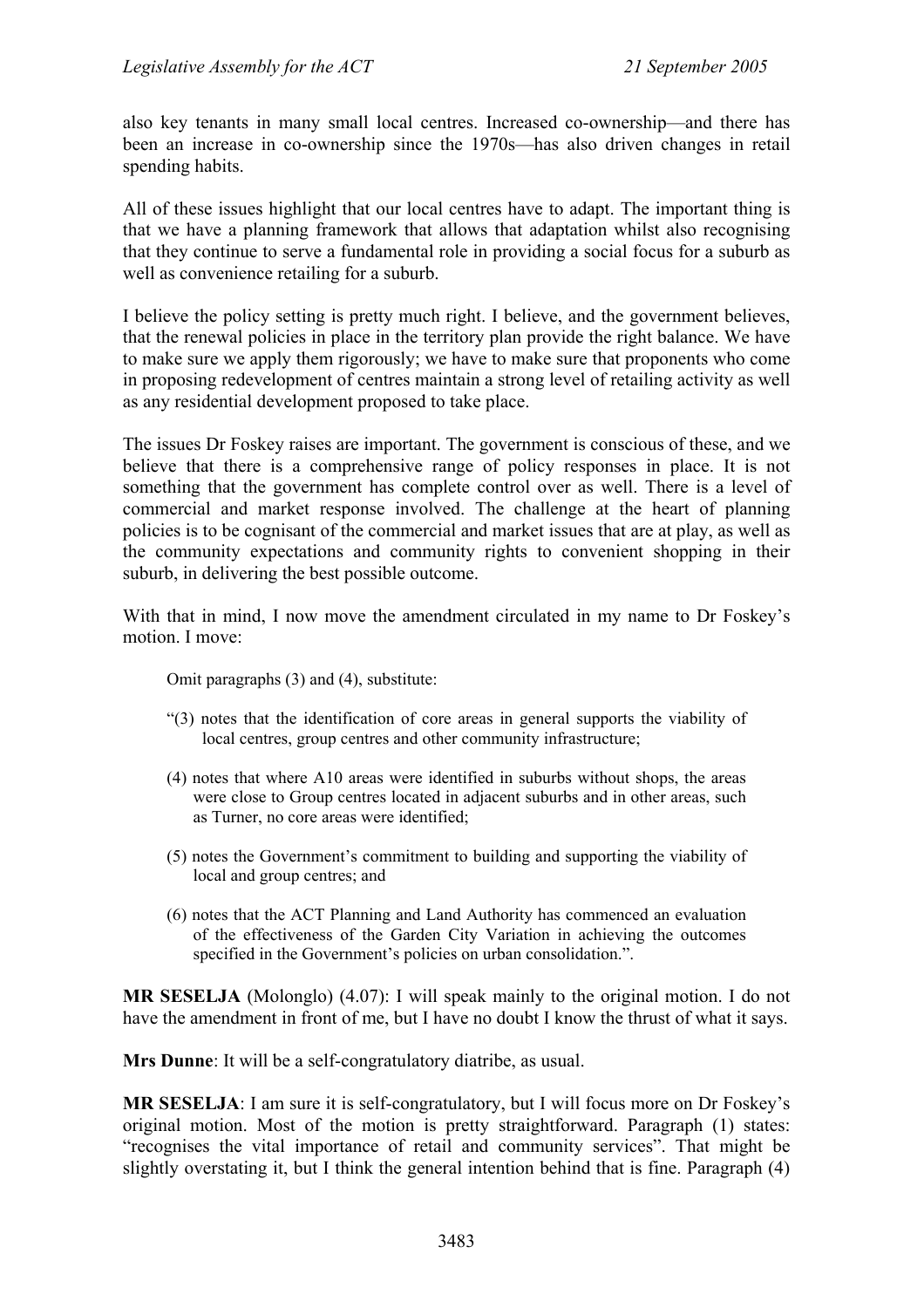states, in part: "calls on the ACT government to (a) commit to building and supporting the viability of local centres". I am not quite sure what Dr Foskey is referring to there. I do not know if it is the government's role these days to be building local centres. That is probably something that is best left to the private sector. It is probably recognised on both sides of this chamber that we have left those days behind us.

I would like to address some of the issues that Dr Foskey raised in her speech before moving on to what the minister had to say. Dr Foskey spoke, I think rightly, about the changing demographics. I saw that *Stateline* episode, in which the minister spoke about the move away from the traditional idea where the mother stays at home and walks the kids to the shops and things like that. That is true, but I think Dr Foskey rightly made the point—and the same thing occurred to me—that, while that is no longer necessarily always the case, it is still the case for many people. The population is aging and Dr Foskey's point about the aging populating wanting to see the viability of local centres maintained is well made. It is a view that I certainly support.

Dr Foskey had some things to say about cars. I know she did not get into this generally. It is wonderful if families can walk to their local sporting fields and schools and shops. I am not in the anti-car camp in the same way that Dr Foskey is and I think that for families especially it is fantastic to have access to a car to be able to get around Canberra. As good as public transport can be at times, for the average family, where people have to be taken to different places, whether it is to sport, to school, friends' houses, other places, it is unrealistic to expect that everything in a city like Canberra is going to be found in the local neighbourhood. We certainly do not live in a place like New York where people can walk to a lot of places or get public transport to the rest. So I think it is unrealistic, and I do not see that changing significantly in the near future.

Paragraph (3) of the motion states: "rejects intense residential development of core areas in suburbs that lack shops, schools and community facilities". Variation 200 was supported by the Greens and they need to take part of the responsibility for variation 200, as it currently stands. I know Dr Foskey often likes to talk about the Greens, rather than herself, and the Greens' position was to support variation 200. There are some flaws in the policy, as has been highlighted by the opposition over time.

For Dr Foskey now to be saying, "Well, we do not like these parts of it," is all well and good, but she should own the fact that the Greens did support variation 200. I am not sure of how the vote went, but my understanding is that, without the support of the Greens, variation 200 would not have passed. The crossbench and the opposition would have rejected it. That was, of course, after the unanimous finding of a committee, which included, I think, Mr Hargreaves, rejecting variation 200. This has not been something that has had unanimous support. The Greens were instrumental in getting this over the line. So the Greens need to take their share of responsibility for variation 200 as well.

In relation to what the minister had to say, the promised guidelines to A10 have not materialised, and we certainly discussed that a couple of months ago here in the Assembly. The guidelines were promised again just before the last election. We found out in the budget process that there were no guidelines for the development of A10. The minister seems to be committed to A10. He made certain promises in relation to A10 and how it would be implemented. Those promises have not been kept and there is no sign that those guidelines will be available any time soon, certainly not in this financial year.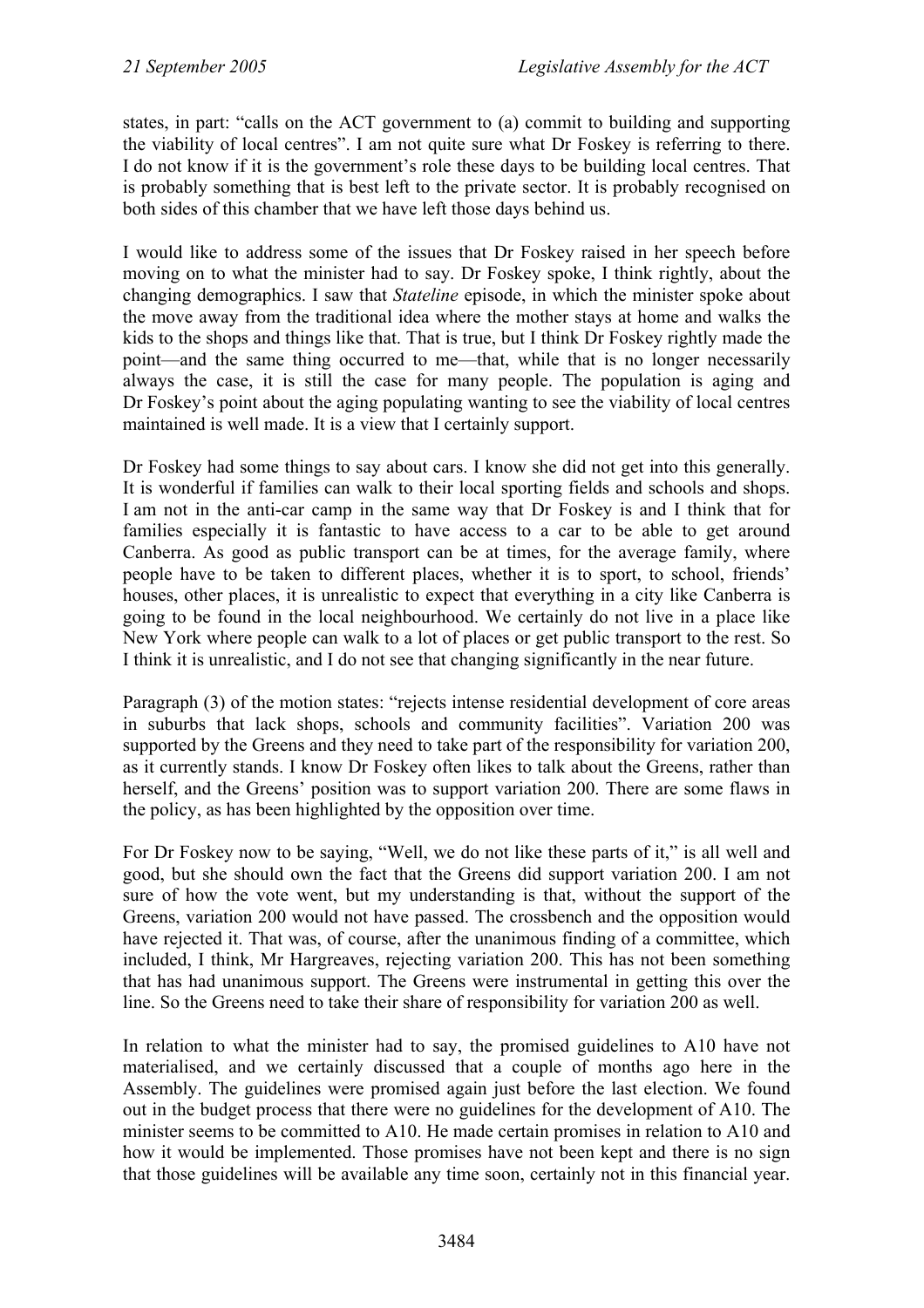Who knows, possibly some time in the next financial year? I think the answer from the minister was that it would be some time in the term of this Assembly, possibly some time in 2007-08.

That is one of the concerns. We have had problems with A10. When the community raised concerns, they were told, "Look, we will make sure there are guidelines to ensure there is not inappropriate development." Unfortunately, those guidelines have not been forthcoming. I again call upon the minister to tell us when he plans to keep that election promise to provide guidelines for A10.

The minister made some reasonable points, though. Local shops need to be viable and it is unrealistic at times to expect that all local shops will survive. It is certainly desirable that we maintain local shopping centres as much as possible. But I do not think it is up to the government to artificially prop up businesses that are failing. Clearly there is dispute within the community. At Giralang, the owner of the shops says it is not viable and the residents say it is; he is just running it down.

I do not know the truth of that situation but I think it is unrealistic to expect the government to be propping up unprofitable businesses. Settings can be put into place to assist local centres. I agree with the point the minister made about the liberalisation of trading hours having a bigger impact than virtually anything else on local centres, possibly even more than the demographics of the local area. The liberalisation of trading hours, which happened mainly in the 1980s and 1990s, has had a big impact and it is up to local centres now to find niches. I think Hawker is a good example of a local centre that has found a niche. It is up to individual businesses to work out what the community needs. It is not up to government. Certainly it is not up to the government to be building centres, as the Greens call for. The government cannot be propping up those businesses. I think that is a bit unrealistic.

I want to make a couple of quick points about A10. The minister seems to have changed the justification a little bit. He said that in some of those areas they do it because it is close to a group centre. The interesting example, I guess, is Downer, where the original A10 seemed to be designed to prop up the local centre in Downer. Then, early in the term of this Assembly, we saw that scaled back. It seems to be really coming back to its proximity to Dickson. That does not seem to have been the original plan, but it makes some sense.

The difficulty of propping up a local centre like Downer is apparent for all to see. With its very close proximity to Dickson, it is very difficult to maintain a local centre in a place like Downer. It is a very short walk to the Dickson shops, which has everything that people would need. A lot of the things you would expect from a local centre, such as restaurants, are at Dickson. I think the situation in Downer demonstrates some of the flawed thinking in the A10. As I said at the time, the variation to A10 for Downer was a welcome backdown, a demonstration that they did not quite get the policy right in terms of a one-size-fits-all approach. Mr Temporary Deputy Speaker, you would be aware of our deliberations in the committee.

So A10 does not always work, and we have opposed it. Interestingly, this week I heard the minister on the radio speaking about the proposed development in Belconnen. He seemed to be adopting a lot of the opposition's policy. He said, "The town centres are the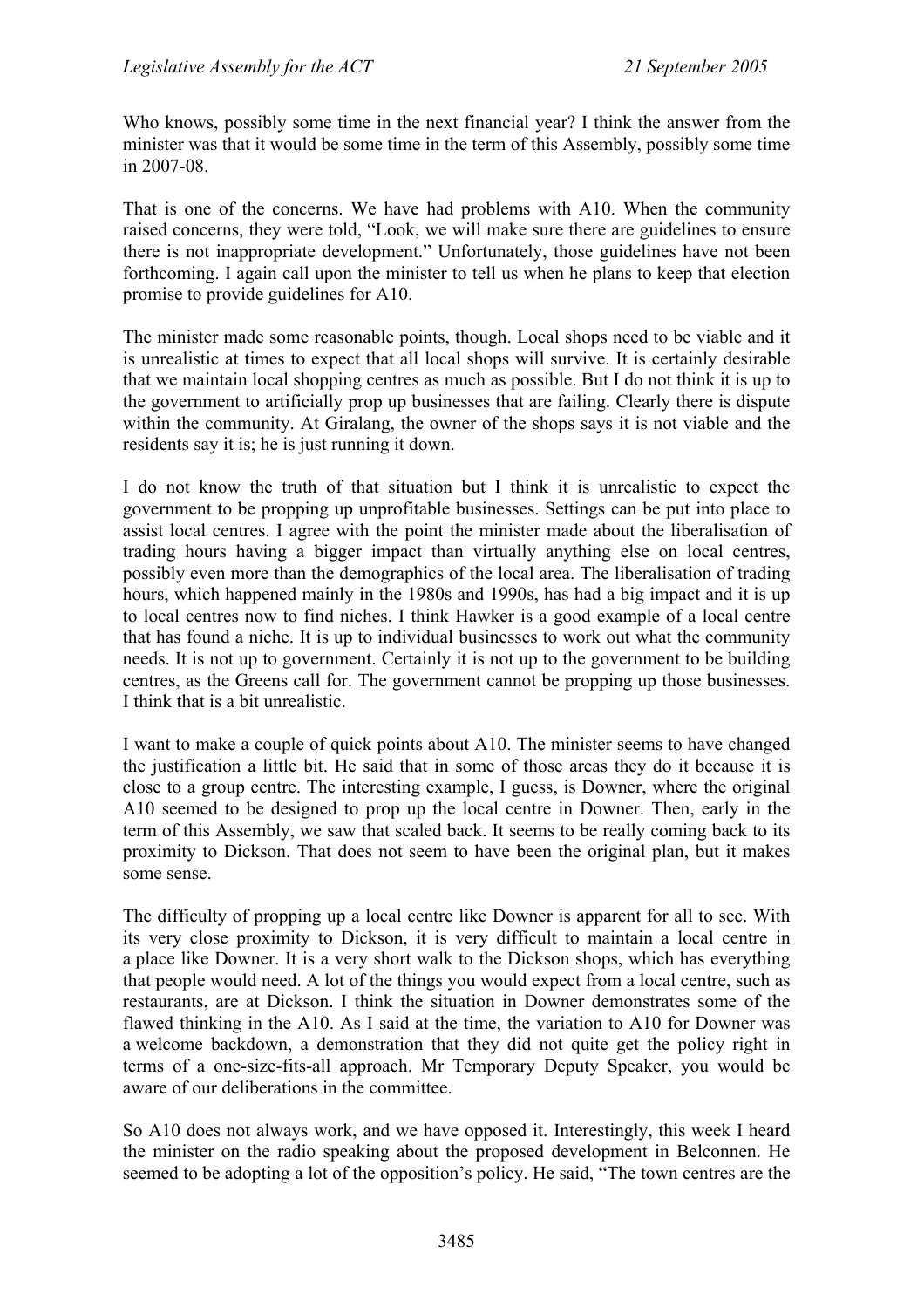appropriate place for intensive development." That is absolutely right. I agree with the minister wholeheartedly. I am glad he has come on board on that. It is important that we have significant development in the town centres and group centres. That, of course, results in less strain and less pressure for development in garden suburbs and other places, which is exactly the point that we have been making for some years.

From that point of view, it was good to see the minister come on board with that policy. It was a change of heart. That is something we can certainly agree on, that significant development in places like town centres and group centres will take away at least some of the demand for more intense development in local centres.

**MR TEMPORARY DEPUTY SPEAKER (**Mr Gentleman**)**: The member's time has expired.

**MRS DUNNE** (Ginninderra) (4.17): I will speak briefly to Dr Foskey's core motion, and touch briefly on the matter referred to by Mr Seselja in his exposition. If the Greens have concerns about variation 200 to the territory plan, it is their fault. A considerable amount of time in the last Assembly was taken up by a lengthy discussion revisiting and redrawing lines in relation to variation 200. What happened in this place was that a four-member committee, including a member of the Labor Party, unanimously said that variation 200 to the territory plan was a bad idea, for such a range of reasons that it was almost irredeemable.

But the Minister for Planning, in his hubris, said, "I came into this place as the Minister for Planning and I said I was going to do this and I will do it, come what may." There were other things that needed to be addressed in the planning system. The minister did nothing about the planning approval system until he was coming up to the election last year. On two separate occasions in this place the minister declined the challenge to do something about the Land Act. In December 2002 and in April 2003, there were specific motions in this place to reform the Land Act. He specifically declined to do it and now Mr Virtue is saying, "I'm going to do this in my time and it will be perfect." None of the reforms this minister has instituted have improved the planning system one bit.

In December 2002, when this Assembly passed the Planning and Land Bill, I stood in this place and said, "The test of this bill will be whether the culture of the organisation and the service it provides change in the next 12 months." It is three years down the track and nothing has changed in the culture of that organisation. Nothing has improved in the way of getting through the planning and approval system. We changed the name, we tinkered with the structure, we created a whole lot of conflicts of interest for the government inside the organisation, but nothing has changed in terms of service and the streamlining of planning approvals.

There are problems, of course, with community shops, and I agree with the minister that some of the causes of those problems are due to demographic change. But there are a lot more complex reasons than those that were touched on by the minister. Variation 200 was never going to be the answer to reviving suburban shops. We know that. We knew it from the outset. Mr Corbell knew it from the outset. The Greens in this place, in the last Assembly, allowed the minister to force through an unsatisfactory planning regime and what they got out of it is arid, bad planning results. It is a failure on all counts and now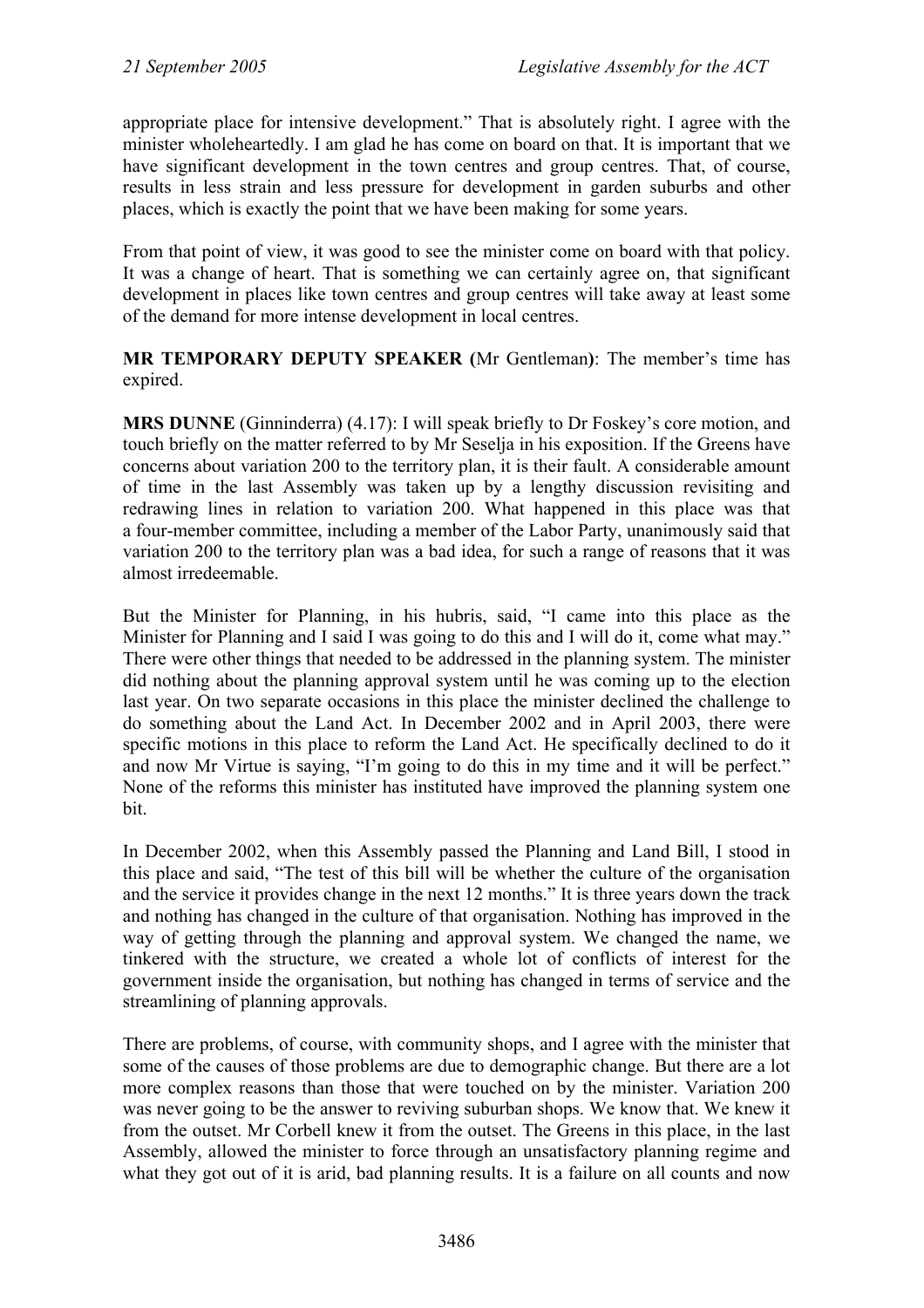they are sitting here trying to retrieve something from the dust and desolation of their bad policy decisions.

It was a failure by the Labor government, supported by the Greens in this place. They really need to go back to taws, go back to talking to people and trying to look forward, not to preserving what we had in the past, because preserving what we had in the past may in fact be impossible. We should be looking forward to ways to structure retailing in the ACT in the future. The Liberal Party's planning policy has always been to maintain the hierarchy of town centres and group centres. The resulting increased density of urban infill and intense residential development will make those centres vibrant. Other centres will thrive or wither according to the demands of the market.

I know that the market is anathema to the Greens, but let us look at some of the successes. Look at the Florey shops. I am sure that Mr Stefaniak uses the Florey shops on a regular basis. They are thriving. They do not do anything special, nothing out of the box. They have a hairdresser, a butcher, a real estate agent and a baker, all of those really standard things that people come to expect. On the other hand, look at Griffith. It is very much a set of speciality shops and it is absolutely thriving. You can never find a place to park at the Griffith shops.

We have some success stories, and I think the classic one in my electorate is the Melba shops. A few years ago it was burnt-out hulk. There was one chippo there that was hanging on for grim life. Somebody bought the shops and decided to sink some money into it. It is probably not in your area of commonly passed travels, Mr Temporary Deputy Speaker, but those shops have probably increased in size by 50 or 60 per cent. There are two new restaurants there and on most weekend evenings you cannot get a place to park; nor can you get a seat in those restaurants in the Melba shops, which were almost completely derelict. It was a burnt out hulk.

There have been failures. The Latham shops, I would contend, were a failure. There were many things that probably went wrong there. Mr Stefaniak said that the Macgregor shops are now pretty much completely derelict.

**Mr Stefaniak**: It is a hole in the ground.

**MRS DUNNE**: Is it now a hole in the ground? That is probably an improvement. The Greens are wringing their hands and saying, "The government ought to do something about retail policy." One of the significant contributors to the failure of retail policy was their support for variation 200.

**MS PORTER** (Ginninderra) (4.24): As Mr Corbell has already said, the government supports the broad intent of Dr Foskey's motion. However, it does not support several points of detail. Therefore I will be supporting Mr Corbell's amendment.

In its last term, the government spent considerable time and resources in the preparation of both the Canberra spatial plan and variation 200 to the territory plan. The Canberra spatial plan outlines a strategic direction that will help manage change and provide for growth to achieve the social, environmental and economic sustainability of Canberra.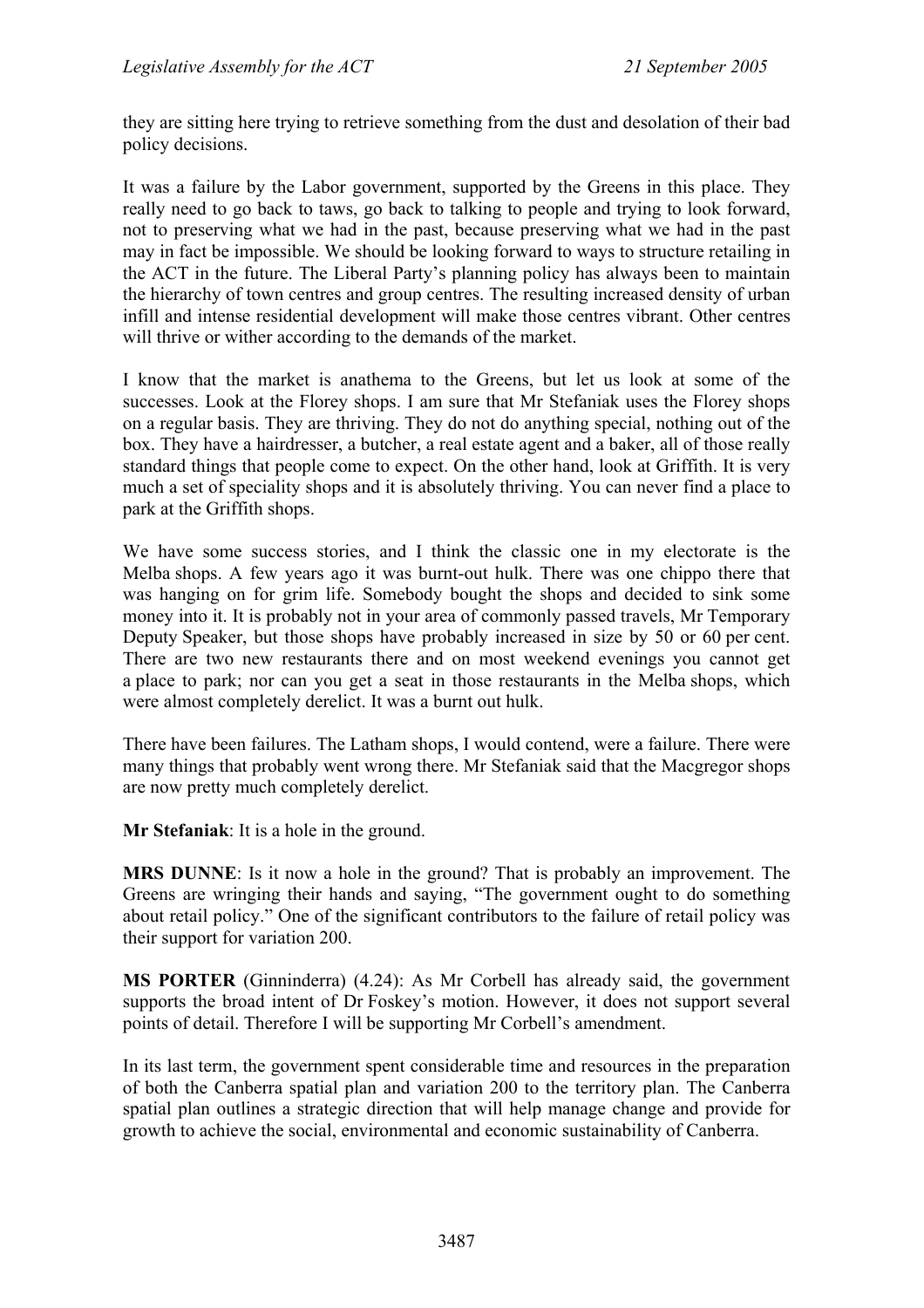As we know, variation 200 to the territory plan, the garden city variation, introduced new residential policies to protect the predominately low density, low rise, leafy character of most established residential areas, and we were talking about them only yesterday. At the same time, it encouraged more housing in locations that have convenient access to commercial centres, including local centres, which respond to the changing demography of our city. As Dr Foskey said, the Greens supported this approach in the government's last term.

Both documents were the subject of extensive public consultation before being adopted by the government and accepted by the Assembly. As the CEO of Volunteering ACT at the time of the consultations on the spatial plan, I well remember and appreciated the extensive and inclusive nature of the consultation on the spatial plan. Both documents recognised the vital importance of retail and community services to the social fabric of our suburbs. In this regard, the government wholly supports the first point of Dr Foskey's motion.

As Mr Corbell said, one of the objectives of the garden city provisions was to introduce a planning regime that strengthens the viability of local shops and schools. It did this by identifying residential core areas within walking distance of local shopping centres. In the core areas, residential development continues to be encouraged. At the same time, the garden city provisions provided increased protection against redevelopment in suburban areas that are located further away from local centres. I believe that is a sensible and sound policy. I think you would agree, Dr Foskey.

Through the garden city variation, the government replaced a random, ad hoc approach to the location of residential redevelopment with one that encouraged residential redevelopment in the suburbs to be close to local shops and public transport routes. This policy will help to maintain the population around the local shops and schools, thereby assisting their viability. It maintains the amenity of the suburbs and it is in line with the government's sustainable transport policy. The government has therefore already acted on Dr Foskey's second point by introducing policies and a planning regime that strengthens the viability of local shops and schools.

What the government does not support, however, is any suggestion that it introduce a planning regime that directly intervenes in the market place or assumes responsibility for the actual provision of local shops. Market forces over which the government has little influence primarily drive the viability of local shops. The concept that the government deliberately sets out to create situations where local shops close, Dr Foskey, is a nonsense. We know that the reasons why local shops close or become run down are many and complex. It is not in the government's ballpark to ensure that we have local shops in our community. It is up to the community itself and it is up to private enterprise. Given that many residents walk to nearby shops in adjacent suburbs, the government does not support that part of Dr Foskey's motion that rejects intense residential redevelopment of core areas in suburbs that lack shops.

In conclusion, the government is committed to supporting the viability of local shops where it can legitimately do so through the planning process. The core area policy, introduced through the garden city provisions, is an excellent example of planning policies that aim to support the continued viability of local shops. However, the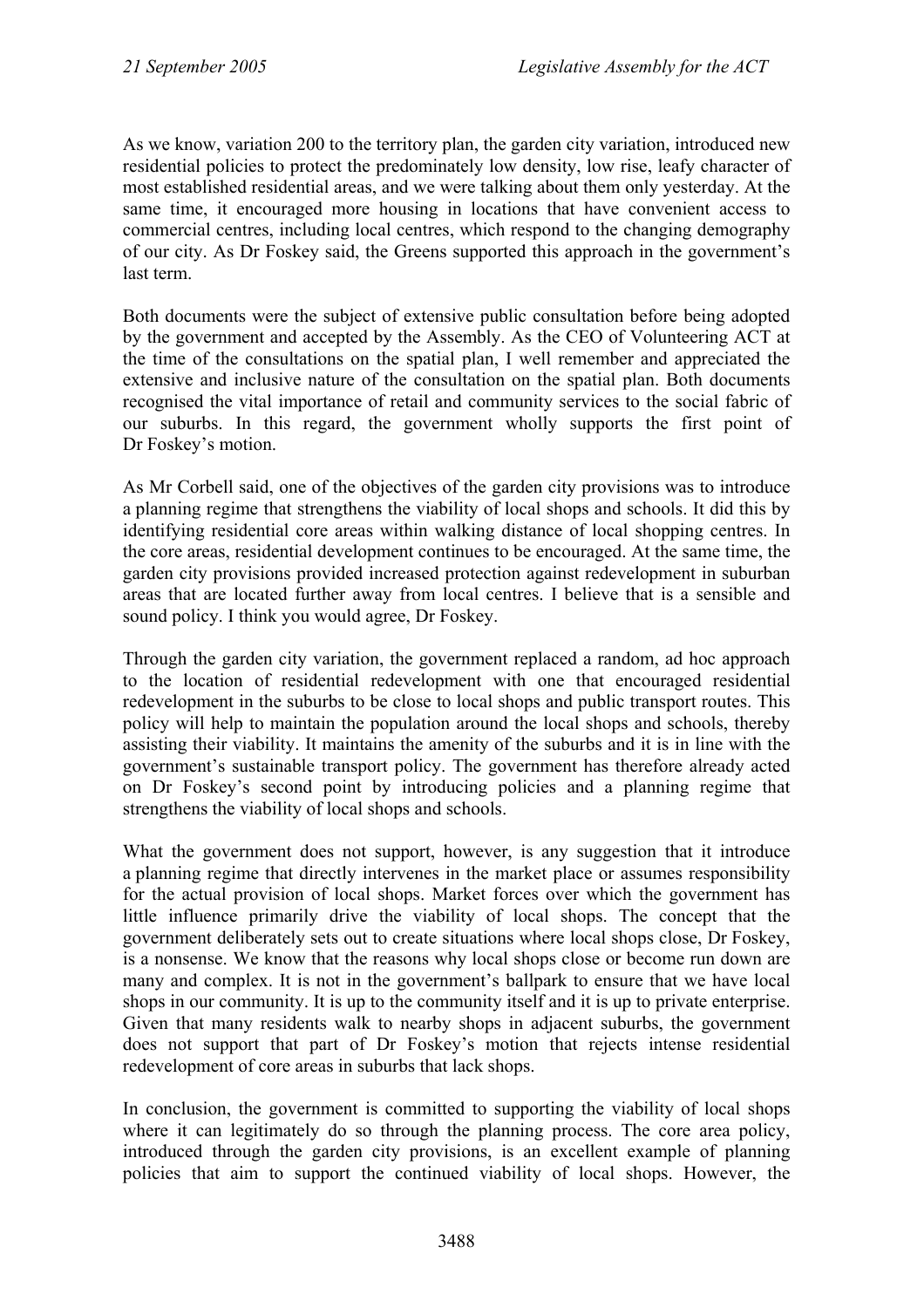government is not prepared to extend the term of reference relating to the evaluation of the garden city provisions to the territory plan to include a commitment to building and supporting the viability of local shops.

The government agreed to undertake an evaluation of residential polices contained in the garden city provisions. Extending this evaluation to a commitment to building and supporting the viability of local shops would require a comprehensive review of commercial policies applying to local centres. It was never part of the agreed scope of that evaluation.

The government supports the broad thrust of Dr Foskey's motion. However, it does not support adding to the terms of reference for the evaluation of garden city provisions, as outlined in the motion. Whilst the government fully supports a planning regime that strengthens the viability of local shops and schools, this should not be to the extent of direct intervention in the market or taking direct responsibility for such provisions. Thereby I support Mr Corbell's amendment.

**DR FOSKEY** (Molonglo) (4.29): It has been really interesting to hear the responses of other members of the house. I would like to sum up and respond to Mr Corbell's amendment, which, of course, neatly sidesteps the point of the motion. As Mrs Dunne said, it is another of those amendments where the government looks at itself and says, "What we are doing is good." I will support the amended motion. No doubt it will be amended. That is what happens when the government has a majority in the house. It would be foolish to vote against it.

I would like to respond to speakers in the debate who have, I think, misrepresented the Greens' position. But first I want to speak on the amendment. I am very concerned that the government is not prepared to include some analysis of the impact of changes to the territory plan on local centres. If it is prepared to recognise the vital importance of retail and community services to the social fabric of our suburbs and support a planning regime that strengthens the viability of local shops and schools, which are mentioned in paragraphs (1) and (2) of my motion, you would think that it would be prepared to go a little bit further, which paragraphs (3) and (4) of my motion do.

An approach that simply affirms that the evaluation is about its effectiveness in achieving the outcomes specified in the government's policy absolutely fails to acknowledge the sensitivity and importance to the Canberra community of the issue of local centres. Technically I am sure the government can argue that this direction is a proper one. In dodging the issue underlining this debate, it is nonetheless a rather contemptuous approach. I would remind the minister that in the lead-up to the 2001 election and as recently as mid-2003, when variation 200 came into force, this government claimed a great commitment to community planning processes. Now the government has abandoned both neighbourhood planning and the proposed community planning forums. The new process of conducting so-called consultation through community councils has not been reported on since it was introduced. I would be very interested to hear from the minister how that is going, and I may ask him directly in the next sitting period.

The planning system reform project is designed to deliver a broad-brush approach to zoning and development. But communities want to know the answers to questions and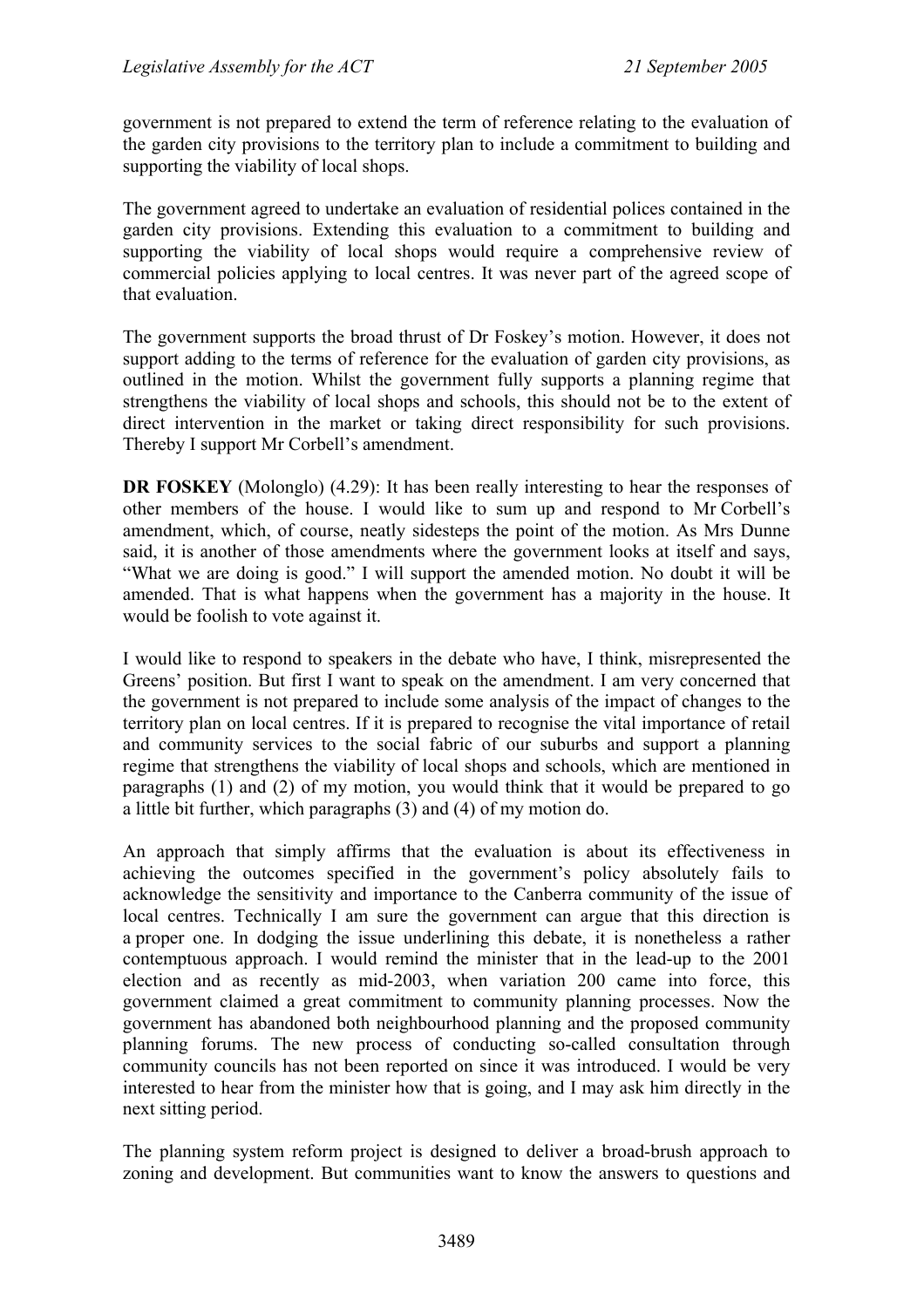they are not going to find them in the technical papers that accompanied ACTPLA's planning reform project. For instance, how will reform impact on their local shopping centres? How will it impact on their neighbourhoods? Will they have a say? Those are questions that I do not believe have been addressed yet, but they are the questions that are important to people. I would have though that a more careful and sympathetic response to these issues and a preparedness to direct the variation 200 review to take these concerns into account would be the least that we could expect.

Mr Corbell indicates that the government has listened to the people of Giralang to the extent that he is asking the developers to provide more than just a corner store. It is very good that the lesson has been learnt from Latham. However, let us go a bit further. What about some public space, a place where people can sit and meet, with coffee shops and a shop where you can buy the necessities of life, the milk, the bread, and so on? We could be a little more proactive there.

I was interested to hear the minister say that the fact that only 10 per cent of retail spending now occurs in local centres is a reason not to support them.

**Mr Seselja**: Simon, somebody is misrepresenting you. Goodness me!

**Mr Corbell**: Yes, I know. You do that all the time.

**DR FOSKEY**: Ten per cent of spending is in local centres. I am not sure why you cited that figure, Mr Corbell, but it is not your turn to speak. All I want to say is that 10 per cent of growing retail expenditure is still quite a lot of money. Who spends that 10 per cent? It is people on their way home from work who like to pull in at the local shopping centre, rather than drive all the way out to the intermediate centres and to the big town centres, which is really quite inconvenient, just to pick up that pint of milk or that frozen dinner. That 10 per cent includes the people who have very small incomes and who may only have access to local shops. They may not have cars. They may have other reasons for needing to use the local centres. I think that 10 per cent is still quite significant.

There is real uncertainty out there in the suburbs. It is a community perception. People might say that the Greens are rumbling on again. But we are representing community fears that shops will be lost. When they see their supermarket close, they get very concerned. They get in touch with us. They probably get in touch with the government, too, even with the opposition.

Mr Seselja said that we really should leave building suburban centres to the private sector. He implied that the Greens said that this was the government's role. No, I have never said that it is a role of government to build and provide suburban centres, although I do think they should provide community facilities in suburban centres. It is the role of our planning regime to shape the way developers build in our suburban centres. Why else do we have a planning system? If we really were going to leave it to the market, we could just get rid of ACTPLA altogether. Clearly, that is not what we want. It is not what I want and I do not think it is what the government wants. I do not think anyone would really like the result, complain all we will about ACTPLA.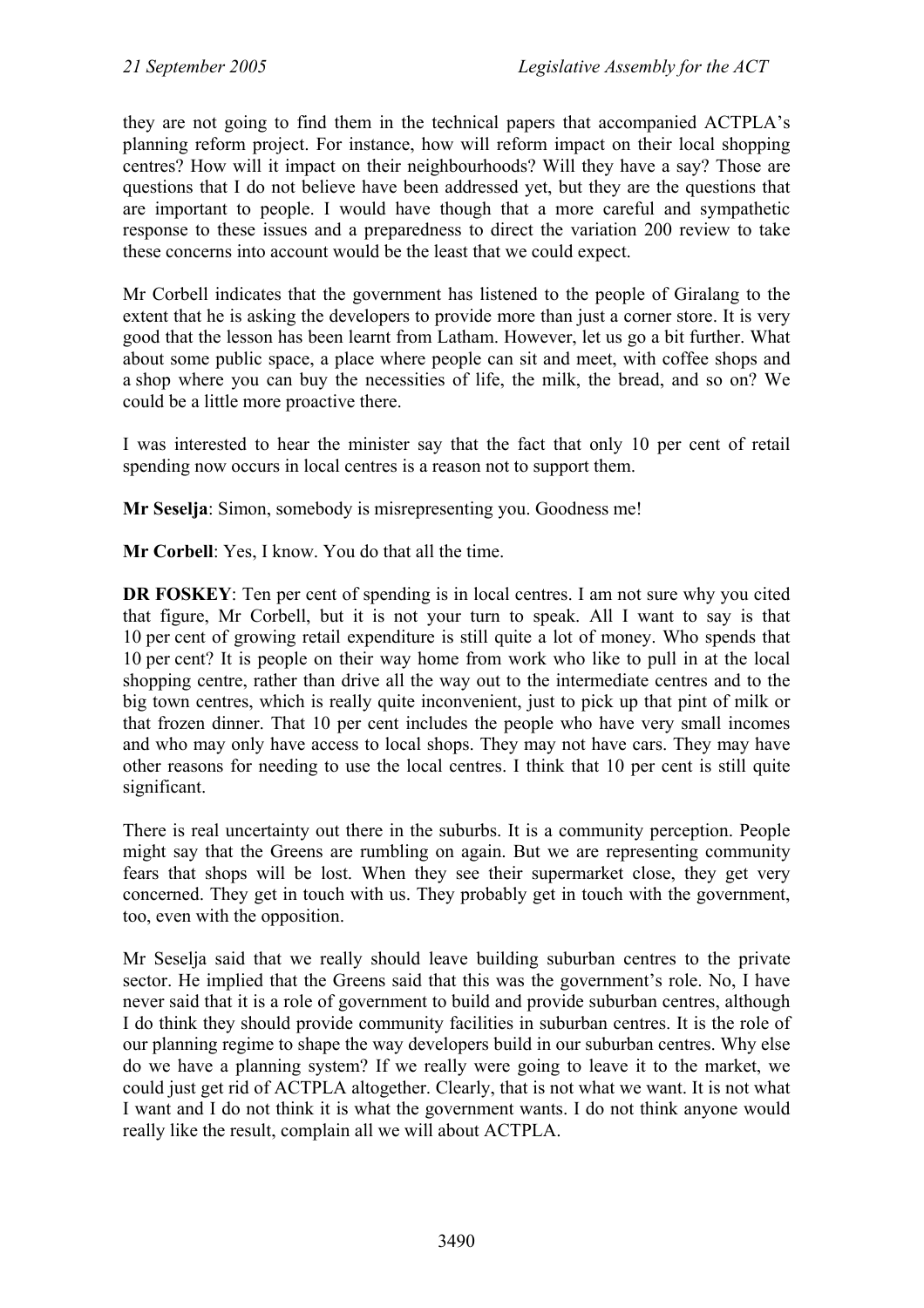Mr Seselja said that we could give up designing suburbs in which people are happy to walk. No, we are not going to be New York here in the ACT. I do not know if that is one of our aspirations. It is not what most people would want. We are going to have to make suburbs in which people will walk. A lot of people cannot afford to drive their cars much any more, so they will have to walk. We do not have public transport that pops from street to street, so they will have to get on shanks's pony and walk. Let us not deny that and let us not put people who cannot drive their cars into the position where it is inconvenient to walk as well.

Yes, it is certainly true that the structure of retail in ACT is a problem. It always has been. The NCDC built ACT suburbs at a time when the car was king. It was never envisaged that we would have to find other ways of getting around. Public transport was always a low priority. Maybe it was a bit much to have local centres as well as intermediate and town centres, but let us really look at that and look at the way that we want our city to be.

If the market says it is right to build houses now and later on it says it is right to revive shopping centres, if we have alienated those areas to houses, we are not going to be able to build those shopping centres that Mrs Dunne was talking about. Florey would not be thriving again as a shopping centre if it had been established as residential dwellings, as is happening in other centres. We have got to make sure that that does not happen and that the market, if we are going to let it rule, really can operate. Yes, we do need to go back to talking to people. The Greens are not sorry about variation 200. I think that Mrs Dunne really misinterpreted the spirit of this motion. Variation 200, especially in retrospect, looks like a very good idea. If there are any problems that people have identified, well, it might need some finetuning.

**MR TEMPORARY DEPUTY SPEAKER:** The member's time has expired.

**MR CORBELL** (Molonglo—Minister for Health and Minister for Planning, and Acting Minister for Children, Youth and Family Support, Acting Minister for Women and Acting Minister for Industrial Relations): I seek leave to make an explanation under standing order 47.

Leave granted.

**MR CORBELL**: In her speech Dr Foskey said that I had used the argument that the proportion of retail expenditure at local centres had fallen from around 20 per cent in the early 1970s to less than 10 per cent today as a reason to abandon local centres. That is not what I said. I said that the level of retail expenditure had fallen from 20 per cent to 10 per cent at local centres and that that was a factor in their viability.

**Mr Corbell's** amendment agreed to.

Motion, as amended, agreed to.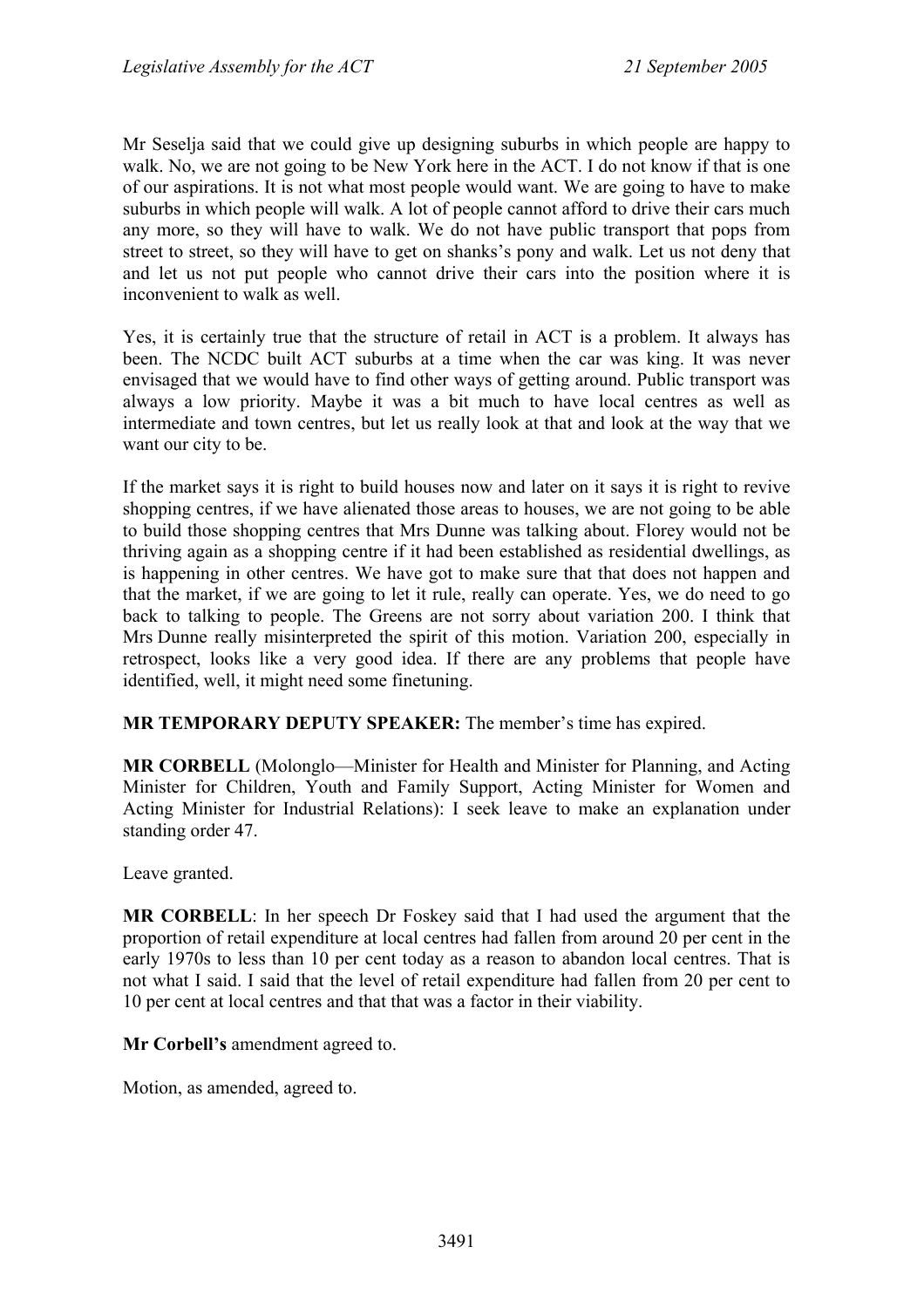# **Skills shortages and business**

**MR MULCAHY** (Molonglo) (4.41): I move:

That this Assembly:

(1) notes:

- (a) the importance of population growth for strengthening the economy of the ACT;
- (b) the need to overcome the skills shortage in the ACT; and
- (c) the need to identify and overcome negative perceptions of Canberra as a place to live, work and do business; and
- (2) calls on the ACT Government to:
	- (a) address the skills shortage by drawing on the talents and experience of older people and stepping up migration of skilled and business people;
	- (b) create specific advantages in superior infrastructure, clean and plentiful water supply and personal safety;
	- (c) improve relationships with the Federal Government to develop special features and facilities which reflect the nation's capital; and
	- (d) fulfil its promise to make Canberra "unashamedly pro-business and committed to actions that will make the ACT the premier business friendly location in Australia".

The issue of population growth, skills shortage and business in the ACT is an important one. It ties in with the current debate about the future of Canberra and the perception of our city. I commend the fact that the *Canberra Times* has taken the initiative of focusing on this very important issue.

We all want Canberra to be the best place for living, for business, for recreation and for raising our families. The big question is: how can we make it happen? A key measure of how attractive Canberra is to people is whether they choose to come here and stay here. Regrettably, on that test Canberra is not doing terribly well.

The net population growth in the year to 2004 was only 0.2 per cent, compared with 1.2 per cent nationally. That is, the ACT population is growing at one-third of the national rate. I do not want to be negative about the ACT. It is very easy to be, and there are plenty of people in this country who want to criticise Canberra, but these are alarm bells and these are of concern. We will talk about the amendment later, but it troubles me that there is a reticence to look critically at the issues that I am suggesting we consider today.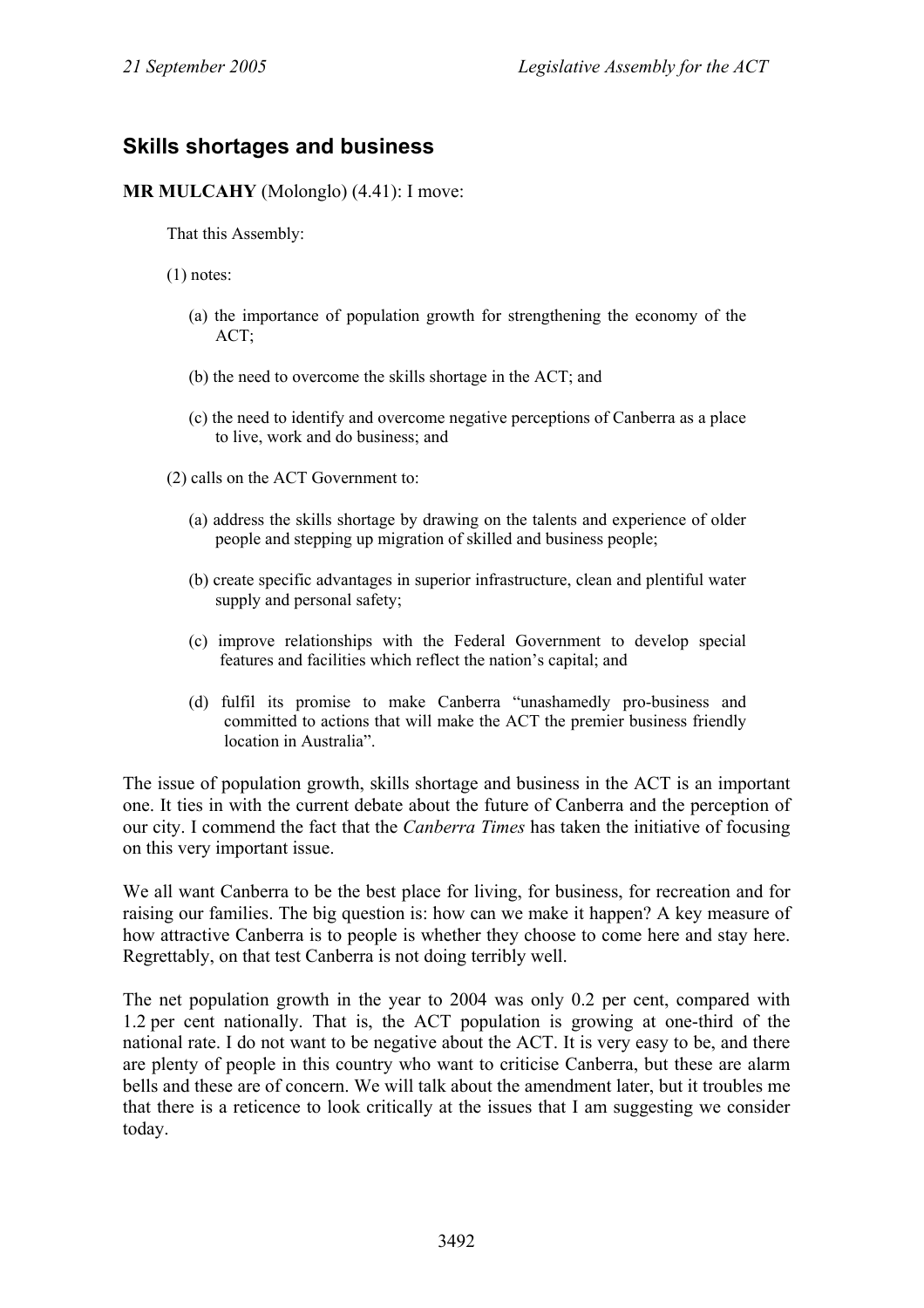The ACT's net population growth to June 2004 was only one-third of what it had been for the previous six years. In looking at some of the individual factors in relation to the make-up of population growth, it is notable to look at overseas migration for the ACT in 2003, which was the latest data I was able to secure. It was only 660 people. Since 1998, net overseas migration has contributed 2,100 people to the ACT population. However, during 2003 the ACT lost a total of 2,600 people to net interstate migration. That was the second largest percentage loss, negative 0.82 per cent, of all states and territories. The ACT has experienced losses from net interstate migration since 2000.

In addition to the low overall population growth, there is a high rate of movement of people into and out of Canberra, the highest in Australia with the exception of the Northern Territory. Indeed, over the five-year period to 2001 the population turnover for the ACT was 62 per cent, indicating that the equivalent of nearly two-thirds of the total population of Canberra in 2001 had moved into or out of Canberra in the previous five years.

Among the reasons that contribute to this factor, of course, are the young age structure of our city, the presence of universities and defence services, our high educational attainment, and the ability of people in this community to find work in the national and international labour market. But the big question is: why do people leave in such large numbers and why is population growth now only one-third of what it was over the past six years? We need to look at what the reasons are and see what we can do about it.

The Treasurer says, in my view quite correctly, that we will grow and develop the ACT economy, city and region, by, to quote from his economic white paper, "being unashamedly pro-business and committed to actions that will make the ACT the premier business friendly location in Australia." The government's economic white paper stresses the "need to diversify the ACT economy to build a strong private sector".

But population growth is important because it strengthens the economy by increasing aggregate demand through consumption of goods and services and through demand for government services and public infrastructure. Population growth also increases the supply of a region's and nation's factors of production, which are capital and labour. It contributes to the region's potential labour supply and contributes to higher living standards by adding value through employment. It frequently adds to savings and access to capital, and potentially adds to the region's stock of knowledge and entrepreneurial skills.

Moreover, it adds to cultural diversity and, in turn, increases the attractiveness of the region to a broader cross-section of people, which is imperative if we are to get more people to move to our city to ensure that our economic future is secure. We need to be thinking outside the square. We need to take lateral views in terms of where we can get people to come to this city. We should engage with the Australian government and tell them that we want more immigration encouraged into this city.

There are talented people in so many countries. I am not necessarily approving of everything the federal government does in this immigration area. I think we are losing opportunities in countries such as Brazil and Argentina and in Eastern Europe, which have had traditionally very high standards of education but very poor income levels,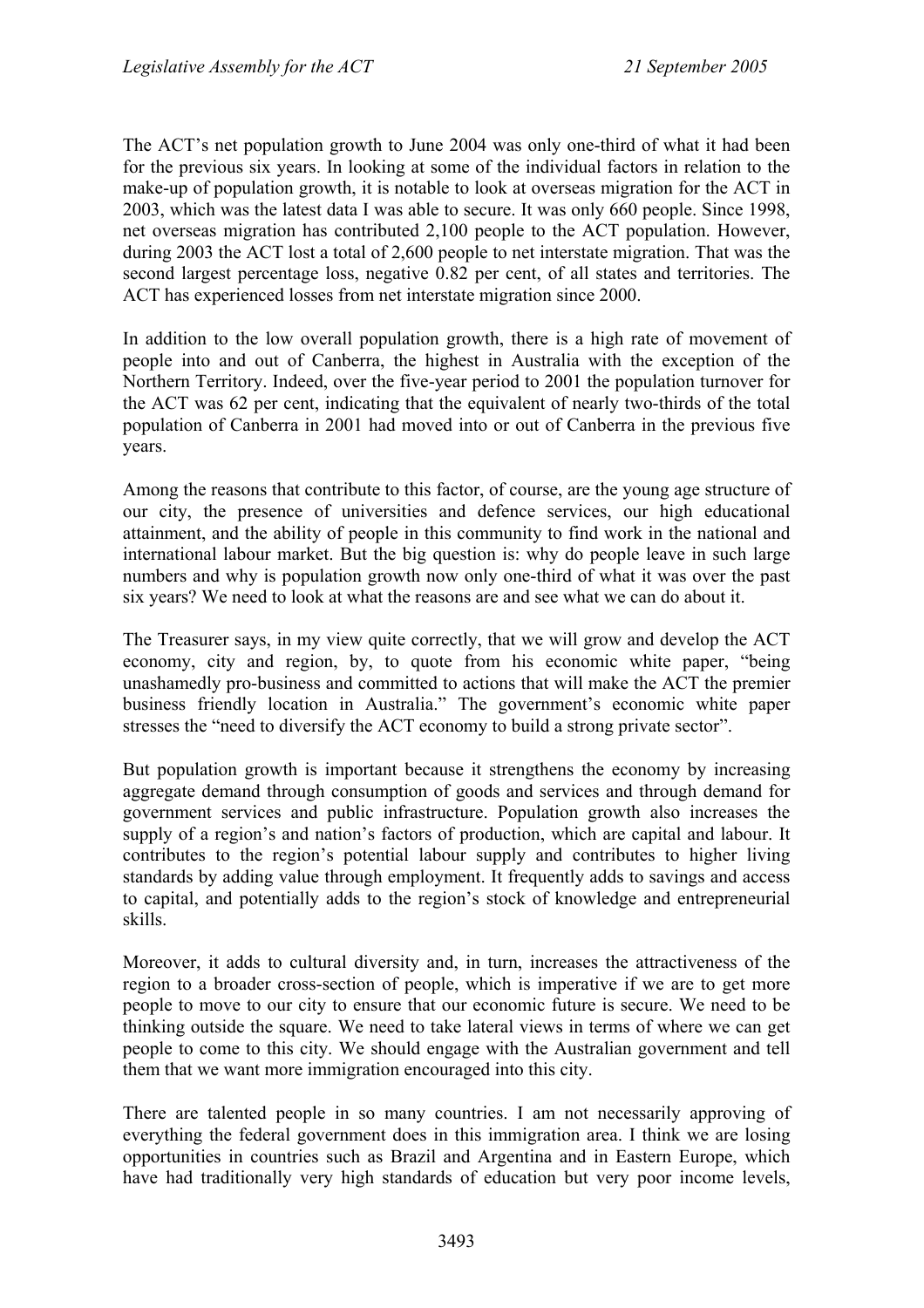where we could attract more people to help us with our skill needs. I think Australia has had a reluctance in some of these areas, through our embassies, to show an enthusiasm to bring people in from these parts of the world.

On the weekend, I had a call from a friend in Brazil who told me that Australia was actively encouraging people to come here and study. That is a great thing, and it is a very profitable business. But I think we have to be a little more serious and go further than simply saying, "Bring your wallet." We need to tap into the educated people in some of these developing countries and try to get them into our country, and Canberra needs to have its hand up high and say, "Look after Canberra. Let us develop this city. We have the educational skills, we have the capacity to grow and we want our fair share of the pie." I encourage the government to take a more visible role in immigration policy and put that plea to the commonwealth, because I think we need to find new sources of labour and people with skills to ensure our businesses have a bright future and do not move into the larger population market so that they can continue to expand.

One of the main factors limiting business and economic growth in Canberra is clearly the shortage of skilled people. Speakers at the recent business summit entitled "Beyond the Canberra plan" highlighted skills shortages as the most important issue of the time. The causes of the skills shortage identified at the business summit were varied, but they included the loss of highly educated young people because, in their words—not necessarily ones I immediately agree with—they believe that many young people see our city as dull. Some felt there were not the opportunities here. There was also a belief that the government is not a pro-business type of government. That is a view that I hear expressed in many other parts of Australia when people reflect on the image that we have in the ACT. As we have discussed in the context of the trees debate, it is a government that seems very keen to regulate to extremes.

Speakers at that summit said that the perception that the territory government is not friendly to business had been compounded by different legislation brought in by the government. Examples were cited in a number of areas. The industrial manslaughter legislation was cited as one of the negative legislative examples. I know that Mr Corbell just dismissed all that today and said that it is not an issue, but it is an issue and it is an issue of concern when the territory government feels that it is a populist role to go down the road of targeting people such as company directors without looking at the entire equation as to what contributes to these situations.

It was seen as symptomatic of an anti-business attitude, despite being portrayed by the government as a supposedly positive step. Remedies for negligent employers were already in place and the need for more draconian laws aimed at directors had never been demonstrated. Labor's obsession with portability of long service leave does nothing to promote Canberra as a forward thinking and economically responsible jurisdiction. It gives the impression that we are captives in this city of a segment of the trade union movement.

Some speakers at the conference said that, if we are to attract businesses to Canberra and to retain our existing enterprises, modifications to payroll tax—and I say modifications, not abolition, as the Chief Minister tried to claim and tried to spin, because he does like to verbal—and stamp duties on business need examination. Rather than slavishly following New South Wales, we should set ourselves apart from other states and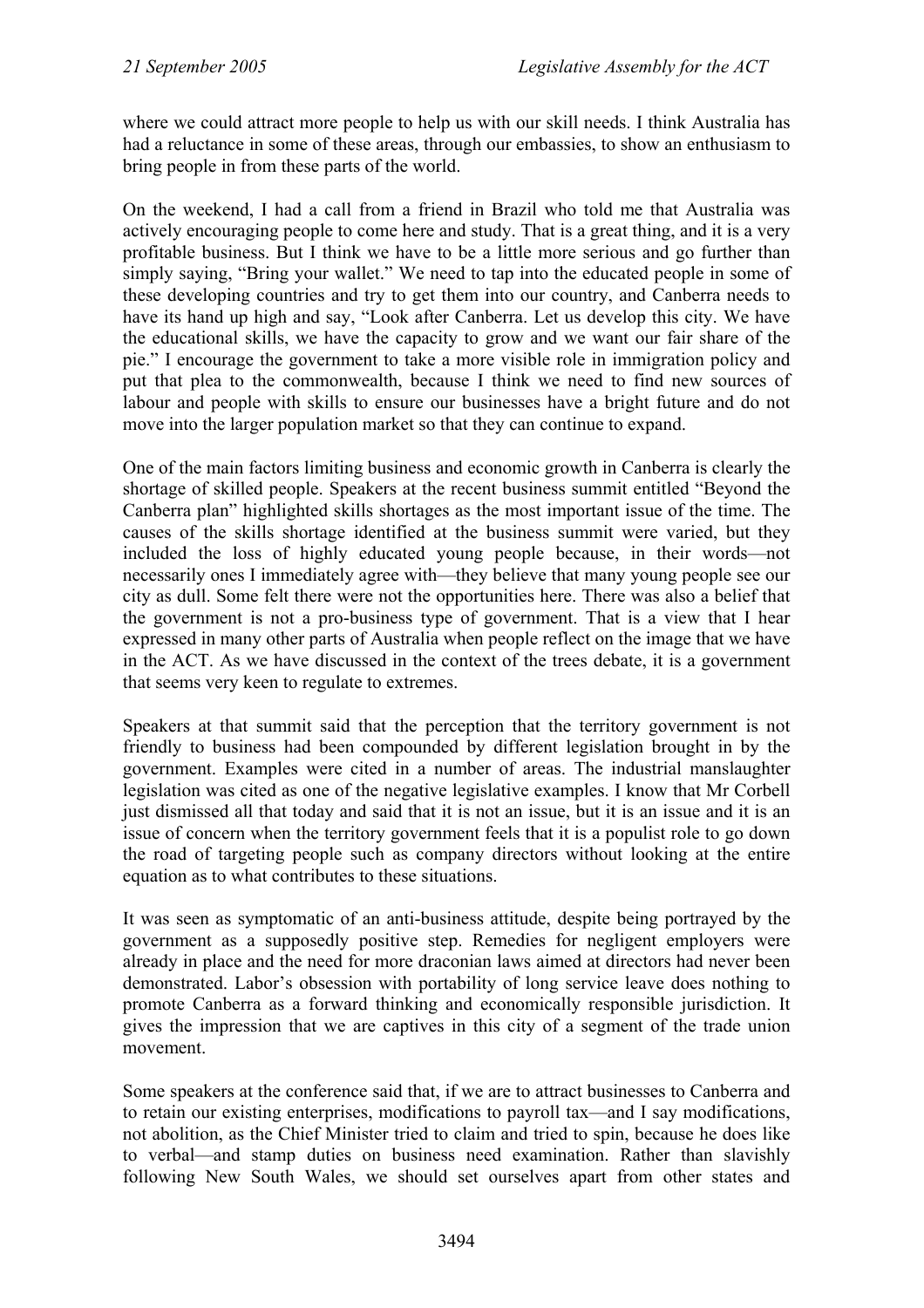territories. Tax reform, such as in relation to stamp duties on commercial leases, should be seriously examined, and not just disregarded because the larger Labor states tell us that that is the party line to which we must adhere.

That is what happened. I saw the letter that was signed by our Treasurer and a group of others. They said, "We are not even going to talk about it." Just because that is the decision of those up the road in Sydney, why should they be dictating things to Canberra? The same people who said, "This is the way you boys will follow the line" turned around and said, "And people in Canberra are getting way too much GST. Let's rip some of that back because we need to prop up the mismanagement of the New South Wales Labor government."

We should take an approach whereby we seize opportunity rather than being dragged down the road of following every other state. I have said in this house before that the Queensland Labor government, to give credit where credit is due, is not as willing simply to acquiesce with all these instructions from the Labor mates. They know that they can seize an opportunity by going out and running their own race, and that state's economy has prospered because of the entrepreneurial attitude that was prevalent under the last regime and, in fact, much of the same approach to doing business applies to this regime. They know that attracting business is a competitive business.

The low unemployment rate in the ACT and the rest of Australia is making it more difficult than in the past to recruit new workers, especially ones with skills. Employers must therefore look outside the square to seek opportunities for recruitment. For example, there are many people in Canberra who have taken early retirement because of counterproductive incentives in their superannuation entitlements. Often they are people who are talented and experienced and who have skills that would be of great value to a broad range of employers.

A change to taxation and superannuation arrangements is needed so that older people have an incentive to remain in the work force if they choose. I would urge the Treasurer and the ACT government to join with their state colleagues in encouraging such changes at the federal level, not simply to fight with Canberra. The current public service superannuation arrangements significantly disadvantage people who, under the old scheme, do not get out by the time they are aged 55 or, under the new scheme, by the time they are aged 60.

There are some employers showing initiative in this area. I think in particular of the ANZ Bank, which announced this week that older employees were going to be welcome and were going to be taken on and encouraged to continue working in their organisation. I am not necessarily an advocate of the banks as the champions of good management practice, but I believe the ANZ Bank showed great thinking in demonstrating that they are willing to look outside the square and encourage older workers to stay on. They indicated that six per cent of their 18,000 employees were aged over 55 and recognise that retaining older employees will have several advantages. As the demographics are changing in Canberra and in Australia, we need to start to realise that we have a significant resource that we are losing because of the way in which our superannuation and tax arrangements have been structured. The ACT could be innovative in encouraging a new approach.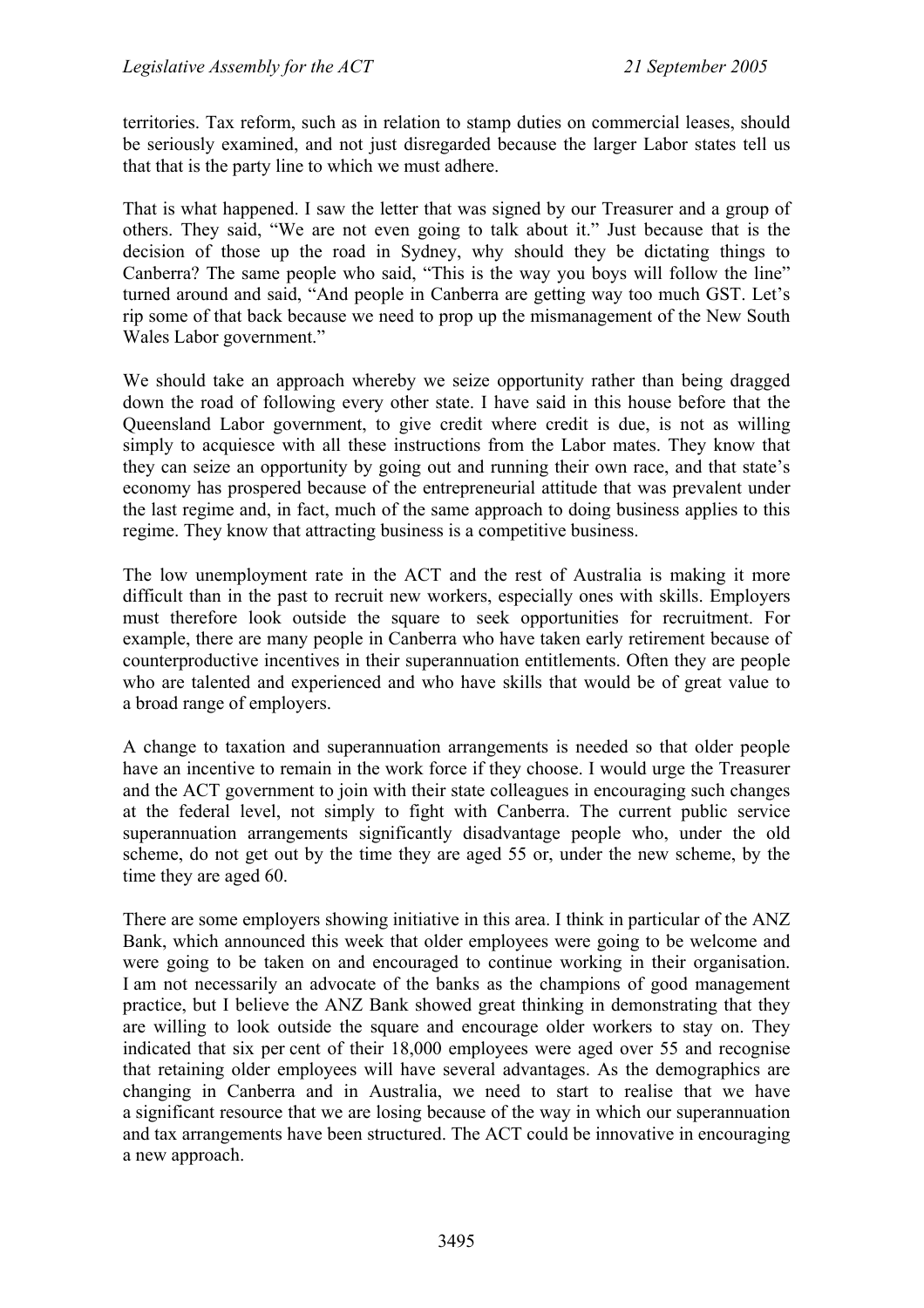Migration, as I have said, is a critical source of skilled labour for the ACT. The Treasurer, no doubt, will get up and talk about the government's business migration scheme, but we need to look beyond the business migration scheme. Around the world, governments are seeing migration as an effective means of increasing the skill levels of the work force generally, of addressing specific skills shortages that might be impeding economic growth and of countering the effects of having an ageing population.

The ACT must become innovative to compete with other attractive locations for the best skilled migrants. We need to get the message out there that this is a good place to operate and a good place to live. We are behind the eight ball repeatedly in terms of international tourism because we are simply not well known and Canberra is not recognised as a place that people would particularly want to go to. We all know, those of us who live here, that the city has many inherent qualities, but it is important, firstly, that the territory is managed sensibly and, secondly, that we make it popular and appealing to younger people to try life in this city.

In the remaining time I have, I would just draw attention to a city that has taken a far more proactive view than the ACT government. I refer to what has been done in Adelaide. There are action plans for trying to encourage young people into that city. Dr Foskey will be delighted to hear about the affordable rental housing program there, the online rent and youth accommodation register, the strengthening of the city's work force with the city youth traineeship scheme, and the city young employer of the year award.

A host of other things are taking place, such as the early sessions scheme, Adelaide City Council's plan to encourage city workers to stay on and attract young people to the city between the hours of 5.00 and 8.00 pm on weekdays during the months of November to March. The social side of the city is something that Adelaide realises is an important factor in getting young people to enjoy life there and to settle in those communities and therefore provide a valuable work force, an economic force, for the community. The gap year initiative there is another thing that we ought to be looking at in the territory. It encourages people to come to that city, backpackers and students, taking a year off from formal education to be attracted to South Australia and enjoy the benefits of that community.

There is so much that this territory government should be doing, with a bit of imagination, to promote the qualities of our city, to enhance the operating environment for business and to ensure that the future economic position of the ACT is well secured. I know that Mr Quinlan will move an amendment that really just pats him on the back and says that the government is doing a wonderful job. We will not improve things in Canberra, we will not address that need for growth in our population if we sit back on our laurels and simply say that we are doing a wonderful job here and we cannot do any **better** 

We heard earlier today the notion that you must stop the process of reform and improvement: "Don't change the industrial system because we are happy with where it is." In fact, Australia is prospering because we are having far-reaching economic reform and Canberra as a city, the ACT as a jurisdiction, has to embrace the same philosophical view.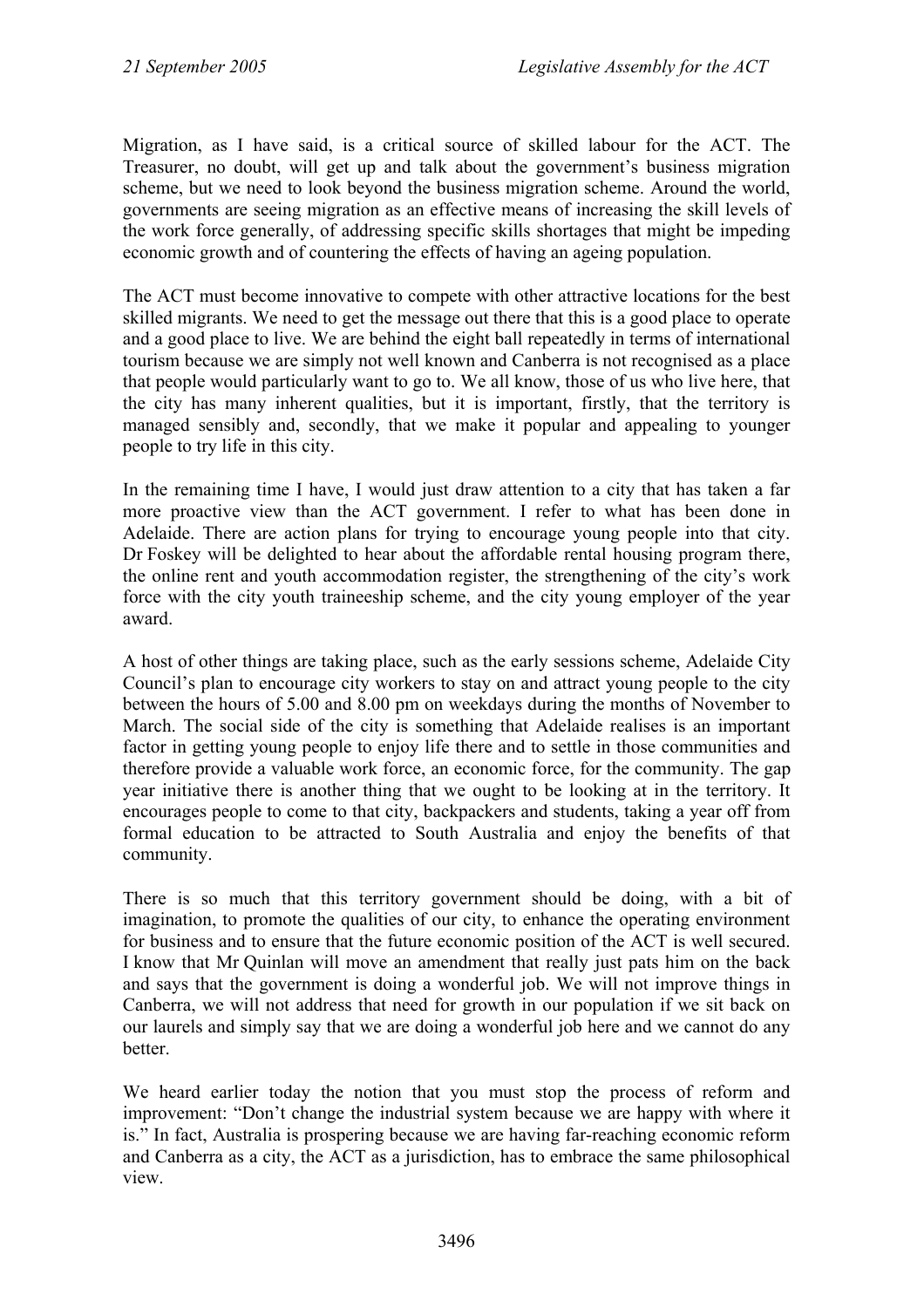**MR QUINLAN** (Molonglo—Treasurer, Minister for Economic Development and Business, Minister for Tourism, Minister for Sport and Recreation, and Minister for Racing and Gaming) (4.56): As I read this motion, I was wondering what it was really about. Mr Mulcahy is now the shadow minister for economic development, with a wide-ranging motion on population, skills shortages, older people, skills migration, negative perceptions of Canberra, water supply, personal safety, federal-state relations, facilities in the national capital and business support. It sounded to me like one of those speeches of a future leader. Is this the Mulcahy manifesto?

For Mr Smyth's benefit, as he returns to the house, I just want to make a point in clarification while we are taking our little shots at him over the leadership wrangle. I heard Mr Smyth ascribe the rumours to Mr Hargreaves. Mr Smyth, I have news for you: the rumours started at Mr Mulcahy's fundraisers before the election.

#### **Mr Mulcahy**: Which one?

**MR QUINLAN**: The one where you were telling people what you were going to do after you were elected; that one. Maybe there was more than one, but at least one. If you have not heard it, Mr Smyth, some people who pretend to support you obviously do not, if you have not been similarly advised.

Mr Mulcahy referred to the discussions earlier about all the super-duper reforms that have taken place under the present government. As I listened to some of the discussions, I was waiting to hear it said that it was Malcolm Fraser or John Howard who had opened relations with China and I was waiting to hear it said that it was Peter Costello who had floated the Australian dollar or broken down tariff barriers. China is the major driver of the buoyant economy around the world at this particular stage and is certainly a major trading partner of Australia. I was expecting to hear history rewritten to that point, but I think we have stopped just a little short of that. Somehow, whatever has happened since some major reforms in this economy and in the world economy are all attributable to the Howard government and reforms and prosperity in the ACT are, of course, attributed to the underpinning of the previous government. It just depends on where you are at the time, doesn't it?

In relation to some of the things that Mr Mulcahy said and the discussion that he referred to where the ACT government was referred to as not being pro-business, that is not what the surveys have shown. I say it with trepidation because business confidence sampling is so very volatile, but the surveys that I have seen over the past year or two would say the opposite; that if there is any indication, they are saying that the ACT is a good place in which to do business. So, if you are going to pin and base your argument on that foundation, the whole argument fails.

There has been a repetition by some of things that the ACT government has done in terms of its industrial relations law, particularly in terms of industrial manslaughter, which, I might say, is good legislation with a bad title. My department ran seminars for businesses on the industrial manslaughter law and they said, "Is that it? Is it just about removing the corporate veil? Is that what it is about?" Yes, that is what it is about. That is not what is being sold by those who are against it. But those people who attended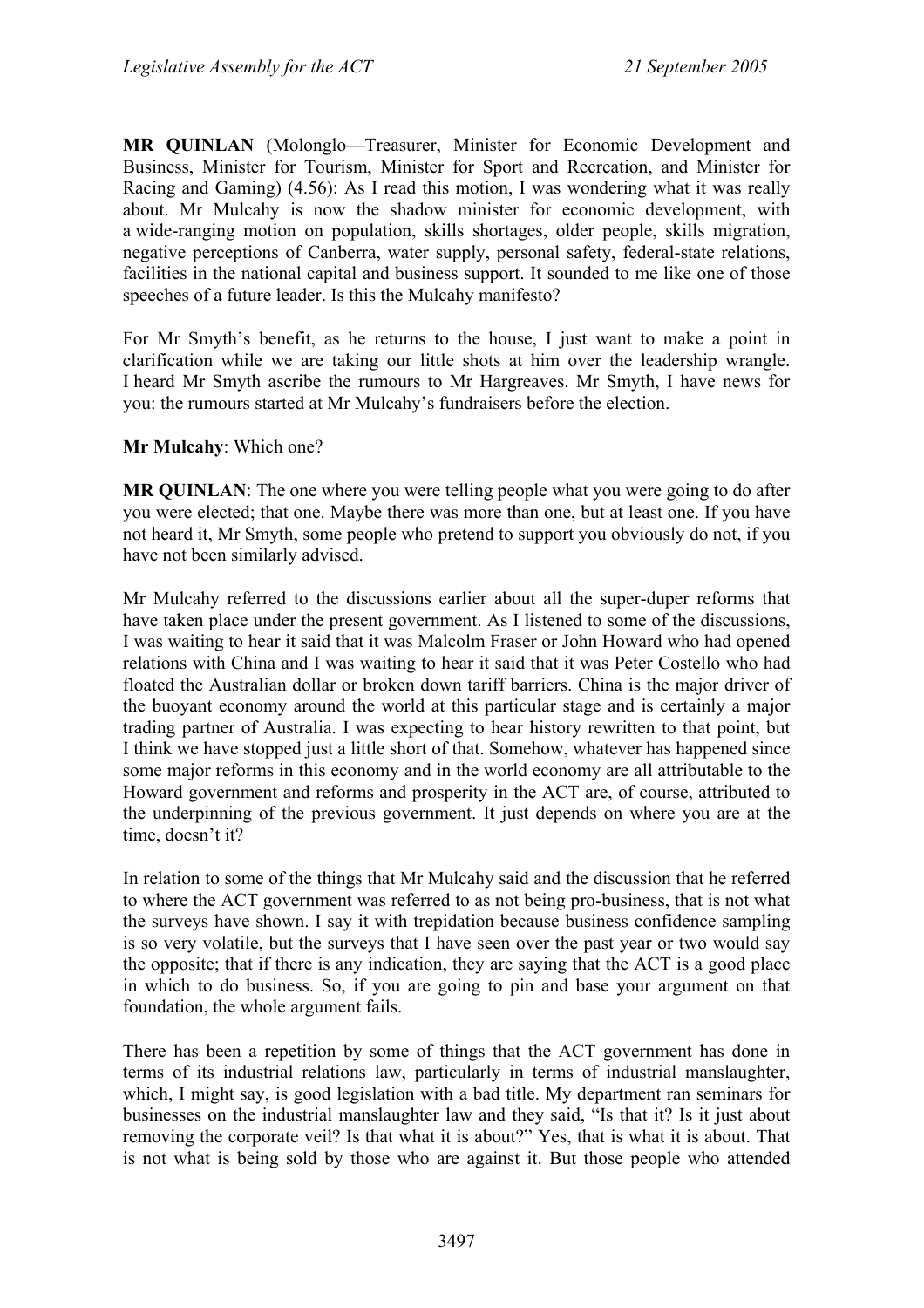seminars and went through the legislation said that their fears had been allayed. It does not matter that, because it could be played upon, it has been played upon.

The surveys do not bear out the claims that Mr Mulcahy has made. They may do one day. If interest rates change, if the petrol crisis impacts upon the economy, business confidence will fall. We know that. It is a volatile thing. You will find that when you scratch people, you do surveys, you get the simple answers from time to time about government red tape, regulation or something, but, overall, the surveys of the last couple of years contradict what you are saying.

We have had a low population growth. It is something that we still wrestle with. We find it difficult to reconcile the fact that we have increased participation in the labour force, we have had several years of buoyant house sales and, as discussed earlier, we have a very tight rental market, yet officially our population has not grown. That is odd and we will pursue it to reconcile the numbers that do not add up in terms of the economy. That is the situation within the borders. If we look at the situation around Canberra, what I would like to call greater Canberra, we will find that greater Canberra has a higher growth rate.

If you look at the economic white paper—not just to find negatives in it but if you actually look at it—you will see that it immediately discusses the fact that the ACT economy is actually a regional economy and we do work within the region. We have seen growth in and around Canberra. We have seen growth in employment. We have certainly seen growth in the economy.

As Mr Corbell rightly pointed out, we have a few cranes in the sky, and it is always very nice for a government to be able to point to cranes in the sky. Those cranes in the sky in large part have had to do with the government. It is the government that is working with the ANU and building that precinct on the periphery of the campus. We have done that. It is the government—

**Mrs Dunne**: There aren't any cranes there.

**MR QUINLAN:** There will be student residences over there and there will be more.

**Mr Smyth**: There are no cranes.

**MR QUINLAN**: I look forward to there being more cranes in the sky, which will be even better. By the end of the year, we will have the NICTA building coming out of the ground.

**Mr Smyth**: It has only taken three years.

**MR QUINLAN**: Of course it has. It has taken longer than we would have liked, but—

**Mr Smyth**: Even you got rejected by your planning laws.

**MR QUINLAN**: I do not think it was our planning laws, Mr Smyth.

**Mr Smyth**: It was. The DA got rejected three times.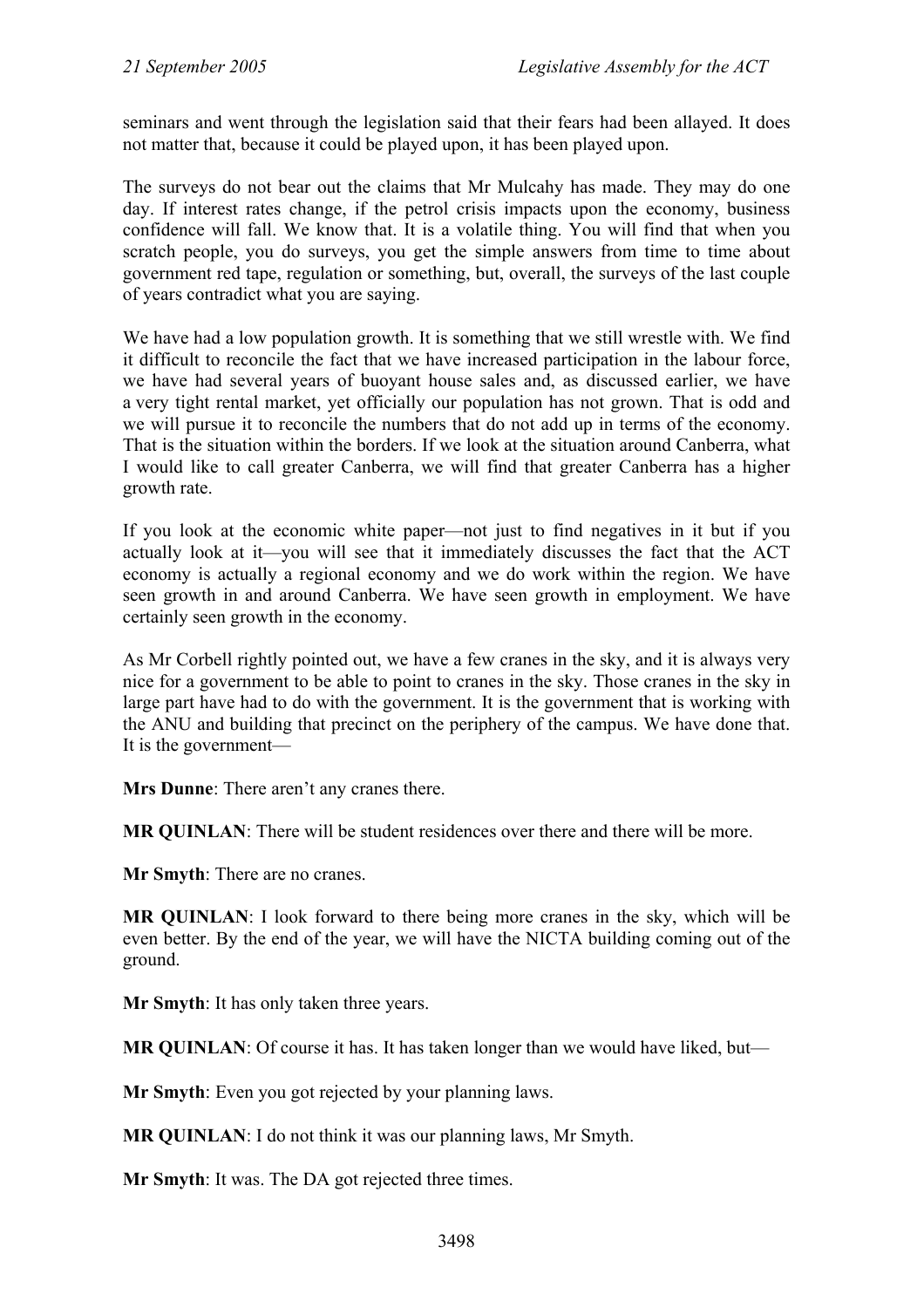**MR QUINLAN**: The DA got changed. If I might allow myself to be diverted, you will get from time to time developers saying that the planning laws held them up for 18 months. The mere fact that they tried to push the envelope every time they went back to the planning authority and wanted to add a bit here and a bit there and had to go back again because they were told that they could not do it does not count; it took 18 months. How often have we seen developments where there have been changes along the way? It is always the case that you will see the government and planning orders getting the blame, but it is not always the planning laws that ought to be blamed for it. It is not the case—

**Mr Smyth**: George Wasson said that it was the planning laws.

**Ms MacDonald**: Are you friends again with George? You weren't friends with him earlier today.

**Mr Smyth**: I have always been friends with George.

**MR TEMPORARY DEPUTY SPEAKER**: Order, members! Mr Quinlan has the floor.

**MR QUINLAN**: It is very hard to keep one's temper in this place. I will allow myself to be diverted again. Question time has turned into a gigglefest. Mr Smyth, you do not deserve to be leader over there. You behave like a schoolboy, you on one end and Pratt on the other. You should wear short pants, quite frankly.

**Mr Smyth**: Summer is coming. I will wear my shorts in summer.

**MR QUINLAN**: That will suit you, mate. Going back to the point, I think that much of what Mr Mulcahy has said and much of what he has based his argument on is actually turning the facts over. If it is not the case that the world at large thinks the ACT government is anti-business, a lot of what you said is arrant nonsense. As to what the government might do, the government has resurrected its skilled migration program. We have at today's count about 80 applicants. We will be involved in expos in Dublin and London shortly. We have had meetings with the German ambassador in recent days. There is genuine interest in skilled migration to the ACT.

But it is not as simple as you are going to want to paint it, that we just put up a sign and in they will come. We have difficulties with the commonwealth in as much as they will not define the ACT as a region, so there are higher standards and requirements for skilled migration to Canberra. We are considered the same as the large metropolitan areas, whereas other major cities in Australia have regional status and the rules are relaxed. We are trying to work with the commonwealth to get ourselves defined as a region so that we can attract more people.

We have invested additional funds in VET. We have invested in the building of an innovative economy. Before we came to government, the exercises in business incentives were just a catalogue of disasters. They were flirtations with major nationals. You got stung; you got taken. There were some very dopey deals done and I would suggest that if the Liberals were in power right now we would still be doing the dopey deals under Mr Smyth.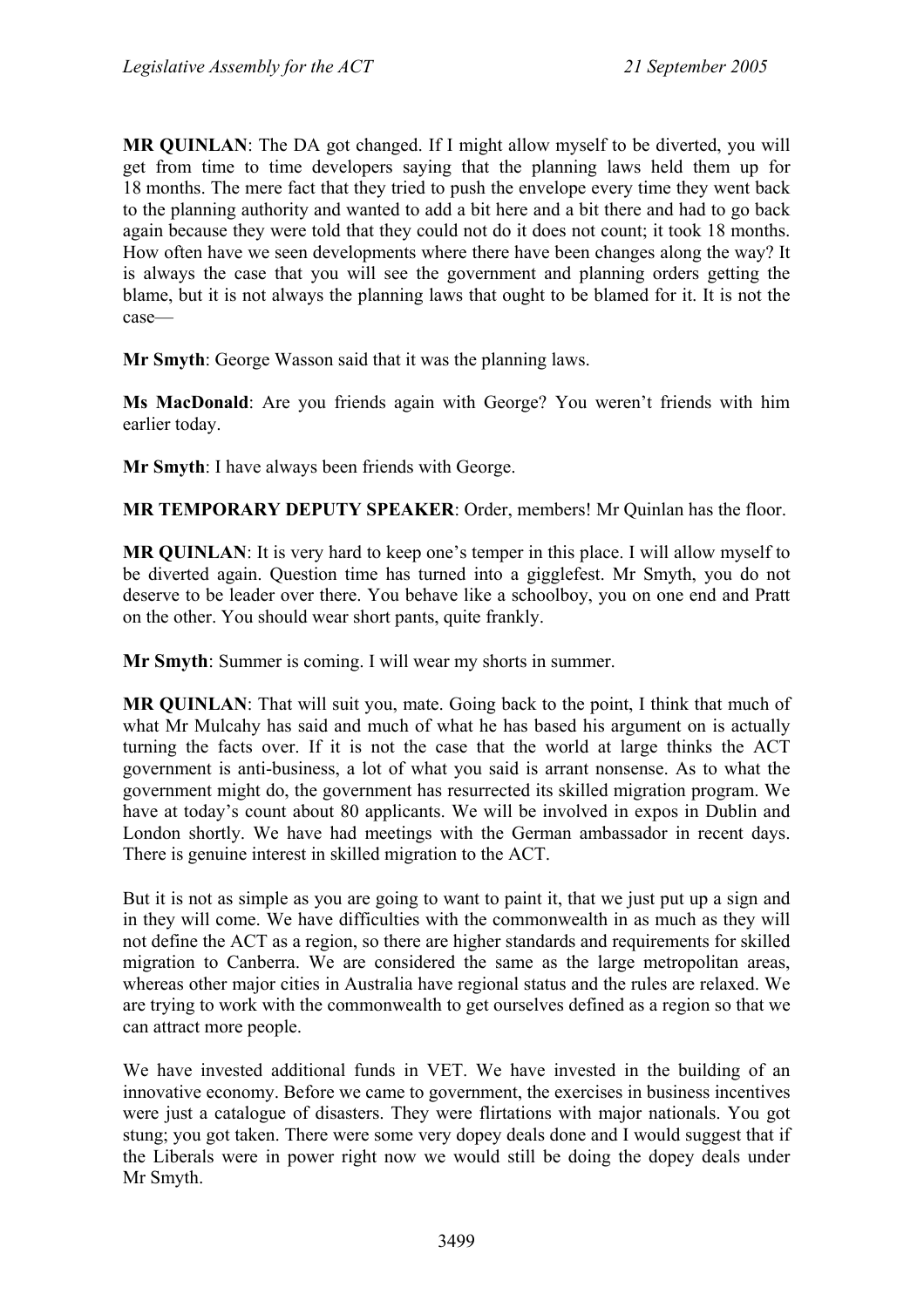We have taken a strategic approach and that strategic approach is bearing fruit. That is going to build a solid foundation. We are not immediately going to have Fujitsu here and be the second centre of Fujitsu for the world or something. We got done, didn't we? We were going to have a large Ansett call centre. We got done, didn't we? This government is working on building a solid economy. It is not working on building the flashy oncers that were the hallmark of the Carnell government.

We will look at the initiatives Adelaide is trying to take. They went around once before with not a great deal of success and we do not need to be doing what they are doing if it does not work. If their package has become more sophisticated, we will look at what they do and we will look at what people do in other centres around the world to try to build, but I know from what I have studied that if you want to build you have to build solidly, you have to build strategically.

Today, I did an interview with a biotechnology magazine on the venture capital fund into which we put \$10 million and which will now be \$30 million because of the MTAA. We will have there within the city at least \$30 million as a venture capital fund to build on the initiatives that we are promoting through knowledge bank, through our association with the university, through doing sensible things to build the economy and not putting on a show which generally does not amount to anything at the end of the day and which, I am afraid, if that lot got in we would be returning to. Mr Speaker, I move the following amendment:

Omit paragraph (2), substitute:

- "(2) recognises the ACT Government's efforts to:
	- (a) address the skills shortage in partnership with the business community;
	- (b) create new and attractive infrastructure, such as City West, in partnership with the ANU and the wider business community; and
	- (c) make Canberra the most small business friendly jurisdiction in Australia.".

**DR FOSKEY** (Molonglo) (5.11): I will not be supporting Mr Mulcahy's motion today, as I believe it is based on a number of misconceptions. Similarly, I will not be supporting Mr Quinlan's amendments, as they do not question Mr Mulcahy's assumptions. The Greens measure the wellbeing of a city by more than the number of cranes on the skyline. The first misconception in Mr Mulcahy's motion is that population growth equals economic growth. Population growth does not automatically result in economic growth, nor is it necessary for economic growth. For the first, let us look at India, where population growth has not resulted in economic growth; nor is it necessary for economic growth.

Some of the most prosperous countries are places with relatively small and stable populations. Look at Europe, for instance. At last year's Symposium on Population and Economic Prosperity, Chris Richardson, from Access Economics, said that participation and productivity are more important than population growth. He went on to argue that the ACT already has high participation and productivity, with the potential to build on those strengths.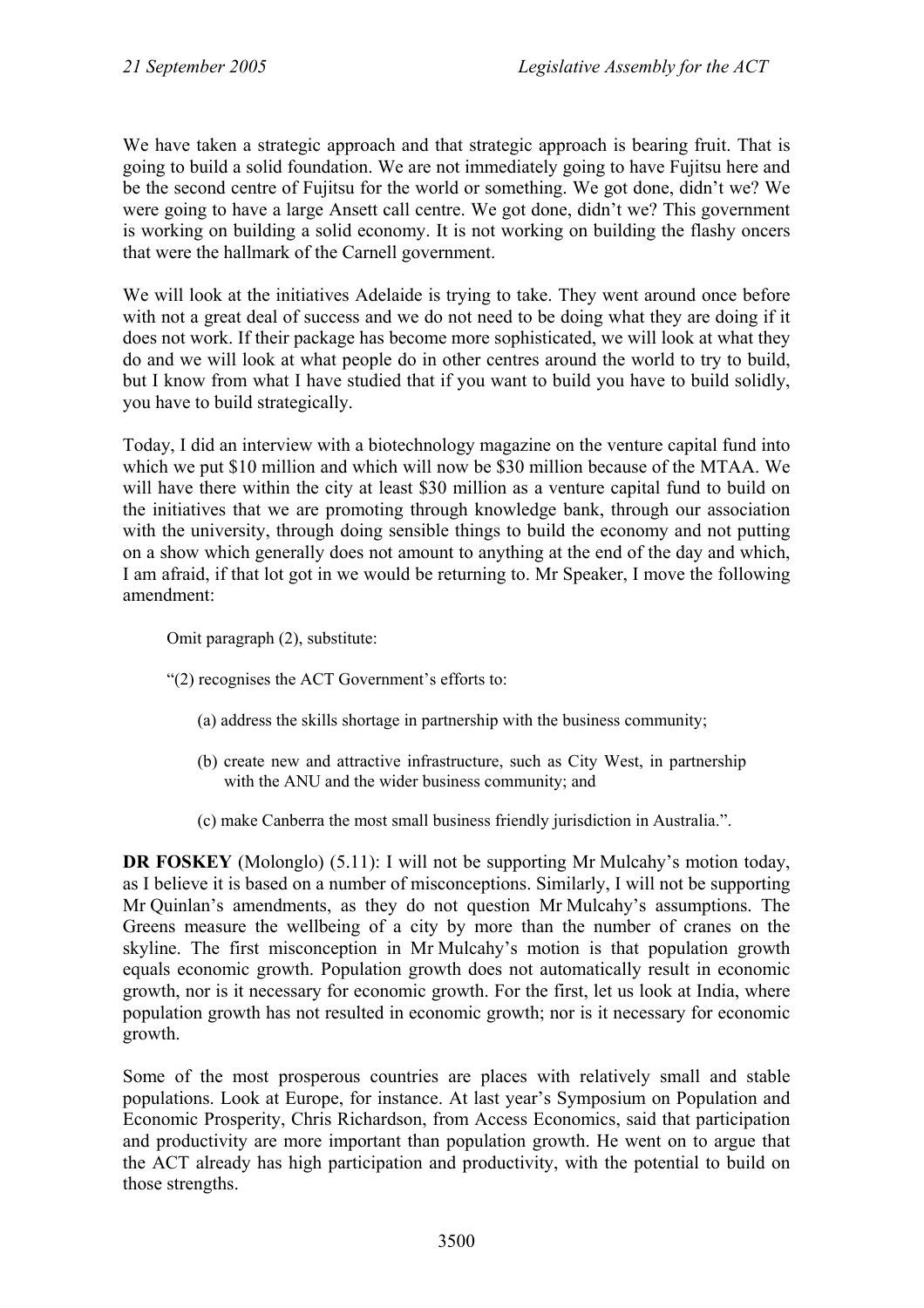Mr Mulcahy might have accepted without question the common assumption that we must have growth in sectors of industry in order to ensure that they reach an economy of scale. This is an argument that may be true when you are talking about traditional industry sectors such as manufacturing, which have substantial infrastructure needs, but here in the ACT our local economy has an extraordinarily high concentration of intellect-based, creative and educational industries. It is perhaps the local economy in Australia least dependent on economies of scale. There are no vehicle factories in the ACT.

The second misconception is that economic growth equals improvements in the quality of life of citizens. One of the most common mistakes of the growth argument is that economic expansion is in itself beneficial. In fact, improving the average income of residents is a more meaningful, if still flawed, primary objective. Thus the focus should be on per capita growth, not the overall level of growth. While higher population growth would undoubtedly result in higher growth in total income, it is hard to argue that a faster rate of population growth would result in a faster rate of per capita income growth. Even if the new residents have higher than average skill levels, the additional income growth would accrue to those workers rather than to existing residents.

I question whose interests Mr Mulcahy is representing here. Indeed, the only people guaranteed to benefit from population growth are those engaged in the building and development industry. There is no doubt that the building industry benefits when it can cover more paddocks with roads, houses and shopping centres, but there is no limit to this. The building industry will keep making the argument no matter how much the city expands. A city with a stable population could continue to support a building industry, but it would be smaller and would concentrate on improving the quality of existing structures. It would be focused on enriching the existing built environment, rather than on increasing the sprawl.

An ORIMA Research survey shows that the bulk of Canberrans do not regard the endless spread of the city as a benefit. Indeed the survey found that almost three-quarters of Canberrans believe that the city's population should be no bigger than it is now. I am not saying they are right, I am just expressing the opinion of many people in Canberra. Respondents were asked if they believed that the quality of life would be harmed if Canberra's population reached 500,000 or more, as advocated by some business groups and predicted by the government in the Canberra spatial plan. The majority—or 59 per cent—believe that the quality of life would be harmed. Older residents, women and households with incomes of less than \$50,000 were more likely to believe that the quality of life would deteriorate if the population were substantially larger. Is Mr Mulcahy representing his constituents, is he representing the development lobby, or are they the same?

I believe the development lobby has had too much influence on Canberra's planning, and here is further evidence of it. Although I reject the assumption that population growth will automatically lead to a better quality of life for ACT residents, this does not mean I am automatically against growth. I am willing to be convinced that there are benefits in modest population growth, but this must be based on evidence of real benefits rather than broad assumptions. We do not need to have population growth just for the sake of it. If we do pursue growth, we need to be careful about the ecological footprint. We need to be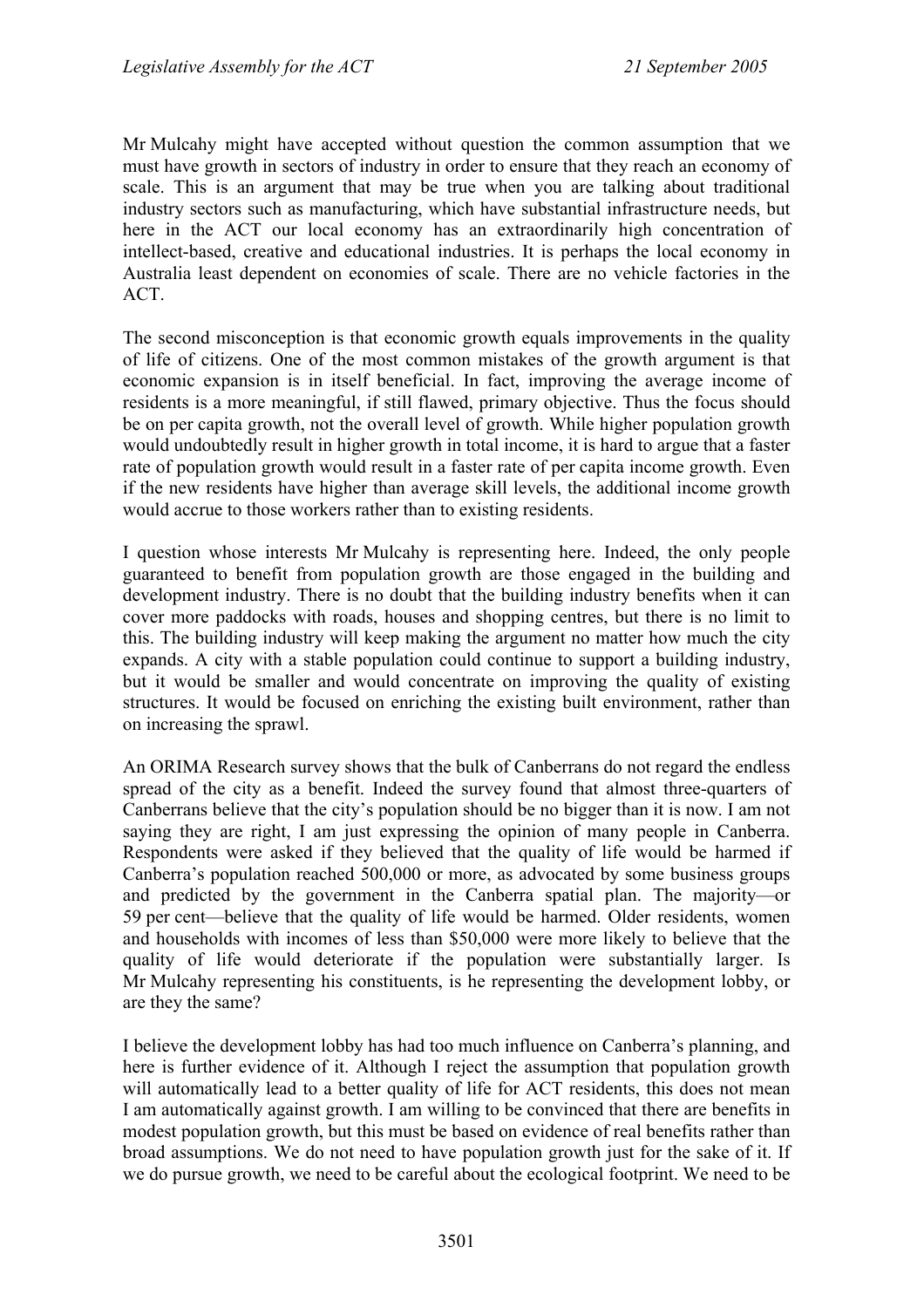mindful of the environmental impact and work to ensure that the city is environmentally sustainable. We also need to be mindful of the social impact with regard to housing affordability and quality of life for those living on the margins of the city.

The third misconception in Mr Mulcahy's motion is that we need to import skilled workers to address the skills shortage. There have been warning signs of an increasing skills shortage for at least a decade. Governments at all levels have been urged to invest in training and education as a primary strategy, and to address issues in some growth sectors, such as community services, by improving wages, conditions and status. It is the failure of successive governments to take this advice and adopt a long-term view that has contributed to the problems we are experiencing now. We cannot afford to let this continue. It is time for immediate action to begin to address the skills shortage, but I am not convinced that skilled migration is the best solution.

I concur with Professor Sue Richardson from the National Institute of Labour Studies at Flinders University, who argues that simply boosting migrant numbers is a lazy approach. She instead suggests that employers have to take a longer-term perspective on the way they manage their work forces and the whole development towards what she calls "just in time labour", where employees are engaged on a casual, part-time or contract basis and kept on for as long as it suits the employer. Once it no longer suits, these employees are fired. This is not conducive to an environment of mutual skills development by workers and their employers. There is much employers could do to change this approach and take a more holistic approach towards building a skilled and stable work force.

Professor Richardson and others have also argued that we have a great reservoir of skilled workers in our older workers, which is largely untapped by employers. The rate of retirement of older people—and I am now talking 55 to 65, which I do not think is very old—has been rising rapidly. These people have many skills but they are not attracted to a work force that requires them to work a 50-hour week under intense pressure. Other groups too are choosing not to work long hours in stressful positions, including people with children or caring responsibilities. We could do a lot to provide better support to these groups and create more flexible workplaces, to allow people to continue to develop skills, build a career and maintain a work/life balance.

Before we focus on attracting more skilled people to Canberra we should also ask what we can do to help the unemployed and underemployed to develop the skills we need and take their places in the work force in meaningful roles. Like other jurisdictions, there are subgroups of people in the ACT who have missed out on the benefits of economic growth and falling unemployment.

Creating positive perceptions: the one part of Mr Mulcahy's motion I can wholly agree with is that it is important to overcome negative perceptions of Canberra as a place to work, live and do business. I think most of us feel very lucky to live in Canberra. Many of us have made a decision to live here because we know that we have benefits we would not have elsewhere. I think it is a shame, then, that negative perceptions tend to persist. It is important for us to promote more positive images. One way we might do this is by creating a socially and environmentally sustainable city that sets a new benchmark for Australian cities and gives our residents a reason to feel pride in this place.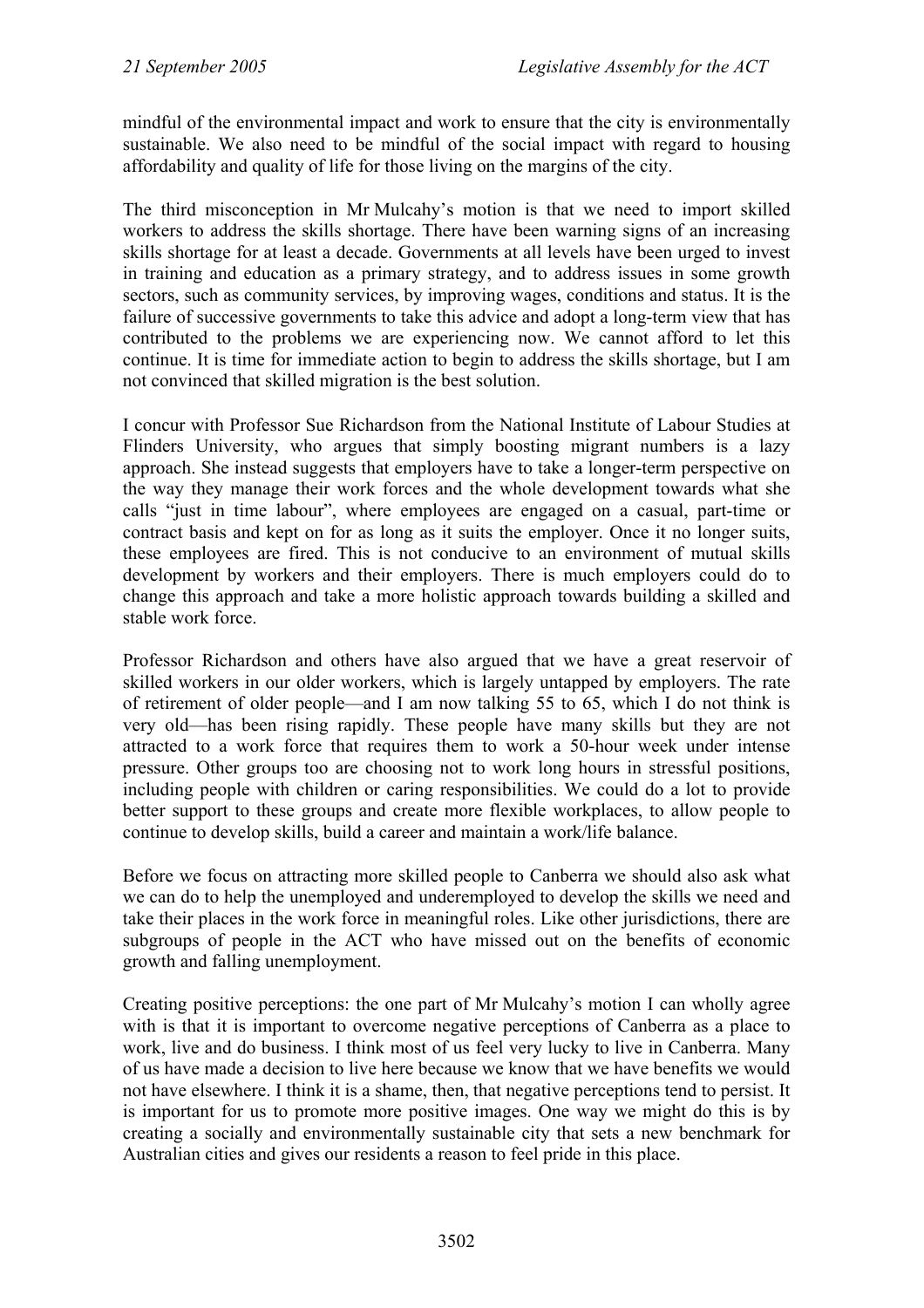I also agree that we should look at other jurisdictions for ideas. Let us look beyond the other capital cities in this country to towns of comparable size, such as Geelong and Ballarat in Victoria; and Wagga and Armidale in New South Wales, for we are an odd mix between city and regional centre. We are unique in being the national capital and a city-state, which opens up special opportunities that I believe we could capitalise on a great deal more. To end my speech, there are many ways of looking at Canberra and looking at what contributes to success. No doubt we will have this debate over and over again but, on the whole, I find very little difference between Mr Quinlan's approach and Mr Mulcahy's approach. I think they both leave out far too much about what is important for Canberra.

**MR SMYTH** (Brindabella—Leader of the Opposition) (5.21): Mr Speaker, the opposition will not be agreeing to Mr Quinlan's amendment because it is not worthy of support. I want to start where Mr Quinlan finished. He was talking about looking at the recent business surveys. Let us look at a couple of those. The July ACT and Region Chamber of Commerce and Industry business expectations survey pointed to a weaker performance in a number of categories. I will read from the recorded ABC news story. It says:

The Chamber of Commerce's latest survey of business expectations shows profits and employment are flat for the first time in years.

The ACT has enjoyed a booming economy for the past nine years but in the last quarter that growth has flattened.

Profits are down, as is employment, with the Territory experiencing a shortage of skilled workers.

The long-term forecast for capital growth is also down.

Not so rosy! At the same time—in August—we had the Sensis survey. Again I will read the headline from an ABC story. It says:

A survey released today says the ACT small business sector is lagging behind the national average in several key performance areas.

There was good and bad in both those surveys, but they show that the gloss is off. The gloss is off because of the inaction of this government and, in particular, the inaction of this minister. It is interesting that there is this sudden pointing to the cranes on the skyline. According to the Treasurer, the cranes are all there because of his action. He refutes the claim that it is the planning laws that are stopping things from occurring. It was not. We have said it.

Let us go to somebody who is not normally aligned with the Liberal Party. George Wasson said he had \$350 million to invest in a super fund that he helps control, but that he would not be investing in Canberra because it is just too hard. That is a slightly different view than that which the Treasurer was pointing to. Then the Treasurer put forward the notion that we got skun on some of our business programs. Some of them certainly did not work as well as they could have, but you have to look at the net overall effect. The net overall effect of us looking at bringing companies relating to IT to the territory was that the St George *Trends* magazine, when it did a survey of IT, called the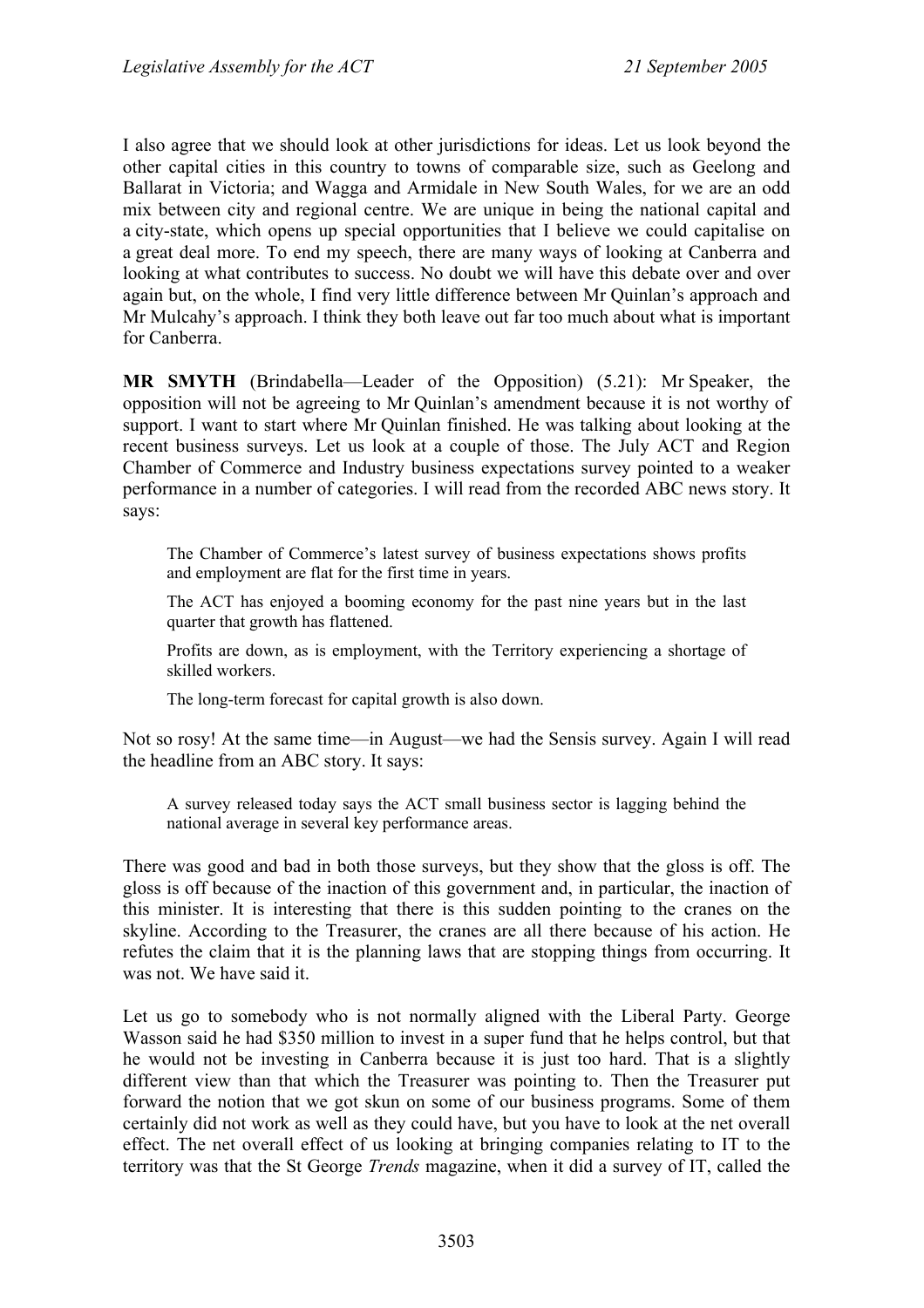ACT the IT capital of Australia. That was a consequence of the work of the previous government. We had double the national average of people involved in IT. Why? Because of the work of the previous government.

He then went on to talk about biotech. If I remember back to 1999, the federal government put up about \$10 million worth of biotech investment money. We, the then ACT government, together with the ANU, the CSIRO and a number of other partners, put together a consortium that picked up about 60 per cent of that money. They formed a little thing called Epicorp that was commercialising biotech industry in the ACT long before you found it, Treasurer. It was actually here in the ACT because we talked to the federal government; we put together the bid; we got the money; and we started the industry. I think you need to go back and get your facts straight, because rewriting history can come back to bite you.

What Mr Mulcahy is trying to get at here—and he made a good point—was that you cannot afford to sit tight. What we saw reflected in the motion this morning was: things are okay, so do not change anything; if we sit tight, the wolves will wander past the door; they will not come in. But you cannot afford to sit tight. You cannot afford to run the Chicken Little school of politics that says, "The sky will fall." Look at the achievement of any federal government in relation to growth—growth in wages, growth in income for households, growth in employment and growth in real wages. The current federal government has overdelivered on each of those. It has also overdelivered, in comparison to the previous Labor government, on what has been done for Canberra.

Let us look at the last budget. The last budget put \$54 million into a national portrait gallery—vital infrastructure for the future. Mr Mulcahy talks about us having superior infrastructure. It has put \$40 million into the refurb of the mint; it is going to build a new public service building at Russell; it is going to build a federation guard headquarters at Duntroon, and so on. Here is the commitment of the federal Liberal government to Canberra, but we do not see that view from this government. This government has missed the opportunity. Even the *Canberra Times*, in an editorial, said that some of these budgets were budgets of lost opportunity.

The ABS has recently put out some predictions. Their low prediction says that, by 2030, the ACT population will actually have gone backwards. If you take a medium route it says that, by about 2030, the population of the ACT will be up to about 380,000. If you want to take the high forecast it will be up to about 452,000. That is not going to happen unless we have a plan to make it happen and, as Mr Mulcahy points out so well in (2) (b), unless we create specific advances in superior infrastructure and maintain that infrastructure for a clean and plentiful water supply. That will become the limiting sum on all growth in Australia. We must look at things like personal safety, which is something that has been ignored by this government.

Point (c) says that we should improve relationships with the federal government to develop special features and facilities that reflect the nation's capital. The national government—the federal government, the commonwealth government—is doing its bit: what is this lot doing? They sit here day after day bagging all the initiatives of a government that has overdelivered for the last nine years. I think it shows that we are still fighting the ideological cold war that these people enjoy so much when they have nothing else to say. We need to look at the numbers. Let us take the ABS middle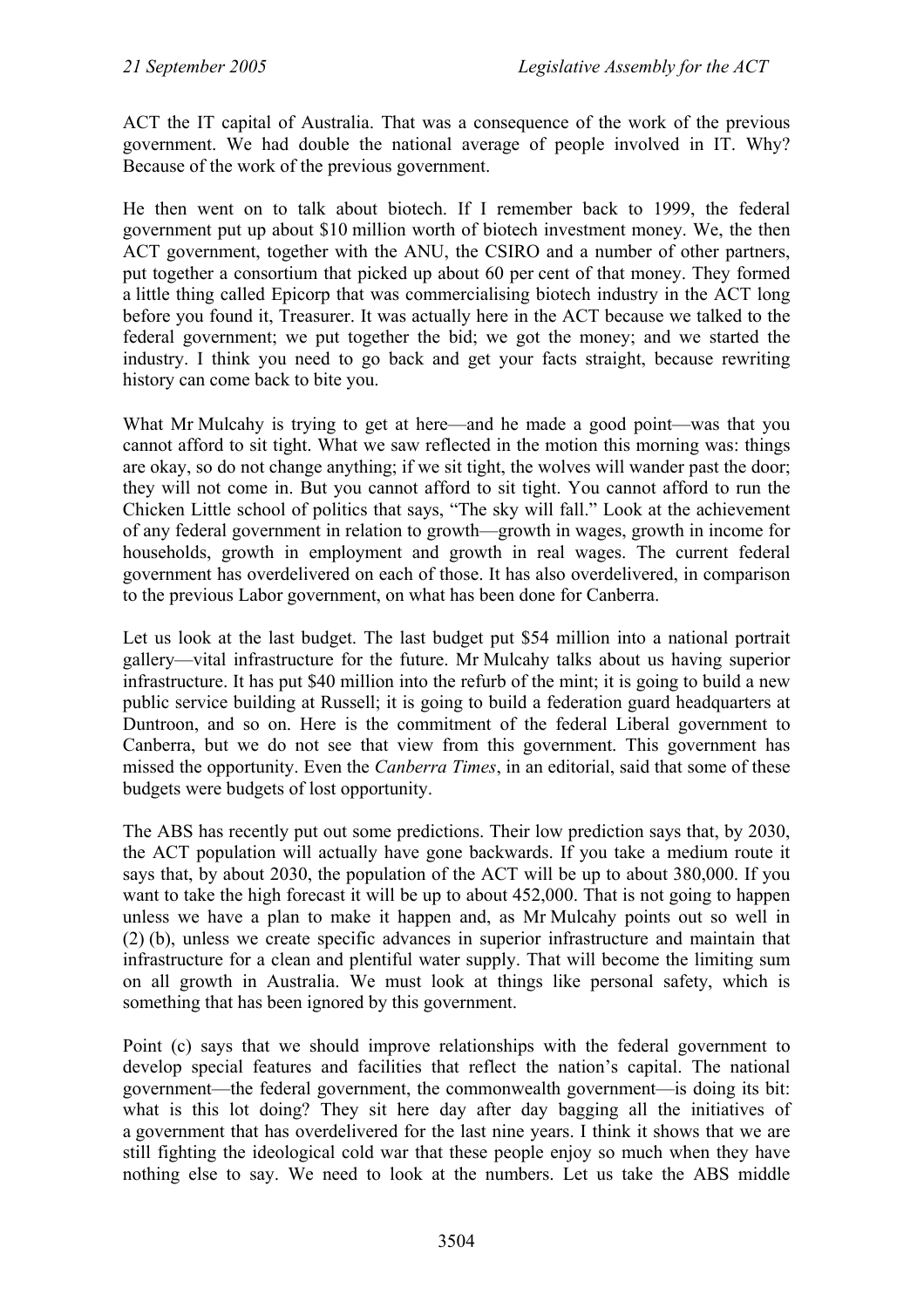prediction, the in-between prediction, that by 2030 we will have about 381,000 people. Of those, 80,700 will be under the under the age of 19; 181,000 people will be aged 20 to 54; 42,700 people will be in the 55 to 64 bracket and 75,700 will be aged 65 and over.

How do we respond to these figures? What do they say to us and what do they say about the planning we need to do? Let us look at this. If we take this as the middle path—and it is by no means a strong middle path—the number of school-age children in the ACT will fall by another 7,000. The number of people in the broad working age—say 20 to mid-50s—will increase by only 4,700. The number of people who may be interested in part-time work, or who will retire, goes up by about 7,000. The number of older and aged people in our community skyrockets by more than 43,000, from 32,600 to 75,700.

Ageing is a good thing but the problem for us is whether we will have the infrastructure and indeed the workers that Mr Mulcahy talks about in part (2) (a) to service the aged care community. I am told there are currently about 2,000 aged care workers for the 32,000 aged Canberrans we have. When it goes up to 75,700, how many more aged care workers will we need just to cover the aged care population? There is a question: how many more will we need? If it is 2,000 at the moment, when you take it that the number of people over 75 and 85 will triple and quadruple and that of those 40 per cent will need aged care facilities, you are talking about an increase in the number of those of broad working age of 4,700 being absorbed almost entirely in providing for aged care. What happens to the rest of the economy? Absolutely nothing, it fails to grow. If it is not growing, then it is not returning to the government the money it needs to provide the aged care services. That is why Mr Mulcahy has put this motion on the notice paper. Part (1) (a) talks about the importance of population growth for strengthening the economy of the ACT.

The material Dr Foskey put before the Assembly—that it is okay as it is and it will be all right because we will cope somehow—is just ridiculous. In the late 1970s, inner Canberra had 88,000 residents. Although by the end of the 1980s the number of residents had dropped to about 59,000, we still had to maintain the infrastructure; we still had to support the same number of shops; we still had to keep the churches open and have members for the scout troop. It has come back a little with the infill process we started in respect of densification. When last I heard—at the end of the 1990s—it was about 63,000. I assume it is a bit higher now.

The problem is that we have infrastructure that was built for probably a third more. That means that either we all end up paying a third more in taxes or we reduce the services. Nobody wants to see service levels reduced in the ACT; we are very proud of where we live and how we live. That is why this motion is important. It should not be belittled by changing it to "recognises the ACT government's efforts to address these things". I think there is goodwill on both sides to make this work. The motion should stand as it is. What we should do is fulfil the promise the government made to make it unashamedly pro small business, because that is the future for the ACT.

**MR SPEAKER**: The member's time has expired.

**MRS DUNNE** (Ginninderra) (5.31): I have to commend Mr Mulcahy for bringing forward this important matter which, of course, is inconveniently uncomfortable for the Treasurer, so he has to deride it. The economic growth of our territory is a most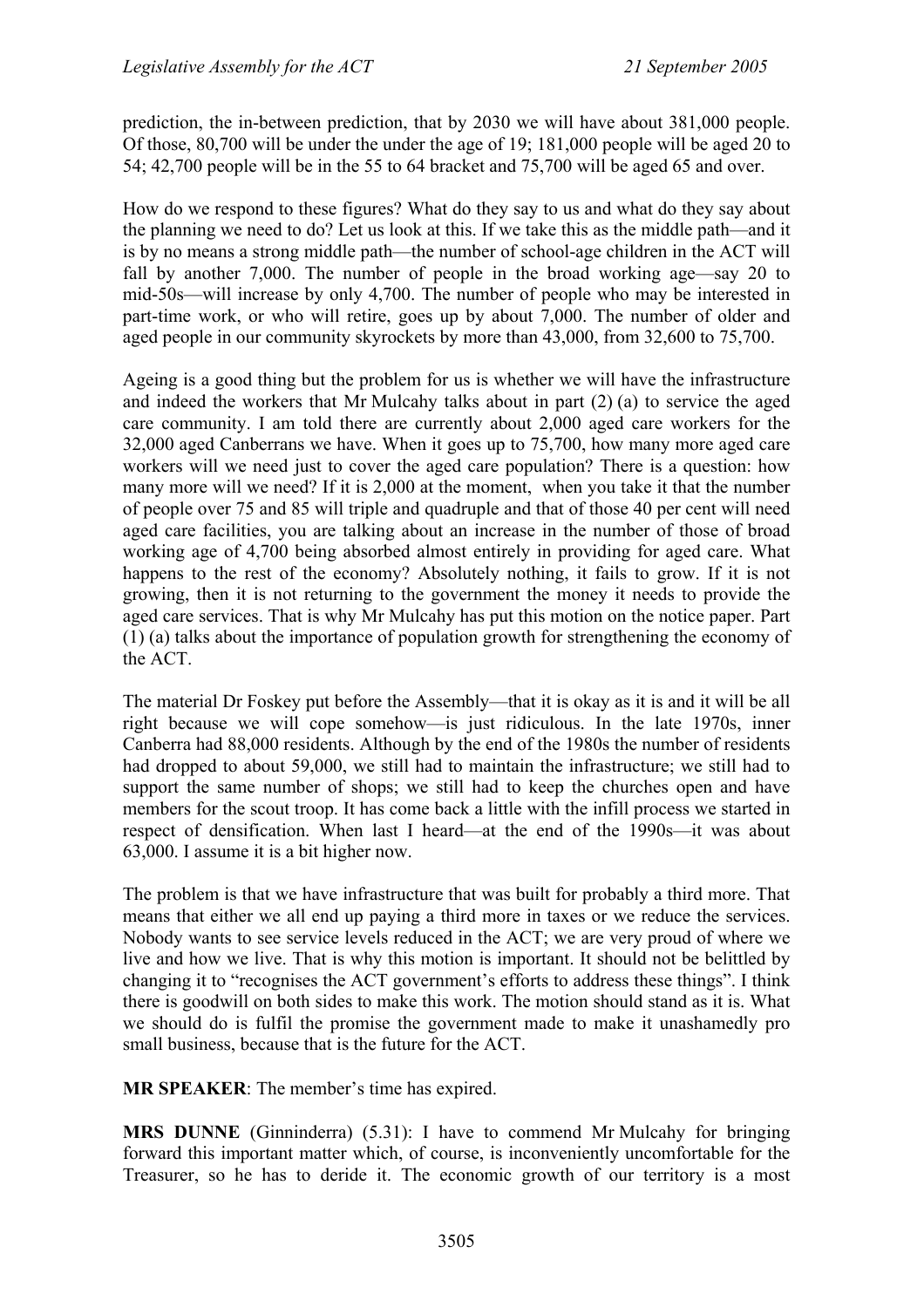important issue. Part of our economic growth is contingent upon continued population growth. Mr Smyth has pointed to figures that indicate that without population growth our economy will slow.

It was interesting to hear Dr Foskey's exposition on population growth and economic growth as they relate to countries in Europe. I do not think we need to look very closely into the economies of places like Italy, which has a population growth below replacement rate; or Spain, which has a population growth even lower than Italy's and huge environmental problems without the economy to deal with them; or Germany. In many cases Germany is living on old money and has huge economic problems in front of it. I do not think we have a great deal to learn from the old economies of Western Europe. And I do not think we have much to learn from Green economic policy, which can only be described as Luddite economic policy.

At a seminar recently on water policy, I was reminded of the old adage, "You cannot be green if you are in the red." We do want to create a sustainable environment in the ACT. Unless we have sufficient economic growth to do so, we will not be doing it and our standard of living, our social and physical amenity will decline. Dr Foskey said that no-one benefits from increased population growth except the building industry. I can think of a fair few video shop owners, restaurateurs, hoteliers and contract cleaners. Just about any aspect of the economy will benefit by population growth. The mere fact that there are more people in the city requiring goods and services will do that for us. The anti-population growth aspirations of the Greens are best described by the sort of naturalistic romanticism favoured by Rousseau, which usually ends up in totalitarianism and ignores the reality of how people live, work, and aspire to improve themselves.

In discussing population growth and its relationship to employment generally and skills shortages in particular, it is crucial to appreciate the complexity of the various issues involved. I do not think anyone here today is saying there is an easy fix; there is no silver bullet. Mr Mulcahy's motion today is about starting that discussion, rather than the Treasurer sitting there snidely saying that we are turning things on their backs and that this is about a leadership challenge. It is not about that, it is about the future of the ACT. If he does not care about it, that is fine. He can make those snide comments all he likes, but all they do is tell the community that he does not care about the future of the economy and employment growth in this town. It is an exceedingly complex issue riddled with errors. There are three main errors I would like to deal with.

There is a lot of what I would call moral panic, which usually leads to inappropriate, if not self-defeating and short-term, expedience. We tend to go in for scapegoating, or we attempt to allocate blame to our favourite bogeyman. In the case of this government it is the commonwealth government for doing terrible things about industrial relations when, in reality, many groups and organisations are responsible for whatever difficulties we have to face now. We need to face up to the fact that we all have a part to play. This also leads to misleading concepts and statistics, which give a false sense of objective empirical evidence of what is, in reality, nothing more than special pleading. I would like to look at those things in more detail: firstly, moral panic, which leads to short-term, self-defeating expedience.

The most obvious example at present is our alarm about skills shortage, which has given rise to numerous panicky solutions to address what might be only a short-term problem.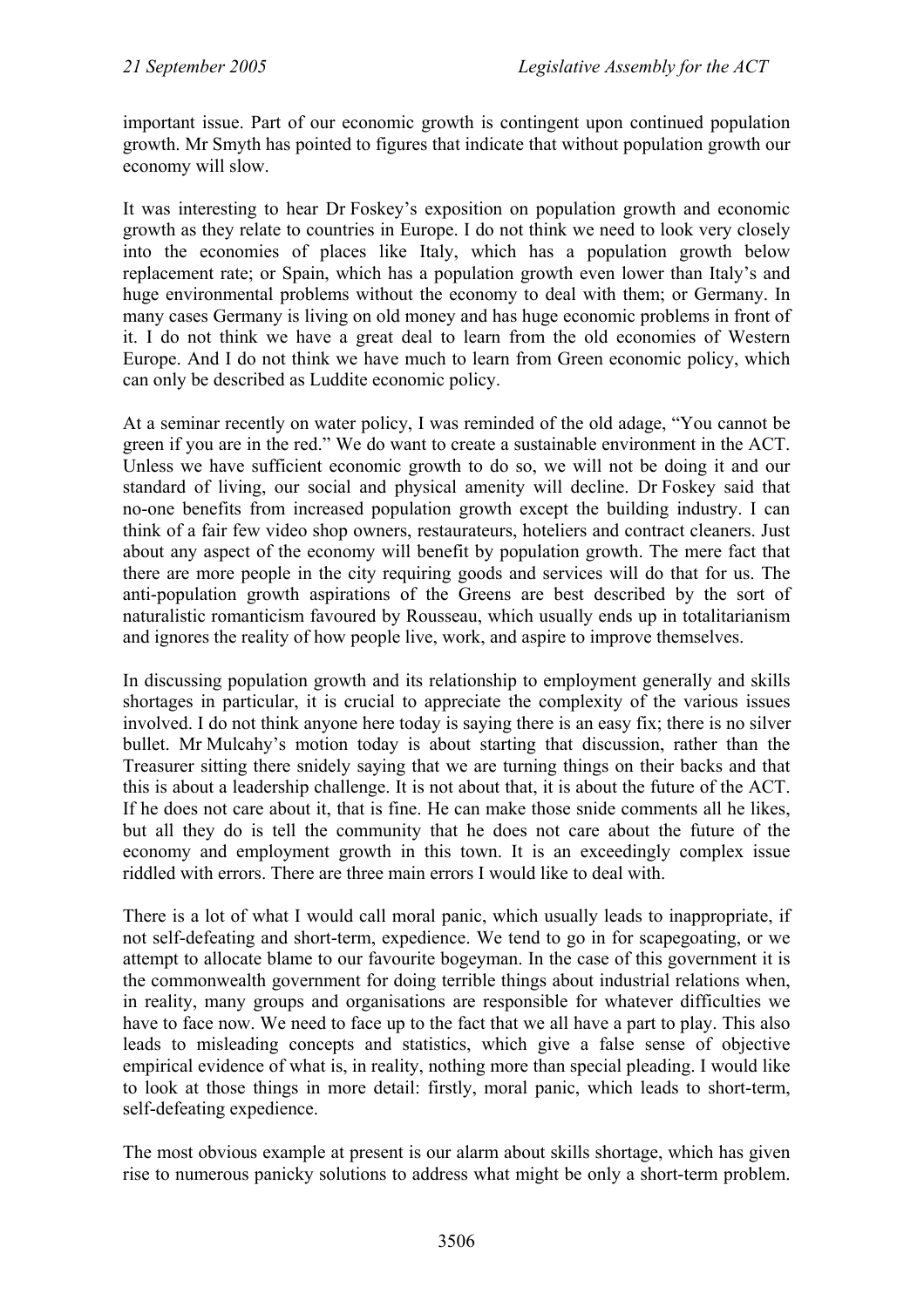Skills shortage in itself is a problem but it can be a sign of many things. It can be a sign of a booming economy. As the ANU's Professor Bob Gregory has argued, there is every reason to welcome, in some sense, a skills shortage if it leads to the hiring and training of people, especially young people, who would otherwise remain on welfare or as part of the unskilled working poor.

If we have a skills shortage, we should be looking immediately at the people within our own jurisdiction who can benefit from it. Older people also have a great many skills. Until recently, most of those have been cast aside when they reach unfashionable ages. A skills shortage is a way of reintegrating older people into the work force and taking advantage of their skills, expertise and long experience. There are other things we need to look at, of course. One is the issue that a skills shortage may also be a sign of bad planning, especially in education and training, not only of government policy—although that is central—but also policy in the private sector.

There is the second error of scapegoating. Employers today complain that they do not have enough skilled tradesmen but, over the past 20 years, training rates in the metals, building, construction, vehicle and electrical trades have declined by some 16 per cent, and this in the face of warnings from employer groups that investment in training was being badly neglected. Instead there has been a tendency to poach, to outsource, to believe blindly in new technology and to rely on casual or short-term appointments. It is all part of the increasing tendency, in some areas, to pay by the hour, assess your profitability by the quarter and not look to the long term. Only yesterday the Prime Minister spoke about impediments to training wages in many awards that make it difficult for people to get into those industries. The fact is that all major stakeholders governments, employers and unions—have connived in creating the skills shortage. They now need to collaborate in doing something about it not by short-term panic measures, but through rational medium and long-term strategies.

Then there are statistics. The clearest example here is unemployment statistics. Employment formally begins if you work for one hour a week. Sometimes you can be formally employed if you only work for one hour and do not get paid for it. There are a lot of people to be blamed for this. This is, of course, an ABS definition but it is also taken from the International Labour Organisation—that much-vaunted organisation of the left.

We need to be cognisant of other gauges of joblessness. This includes people who cannot find sufficient work to meet all their economic needs and who want to obtain more. According to Mr Fred Argy, using this definition, the definition of the national employment rate could jump to as much as nine per cent. Conversely, Mr Argy contends that the number of jobless who are classically unemployed is some 150,000, compared to 900,000 who are probably underemployed.

There is much we can do. The most important thing we can do in the short term is reintegrate older workers into the mainstream economy, while bringing unskilled younger people into employment for the first time. The former is obvious; it is the most effective short-term expedient; but the latter is not some sort of distant goal. At the moment there are people who are underemployed or unemployed because they are unskilled. A lot of skills are not difficult to obtain. The recent ABS figures on jobs growth show that the largest areas of increase are 9.5 per cent for advanced clerical and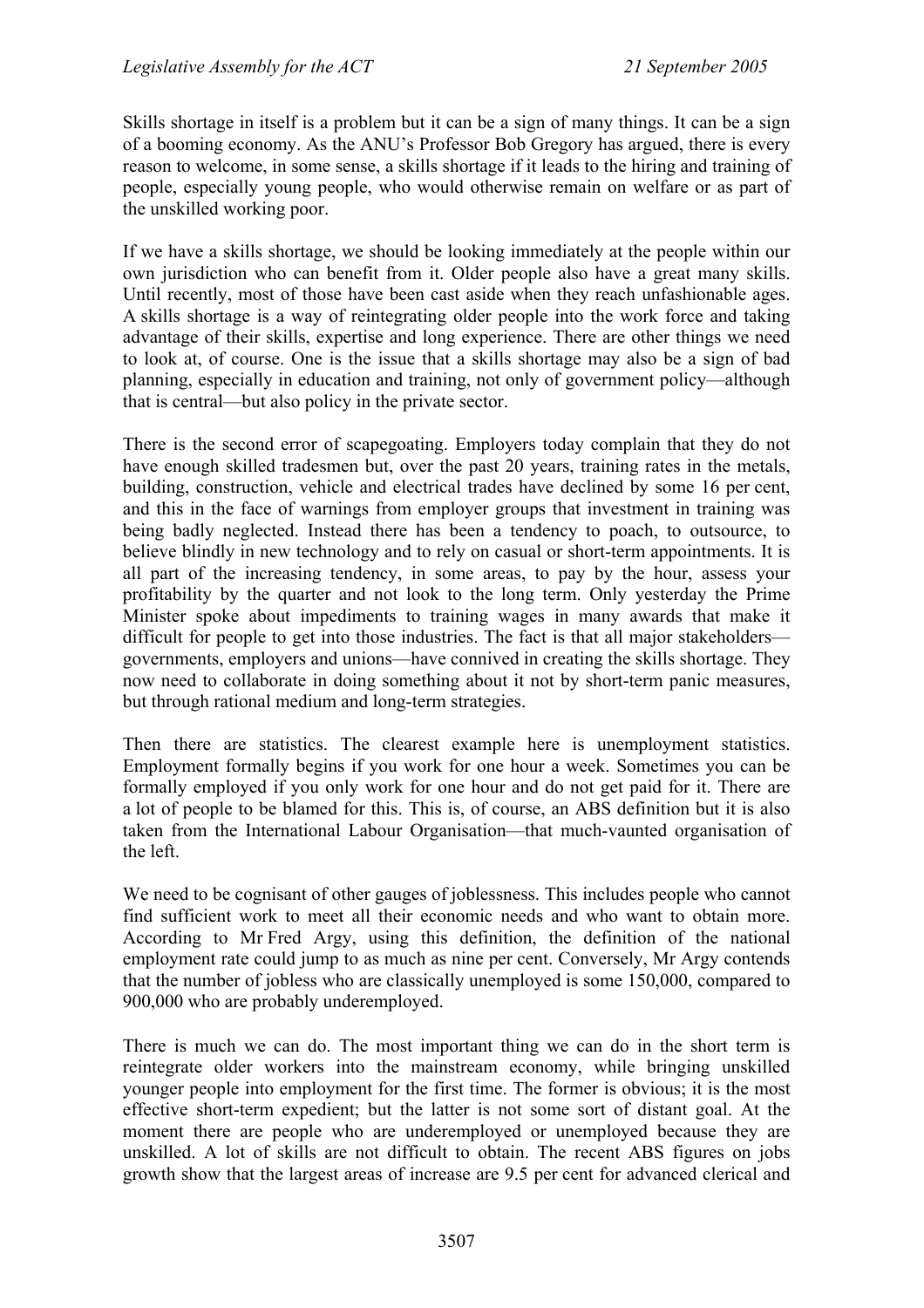sales services and 6.2 per cent in low-skilled clerical and sales services. These are areas of low skill where we can bring people into the economy quickly.

As Mr Mulcahy has said, we need to concentrate on skilled migration and business migration, which has been a significant failure of this government over the past four years. I heard the Deputy Chief Minister on the radio the other day bemoaning the fact that he could not get immigration to do particular things that would make things easier. We should make things easier. Instead of bemoaning the fact and standing up here on a regular basis and bucketing the federal government, why don't you get down and be comprehensively cooperative about the process?

**MS MacDONALD** (Brindabella) (5.42): This motion addresses some of the biggest challenges facing the ACT at this time: population, skills and possible negative perceptions of Canberra as a place to live, work and do business. The ACT government is committed to overcoming any skills shortages in the ACT; however, it is important to note that skills shortages occur in complex social, economic, demographic and political environments. The term itself is broad, vague and non-specific.

The opposition likes to use this catchphrase often when discussing industrial relations and the ACT economy. This is a diversionary tactic to take attention away from the fact that the ACT enjoys such a low level of unemployment. In the general community, "skills shortage" is a catch-all for a complex set of employment-related challenges that include skills gaps, labour shortages and recruitment difficulties. Mr Quinlan has spoken about some of the achievements of the government in these areas and some of the major initiatives currently under way. I would like to add to this by focusing on three other areas, if I have the time. They are vocational education and training, mature age employment and the image of Canberra.

Turning first to vocational education and training, the training and adult education area of the Department of Education and Training has recently released the July 2005 edition of the *Vocational Education and Training Half-Yearly Outlook*. This publication includes an indicative list of skills shortage areas that the ACT government will be addressing through the allocation of vocational education and training funding.

The ACT government continues to provide an effective and efficient vocational education and training system, with high participation rates and sound outcomes for students, industry and the community. We have a strong commitment to sustain participation in vocational education and training as a means of providing appropriately qualified and trained citizens to contribute to the economic, social and cultural wellbeing of the ACT. In fact, the ACT vocational education and training system produces better outcomes than most of the rest of Australia. The level of qualifications is higher than the national average and load pass rates for all students and for students in equity groups are higher than the national average.

The National Centre for Vocational Education Research has recently released statistics which show that numbers in training in the ACT remain at record levels—above 6,000 trainees and apprentices. The ACT training system has been brought into a soft landing after the peak of 2003-04, thanks to sustained commitment by the ACT government. The ACT government will ensure this effort is maintained. That peak saw that, in the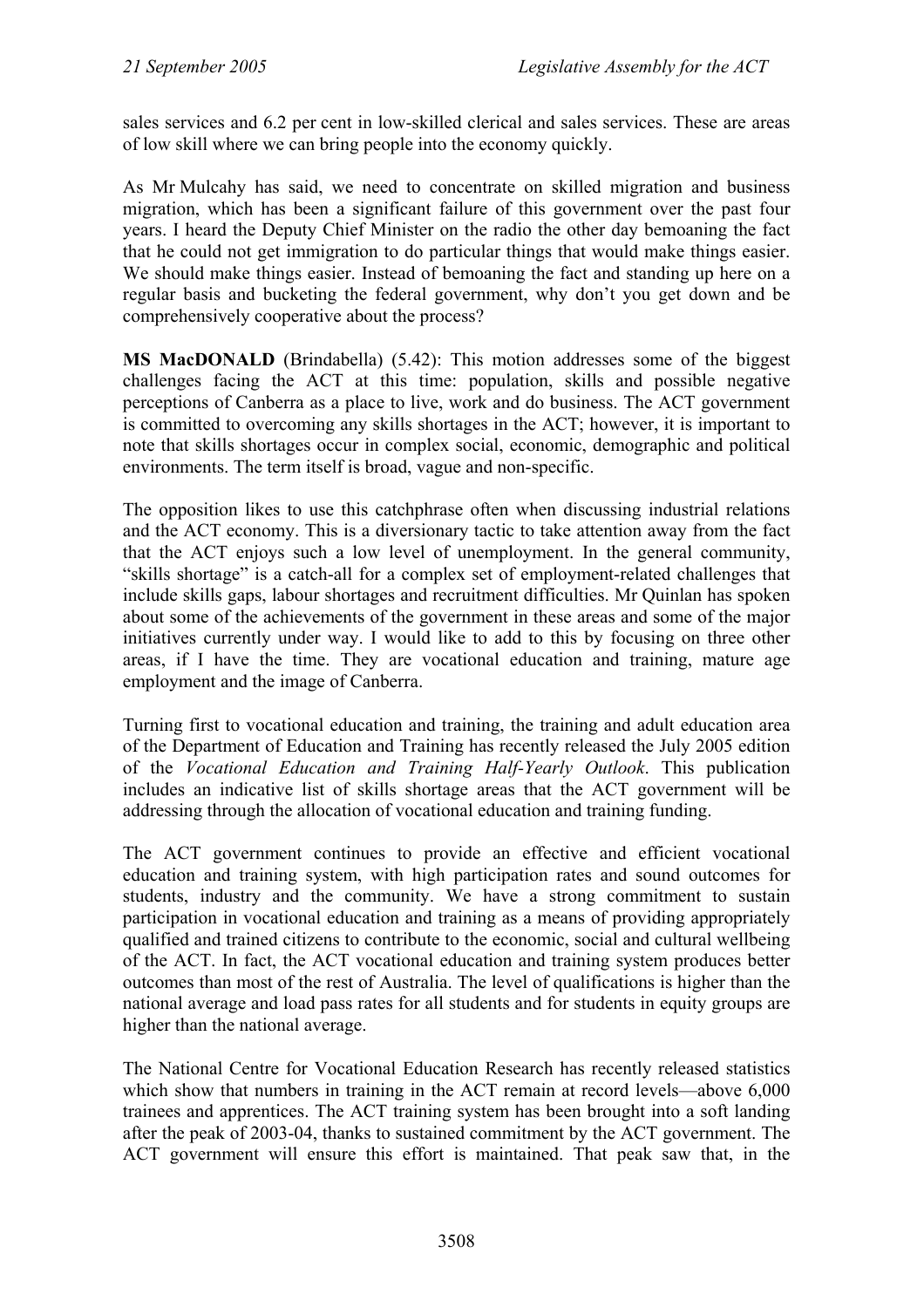12 months to December 2003, commencements of apprenticeships and traineeships in the ACT increased by more than six times the national rate.

In September 2003 the number of apprentices and trainees in training in the ACT was 34 per cent higher than a year earlier. Over the past three years, numbers in traditional trades in the ACT have increased to meet the growing demand. Some examples include plumbing, which nearly doubled, from 40 to 70 commencements; bricklaying, which increased from 14 to 29—more than double—electrotechnology in refrigeration and air-conditioning, which went from 16 to 24 commencements; electrotechnology for systems electricians, which went from 65 to 81 commencements, and hospitality operations, which went from two to 40 commencements. The graduates of that peak will soon be entering the Canberra market, addressing, at least to an extent, the skills shortage to which Mr Mulcahy has referred.

As far as funding for all this training activity is concerned, this government continues to look at the best way to maintain this momentum. The ACT increased its training budget for 2004-05 by \$2 million at the beginning of the year. Meeting the growth and demand for apprenticeships and traineeships required another injection of \$3.1 million in the second appropriation. Maintaining these trends also includes regular consultation with industry to ensure that government is in tune with their needs. Every six months the department does a scan of the ACT environment, producing a systemic, logical collection of the latest intelligence on skills shortages from industry itself.

Through this process we ensure that we have a sound information base through which to develop policies to address skills shortages. For example, shortages of bricklayers, plasterers and tilers, exacerbated by high levels nationally of housing activity, are being addressed by substantial financial incentives through the building and construction industry training levy fund. This encourages employers to take on apprentices in these trades. The group training organisations, the Master Builders Association and the construction industry training council are all working to have ACT young people participate in these activities. We hope more employers will take advantage of this opportunity to help meet the present and future skill needs in their industry.

One unexpected outcome of the bushfire tragedy is that the rebuilding activity is providing the real work experience needed by many young people to become tradespeople. Consultations with industry through the ACT Industry Training Advisory Association, or ACTITAA, are in fact broader ranging than simply dealing with skills shortages. They cover such issues as changes to training packages and their impact locally, new training opportunities in the ACT, issues that impede expansion of the delivery of nationally recognised training, industrial and equity issues that may cause barriers for the disadvantaged, and delivery of VET qualifications in schools. These discussions are held twice yearly after receipt of written industry analyses. They contribute to the development of priorities, governing expenditure by the ACT on vocational education and training.

As detailed in the government's economic white paper, we are committed to ensuring that the government school system is resourced to deliver skills in ICT—an emerging skills shortage area—to all school students. This will have a positive flow-on effect to the trainees and apprentices of tomorrow. In this, the ACT is leading the way nationally by being the first jurisdiction to introduce ICT competencies for year 10 students. Also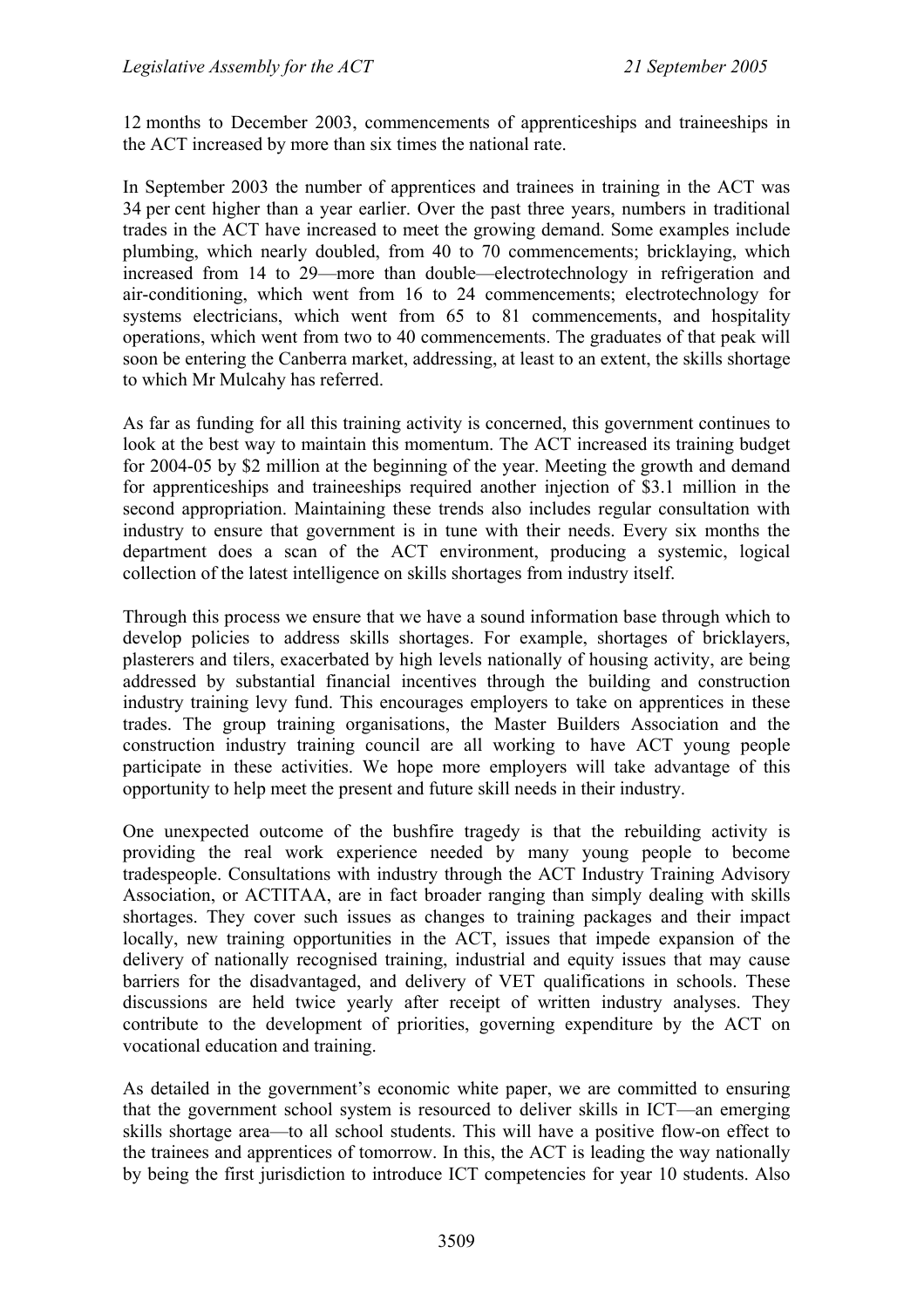as stated in the white paper, the ACT's is on track to being the first Australian school system to be fully connected to broadband services. The government bolstered the capacity to focus on the vocational education and training needs of the ACT through establishing two new sections within its training and adult education branch. They are the career transition section and the new apprenticeships and VET initiatives section. The ACT government also continues to promote the importance of training to the ACT community.

I recently represented the Minister for Education and Training to announce the winners of the 2005 Adult Learners Week awards. These awards recognise the outstanding achievements in adult and community education. One of the main purposes of the week is to remind people that learning is for everyone. A great way to do that is to recognise the achievements of adult learners, teachers and organisations. Adult and community education complements the formal ACT education structure, in that it is committed to offering lifelong educational opportunities to all. This includes newcomers to the ACT, working people and professionals, those in transitional career change, older citizens, persons with special needs, and especially those who have not been able to participate more fully in formal education. In the Canberra plan this government has clearly stated its commitment to continuing support for adult community education as a means of promoting lifelong learning.

We also provide a school-based new apprenticeships program, which has proved a big success with its focus on supporting young people transitioning from school to employment. As of August, there were 256 new commencements in the SNAP program this year, with approximately 47 per cent of these young people currently gaining invaluable skills in the building and construction industry. Through our commitment to VET, the ACT government is continuing to ensure that any skills shortage in the ACT is addressed quickly. Due to the increase in its enrolments in the 2003-04 year, it is likely in the coming years that many apprentices trained in key areas will enter the territory work force. It is my belief that this will result in the ACT continuing to enjoy one of the best-trained and most talented work forces.

I would now like to quickly turn to the issue of mature age employment. It is true our population is ageing, but it is possible to see this as creating opportunities both for the city and for the individuals concerned. People can continue to earn an income and contribute to the city through meaningful work. How can this be achieved? Members may note that the commitment has been made to address mature age employment in priority 1 of the Canberra social plan, as part of the wider Canberra plan. In pursuing this goal, an action plan is under development and, to date, work on this has included a host of initiatives: hosting a mature age employment summit; establishing a working group; engaging a consultant to prepare the issues paper; drafting this into the draft action plan; and undertaking the viability draft action plan. These are many things this government is doing to address the issue.

**MR SESELJA** (Molonglo) (5.52): I am very happy to support the original motion put forward by Mr Mulcahy today. I commend him for his ongoing interest in this area. It is, as has been acknowledged on both sides of the house, a particularly important area and one that I am happy to have a debate about.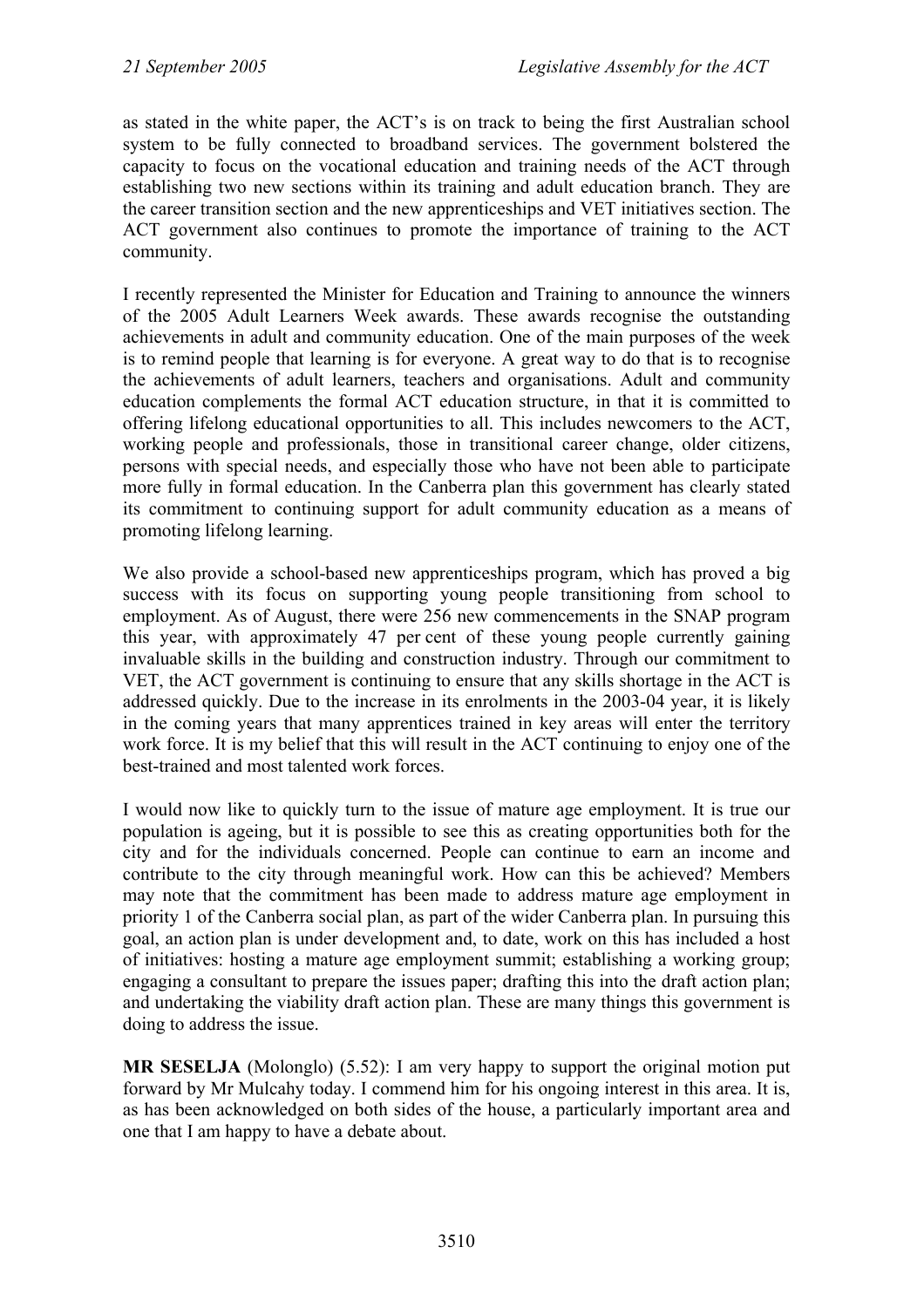There does seem to be a bit of contradiction among government members. Firstly, if I can deal a bit with the issue of growth: we saw recently the Australia Institute's report suggesting that zero population growth in Canberra would be a good idea. Some people agree with that; many do not. I note that Jon Stanhope launched that report. He seemed to be giving his tacit approval to the idea that no growth would be a good thing for the ACT. The Chief Minister seems to feel that would be a good thing. Yet we see, certainly from Simon Corbell, all of the rhetoric about lots of cranes; it is a wonderful thing that we are growing; and all this sort of thing. There seems to be a bit of a difference of opinion within the government about whether growth is a good thing or not.

I would love to hear what the government's position is on it, because they do not seem to be clear. They certainly produce very low growth. We have seen 0.2 per cent in the ACT and 1.7 per cent in the region. We heard the Treasurer earlier saying that he did not believe the figures; he said that they are very suspicious figures because the rental market is strong and the like. I do not know where Mr Quinlan gets his figures, but the ABS stats are clear that the ACT, under this government, is growing very slowly indeed—a growth rate of 0.2 per cent in Canberra and 1.7 per cent in the region.

What does that tell us? I think that tells us that there is some sort of demand to live in the Canberra region, but clearly the policies of this government, to one degree or another, are causing people to choose to live elsewhere. I know friends of mine who have lived in Canberra all their lives and who have moved to Queanbeyan simply because of the option of cheaper housing in the area.

It is clear that there is demand; it is clear, though, that the government is doing something wrong. Mr Quinlan's response is to not believe the figures. I will stick to the figures of the ABS rather than believing Mr Quinlan's hunch that it is a lot more than 0.2 per cent growth in the ACT.

In the estimates process, when he was asked about growth in the region versus growth in Canberra, he said, "It does not really matter if Queanbeyan grows more than Canberra. If they live in Queanbeyan, Murrumbateman, Yass or Canberra, that does not matter." That is irresponsible from a member of the ACT government. It is important that we get our share of the regional growth. As the region grows, there is going to be more and more call on our resources and it is important that we see some of the revenue base that goes with that

People who live in Queanbeyan use our roads a lot; they use our hospital system; they use our education system. Having them as non-contributors in terms of rates and in other areas of revenue is not a good outcome for the territory. So I disagree with Mr Quinlan's blasé attitude to whether or not the ACT gets its share of regional growth. It is important and this government has not pulled its weight to see that happen.

As I said at the outset, we look forward to seeing what the policy of this government is. Does it support growth in Canberra or does it not? Does it care? I certainly support growth in the ACT. It is crucially important. Some of the figures that Mr Smyth quoted before were quite frightening in terms of an ageing population, in terms of the taxation burden that is likely to be placed on young Canberrans in the future if we do not grow. That is of concern.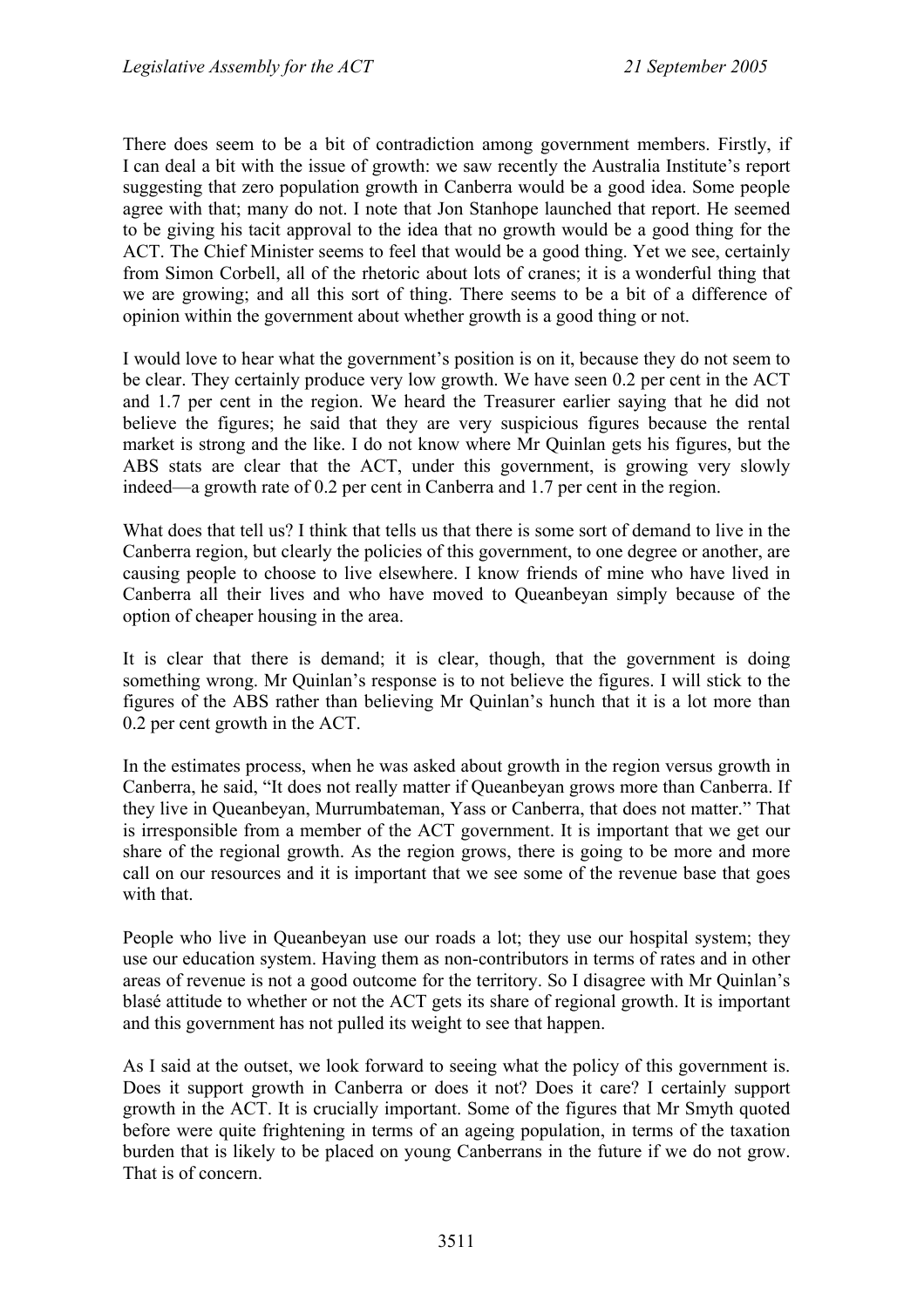It might not be of concern to someone at Mr Quinlan's stage of life but it is certainly a concern to me. I have no doubt it is a concern to many other young Canberrans, in particular, who are going to be picking up that burden. And it should be a concern to older Canberrans as well because if we do not have growth and if we do not get the kind of revenue base that we need we are certainly not going to be able to provide the kind of adequate support for—

### Motion (by **Mr Quinlan**) put:

That the question be now put.

The Assembly voted—

Ayes 8 Noes 7

| Mr Berry      | Ms MacDonald | Mrs Dunne  | Mr Seselja   |
|---------------|--------------|------------|--------------|
| Mr Corbell    | Ms Porter    | Dr Foskey  | Mr Smyth     |
| Mr Gentleman  | Mr Quinlan   | Mr Mulcahy | Mr Stefaniak |
| Mr Hargreaves | Mr Stanhope  | Mr Pratt   |              |

Question so resolved in the affirmative.

Question put:

That **Mr Quinlan's** amendment be agreed to.

The Assembly voted—

Ayes 8 Noes 7

| Mr Berry      | Ms MacDonald | Mrs Dunne  | Mr Seselja   |
|---------------|--------------|------------|--------------|
| Mr Corbell    | Ms Porter    | Dr Foskey  | Mr Smyth     |
| Mr Gentleman  | Mr Quinlan   | Mr Mulcahy | Mr Stefaniak |
| Mr Hargreaves | Mr Stanhope  | Mr Pratt   |              |

Question so resolved in the affirmative

Amendment agreed to.

Motion, as amended, agreed to.

# **Personal explanations**

**DR FOSKEY** (Molonglo): I seek leave, under standing order 46, to make a personal explanation.

**MR SPEAKER**: You may proceed.

**DR FOSKEY**: I want to correct a misapprehension expressed here this afternoon. I have heard myself accused of being opposed to population growth. I believe the words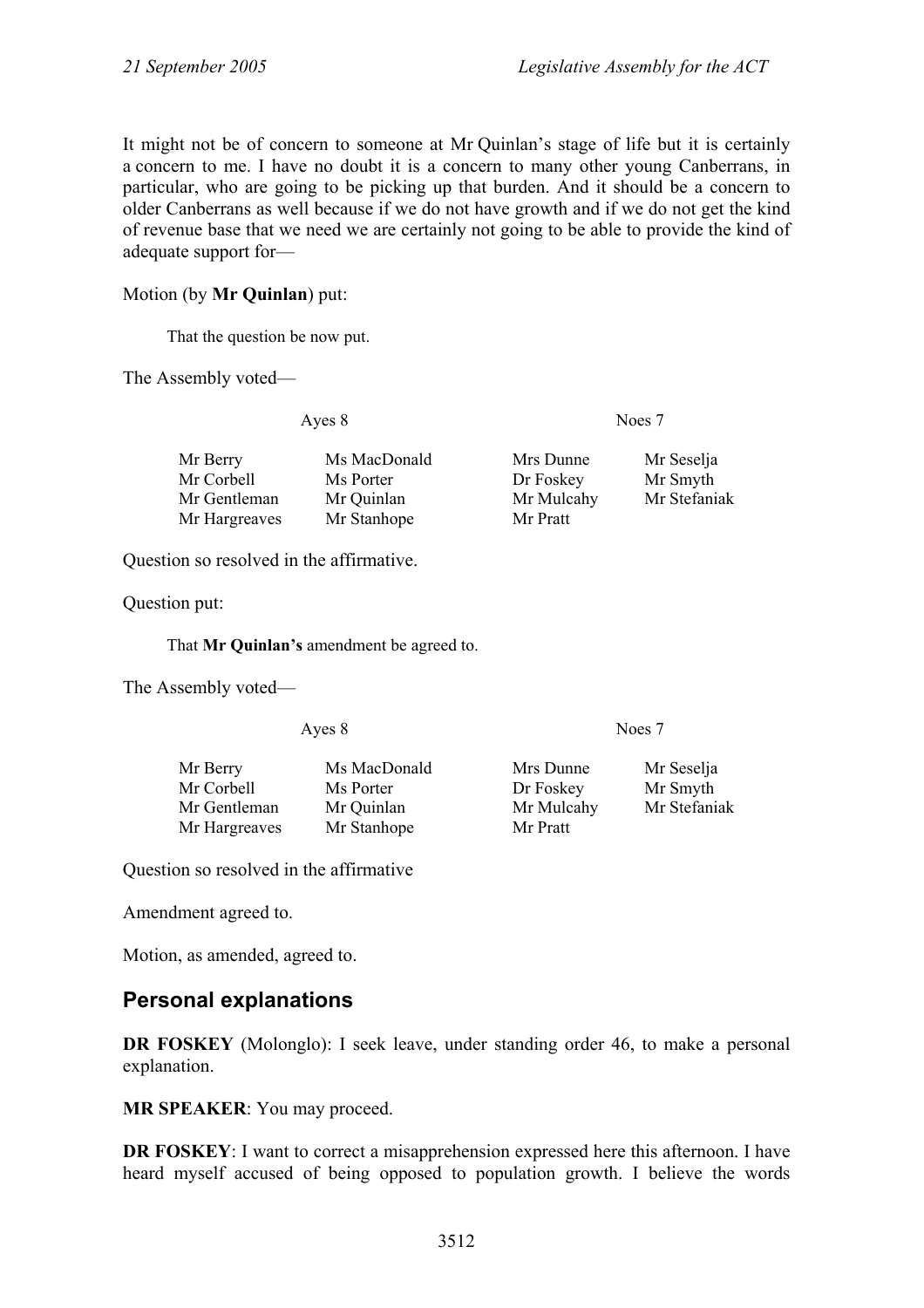"Luddite" and "totalitarian" were also used in relation to my contribution to the most recent debate. I am not going to address those second two, but it is important to me to have it very clearly on the record that at no time today did I say I was opposed to population growth. In fact, at no time do I ever say I am opposed to population growth. In fact, my PhD thesis was a project undertaken partly to refute the belief of some environmentalists that zero population growth will automatically bring environmental sustainability. It is very important to me to have it on the record that I do not oppose population growth per se because I have put so many hours and words into presenting a sophisticated argument against this very view.

*It being past 6.00 pm, in accordance with standing order 34, the motion for the adjournment of the Assembly was put.* 

# **Adjournment**

#### **Muslim headscarves Education**

**MRS DUNNE** (Ginninderra) (6.03): I want to touch on two issues. Recently some of my Liberal women colleagues have received some notoriety because of their desire to ban Muslim women wearing headscarves in government schools, apparently on the grounds that they are a symbol of defiance. I have followed the debate. Some of their critics missed the point when they said that, for the most part, people should be able to wear what they like, implying that there is no such thing as symbolism. We take a very dim view of anyone wearing Nazi paraphernalia because of its symbolic association with mass slaughter. We have seen the opprobrium attached to Prince Harry for his indiscretion in that regard.

I would disagree with Mesdames Bishop and Panopoulos on two points. I do not think that the headscarf symbolises defiance; I think it is a religious symbol and a symbol about modesty. I know that the vast majority of Muslims and the vast majority of headscarf-wearing Muslims and those of my acquaintance do not support the excesses of militant Islamists and al-Qaeda. I do not think you can stop such manifestations; that, itself, would lead to defiance. By suppressing cultural manifestations we create many more problems for ourselves.

I was very concerned about the things that were said by Mesdames Bishop and Panopoulos about the dominant culture in Australia. It needs to be said quite sternly that moderate Muslims, even worse than westerners, are victims of the sorts of things that were said. Things like this send the message that all Muslims are the same. It would be unfortunate if non-Muslims came to believe that all Muslims are the same, and it would be disastrous if Muslims did.

The other issue I wish to touch on is that, yesterday in the adjournment debate, Ms MacDonald made an intervention. I have one point of correction and two observations to make on that intervention. First, to the point of correction: Ms MacDonald alleged that my statement that education minister Gallagher is a product of the sixties is, in her words, "indeed incorrect". I said that Ms Gallagher is "literally" a child of the sixties. This is certainly true as Ms Gallagher was born in March 1970. But that only serves to undermine Ms MacDonald's claims.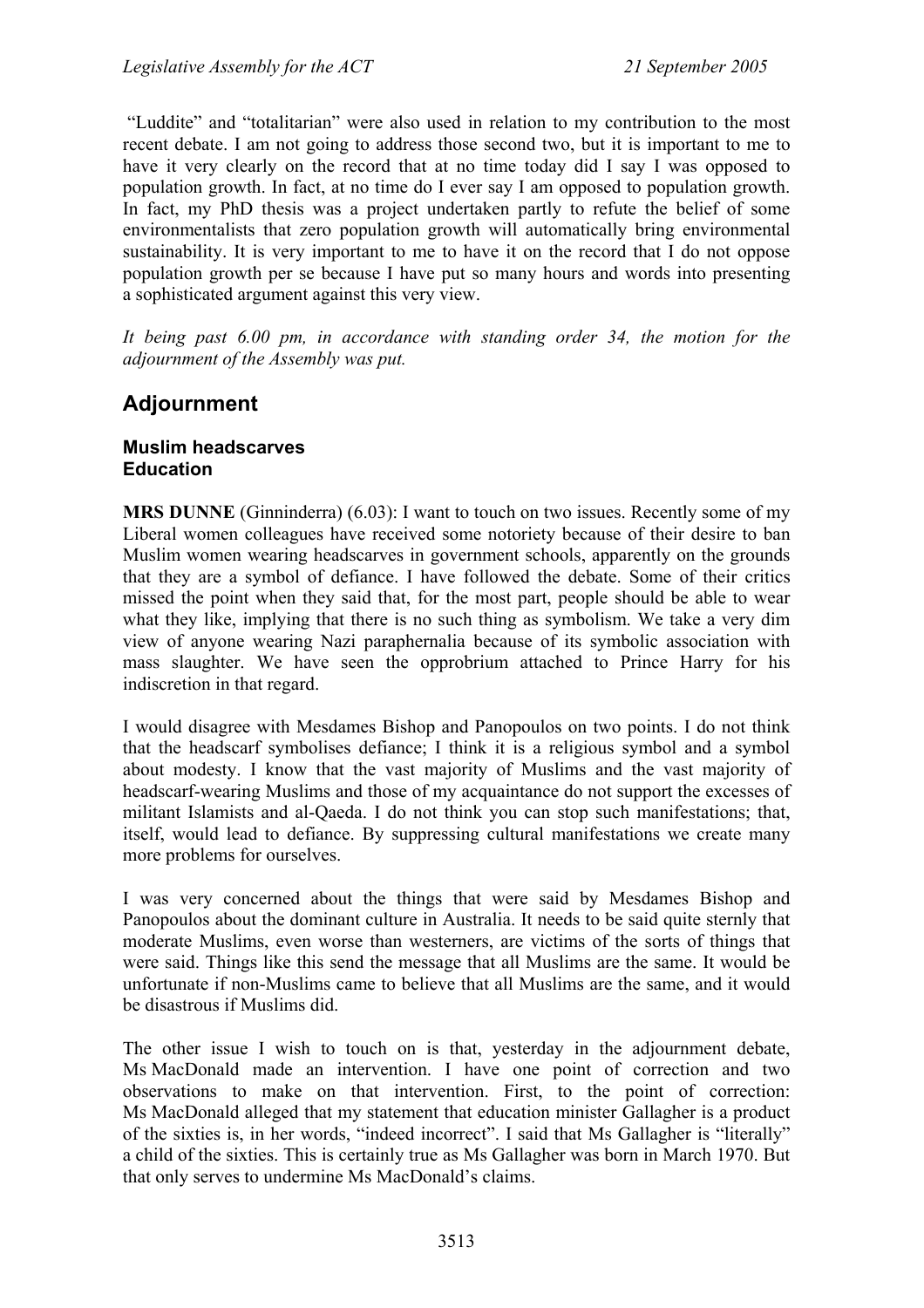The sixties, as a cultural term, refers roughly to the period from the early 1960s to at least 1975. There is admittedly some dispute over the particular year at either end of the time scale. Professor Arthur Marwick, for example, in his recent book *The sixties*, opts for 1958 to 1974, while Robert Hewison, in his book *Too much: art and society in the sixties*, prefers 1960 to 1975. Either way, there is no dealing with the cut-off point of 1969. But if you are literal minded, as Ms MacDonald intends to be, it is obvious that Ms Gallagher was conceived in 1969, which makes her literally a child of the sixties.

Two observations: Ms MacDonald complained about members on this side quoting from Kevin Donnelly. She pointed out that Dr Donnelly is a member of the Victorian right-wing section of the Liberal Party and is "sniffing around the seat of Kooyong". I do not know where she managed to unearth that somewhat intimate information—and I will take her word for it—but, more seriously, she argued that he has a doctorate in education and, because he has never practised as an academic in the field, somehow his views do not have validity.

I should like to reveal to Ms MacDonald that the two most elementary fallacies regarding that, employed by demagogues, are: the argument to the person, and the argument from authority. Having a diploma in teaching, as Ms MacDonald let us know she has, she might well better know these arguments as argumentum ad hominem and argumentum ad vericundiam.

My simple point is that these are both fallacious arguments with no place in reasonable debate. In no way do they invalidate Dr Donnelly's contention about the state of education. He could be the devil incarnate or even Mark Latham, and the fact has not the slightest effect on the validity or invalidity of his arguments. These must be assessed independently according to the accuracy of the premise and the soundness of the logic.

My second observation is a brief one. Ms MacDonald told the Assembly that she had not heard the name Piaget since doing her teaching qualification. I can only observe that, before she comments on pedagogical trends, past or present, she ought to keep up with the literature.

## **Education**

**MS MacDONALD** (Brindabella) (6.08): I cannot let that one go. Thank you, Mrs Dunne, for amusing us all. Yes, indeed, you are correct. I was not certain of the exact date of Ms Gallagher's birth, but she was more than a twinkle in her father's eye in the sixties; that is true. In regard to those people who decide that the sixties go up to 1975: those of my acquaintance who were born after 1970 do not consider themselves to be children of the sixties. I have to tell you that, Mrs Dunne.

But on the issue of Dr Donnelly: Mrs Dunne has quoted parts of what I said last night. Certainly it is true that I quoted all those points about his being involved with the Liberal Party. My point was, Mrs Dunne—and I said quite clearly that Dr Donnelly was entitled to his opinion—that he should not be quoted as an impartial authority on the area.

**Mrs Dunne**: No-one said he was. I did not quote him.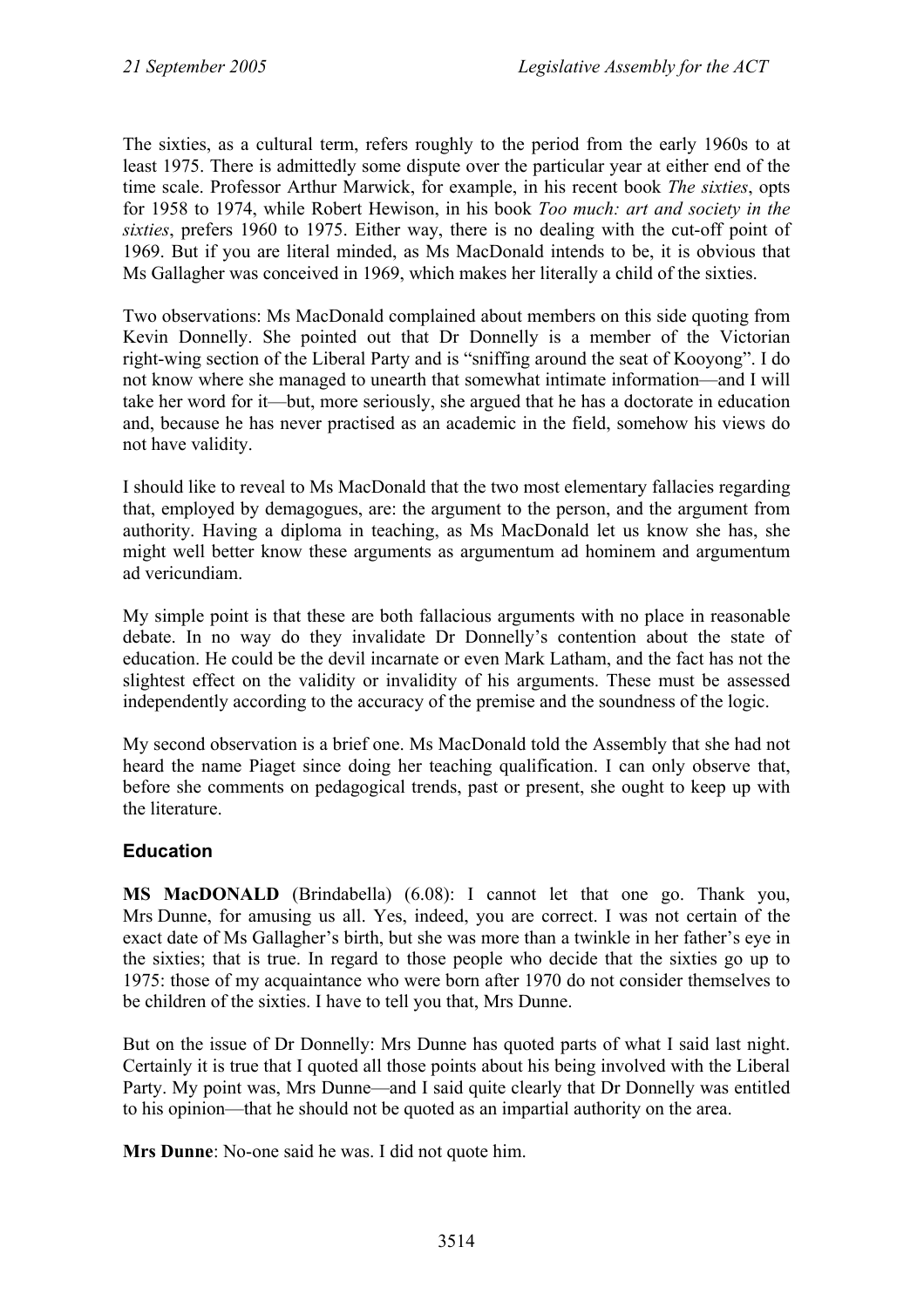**MS MacDONALD**: But Mr Pratt was.

**Mrs Dunne**: Mr Pratt did, but no-one said he was impartial.

**MR SPEAKER**: Order! This is not a conversation; this is a debate.

**MS MacDONALD**: I was making the point, through you, Mr Speaker, to Mrs Dunne that if Dr Donnelly is going to come out and make all these points he needs to make it quite clear; and other people who quote him need to make it quite clear, what stance he takes.

#### **Mr Scott Parkin**

**DR FOSKEY** (Molonglo) (6.10): In June this year a man came to Australia to do the kinds of things that tourists love to do here. During his holiday, he camped in the Whitsundays; he snorkelled on the Great Barrier Reef, which he described to a friend as "like swimming in my aquarium"; he considered and refused a job on a crocodile farm near Innisfail; he worked as a willing worker on organic farms near Brisbane. He planned to go from Australia to New Zealand for six weeks, then have a month in South East Asia before heading home to Houston, Texas. Who is he?

To the embarrassment of most Australians, 10 weeks into his holiday, his plans were short-circuited. He found himself a person of interest to ASIO and refused a request, which he was assured was voluntary, to come and have an interview. A few days later he was sitting having a coffee in the Kaleidoscope Cafe in Brunswick when 10 men walked in. A moment later he rang his friend to say that he had been detained by the AFP and immigration agents. He was taken to Carlton west station and then parked in maximum security lockdown and solitary confinement at the Melbourne Prisoner Assessment Centre. Not only that, he was lobbed with a bill for \$11,000 for accommodation and the fares for him and two guards back to the United States.

Many people have asked the vexed question: "Why was this man, who was holidaying in Australia"—something that I thought we want people to do—"detained and deported?" The answer must lie in a very broad and political interpretation of laws that the federal government wants to strengthen. Scott Parkin was a tourist who believed in non-violent activism against injustice. Some of his Aussie friends are social change activists, and they invited him to run workshops and attend conferences and events opposing the Forbes global CEO conference in Sydney in late August.

Scott Parkin works for a United States airline, sourcing parts and repairs, and teaches American history part time at a Houston community college, which is equivalent to one of our TAFE colleges. He was given a visa to come to Australia after an interview with an Australian immigration official, who questioned him at some length about his dressing as Tony the Tiger at a demonstration outside Exxon-Mobil's AGM in 2003, for which he was arrested for civil disobedience.

Scott Parkin is also quite active in making people aware of the role of Halliburton in the rebuilding of Iraq. He opposed that war. He describes himself as "a non-violent person, a peace activist, I organise peace events, I do talks". That person could have been me. It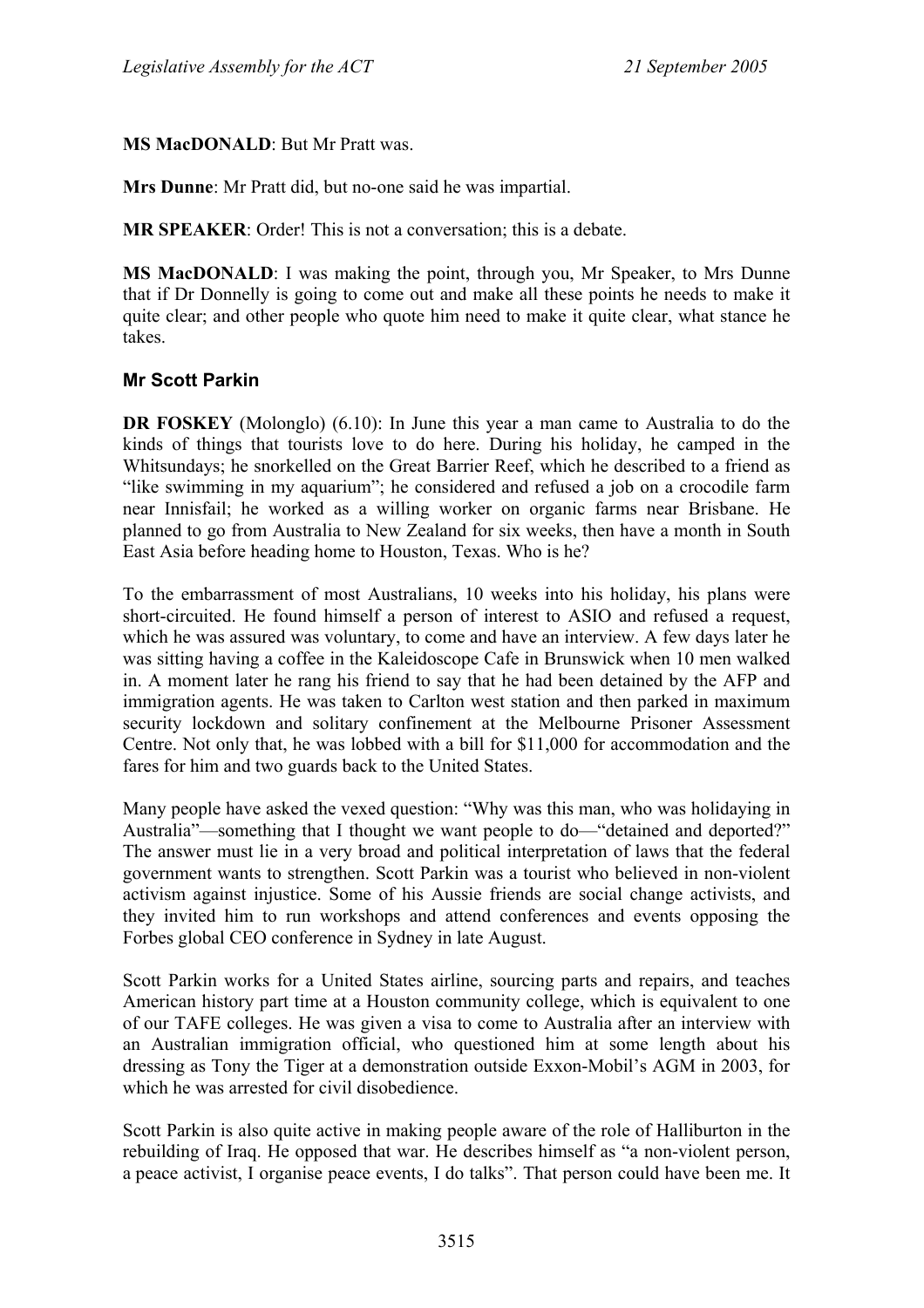could have been some of the rest of us. Extending anti-terror laws seems like an invasion of human rights to me.

### **Canberra and region—growth Immigration**

**MR SESELJA** (Molonglo) (6.13): I got cut off there in mid-flight by Mr Quinlan. I do not know if he did not like what I was saying about him and me being at different stages of life and all that sort of thing. For whatever reason, he wanted to shut down debate, which is disappointing.

I want to finish some points and restate some of the points that I made. We are yet to see from this government—

**MR SPEAKER**: You should not reflect on a vote. It was the vote of the Assembly that terminated the debate.

**MR SESELJA**: It was not about the vote. I was not reflecting on the vote. I was reflecting on the fact that in mid-flight he shut it down. I do not think that is reflecting on a vote.

**MR SPEAKER**: If you want to finish your speech, go for your life; but you should not reflect on decisions of the Assembly.

**Mr Quinlan**: He probably worked on it for hours.

**MR SESELJA**: Yes, hours went into this, I tell you. I have been slaving away. Nonetheless, I will not reflect on any of what went before. I will talk about certain issues. The point needs to be made that we are seeing some contradictory signs coming from this government about what they want for growth. On the one hand, we have got Mr Quinlan saying he does not care where the growth happens; whether it happens outside Canberra or inside Canberra; he does not believe the figures. I find that hard to believe, but he says he does not believe the figures; there is something fishy about them. On the other hand, we see Mr Stanhope launching books about what a wonderful world it would be if Canberra were not to grow.

We are seeing some contradictions from the government and I call upon them to give us a clear statement. They put out a lot of population projections, but they have not said whether they support there being growth in the territory or whether they are happy for it to stay as it is at 0.2 per cent or less or for it to go backwards. I look forward to hearing from the government on what they believe about growth.

I want to talk a bit about the negative perceptions of Canberra, which was raised in earlier debate. It is a real issue. I was interested that Mr Stanhope dismissed people who say Canberra is boring. People say Canberra is boring; there is no doubt about it. I do not share that view, but it is a perception that is out there. We spoke to some St Clares girls who visited the Assembly this week, and that was the message they gave us. That is the reality of the situation. It is not about shooting the messenger; it is about addressing the situation. Why is there that perception? And what can we do to address it?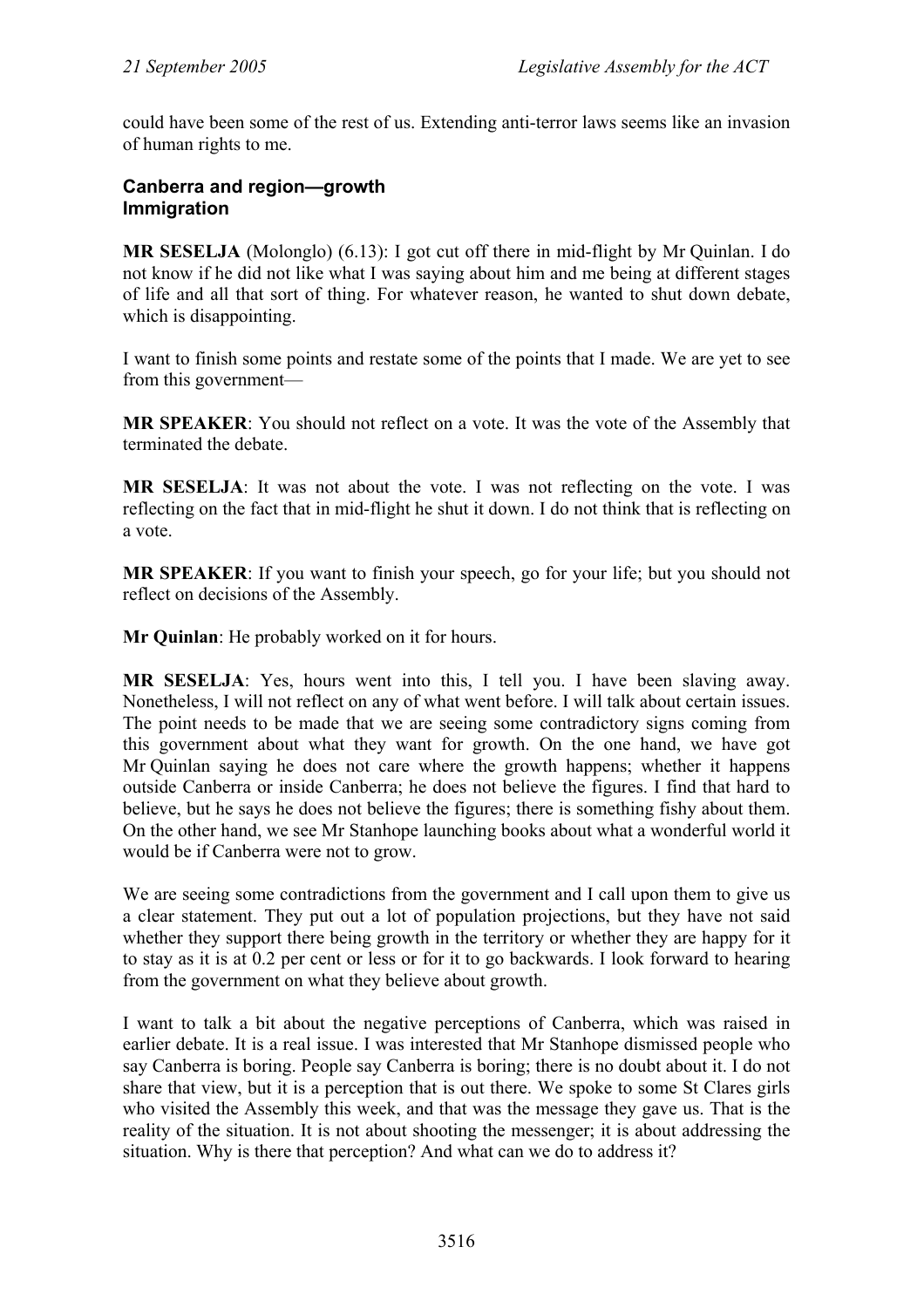Some of the things that Mr Mulcahy spoke about, such as what Adelaide City Council is doing to get young people to stay in the city, should be looked at closely by this government. The bigger issue is about job opportunities and about the ability to buy a house, at entry level, at a decent price. That is one of the reasons why we are seeing people move out of Canberra and into the region and away. It is disappointing when the government dismisses those issues as non-issues or shoots the messenger. They are significant issues that need to be addressed if we are going to grow. Growth is important. I am happy to put it on the record that I think growth in the territory is important, at a reasonable rate.

Dr Foskey spoke a bit, later on, about how she was not anti-growth. I do not know if she is anti-growth or not, but I know that the Greens have a chequered history in their attitude to immigration. I would like to put the point to Dr Foskey that her party was consistently about zero population growth in this country because of the ecological footprint, but changed their policy in 2001 when the *Tampa* came along because they saw a political opportunity. At their core, the Greens do not believe in immigration.

It is an insular, xenophobic party. They try to make out that they are the friends of the refugees and are the friends of this and that. They are the friends of the refugees but not of mass immigration. I do not think they have a very clear policy. They take a holier-than-thou attitude to it consistently. I am pro-refugee and pro-immigration. It is a good thing for this country. I do not look upon every human life as to what their ecological footprint might be; I look at the inherent value of that person rather than whether or not they are going to use some water or have some sort of impact on the environment.

I am concerned when Dr Foskey makes herself out to be pro-immigration, pro-growth or whatever. Consistently the Greens have not been about that; consistently the Greens have been anti-immigration. I do not think they have changed their colours overnight. They have done it for populist reasons, to appeal to a certain part of the population that was anti-Howard at the time of the *Tampa* affair. That is the truth of it; that is the truth of what the Greens believe. It would be good if they could stand up and say what they believe rather than just engaging in populist politics, as we see from Dr Brown and Dr Foskey.

## **Junior rugby league finals**

**MR GENTLEMEN** (Brindabella) (6.18): It is that time of the year again. Parents fret, coaches pace and the players nervously wait for that big day. Yes, I am talking about the under-11s rugby league grand final. Last Saturday, I attended the grand final series at Bruce Stadium. Two formidable opponents met on the paddock—Cooma, aka the Junior Cockroaches, and the locals from south Tuggeranong. From the sounding of the starting hooter, the crowd knew that this would be a nail-biter. And we were not disappointed.

South Tuggeranong provided fantastic defence, keeping the Junior Roaches at bay and then went on the attack, testing the stamina of the kids from Cooma. What these players lacked in size, they made up for in courage and determination. The set plays developed into opportunities with south Tuggeranong taking the ball up to Cooma's line five times in the latter half of the game, only to be held up or denied by the determined Roaches.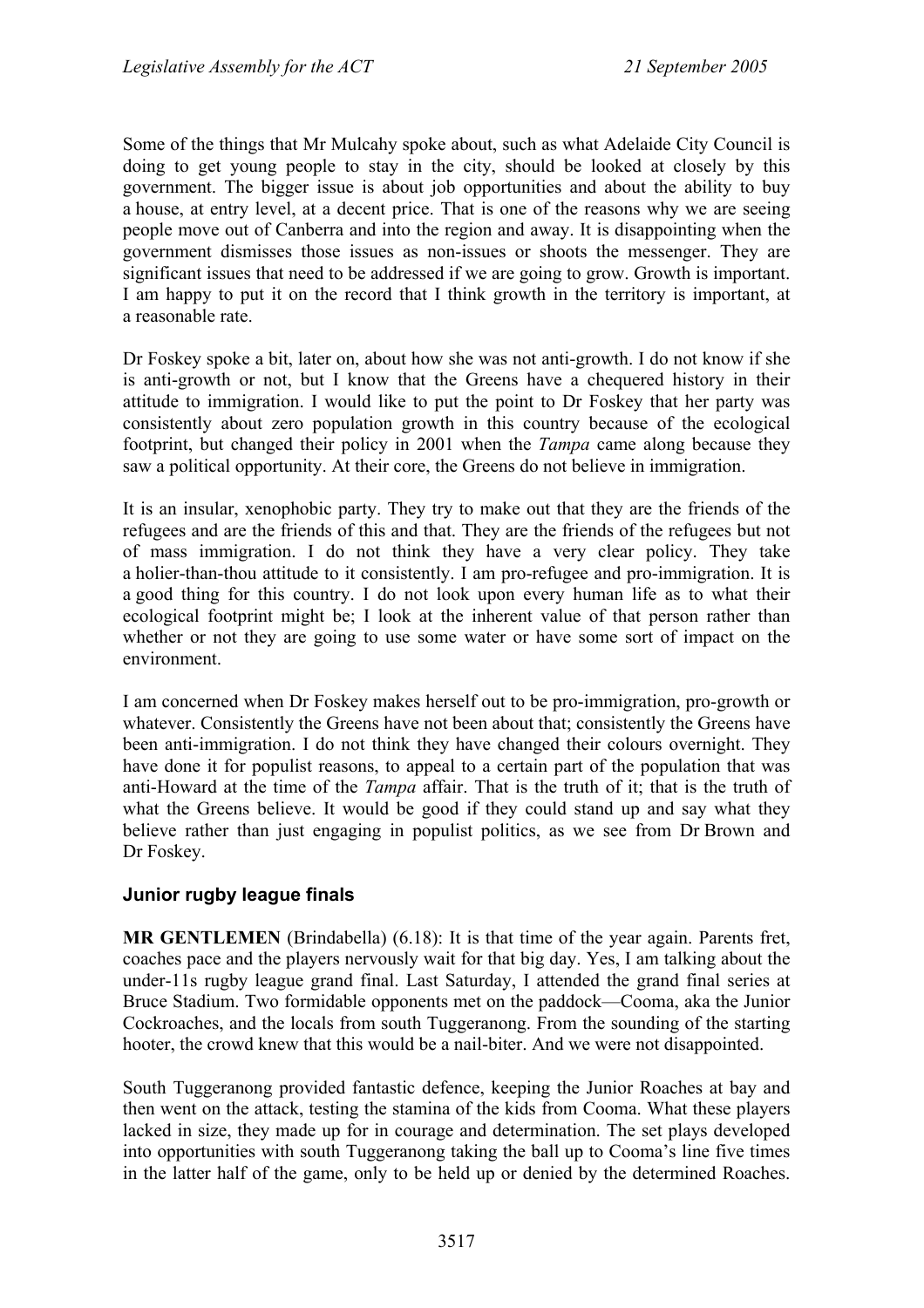This game went down to the wire and, at full time, there was no victor, with both teams having scored five points.

Like all spectators there on Saturday, I was exhausted just watching the game, with its twists and turns. But we had to press on, enduring another 10 minutes of nail-biting action as the game went into extra time. Tuggeranong went in hard and immediately took control. So overwhelming was their attack on Cooma, the Cooma coach had to take a quick restroom break. His absence spurred the Junior Roaches on, who quickly came back strongly. Forget about the players; every parent in the crowd had worked up a sweat with anticipation.

But all good things must come to an end and, at the sounding of the final hooter, I am proud to say that the local lads from south Tuggeranong came out on top. Not only were we in the audience given the opportunity to see the great talent of these teams, we also got to see their great sportsmanship, with both teams cheering each other at the conclusion of the game.

It gave me great pleasure to present the south Tuggeranong players and the kids from Cooma with their awards at the stadium. I could see the excitement in their eyes as Terry Campese and Alan Rothery from the Canberra Raiders shook their hands and posed with us all for a photo. But these boys are now media and sports stars in their own right, making page 2 of the sports supplement of yesterday's *Canberra Times*.

I would like to thank the minister for sport, Mr Quinlan, for allowing me to represent him. Congratulations to Danny Harley, the CEO of Canberra Stadium, for organising the event, and to Karen Ebbsworth from the Canberra District Junior Rugby League. Special congratulations to the players, their coaches, parents and supporters for a wonderful day,

## **Western Districts Rugby Club**

**MR STEFANIAK** (Ginninderra) (6.21): I suppose I could talk about being a child of the sixties even though I was born in 1952, but I will not.

**MR SPEAKER**: Why not? I would like to hear you explain it.

**MR STEFANIAK**: Like Mr Gentleman, I attended some grand finals on the weekend. I would like to pass on my congratulations—

**Mr Quinlan**: Can you build an atmosphere like Mick did?

**MR STEFANIAK**: That is a hard act to follow. I say this with some trepidation because most of my football, as members probably realise, was played with Royals and, to a lesser extent, University, and it is always, in a way, a bit hard to congratulate old rivals, even though my step-son and my 12-year-old play with them now. Indeed, my late brother-in-law was a prominent second grader there in the eighties. I am referring to the Western Districts Rugby Club, the premier rugby club in my electorate, and the superb performance by the club over the weekend. They won first to fourth grade and colts, a feat that I do not think has been done before. Wests last won all four grades then available in 1974. I think Royals managed to do it for a couple of years running. Now that the colts are in the competition too, this was a truly mighty effort.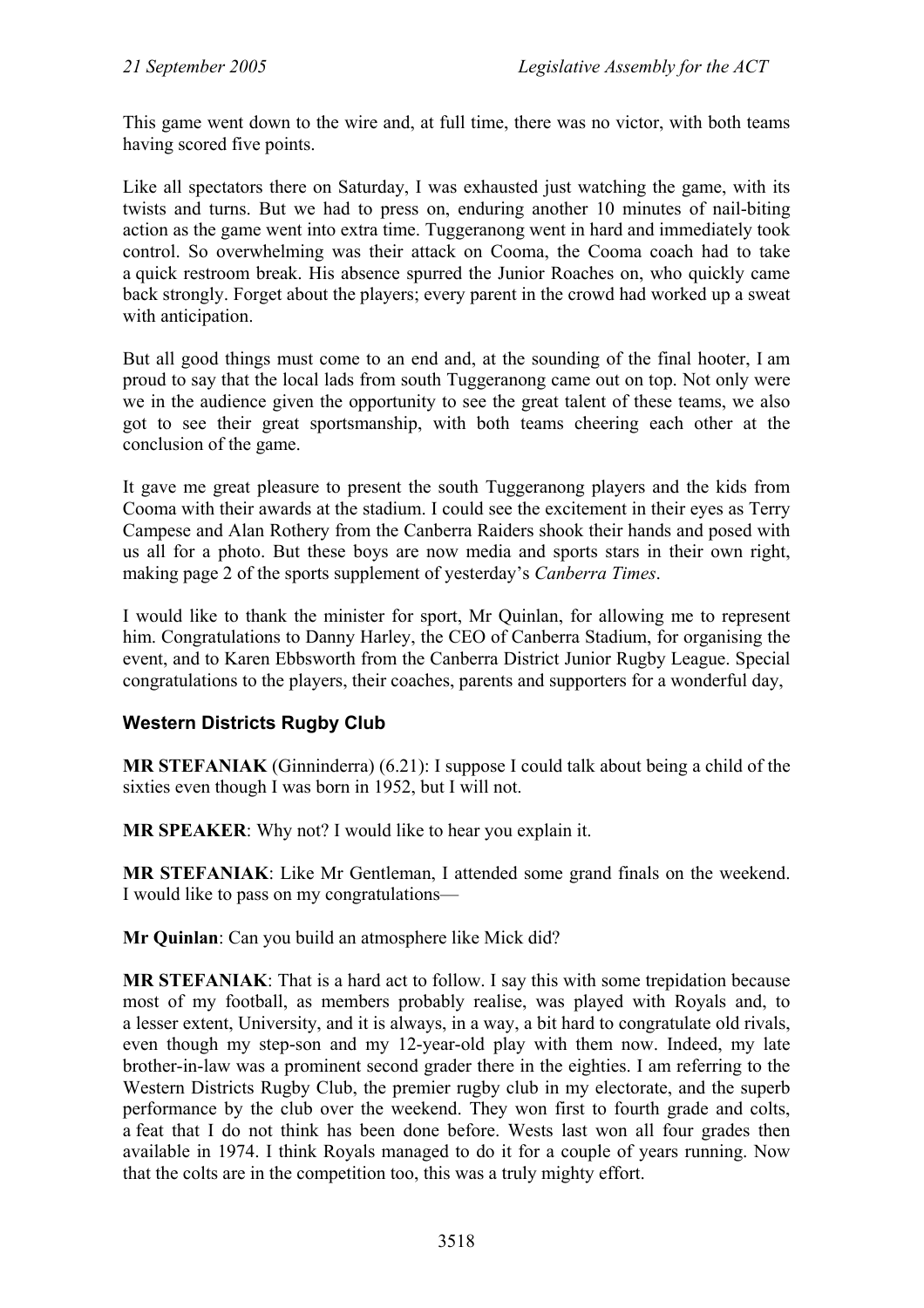They won the club championship. In first grade they won an absolute nail-biter, 19 points to 17, defeating Tuggeranong. Tuggeranong got a try in extra time and did not convert it. A lot of people were a bit worried then but, in a top display by Wests, they also got a try. Craig Robberds converted it. He had an exceptionally good game. He is a three times Macdougall medal winner, which is a great feat in itself. Behind a very good, aggressive, solid forward pack, he kept turning the play around with some brilliant, well-judged kicks. The rest of the back line's defence was superb, too.

The second grade saw a solid 27 to 14 win to Wests against Tuggeranong. My old mate Frank Walmsley, second grade captain and prop, put in a sterling effort. Frank does wander around the field like the large prop he is. He was magnificent in the scrums. He came on as a pair of fresh legs, as it were, just before the end of the first grade game, which then went into extra time, and took the ball up a few times with a couple of great barging runs. Well done, Frank, on two premierships.

In third grade, Wests won 14 nil. They were the form side all year. In fourth grade, in a nail-biter, they got up, beating Tuggeranong 17 to 16. In colts they won 36 to 22. It was a Wests v Tuggeranong series, except for the third grade, where Royals got into the grand final, which was good to see as well.

I congratulate everyone involved with Wests, specifically Geoff Stokes, who always downplays how good his team is. He is a master tactician and excellent coach. Again, he has pulled off a magnificent premiership. Geoff, well done to you.

Some other up and coming young players who probably played in their first first grade grand final include Jarrett Budworth, who is also a Vikings player and is off to England, probably with a sore head. He went off on Monday. It was a top display by him. Matt Sutherland, who is a contemporary of Frank—Frank looks a lot older than he probably is but he and Matt came up from the very successful Wests under-18 teams of recent years, coached by Brian Van Arkel—played in this fourth first grade premiership out of four. Players like Matt and Frank are still only young blokes and have got a lot in them. It was a top effort by everyone involved.

It is a magnificent feat for a club to win every single grand final that they participated in. Wests are to be congratulated. They celebrated long and hard. My congratulations to everyone involved with the Wests club on a particularly brilliant effort.

Mr Speaker, in terms of explaining what a child of the sixties is: I do not think I will bother. That was an amusing debate we had earlier. Suffice it to say that I thought that if you grew up as a kid in a period of time—

**Mr Quinlan**: Can you explain what Vicki Dunne said?

**MR STEFANIAK**: I cannot explain what either of those two members said. We will have to read *Hansard* to see what they are on about there. If I am a child of the sixties, Ted, you would have to be one of the early sixties or late fifties. We have probably got a few children here of the seventies, the eighties and perhaps even the nineties.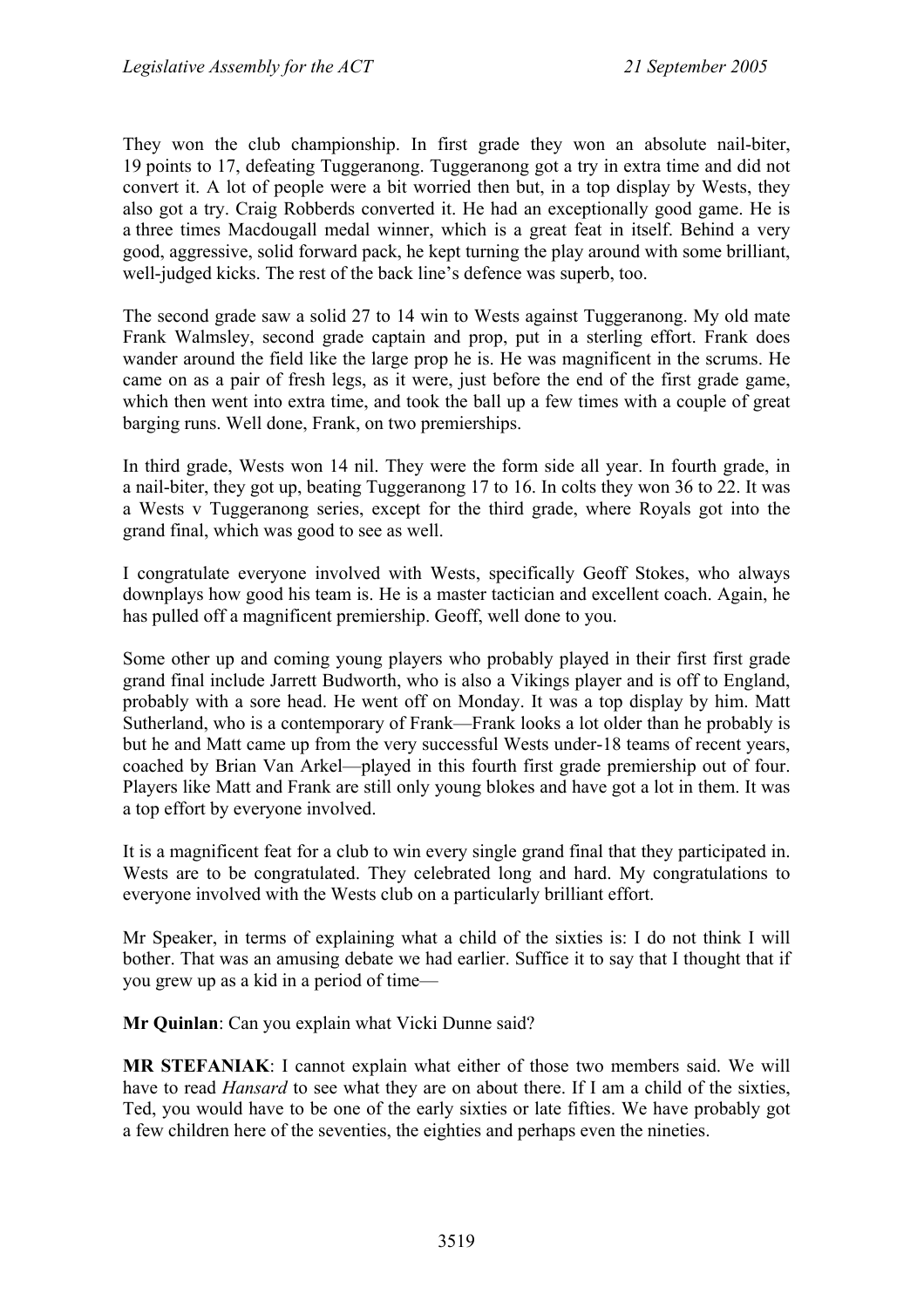I wanted to make those comments particularly to congratulate the Western Districts Rugby Union Club on an absolutely superb season and a superb effort.

## **Vietnamese full moon festival**

**MS PORTER** (Ginninderra) (6.26): I was born in 1942, just in case anybody wanted to know. It was a great pleasure to be present at the celebration of the 2005 Vietnamese full moon festival last Saturday evening. One of the great pleasures for me of being a member of the government is being able to attend such functions. The Vietnamese full moon festival has been celebrated for many hundreds of years and preserves a cultural tradition that was brought to Canberra by Vietnamese migrants and refugees and has been celebrated here for the past 30 years.

It is a joyous occasion, also known as the children's festival, a beautiful tradition that brings great colour, such as coloured lanterns and traditional dress, and great feasting, including moon cakes—a chance for the whole family to get together. In fact, children are allowed to stay up late. Also at this time they celebrate the harvest festival.

When I attend festivals such as this I am constantly reminded that what unites us as people is much greater than what divides us, and I congratulate the multicultural community of the ACT for the part they play in breaking down the barriers that may exist between different communities. Sharing our cultural heritage is at the core of multiculturalism.

The ACT government is committed to building a stronger community and, as members know, encourages participation in community life, especially in celebrating the culture and diversity of Canberra. So I was very pleased to join with the Vietnamese people in celebrating their tradition and keeping it alive, as they do with the Vietnamese language school, the Vietnamese programming on community radio and their wonderful Lunar New Year celebrations that I was honoured to attend earlier this year.

Multiculturalism is not only about equality and social and cultural life but also economic and political life. I commend the hard work and dedication of the Vietnamese community, and I congratulate them for their contributions to the development of the cultural, political, and economic life of Canberra. It is issues and events such as these that make Canberra the vibrant and rich multicultural community it is.

I am very pleased that the ACT government is able to provide some support for these initiatives through the multicultural grants program and, most recently, through the establishment of the new multicultural centre. I am very pleased to mention here that the first of the peak multicultural bodies, the Migrant Resource Centre, moved into the new multicultural centre recently. I was at the MRC AGM last week, and the staff were delighted to be able to move into their new home.

By the end of November, the ACT Vietnamese Community in Australia ACT Chapter will also be moving into the new centre. I know that their president is very pleased about this because he has been running the organisation from his dining room table, rather similar to what I used to do with Volunteering ACT when it first started.